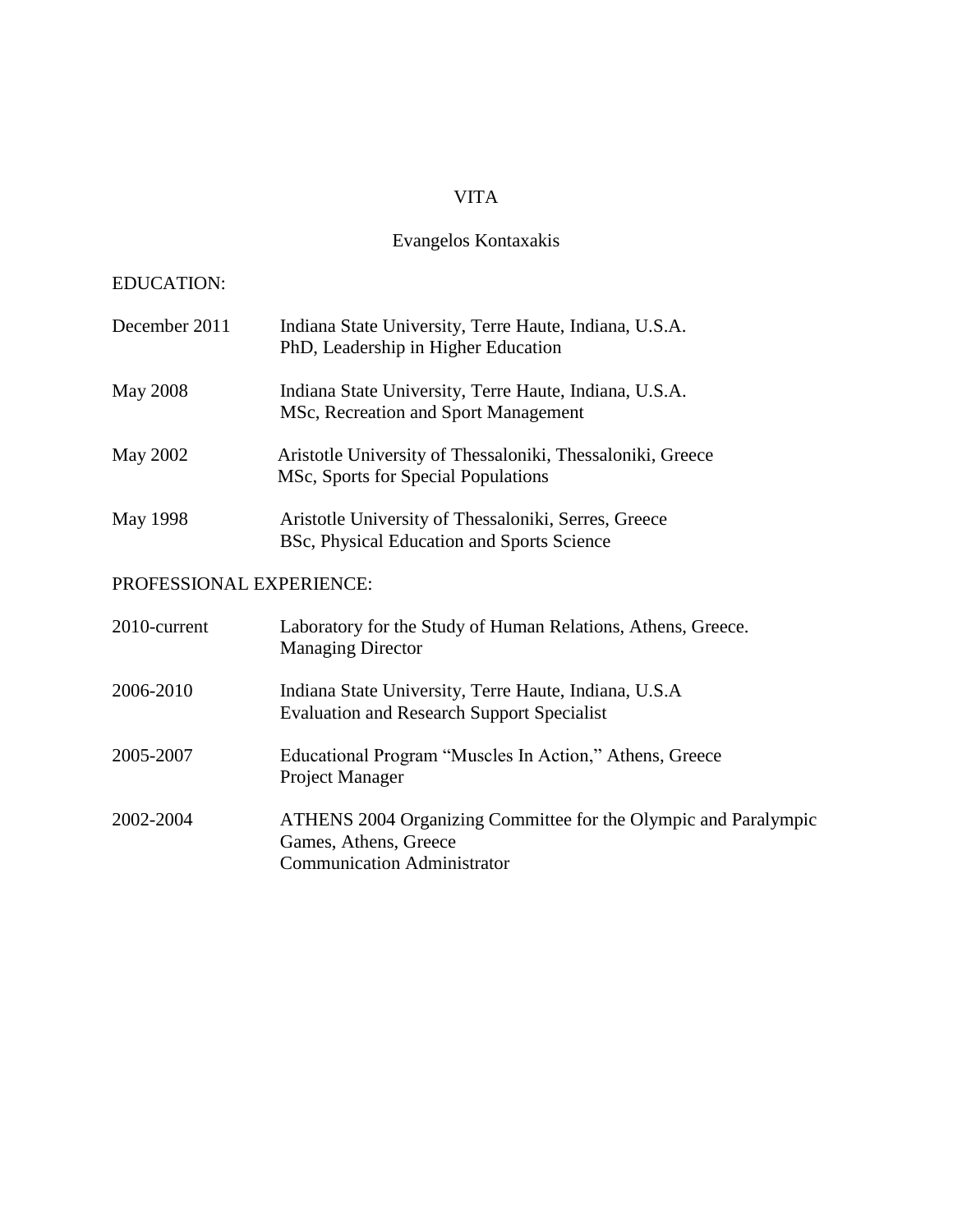# EXPERIENCES THAT IMPACT THE RECRUITMENT AND RETENTION OF INTERNATIONAL (NON-NATIVE SPEAKER OF ENGLISH) STUDENT-ATHLETES IN NCAA DIVISION I

INSTITUTIONS

A Dissertation

 $\overline{\phantom{a}}$  , where  $\overline{\phantom{a}}$  , where  $\overline{\phantom{a}}$ 

Presented to

The College of Graduate and Professional Studies

Department of Educational Leadership, Administration, and Foundations

Indiana State University

Terre Haute, Indiana

\_\_\_\_\_\_\_\_\_\_\_\_\_\_\_\_\_\_\_\_\_\_

In Partial Fulfillment

of the Requirements for the Degree

Doctor of Philosophy

by

\_\_\_\_\_\_\_\_\_\_\_\_\_\_\_\_\_\_\_\_\_\_\_

Evangelos Kontaxakis

December 2011

Evangelos Kontaxakis, 2011

Keywords: international student-athletes, recruitment, retention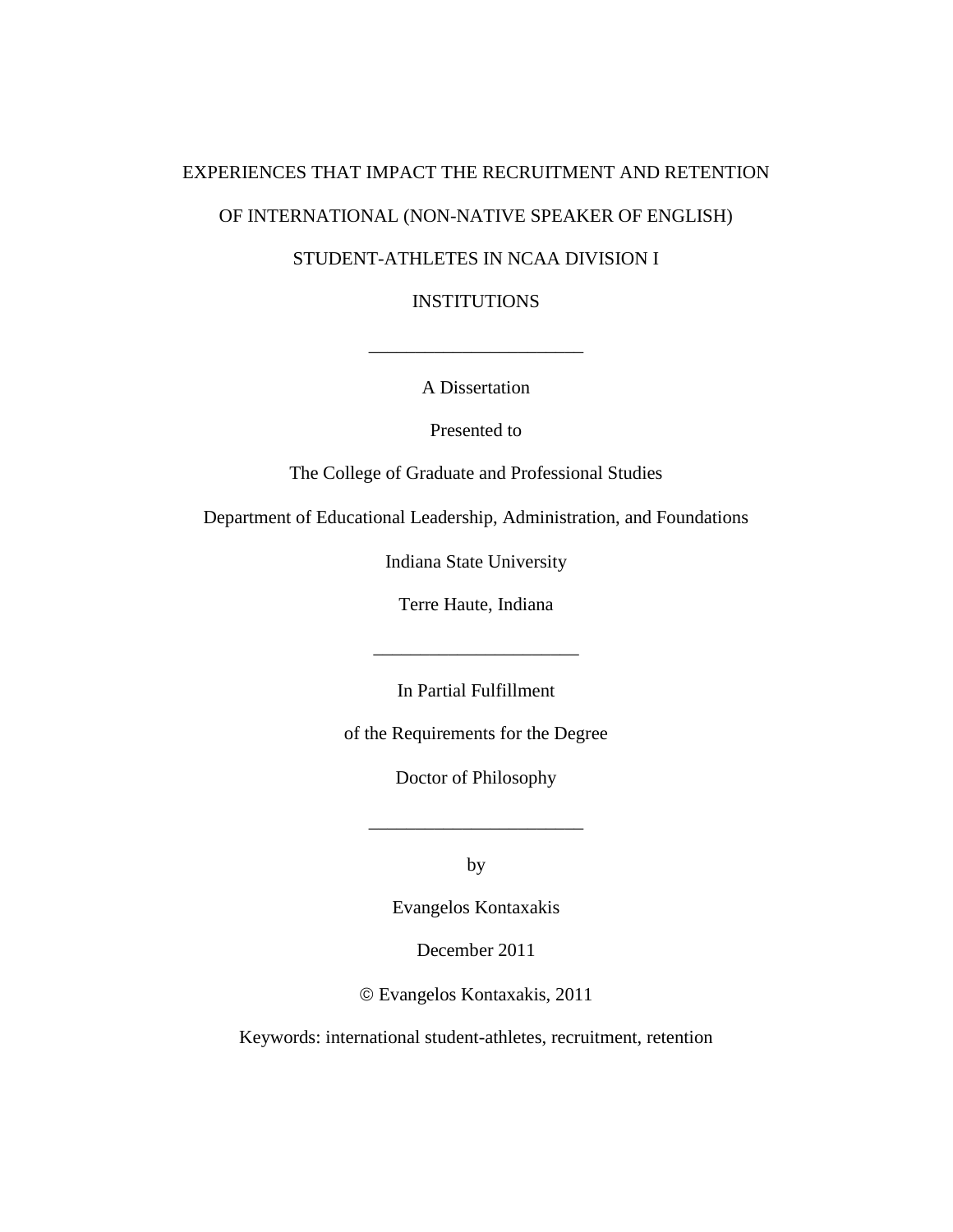## **COMMITTEE MEMBERS**

Committee Chair: Mary Howard-Hamilton, Ed.D.

Professor, Educational Leadership, Administration, and Foundations

Indiana State University

Committee Member: Kandace Hinton, Ph.D.

Associate Professor, Educational Leadership, Administration and Foundations

Indiana State University

Committee Member: Anastasios Kaburakis, Ph.D.

Assistant Professor, Management and Sport Business

Saint Louis University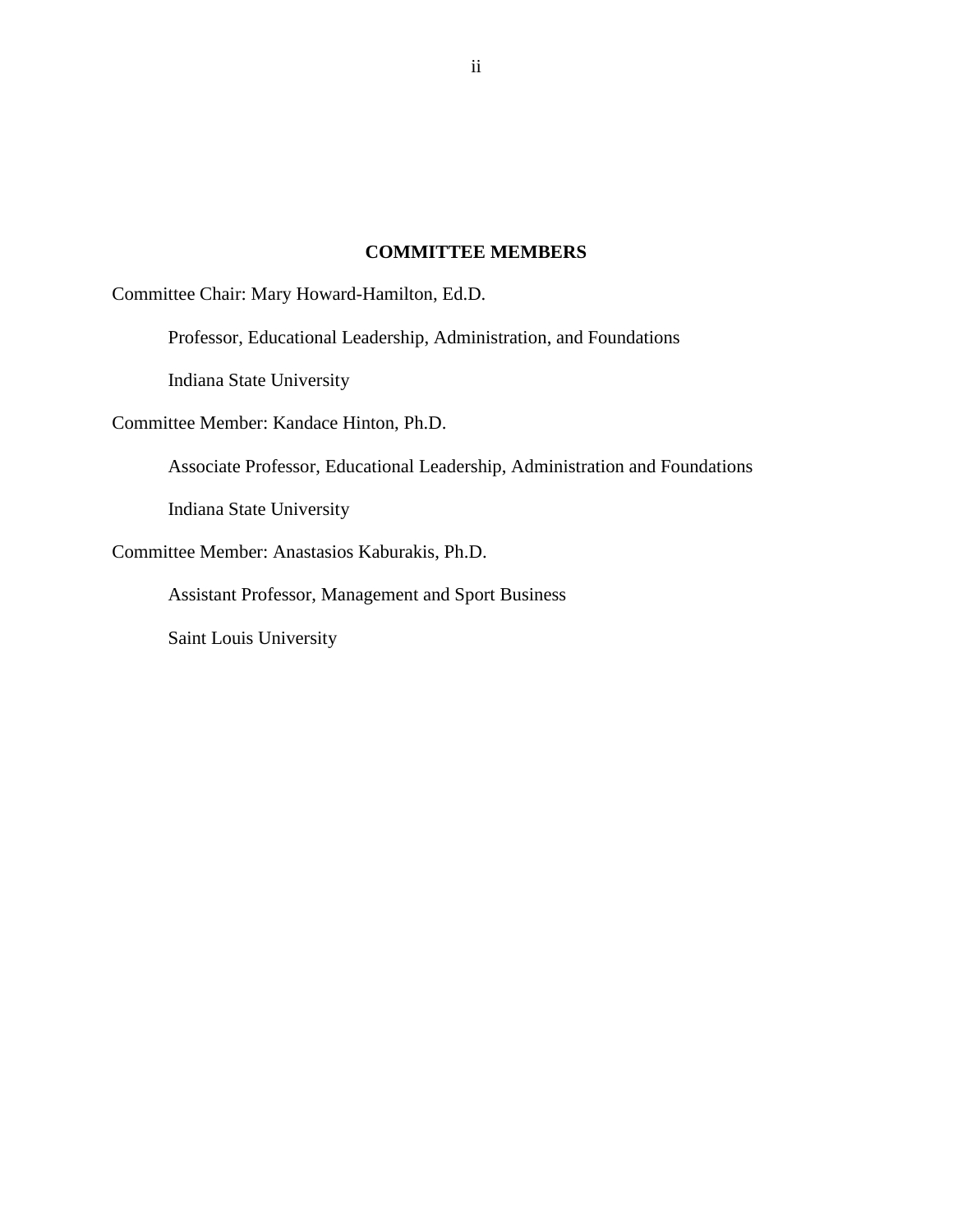## **ABSTRACT**

International student-athletes as a group are a unique population in any institution because they bring together three characteristics that are challenging through the educational process. Among the challenges for someone who chooses to study in a different country include facing issues such as the language barrier as well as problems in adjusting to the new culture. Moreover, balancing the role as a student and as an athlete is another challenge that international studentathletes face. Earlier research leaves gaps as it is related to international (non-native speaker of English) student-athletes and their experiences, which impact their decision to study in the United States and their adjustment in the new environment.

The purpose of this study was to explore the experiences that impact the recruitment and retention of international (non-native speaker of English) student-athletes in NCAA Division I institutions. More specifically, the student-athlete experiences in high school were examined which influenced their decision to move to the U.S. and the challenges they faced in the new environment. The goal of this study was to create a model that could be helpful for institutions and international student-athletes to be more prepared before making the decision to study as student-athletes in the United States.

This study used a qualitative research design involving narrative, phenomenological, and grounded theory approaches. First, the life stories of the participants were examined, then the essence of these experiences was developed, and finally common themes that built a theory were established.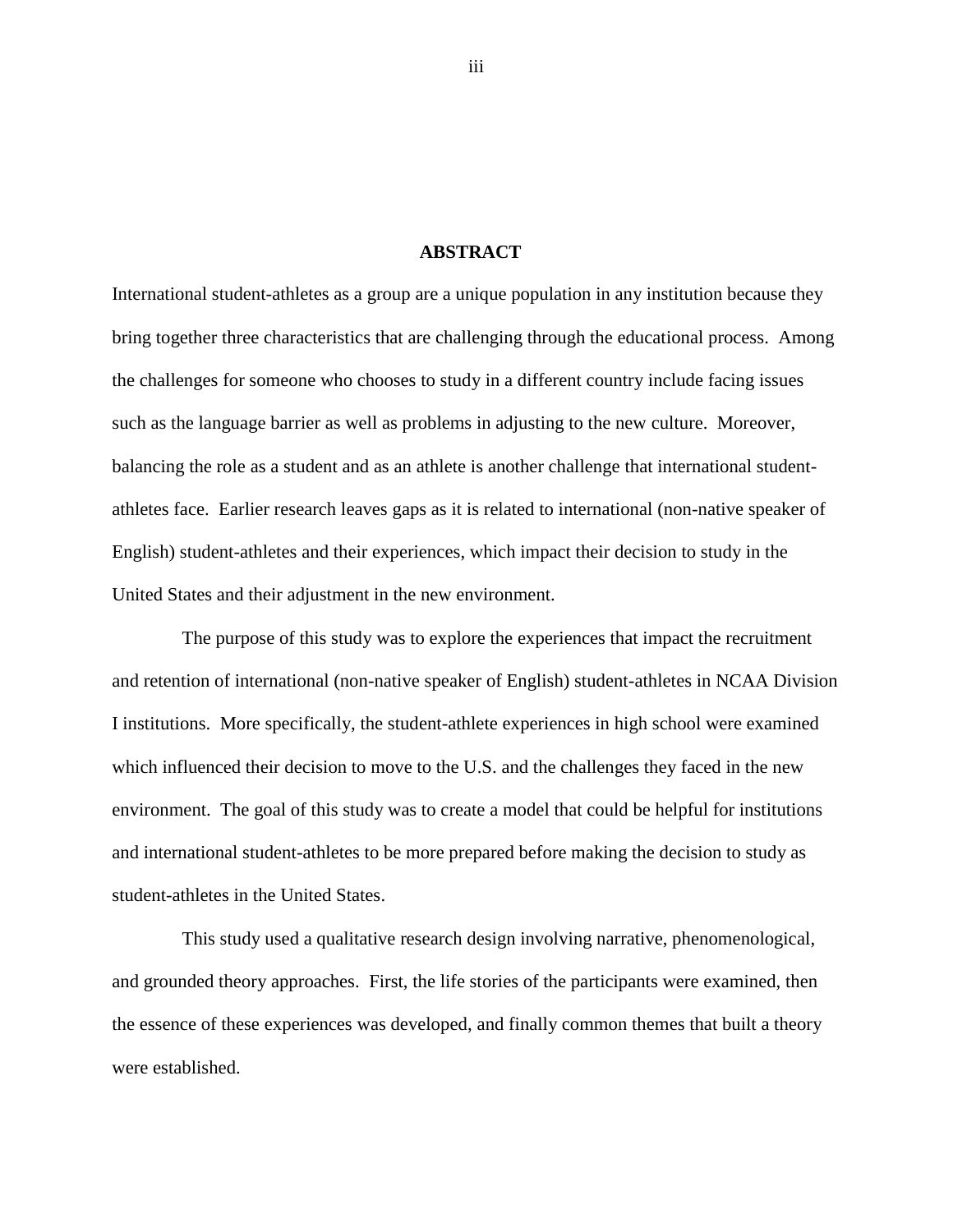The findings of this study suggest that the experiences that impact decision-making are (a) the U.S. educational system combines education and sport, (b) the U.S. system supports student-athletes and provides financial security through the scholarship system, and (c) international student-athletes want to live a new experience in life. Moreover, this study suggests that the experiences that impact retention are (a) the difficulties in English language, (b) the adjustment in the cultural differences, (c) homesickness, and (d) the time management involving the balance between the two roles (being a student and athlete).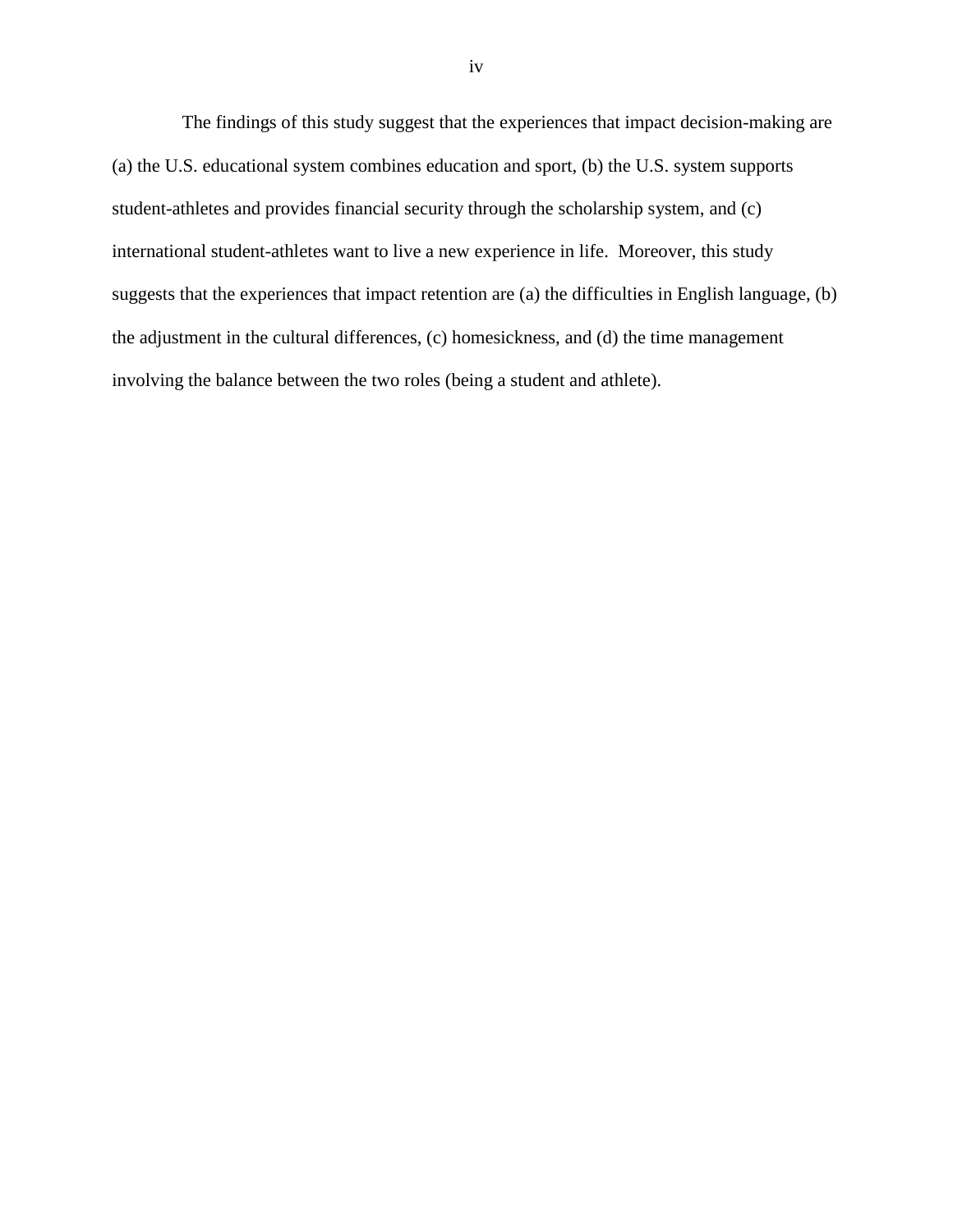#### **ACKNOWLEDGMENTS**

At the end of this journey, it is important to mention all my supporters and motivators. I would like to express my sincere appreciation to my dissertation chair Dr. Mary Howard-Hamilton, my mentor, who guided me throughout the Ph.D. program. Her quality as a teacher and mentor, and her attitude and values, will follow me in my personal and professional life. Also, I would like to thank Dr. Kandace Hinton for her support during the challenges I faced these last three years and for her advice related to my qualitative research. In addition, I want to thank Dr. Tassos Kaburakis for his motivation during this process. I will miss our discussions about NCAA policies and our common interests in finding ways to guide effectively new international student-athletes who want to study in the U.S. Moreover, I would like to thank Dr. Josh Powers for his motivation and his support during the ups and downs of the Ph.D. program. Finally, I would like to thank all my professors who taught me so much and will be always a reference for me.

Additionally, I want to thank all my interviewees, and the directors of the institutions, who helped me during the research process. Their help was crucial in order to complete the Ph.D. program.

My special thanks to the Center for Instruction, Research, and Technology (CIRT) at Indiana State University for their financial support. Especially, I want to thank Dr. Taiwo Ande, my supervisor, when I started working at CIRT, who taught me so much and provided guidance throughout the Ph.D. program. His help was very important in order to complete the Ph.D.

v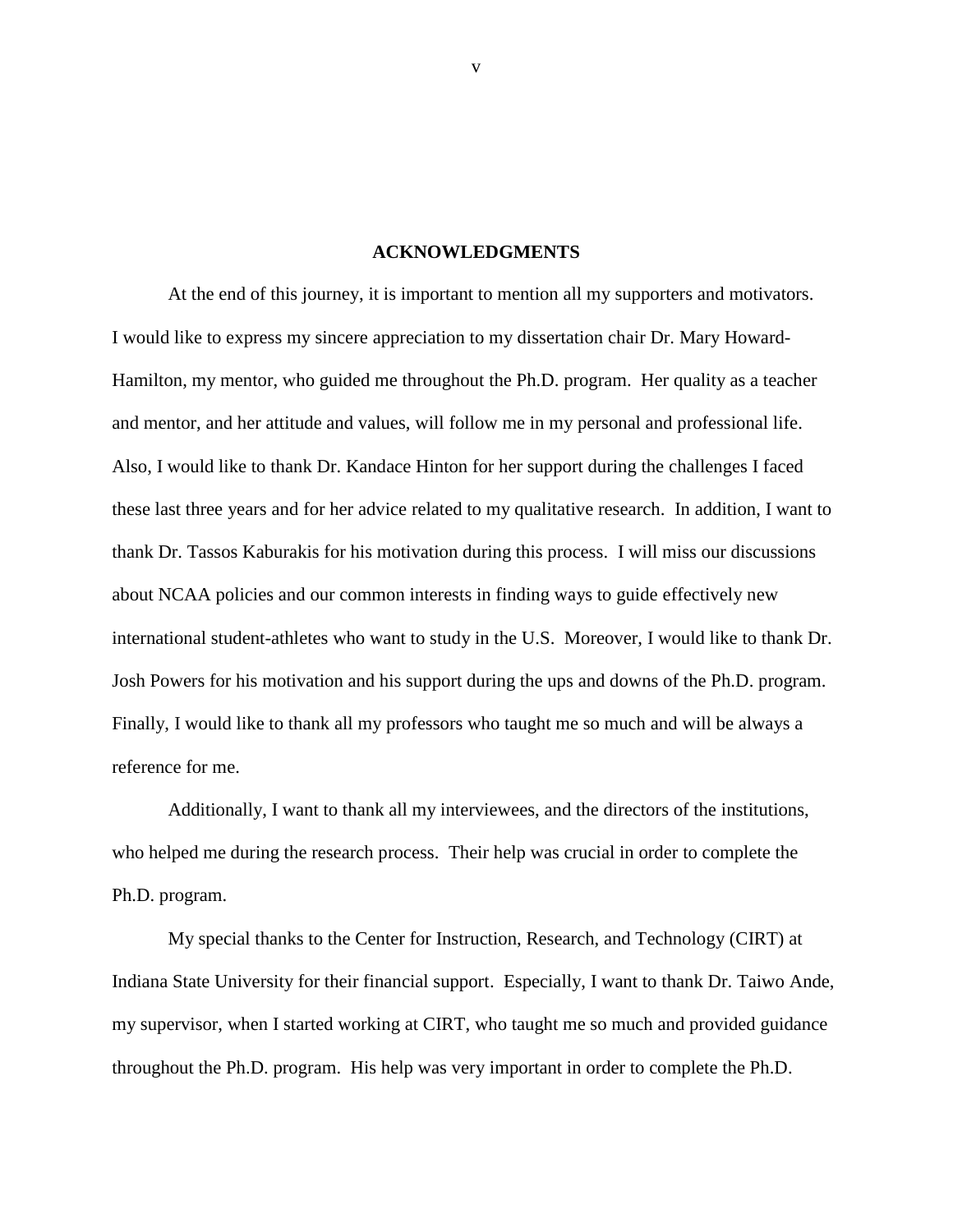program. Also, the problems I faced in 2010 when I was employee at CIRT made me realize how much I wanted to complete this program. I am grateful for the challenges I faced because they made me stronger. Also, many thanks to my colleagues at CIRT for their support. Especially to Jayme Longo, administrative assistant at CIRT, who helped me tremendously during the interviews. Moreover, my sincere appreciation to Sravya Savrareddy, research graduate assistant at CIRT, who helped me a lot with the literature review section.

In addition, many thanks to Dr. Tony and Barbara Sistelos, who guided me and convinced me to continue my studies in the Ph.D. program in 2008 and to Toula Trifillis for her support and mentoring. I also want to thank Dr. Chrysostomos Gialourakis who helped me during the analysis process. Our discussions were food for thought.

Moreover, I would like to express my sincere appreciation to Dr. Tad Foster and Cathy McGregor Foster. This is "my family" in the U.S. Thank you for your friendship and support. Living with Fosters the last two months before leaving for Greece, made me realize how much the family atmosphere can help someone to achieve goals. Also, thank you for the new experiences (flying, golfing), which helped me relax from the structured program during the Ph.D. program.

Many thanks to my family. All these years my family is a tremendous supporter of my efforts. My mother Chara and my father Yiannis raised me with the motto "nothing is impossible in life." You are right. Thank you. Many thanks to my brother, Pantelis, my sisterin-law, Aggeliki, and my nieces, Chara and Alexandra. Moreover, I want to thank my girlfriend Afrodite who helped me make the decision to apply for the Ph.D. program. The challenges we faced during these years because of the long distance relationship made me understand many things that I did not know about myself. I am really thankful for her. Also, I want to express my

vi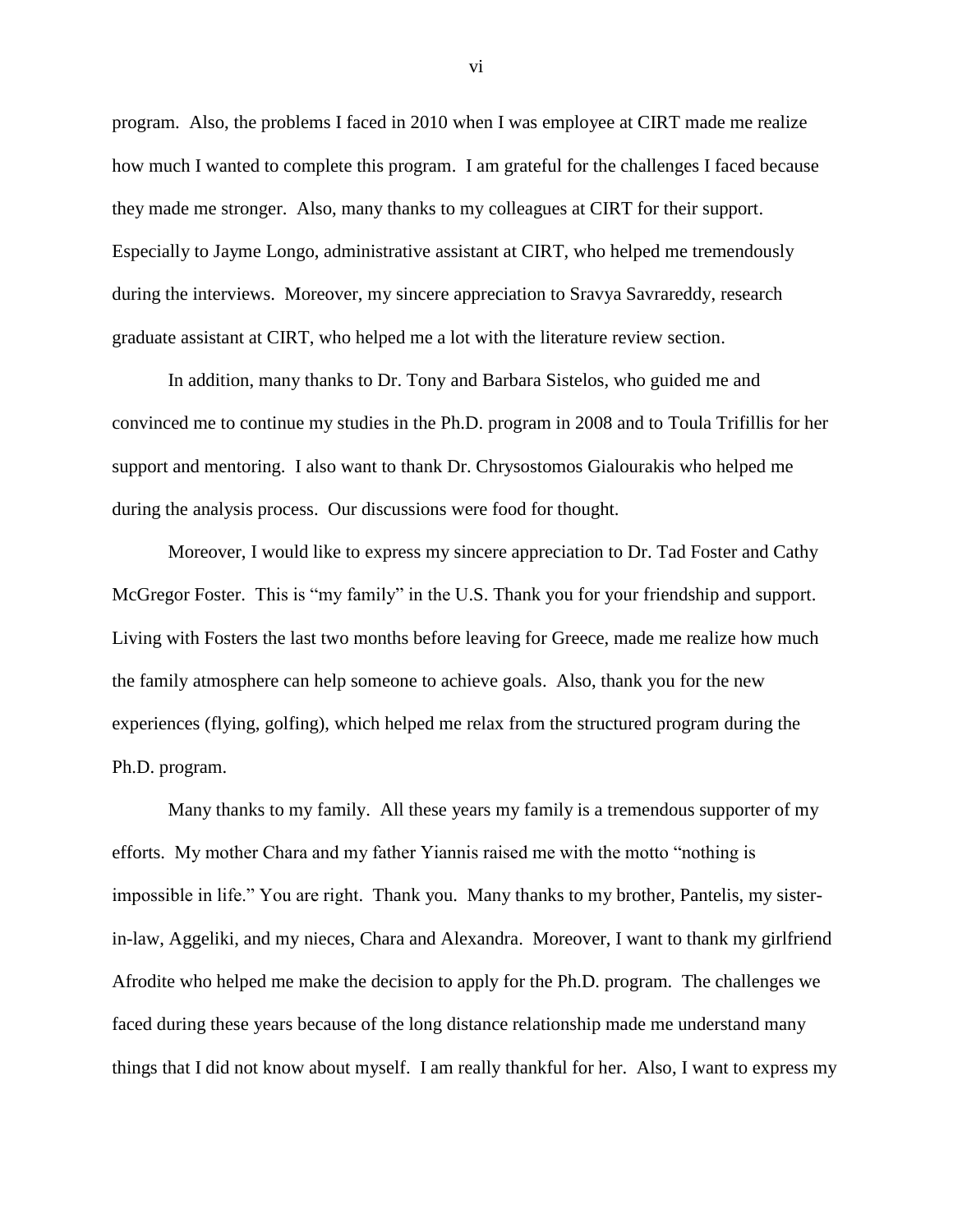sincere appreciation to my close friends in Greece and in the U.S.—Themis Konstantinidis, Penelope Kouvatsis, Dimitris, and Christos Andriopoulos, Jong Joo Moon, Makis Efthimiopoulos and Elisabeth Eginitou-who helped me psychologically to overcome difficulties.

Finally, I want to thank two high school students in Greece who I did not know, but my mother was referring to me whenever I called her. These two children gave me the motivation to complete my Ph.D. I always had in mind that this dissertation is not for me. It is for them and so many other children who have dreams and are not afraid to fight in life. I hope that this piece of knowledge will help them and other high school students to achieve their dreams as international student-athletes in the U.S.

Last but not least, I want to thank Lord for helping me during this process, from the time I left Greece to U.S. (August 15, 2006), until the last day of my stay in the U.S. (September 23, 2010). These years were very important because I discovered many things about myself. As Socrates said, "The purpose of every research should be the deeper knowledge of ourselves." Now I can say, "15 years of studies for 15 seconds for the commencement, and these for the rest of life."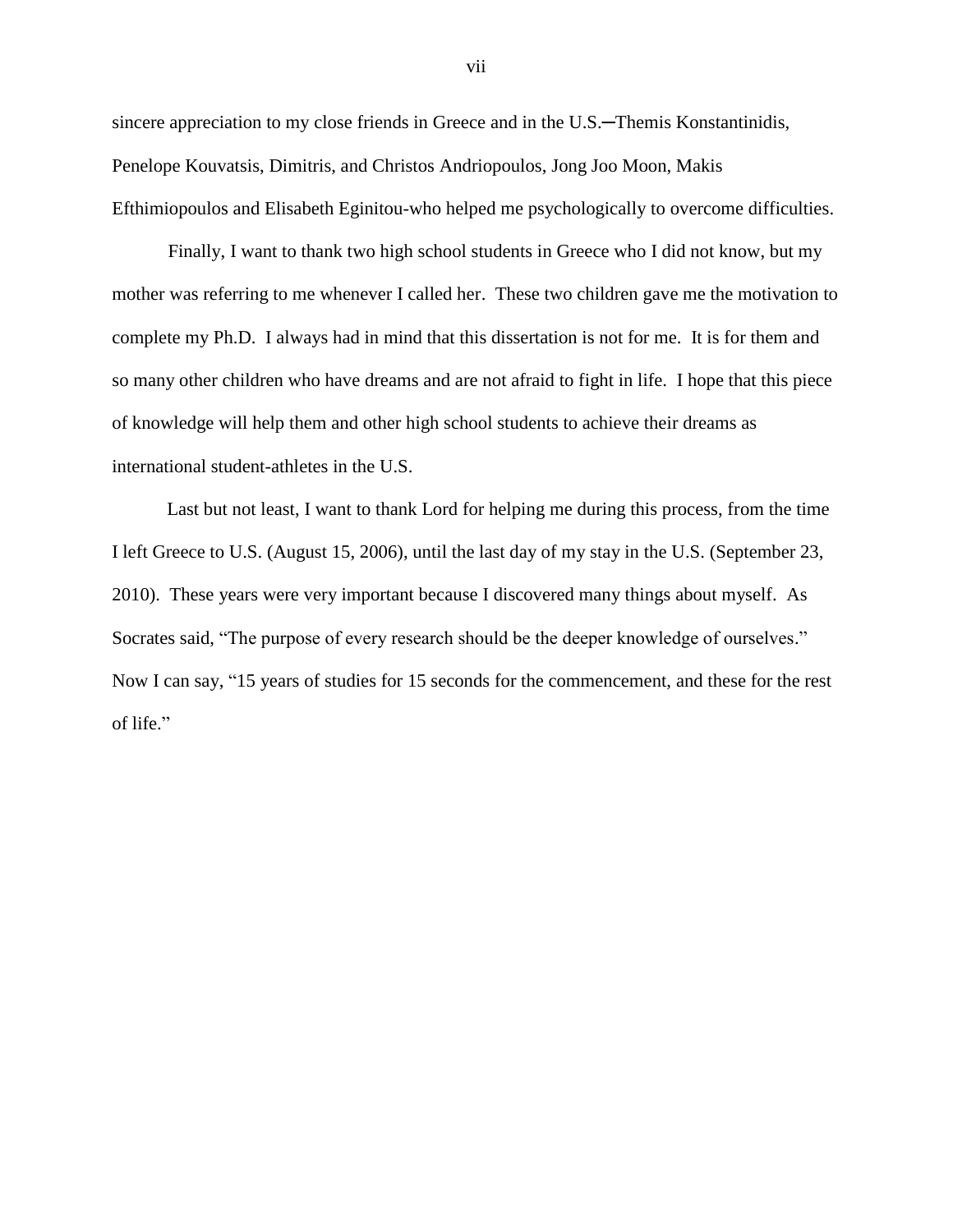# **TABLE OF CONTENTS**

| Overview of International Athletes in the Colleges and Universities in the U.S.  21 |
|-------------------------------------------------------------------------------------|
|                                                                                     |
|                                                                                     |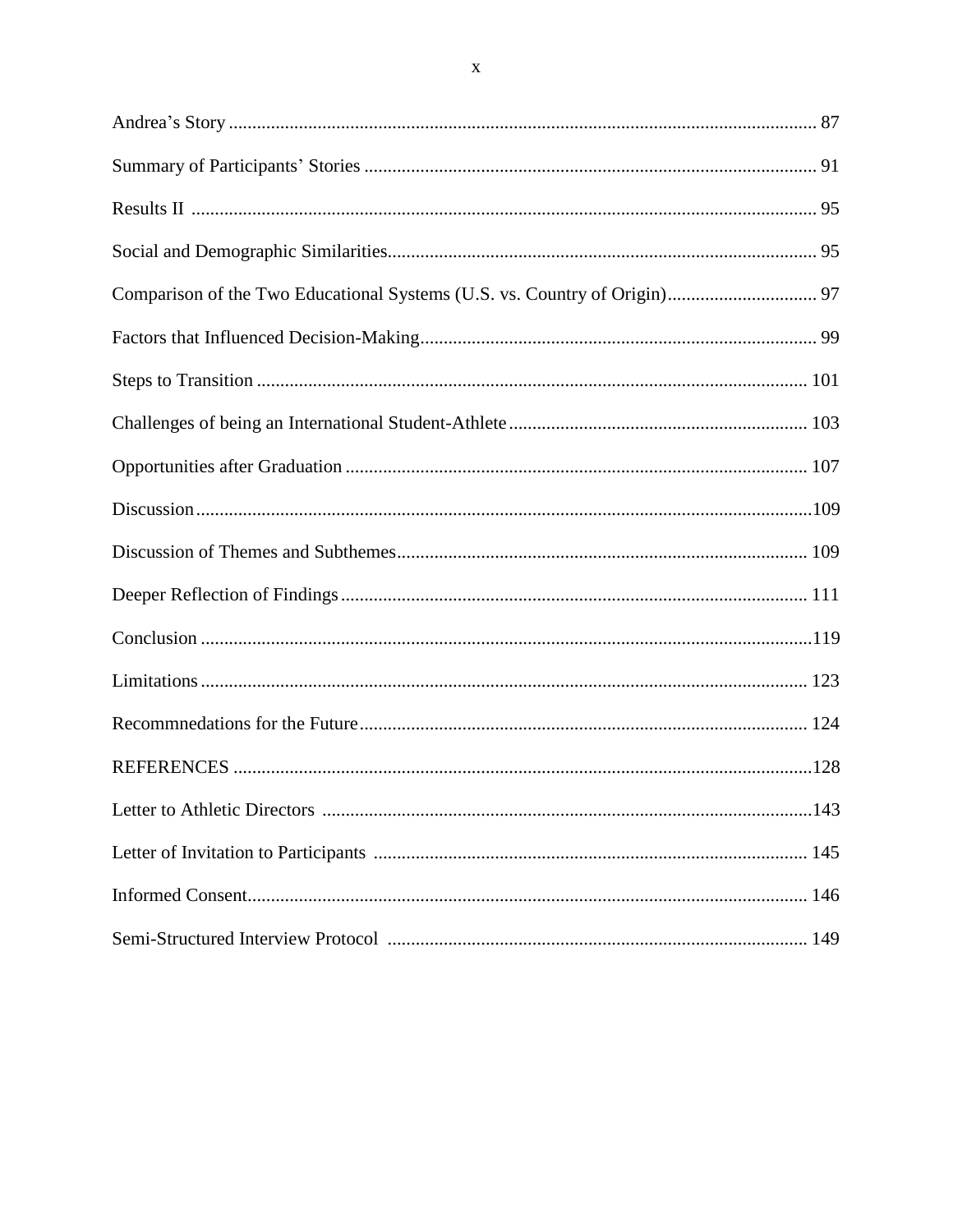# **LIST OF TABLES**

|--|--|--|--|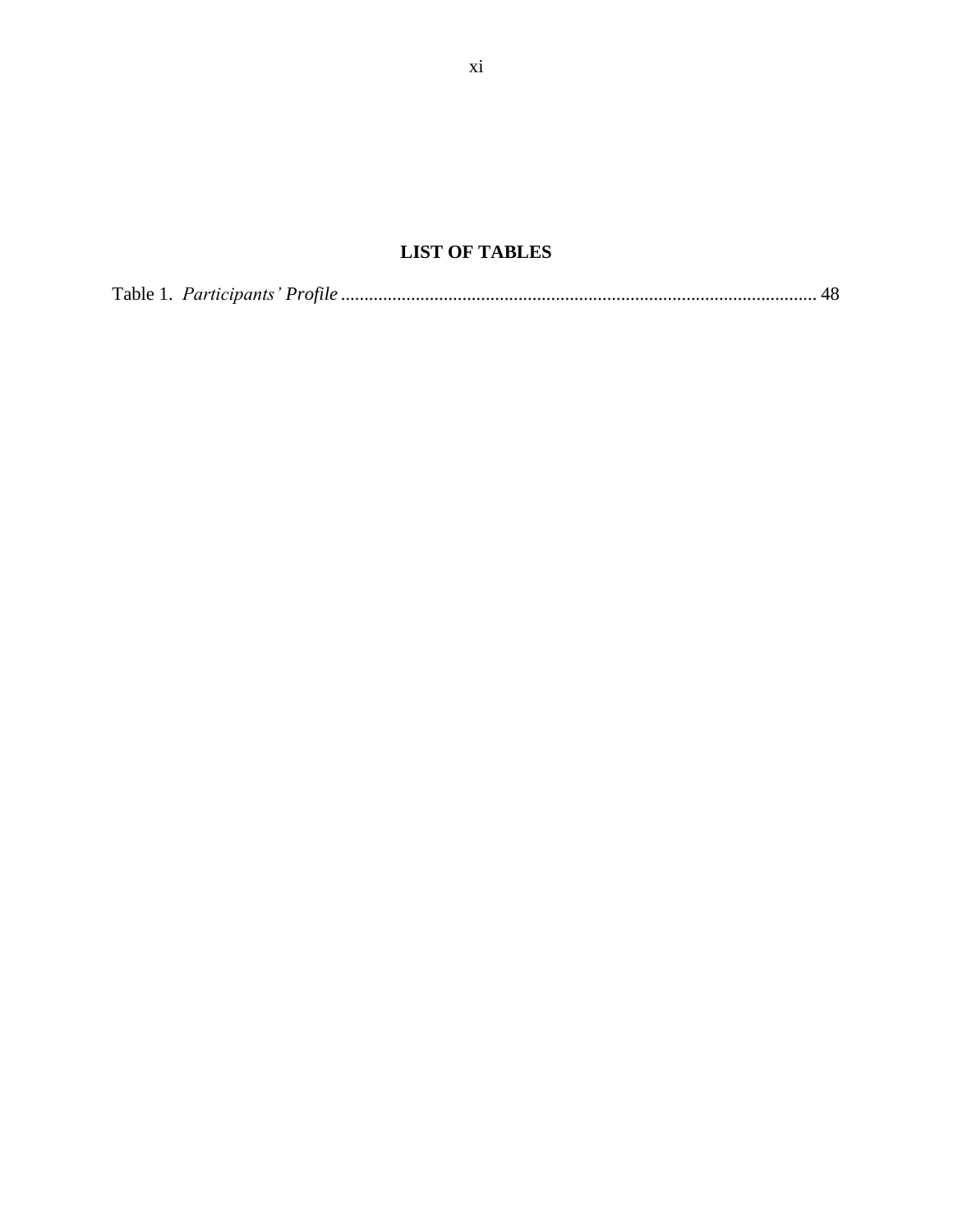# **LIST OF FIGURES**

| Figure 1. Model Related to Recruitment and Retention of International |  |
|-----------------------------------------------------------------------|--|
|-----------------------------------------------------------------------|--|

*(Non-Native Speaker of English) Student-Athletes* .................................................... 117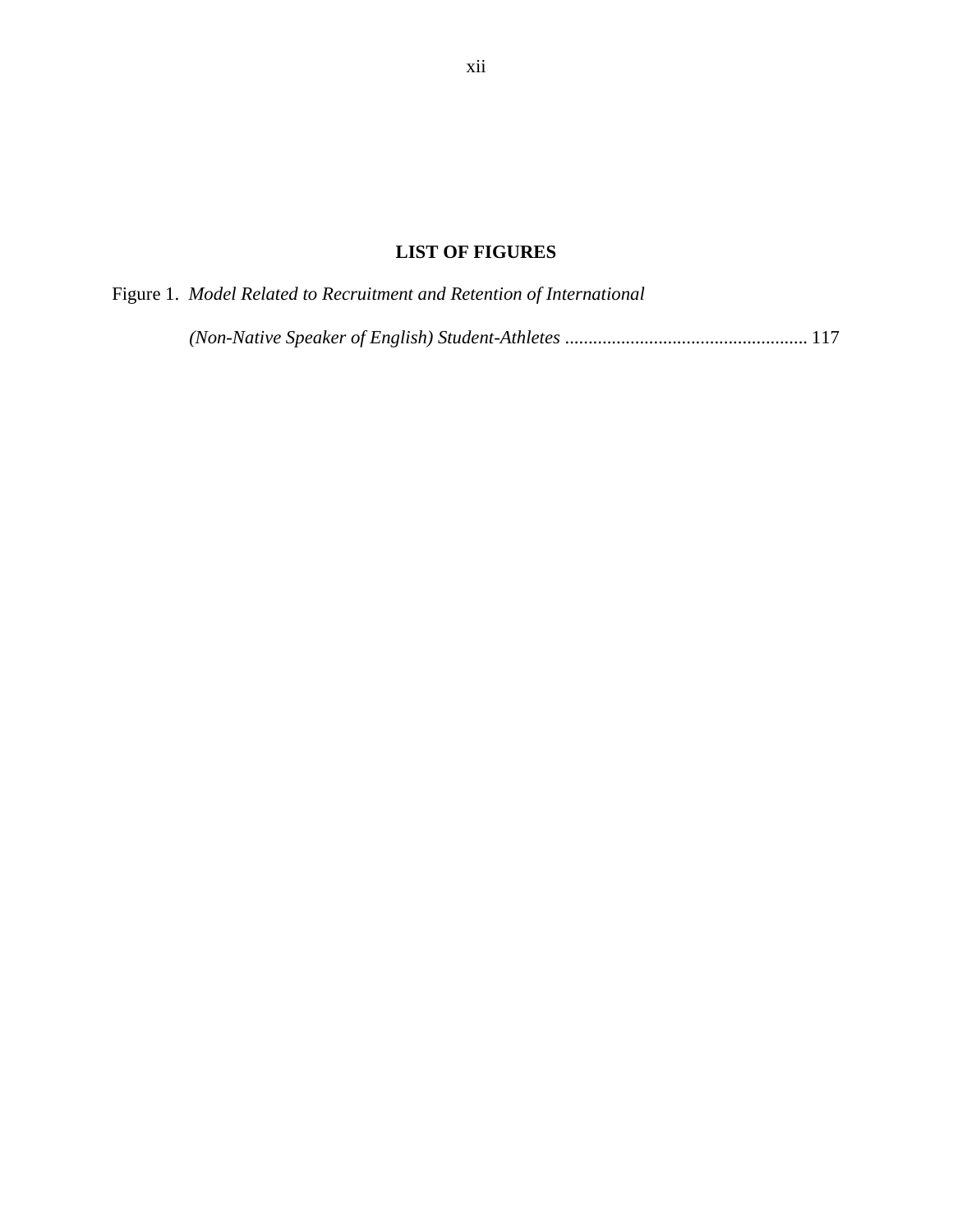## CHAPTER 1

## **Introduction**

The character of American sports is unique because it combines education with sports. Intercollegiate sports play a major role for the institutions, cities, and fans, and it is an important part of the institutions" life and pride. A large number of domestic and international students want to be a part of the intercollegiate atmosphere, to compete in various conferences, and to balance between being a student and an athlete. According to Duderstadt (2003), intercollegiate sports "is characterized by diversity among institutions, sporting events and participants" (p. 69), and one can make the separation of distinct stages in the evolution of American college sports. The first stage is the amateur character of sports, which is more a myth than a reality. The second stage is the "exhibition" stage, which involves the strong fan interest. Finally, the third stage is characterized by the "show business" phase, which involves sports such as football and basketball and celebrity coaches and players (Duderstadt, 2003).

As Bale (1991) stated, intercollegiate sports belong in a general sport system that includes three scales: the reality, the ideology, and the experience. Reality includes the agreed set of rules that allow international cooperation in sporting events. Ideology involves the American sports ethos and the perception related to the participation of international studentathletes. Finally, the experience includes the intercollegiate sports and the system that supports student-athletes to perform. Student-athletes have many challenges to face after high school: (a)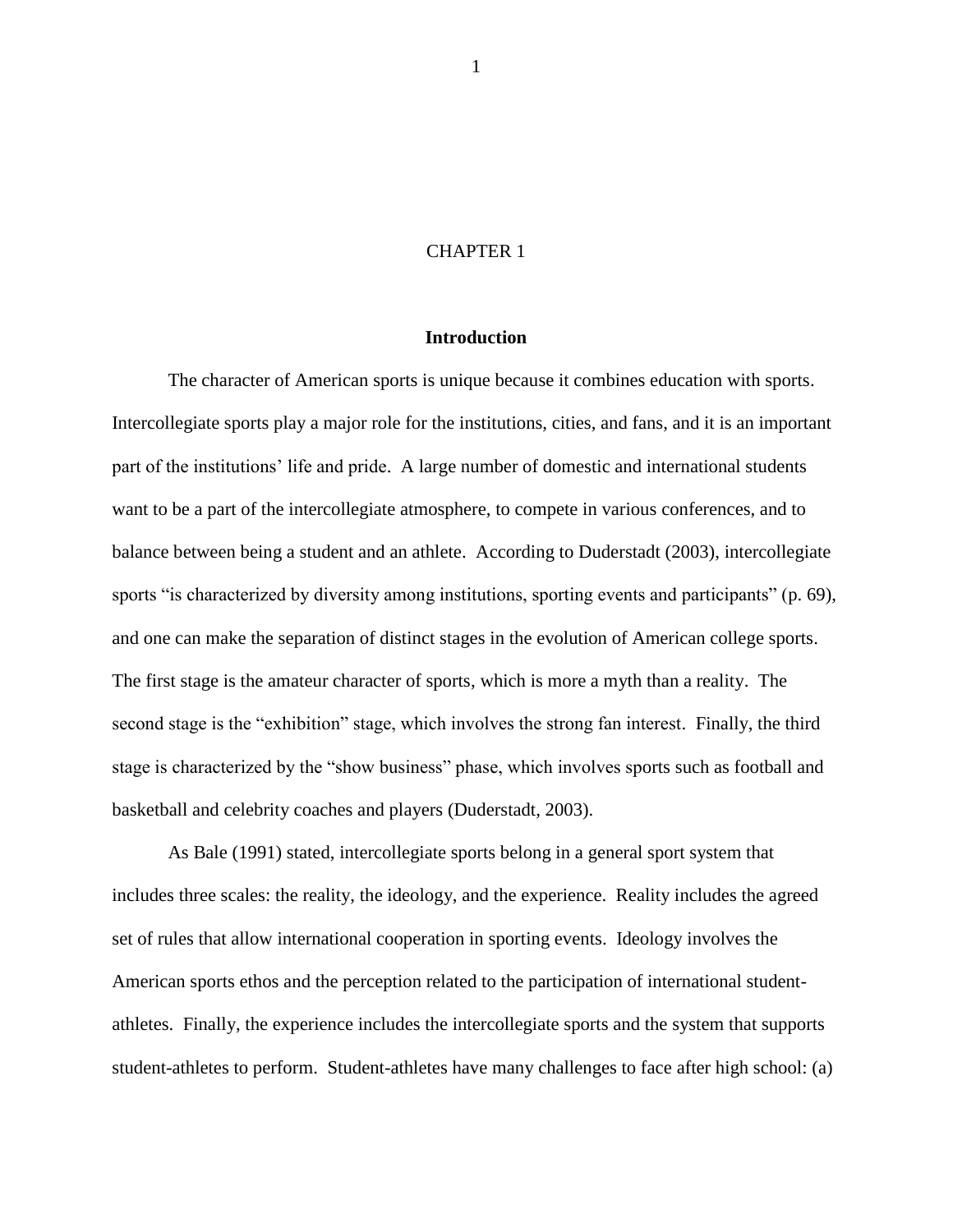to make the right decision by choosing an institution and to adjust to a new environment, where the athletic and the academic roles need to be balanced, and (b) to deal with the "show business" character of collegiate sports.

After high school, students who want to continue to pursue playing competitive sports need to make the right decision for their futures, choose the institution that fits their needs and wants and, once they are accepted, be able to adjust to the environment and balance between the role of being a student and an athlete. The decision to go to college has a major impact on their careers, livelihoods, and lifestyles of individuals and the society as a whole (Hossler, Schmit, & Vesper, 1999). For international students, this decision is more critical because they need to change not only the physical environment by changing countries, but also to adjust and to be successful in a totally different culture. International student-athletes need to have the drive to attend American colleges and to participate in sports while they concurrently prepare themselves to receive their education. Also, international student-athletes need to follow the requirements set by the National Collegiate Athletic Association (NCAA) to retain their amateur status. This process takes time and international student-athletes need to consider all these aspects, years before their graduation from high school.

International student-athletes need to be well prepared and know many different aspects of the new role they want to play in order to make the right decision. Also, once they make the decision to move to the United States, they have to face many other challenges: adjusting to a different culture, being competitive in a system that combines sports and education, and speaking a different language, among others. In the history of intercollegiate athletics, many institutions have recruited international student-athletes from all over the world with the goal to build competitive teams and to win. Many coaches argue that there is a need of international student-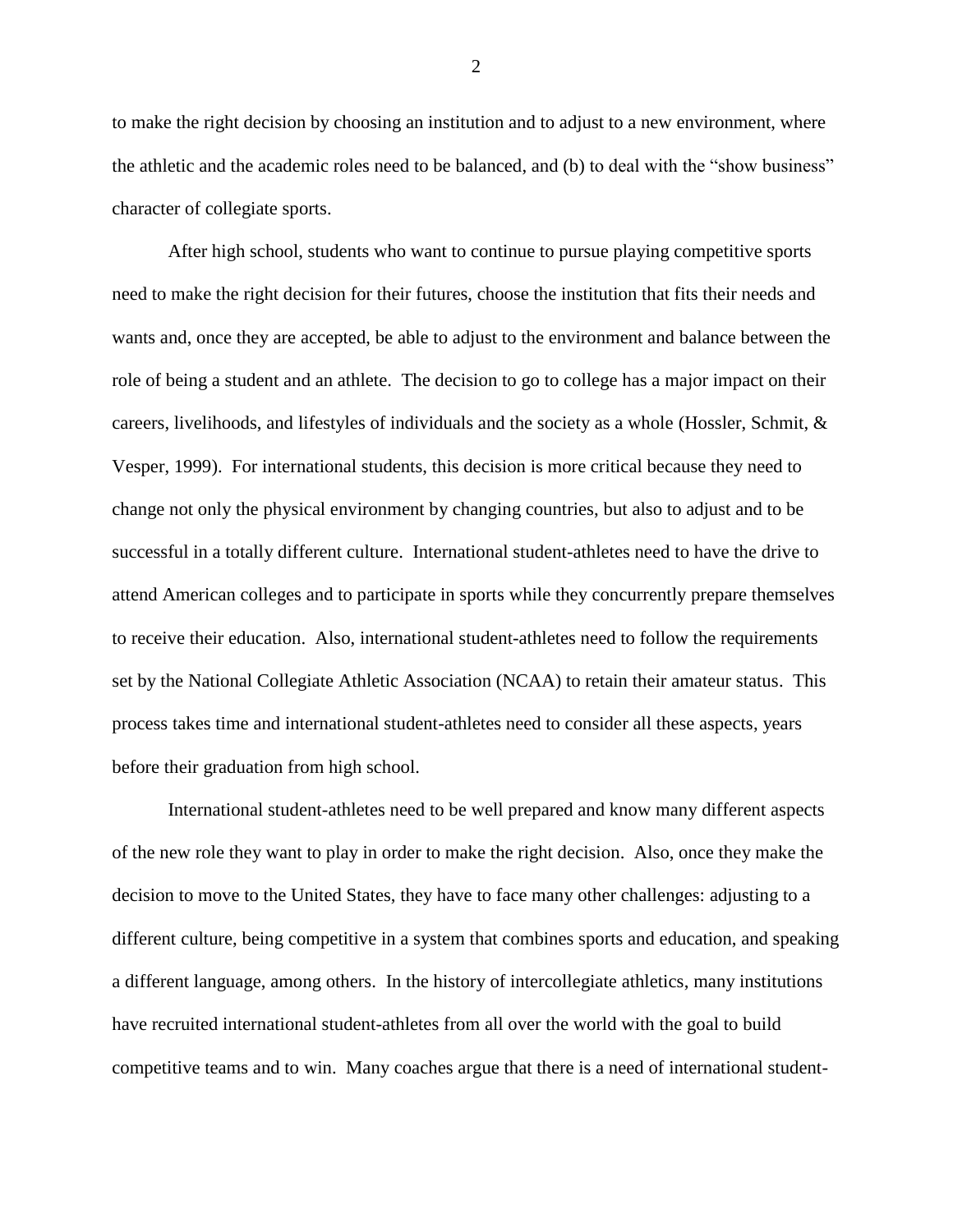athletes because there are not enough elite American athletes (Wilson & Wolverton, 2008). Additionally, athletic directors want to win national championships, and they increase the pressure on coaches to find talented athletes from countries outside of the United States. Therefore, the explanation of international recruiting is sought in a general world system which characterizes sports (Bale, 1991).

Recent statistics from the NCAA show that more than 17,000 student-athletes from countries outside the United States compete for their institutions (NCAA, 2008). These studentathletes present the new face of intercollegiate sports in the United States and according to Rose Greenstein (Wilson & Wolverton, 2008), chief executive in scholarship for athletes, international athletes will become the majority in intercollegiate athletics. In addition, the proportion of international student-athletes in many Division I institutions has doubled since 2000 (Wilson & Wolverton, 2008). In tennis, during the academic year 2005-2006, 30% of the male players were from countries outside the United States. The same situation occurs in other sports, such as ice hockey (23% of male players), golf (14% of female golfers), skiing (13% of all skiers), and soccer (10% of male players). Wilson and Wolverton (2008) also state the number of international student-athletes is growing fast in basketball, swimming, gymnastics, and track.

As a group, international student-athletes are a unique student population with specific characteristics who face challenges and obstacles that are not within the usual set of academic and social pressures faced by their non-athlete or non-international peers. International student athletes combine two major characteristics: (a) the cultural and many times the language barrier (student-athletes from countries except Great Britain, Australia, Canada) as a result of being international non-native speakers of the English language and (b) the role of being a student and an athlete and their effort to successfully satisfy their obligations to their academic unit, family,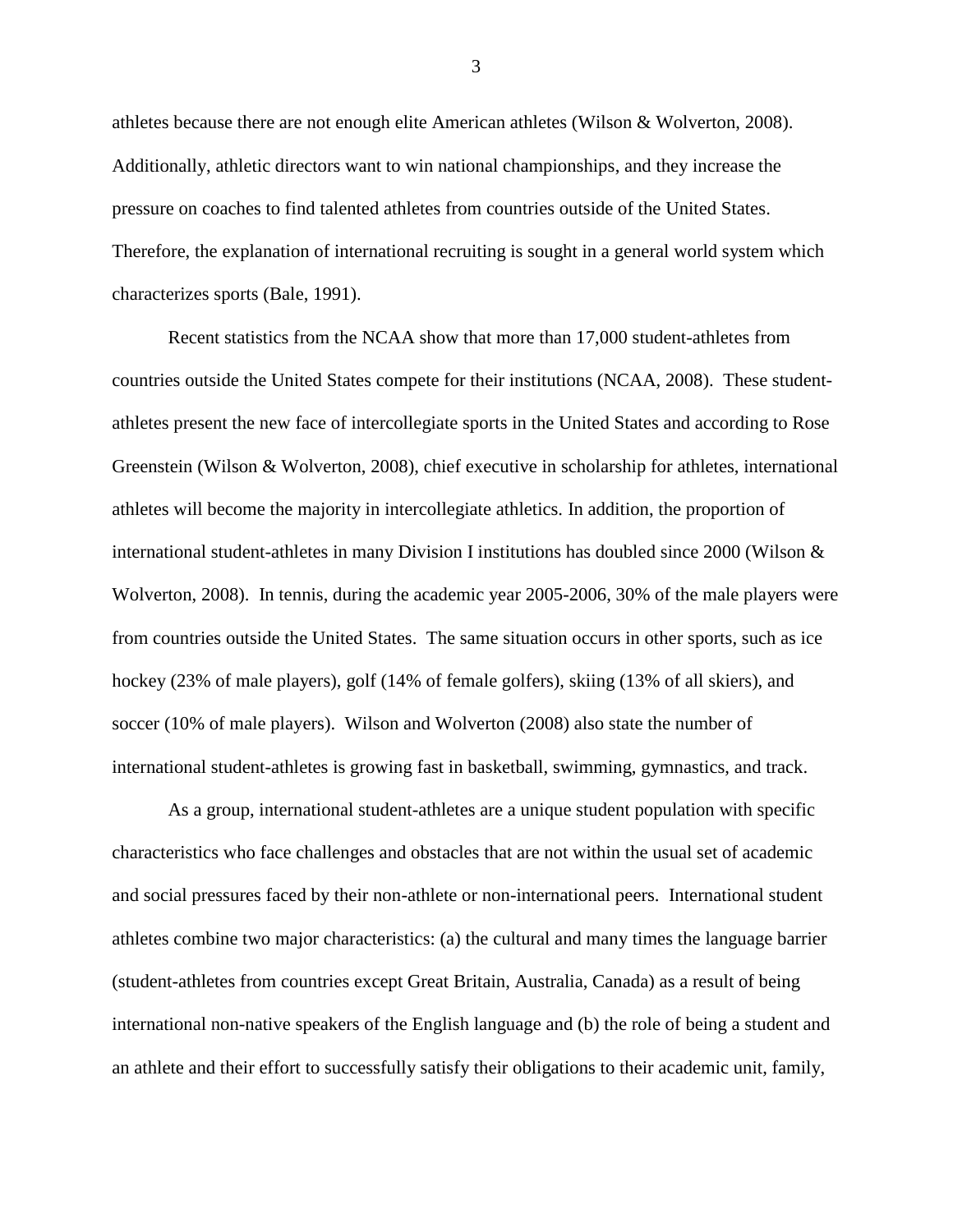coach, team, athletic department, and the policies and regulations of the NCAA (Watt  $\&$  Moore, 2001).

International student-athletes have to deal with many responsibilities and face many challenges from the time they decide to study in the U.S. until the time they graduate from college. International student-athletes need to adjust to a new, very competitive environment and not only adapt to a new culture and system but also succeed as students and athletes. This causes problems such as identity foreclosure (Brown, Glastetter-Fender, & Shelton, 2000; Nelson, 1983; Petitpas & Champagne, 1988; Watt & Moore, 2001), isolation from other students (Carodine, Almond, & Gratto, 2001; Nishimoto, 1977; Parham, 1993; Person & LeNoir, 1977), issues of academic competence and readiness (Ender & Wilkie, 2000), health and injury challenges (Parham, 1993), low level of career maturity (Pascarella & Terenzini, 1991), and anxiety and fear associated with the sport retirement process (Parham, 1993; Pearson & Petitpas, 1990; Petitpas, Brewer, & Van Raalte, 1996).

Also, at the institutional level, international student-athletes bring a different culture for two reasons. First, they bring their own culture and different experiences from the country of origin, and second, they participate in athletic competitions which are a major event for every community and the results affect an entire campus or even a town, city, or state. This is extremely important for the institutions because they develop a diverse campus, especially these days when globalization is important for new professionals around the world. According to Stomquist and Monkman (2000), educators consider how globalization will affect institutions and the role that the university needs to play. The pursuit of education combined with globalization has brought up several topics such as diversity, culture, environment, and migration. Intercollegiate sports, as a major part of the university"s life, have a lot to contribute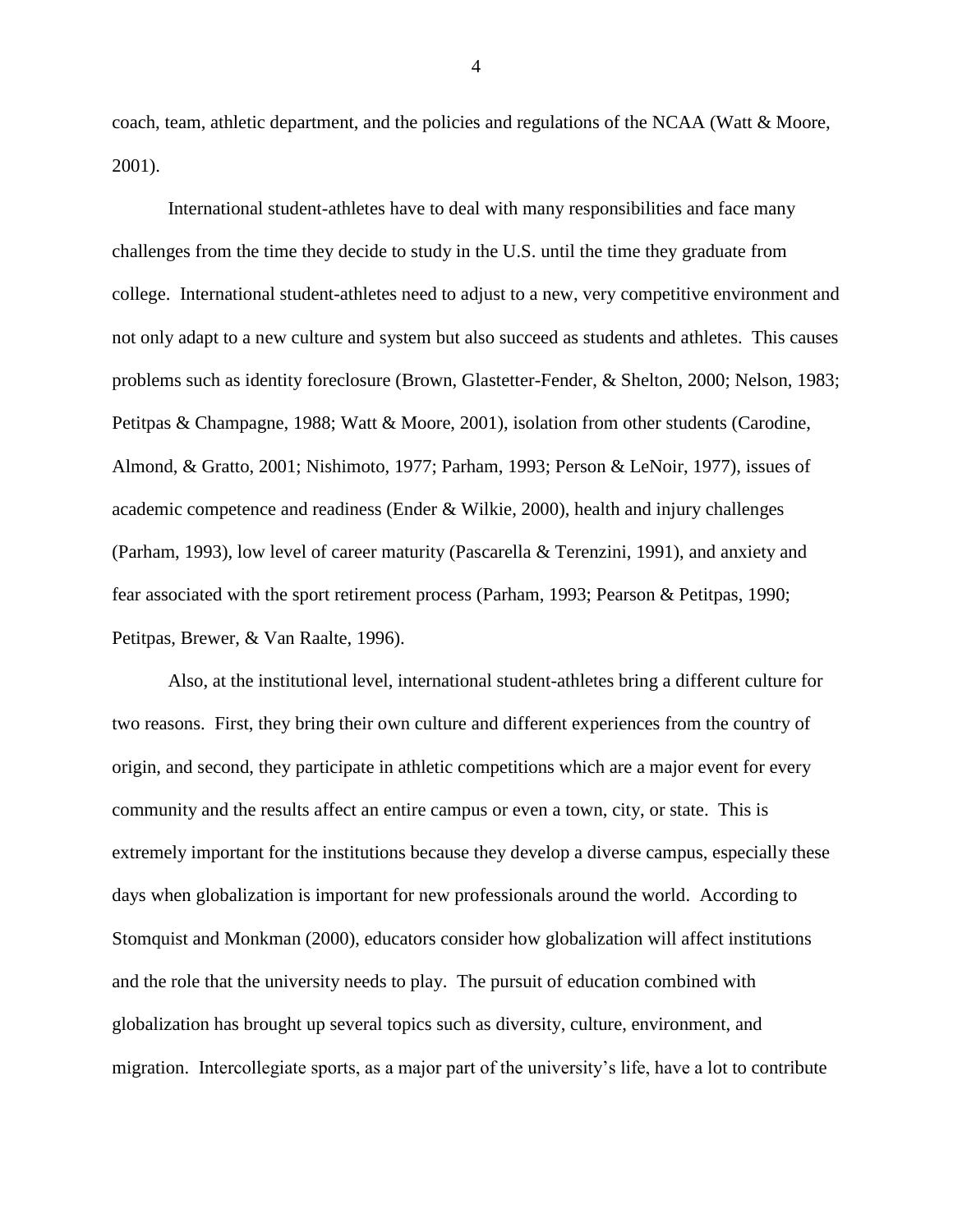to the development of a more diverse campus. Apart from that, the globalization of sports is a fact, and one of the most remarkable features of the twentieth century is the spread of sports and the connection with different cultures (Stoddart, 1994).

Although international student-athletes make the decision to study in the U.S., research is limited related to (a) the experiences that influence this decision and (b) the challenges international student-athletes face once they move to the U.S. Furthermore, there is a lack of literature related to the factors that influence and motivate international (non-native speaker of English) student-athletes to come to the United States and to enroll in a program having an athletic scholarship at the same time. Also, there is a lack of literature related to the factors that influence the adjustment of international (non-native speaker of English) student-athletes to the new culture, language, and educational system.

The knowledge of the factors that influence international student-athletes to come to the U.S. will help administrators build better marketing strategies that will focus on the factors that are important to students and other target groups, such as family and friends. Also, the knowledge of the needs and wants of international student-athletes will help administrators develop better services in order for students to better adjust to their new lives.

#### **Statement of the Problem**

The experience international student-athletes face is unique, from the time they begin entertaining the thought of applying to a U.S. institution until the time they have been accepted, studied, and finally graduated. During all these years, international student-athletes prepare themselves to be good students and athletes. In their transition, they have the opportunity to be exposed to a different culture and to speak a different language. They also face challenges and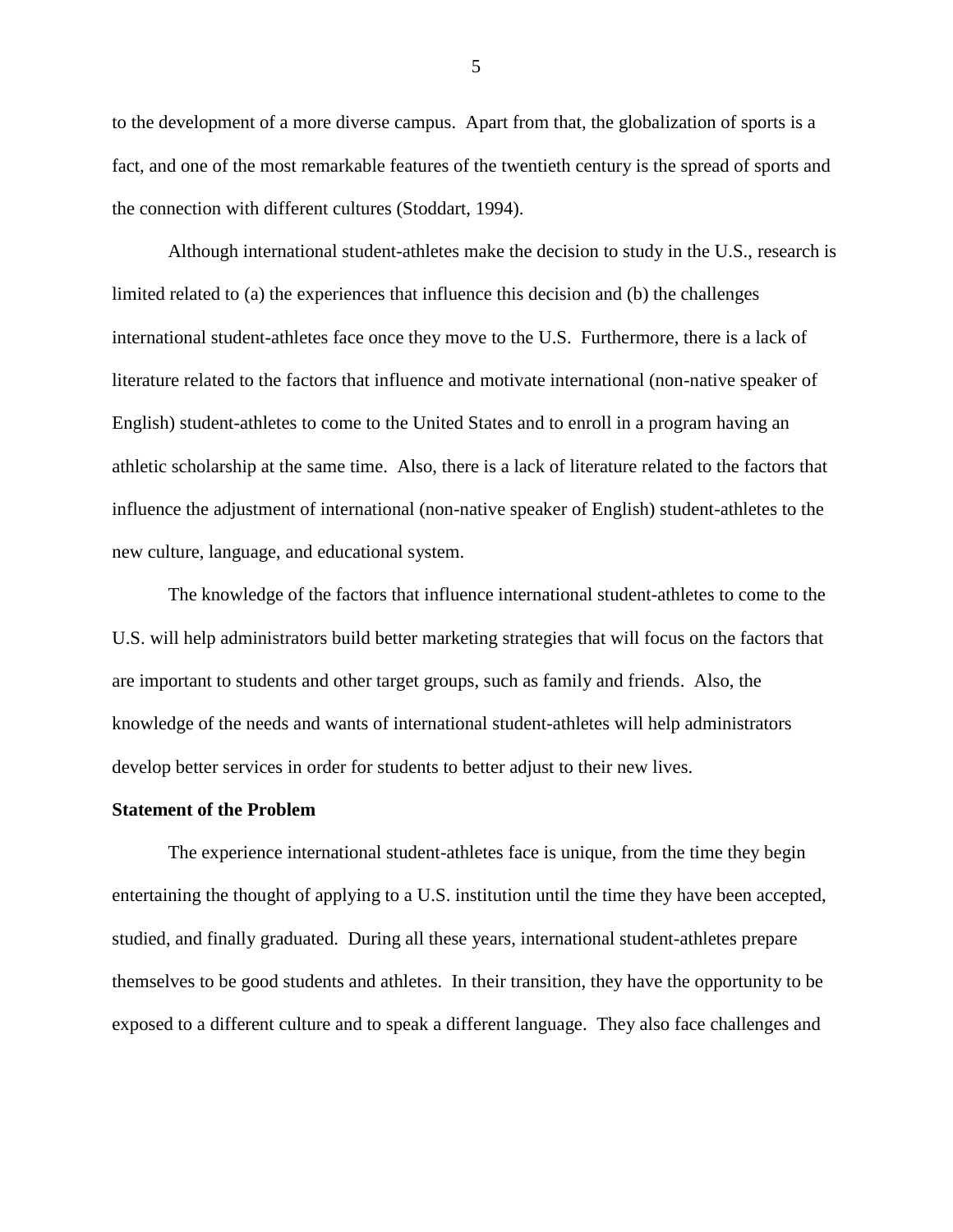obstacles, and they need to be prepared emotionally, psychologically, and physically to overcome the difficulties.

On the other hand, institutions need to employ marketing strategies that focus on specific factors that influence international student-athletes' decisions to come to the United States. Also, institutions need to know the factors that influence international student-athletes" adjustment on campus in order to provide specifically designed services for them. By providing such services, institutions may limit any difficulties coming from the cultural difference or the exposure to the new language and system. Then, the international student-athletes will be better prepared and very focused on their goal, which is to be successful as student and athletes.

Yet, little research has been conducted to explain the experiences that affect recruitment and retention of international student-athletes. To fill this gap in literature, a comprehensive research study was conducted that focuses on international student-athletes" experiences related to the factors that influence them to come to the United States and what needs to be done for a better adjustment to the new culture that they might experience.

In this qualitative research study, two theoretical models were used: one related to the decision making process, and the other related to cross-cultural adjustment factors. The theoretical model used for the decision making process is from Bale (1991). The theoretical model used for the adjustment of international student-athletes is that from Ridinger and Pastore (2000). The current study had the aim to oversee qualitatively if there are other experiences that impact recruitment and retention of international (non-native speaker of English) student-athletes in Division I institutions.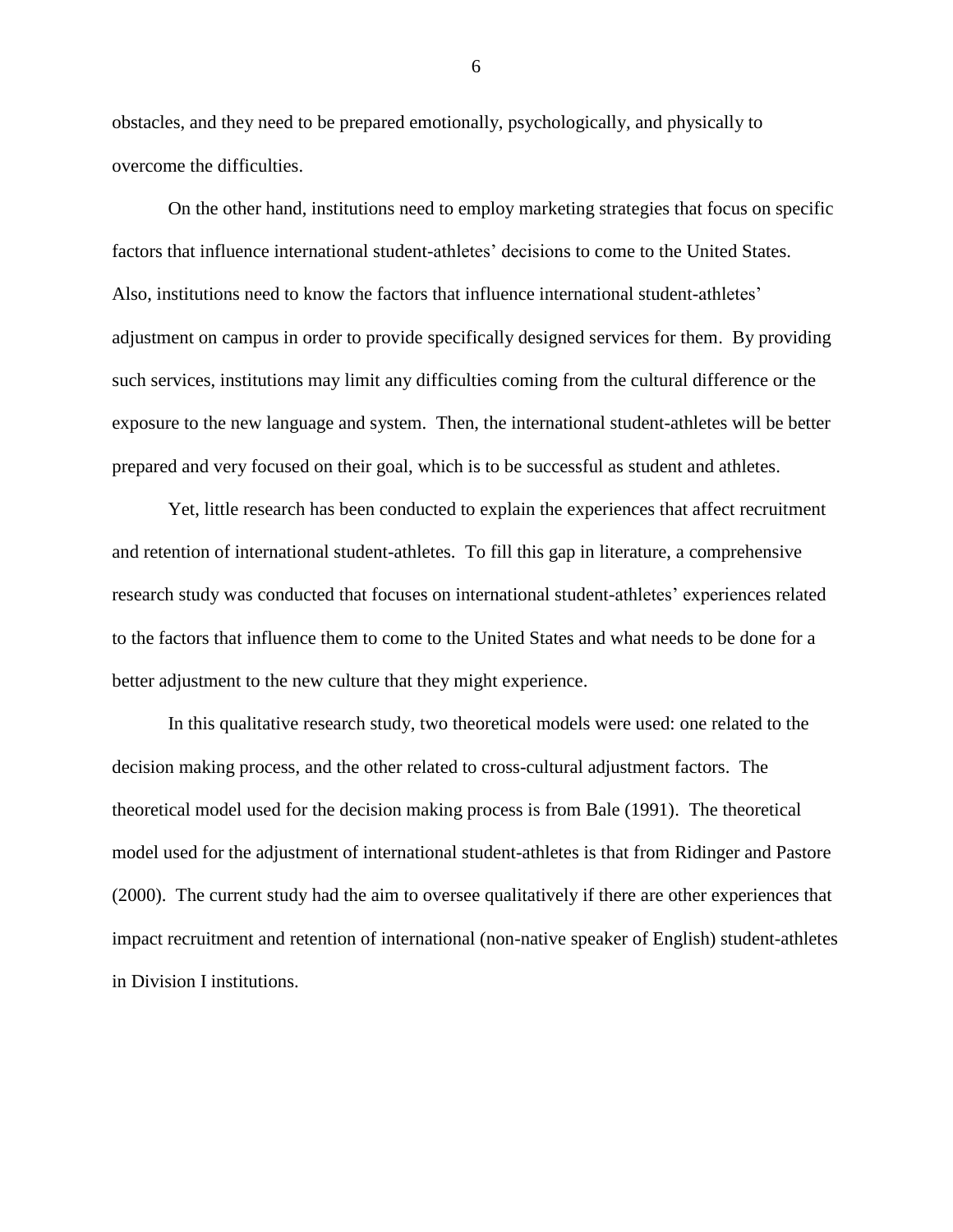## **Purpose of the Study**

The purpose of the study was to explore and understand the experiences that impact the recruitment and retention of international (non-native speaker of English) student-athletes in NCAA Division I institutions.

## **Significance of the Study**

This study is significant because its findings may assist institutions in developing better strategies to recruit the best international student-athletes and to help these student-athletes graduate. Also, this study provides valuable insight for administrators and coaches to investigate the specific characteristics international student-athletes have as a group, to develop better campaigns in order to recruit highly qualified international student-athletes, and to retain them while focusing on the development of their academic and athletic skills, and performance. Additionally, the study adds to the knowledge of the importance of international student-athletes on campus and opportunities for every institution to develop a diverse environment. Moreover, knowing the factors that influence the adjustment of international student-athletes will help administrators provide better services to student-athletes with the aim of minimizing their challenges and to better focus on their academic and athletic performance.

#### **Research Questions**

How do experiences of international (non-native speaker of English) student-athletes impact their decision to come and attend a program in NCAA Division I institutions the U.S.? How do experiences of international (non-native speaker of English) student-athletes impact their decision to remain in NCAA Division I institutions?

#### **Definitions**

Below is a list of the definitions related to this research.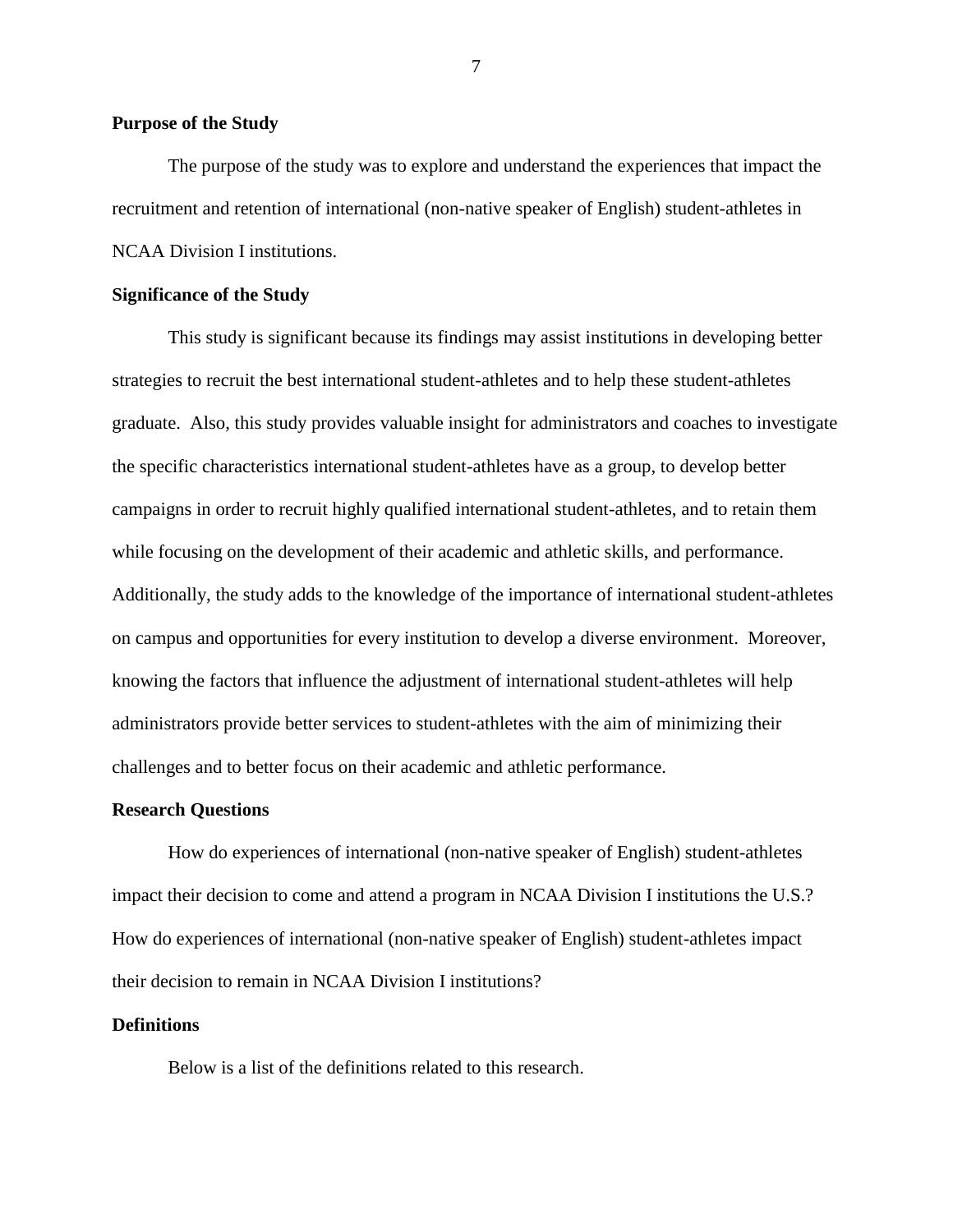**Recruitment.** A process in which students choose the college they want to attend.

**Retention.** A longitudinal process in which students enroll every semester in classes with the aim to graduate from college.

**International (non-native speaker of English) student-athletes.** Someone for whom English is not the native language, and he or she has completed high school in a country where the population speaks a language besides English. In addition, the student-athlete should be eligible according to NCAA rules to perform in a sport and at the same time should be a full-time student.

**National Collegiate Athletic Association (NCAA).** The governing body of intercollegiate athletics for approximately 1200 member colleges and universities. The NCAA establishes policies and procedures related to student-athletes' eligibility, recruitment, financial aid, and other issues related to the membership.

**Division I.** NCAA consists of three Divisions (Division I, II, and III). According to NCAA rules and regulations, Division I and II institutions offer athletically related scholarships to student-athletes, and Division III institutions may occasionally offer athletic scholarships (NCAA, 2010). In general, larger colleges or universities participate in Division I, and smaller colleges in Division II and III. The current study has been limited to Division I because according to the NCAA (2008), nearly 70% of international student-athletes are enrolled at NCAA Division I institutions.

## **Researcher's Role and Personal Statement**

In August 2006, I left Greece for the U.S. to accomplish one of the biggest dreams in my life, to study abroad and to experience all these challenges that someone faces when living in a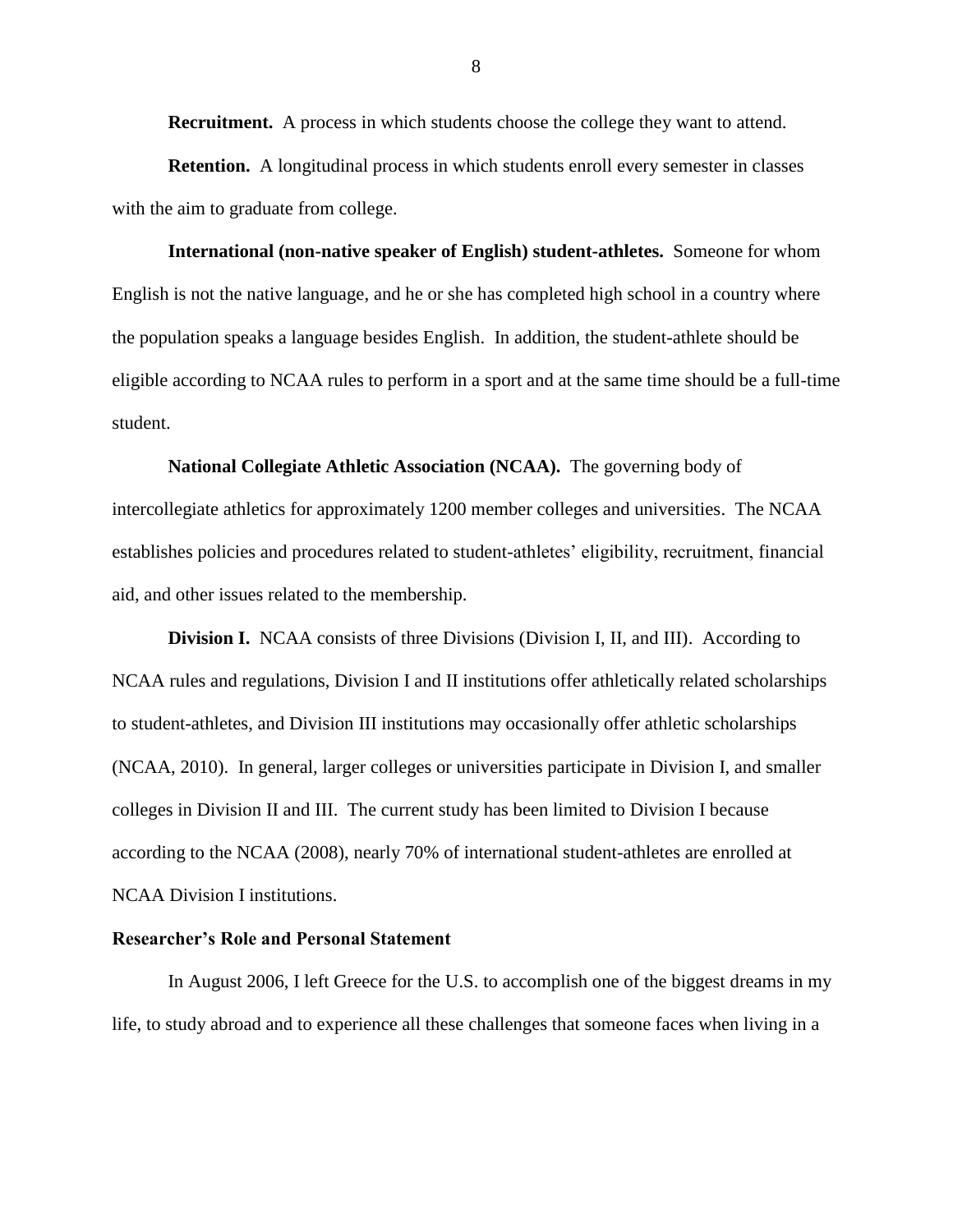totally different environment, far away from the family or significant others, speaking another language and trying to adjust to a new culture.

In Greece I had the opportunity to pursue some of my educational and professional goals. I received my bachelor"s degree in physical education and sports science and my master"s degree in physical education for special populations. During these years, I worked in various areas related to sports, such as coaching and teaching, and in journalism. After the end of my master"s program I worked for the Olympic Games in Athens, as a communicative administrator in the Paralympic Games, because of my background in sports for special populations and journalism. After the end of the Paralympic Games in November 2004, I developed the educational program "Muscles In Action," which has the goal of educating people with no disability, in order for them to learn more about people with disability.

Before coming to the U.S., I did not expect to face so many problems related to my adjustment in the environment. After the first year, I realized that there were not enough services provided for international students to help them adjust to the new culture. After completing my master's program at Indiana State University in sport management, I wanted to learn more about the international student-athletes who came to the U.S. to study.

Because I have the goal to go back to Greece and help other people make their dream a reality, the experiences of the international student-athletes will help me to understand what is important for them when they decide to come to the U.S. and what are their needs and wants in order to adjust to the new culture. This knowledge will help the institutions to develop better marketing strategies and services focusing on international student-athletes.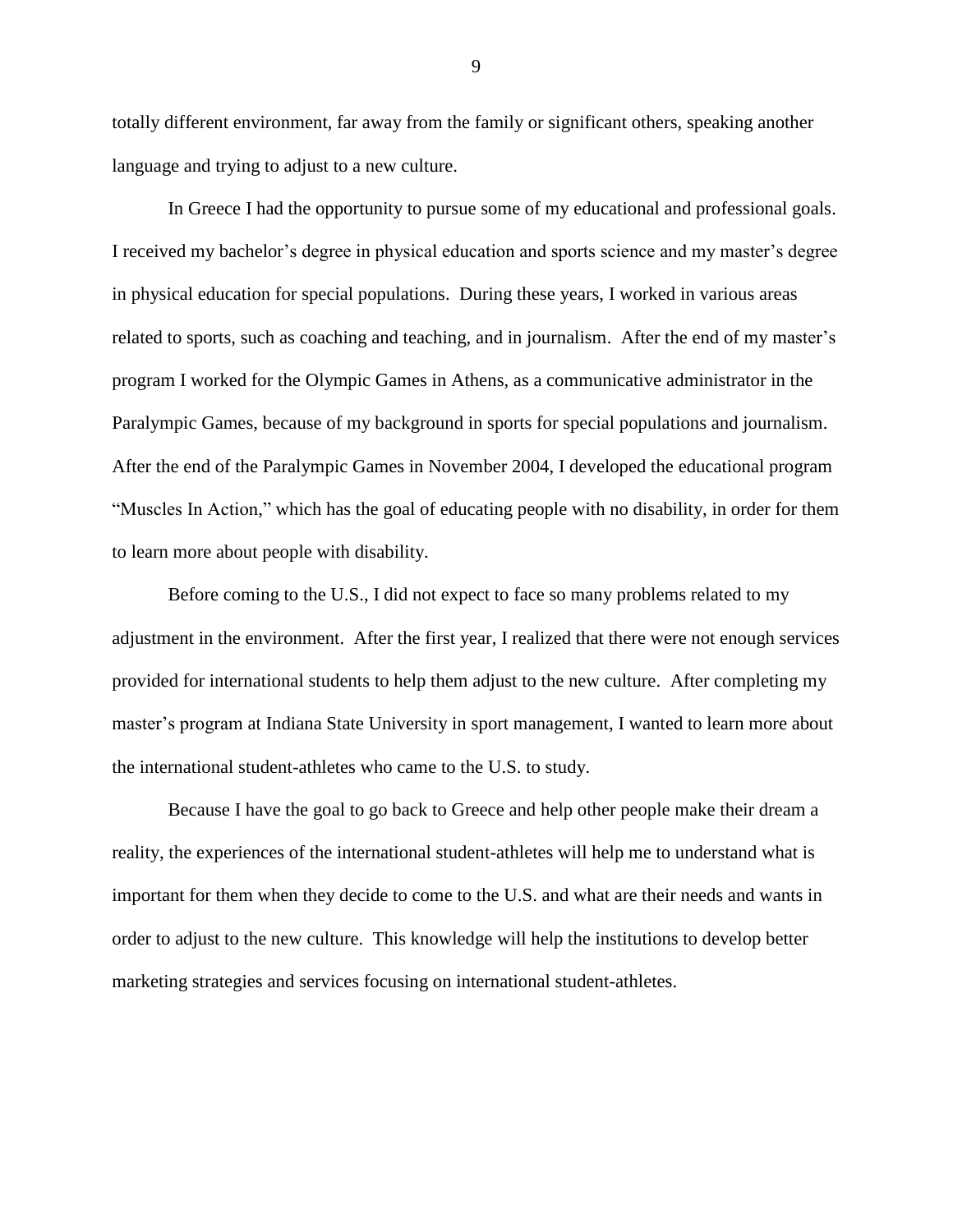## **Organization of the Dissertation**

The dissertation is organized in seven chapters. Chapter 1 introduces this qualitative study related to recruitment and retention of international (non-native speaker of English) student-athletes in NCAA Division I institutions. This chapter emphasizes the importance of understanding the lived experiences of international student-athletes so the colleges and universities can develop campaigns to recruit the best international student-athletes and to retain them until their graduation from college.

Chapter 2 presents a literature review related to the role of intercollegiate sports in the U.S., the role of being a student-athlete, and the differences between domestic and international student-athletes. Also, an overview of international student-athletes in college and universities in the U.S. is presented along with the reasons for institutions to recruit international studentathletes. From there, the chapter moves into a specific focus on the decision-making models that present the factors that influence and motivate international student-athletes to come to the U.S. and to attend a program. In addition, in this chapter the model from Ridinger and Pastore (2000) related to recruitment of international student-athletes is presented.

Chapter 3 describes the qualitative research method used in this study. A combination of three qualitative approaches (narrative, phenomenological, and grounded theory) were used and an analysis of them is presented. Also, in Chapter 3, the selection of the participants, the data collection, and the analysis process are described.

Chapter 4 provides the participants" experiences using their own voices as expressed during the interview. Each story starts with family background information related to education and occupation of parents and siblings and continues with early childhood experiences in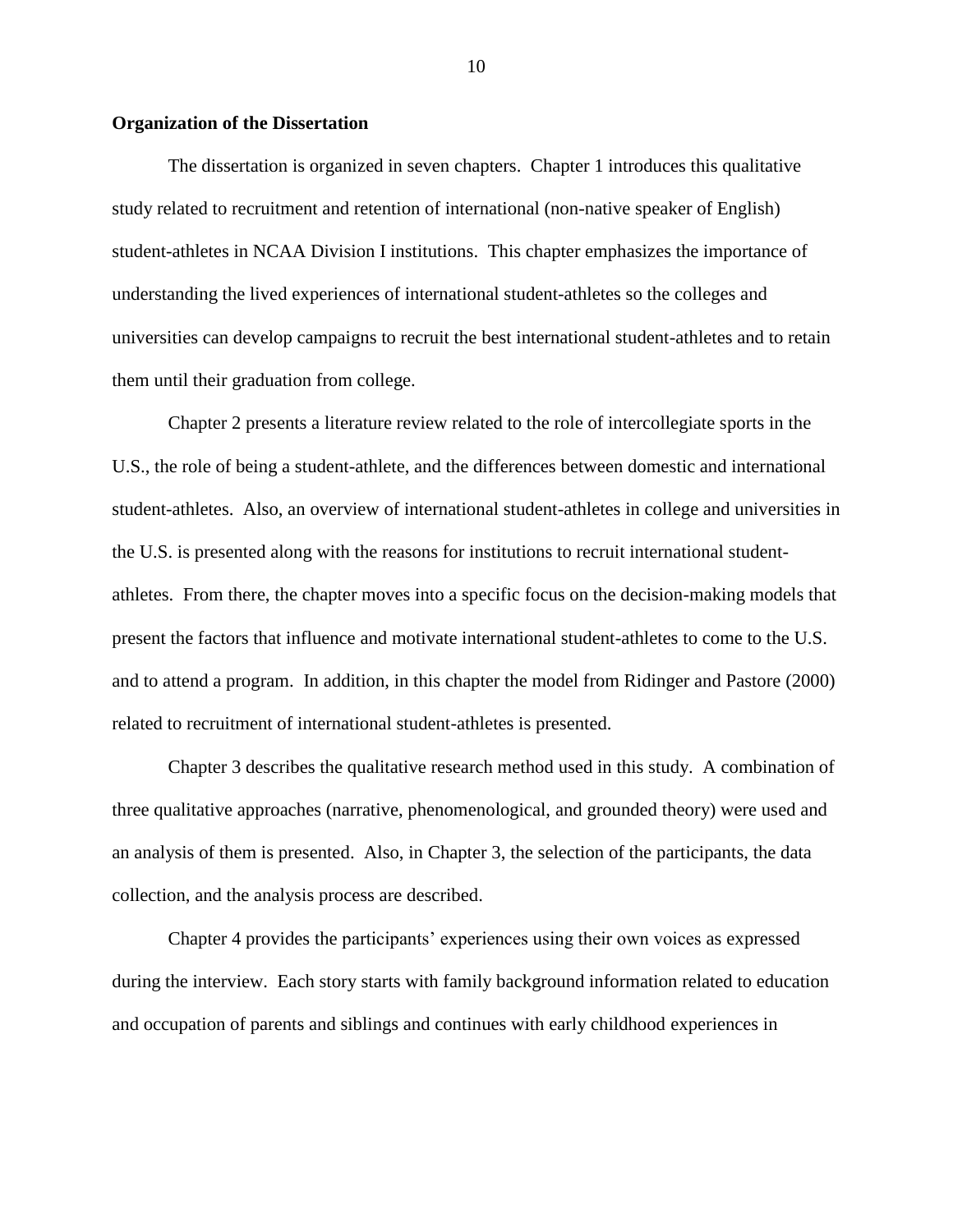education and sport. Also, each story includes participants' experiences regarding their decision to study in the U.S. and their adjustment in the new environment.

Chapter 5 provides an analysis and interpretation of the interview data. The studentathlete stories are further examined for a broader and deeper understanding of what it means to be an international non-native speaker of English student-athlete. Moreover, Chapter 5 presents the themes and subthemes that emerged as a result of the participants" experiences.

Chapter 6 discusses the themes and subthemes and provides a deeper reflection of the findings as well as the model developed from this study. The model describes the experiences that international student-athletes have in high school and how those experiences influenced their decision-making process and their adjustment in the U.S.

Chapter 7 provides an overview of the findings concerning the experiences that impact the recruitment and retention of international (non-native speaker of English) student-athletes in NCAA Division I institutions. Moreover, in Chapter 7 the highlights of the results and the limitations are presented. This chapter concludes with recommendations for (a) institutions of higher education, (b) international student-athletes, and (c) further research.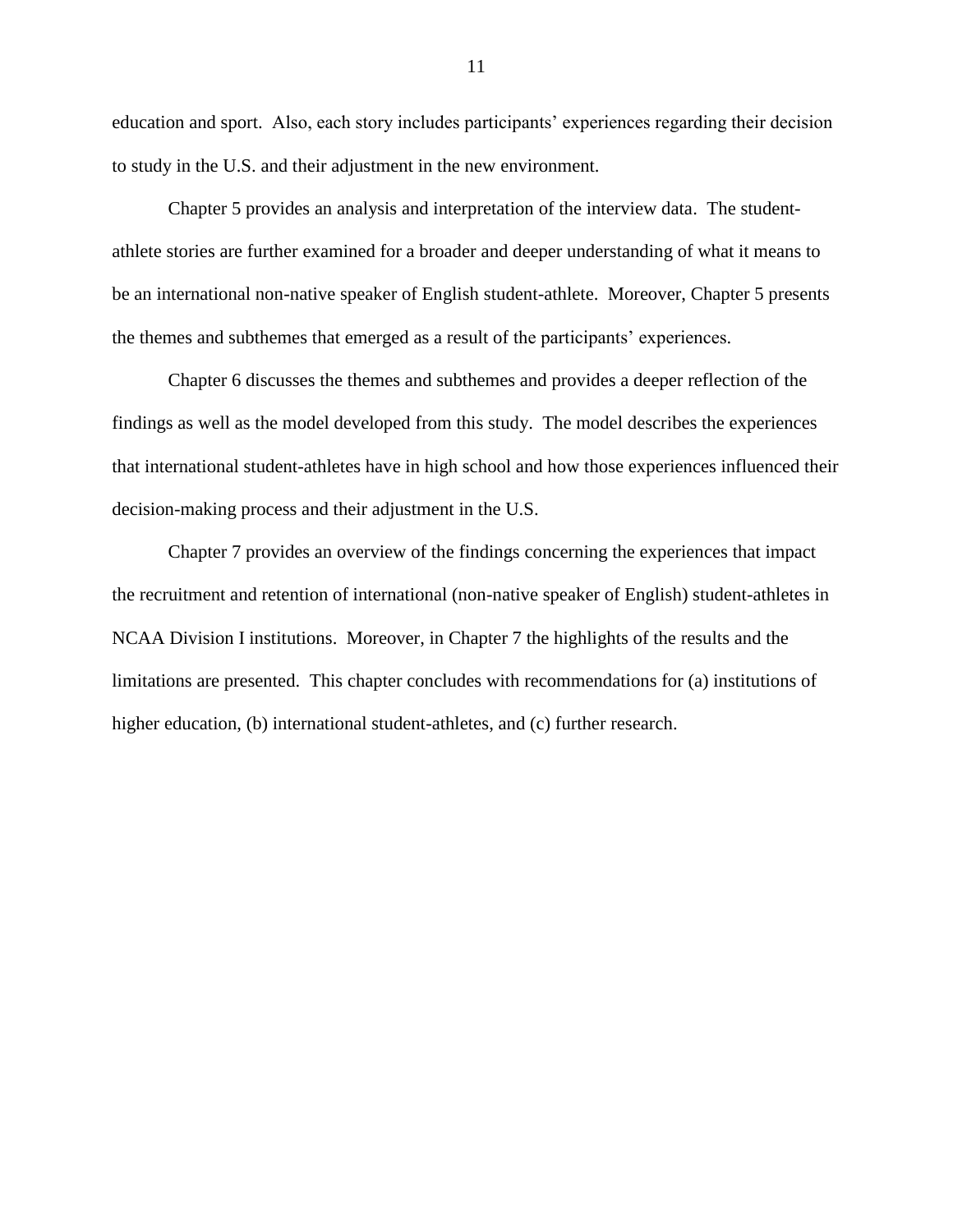## CHAPTER 2

# **Literature Review**

The purpose of this study was to explore and understand the experiences that impact the recruitment and retention of international (non-native speaker of English) student-athletes in NCAA Division I institutions. In this chapter, the theoretical framework and literature review are presented. The first section includes the analysis of intercollegiate sports in the U.S. and the debate between academics and athletics, the governing bodies that lead intercollegiate sports in the U.S., the divisions in which the institutions are categorized, and an overview of international student-athletes in the U.S. The second section presents the theoretical framework related to the decision making process that international student-athletes follow in order to come to the U.S. and the retention challenges or cross cultural adjustments that international student-athletes face while they study in an institution.

#### **The Role of Intercollegiate Sports and being a Student-Athlete**

The precise role of athletics as part of the higher educational institution"s mission attracted much attention in economics and sociology literature. The problem of integration of athletics into the total educational mission/process leads to the following debate: On one hand, it is argued that most institutions have a well-defined athletics mission, which is well aligned with the educational purposes of the institution; and on the other hand, it has been contended that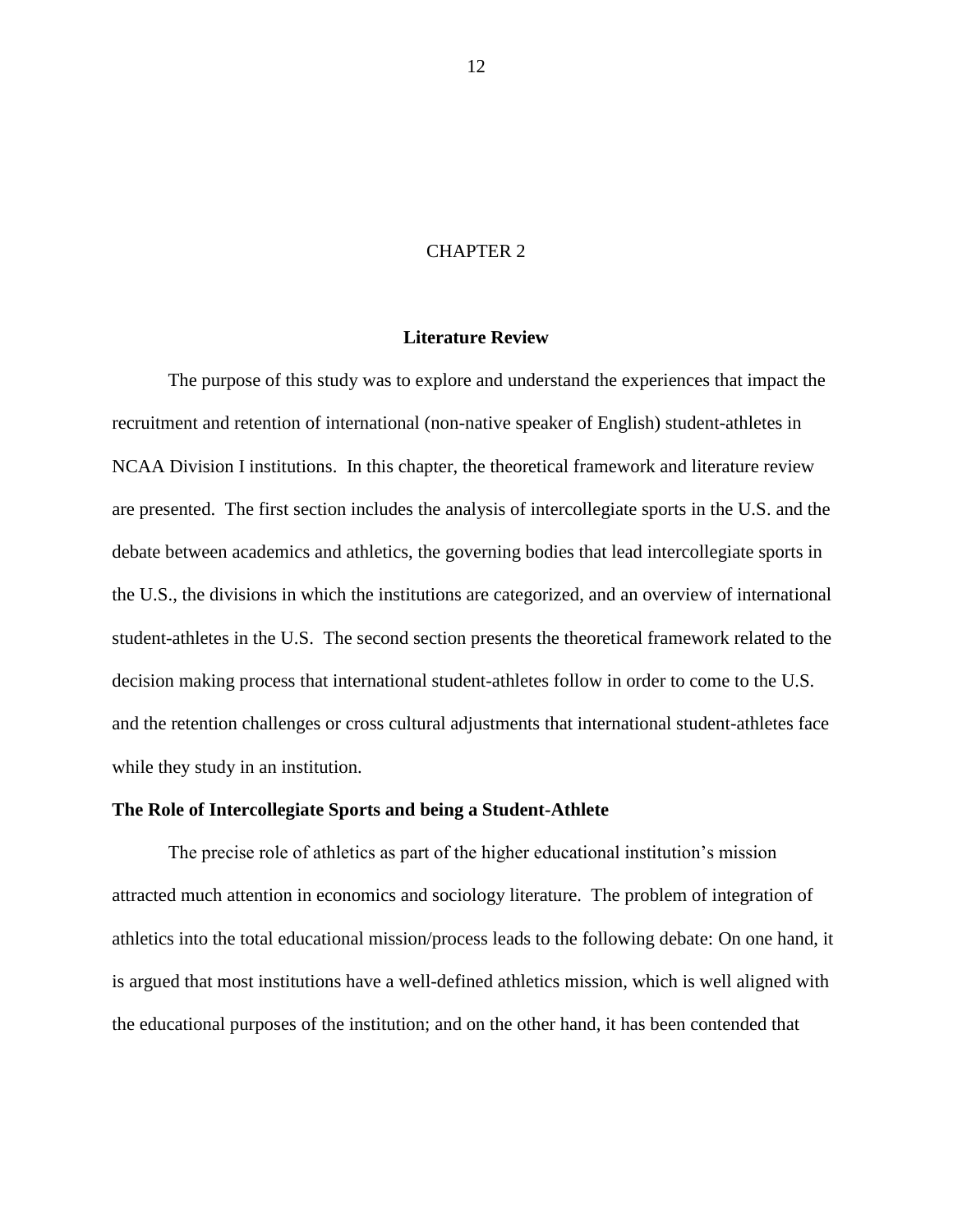athletics have a negative effect on student-athletes" academic performance and pose problems for faculty members.

One example of society"s interest in college athletics is the debate around NCAA propositions 48 and 42, which attempted to maintain certain academic standards for studentathletes (Maloney & McCormick, 1993). In fact, student athletes" participation time in university level sports practice and competition is regulated and generally kept at 20 hours per week. In NCAA"s 1991 convention, the member schools cast their votes to limit studentathletes" in-season practice time to 20 hours per week, four hours per day, with at least one day per week to be totally without practice.

Duderstadt (2003) noted that there is an old saying among college presidents that the modern university might be viewed as a fragile academic enterprise, delicately balanced between the medical center at one end of the campus and the athletic department at the other. The former can threaten the institution financially; the latter puts at risk the university"s integrity, reputation, and academic priorities.

As stated by Thelin (2004), the "collegiate ideal" stressed the importance of character and teamwork, and university sports prospered as a visible, highly valued section of that idea. Since their inception, intercollegiate athletics were a source of passionate enjoyment and competition among students. In the time elapsed, the games earned a good public response, both in terms of viewers and news reporting. Shortly, Thelin mentioned that baseball obtained great recognition especially during commencement week, where college teams played in front of large alumni crowds.

Around 1880, sport activities had faded from the limelight. Rudolph (1990) stated this situation as "the rise of football" (p. 373). The football teams of universities became the teams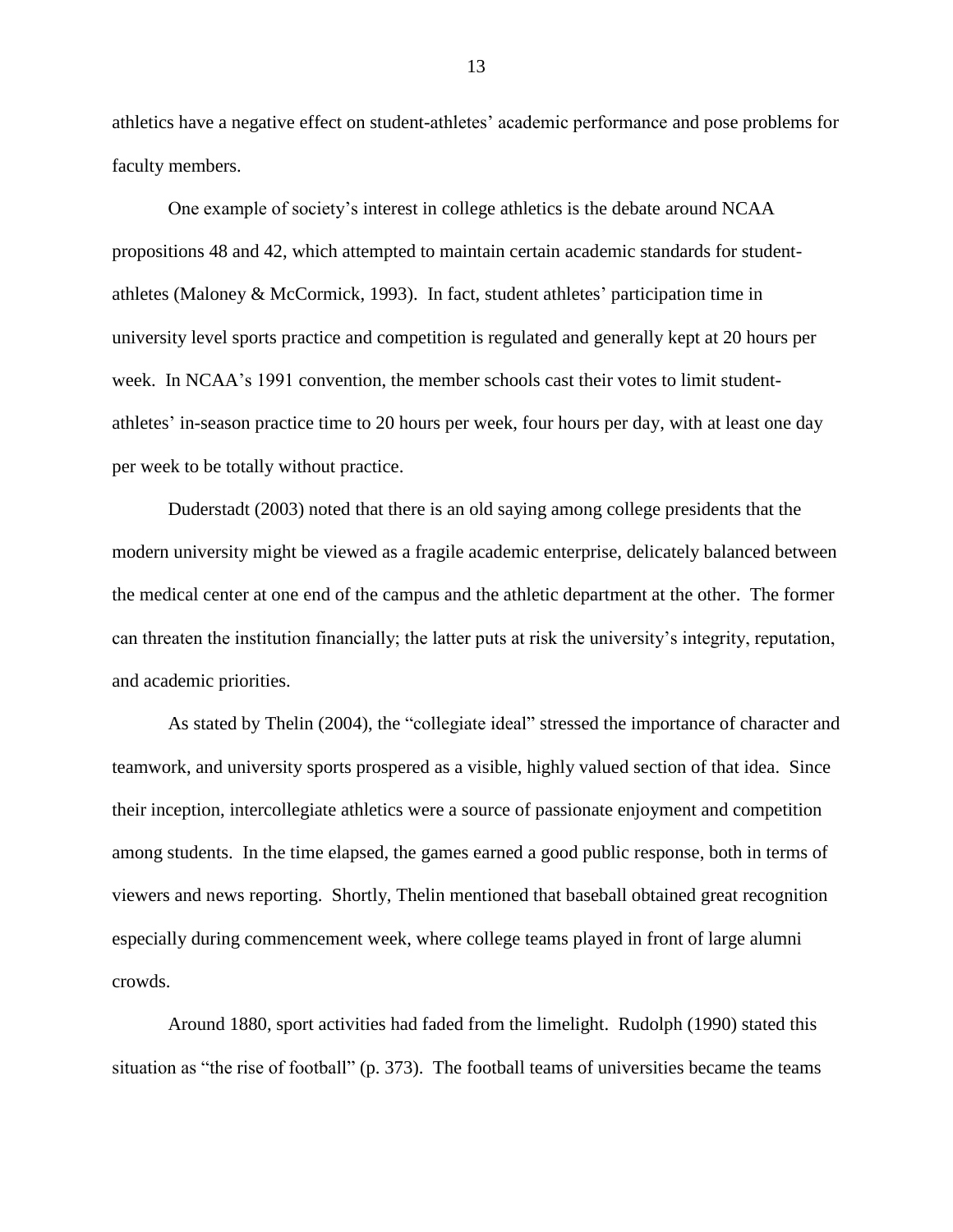of interest for news reporters and powerful front-page headlines each day. Football also happened to instigate new writing styles and journalistic terminology. These football teams gained good local and national publicity, which amplified attention among alumni, paying readers, and the general population. As Rudolph stated, roughly between 1890 and 1910, the traditional university athletic association underwent an alteration: professionalization of the staff, namely, the hiring of an athletic director and coaching staff.

However, despite the fact that intercollegiate sports attract more than ten times as many live spectators as professional sports in the United States, the NCAA defines itself as an organization that runs amateur sports (Allison, 2001). The general principles of NCAA have shaped the philosophy of intercollegiate sports in the U.S., which promotes the connection between amateurism and sports. According to Glader (1978), the major purposes of amateurism are (a) the social distinction, which separates the so-called gentleman amateur from the lower classes of the society, (b) the special advantage distinction, which separates people who developed skills and strengths in their regular occupations from the people who participate in amateur sports without earning money or having a training during their occupation, and (c) the motivational distinction, which refers to the motive that someone has to participate in athletic competition. The aforementioned major purposes of amateurism are in clear distinction from the purpose of professional sports in which winning is important, training is harder and longer, and professional athletes are more skillful than amateurs (Glader, 1978).

**The positive role of college sports***.* College sports have a multi-faceted impact on the moral and the psychological state of the entire population. Intercollegiate sports for many supply a few of their lifetime memories, whether they might be athletes or the viewers. Additionally, the most lasting life lessons can be learned from athletic competitions: the importance of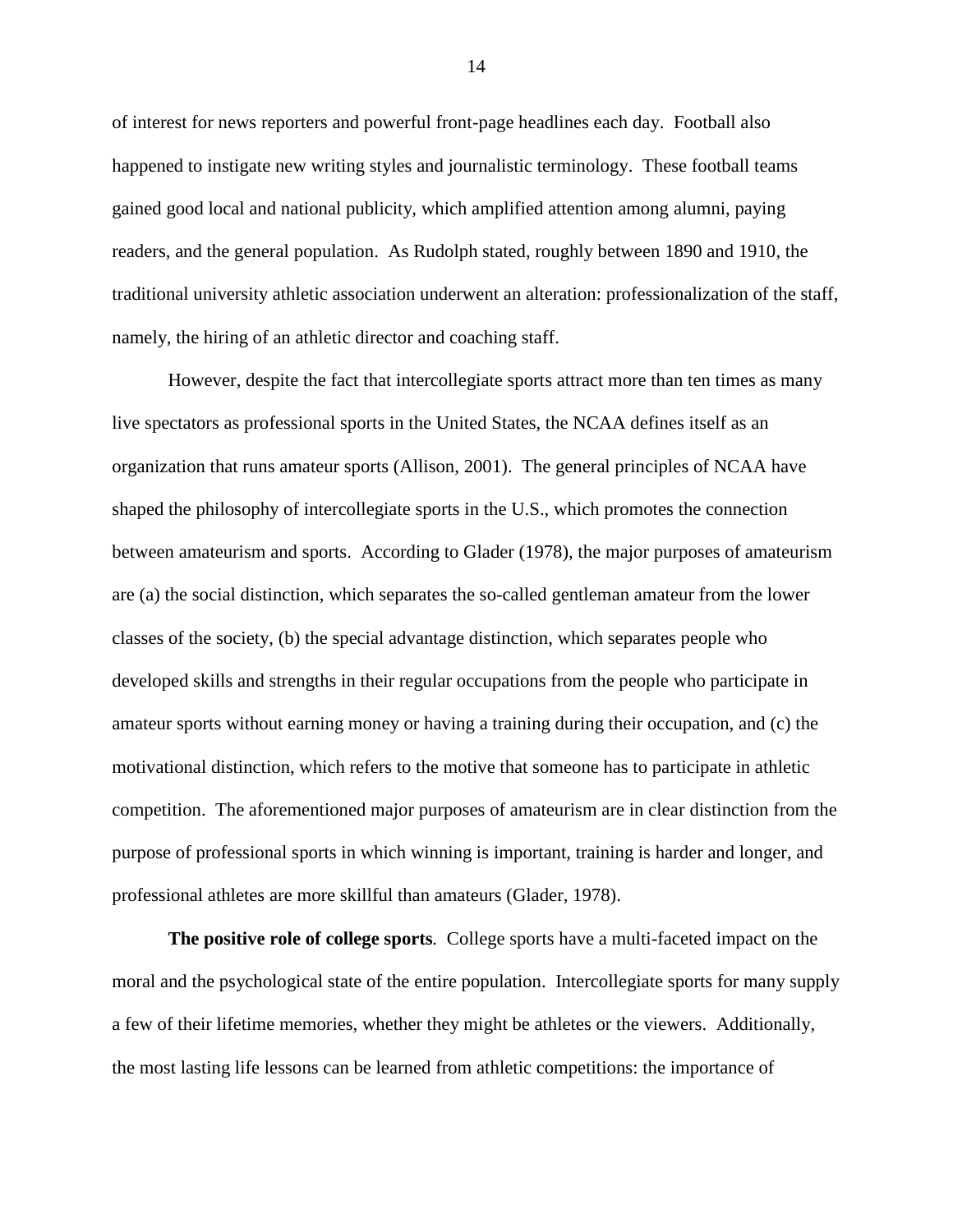discipline, perseverance, and teamwork (Duderstadt, 2003). Athletes can reach their most coveted goals only through effort and sacrifice and at times even these are not sufficient. Also, Duderstadt mentioned that college sports offer a sense of enthusiasm, pride, and involvement for the community of an entire university and in a way they may help the community by developing an imperative emotional bond.

Additionally, success in high-profile intercollegiate sports is an enticing factor among quite a few other factors that are considered by the would-be undergraduates. An institution can gain national notoriety and garner media and sponsors/donors" attention easily when it wins a national championship in one of the two most noticeable sports: football and basketball. And this leads to an increase in applications in the following admission terms (Toma & Cross, 1998).

Research studies by Tucker and Amato (1993) and McCormick and Tinsley (1987) investigated the relationship between athletic success and academic quality. Tucker and Amato concentrated on finding the effects of a high-profile athletic football or basketball team and the effect that it has on the quality of students as measured by average SAT scores. They found that a high-profile football team has good SAT scores, but the basketball team did not. McCormick and Tinsley (1987) examined whether athletic success corrodes academic quality by using SAT scores and found that institutions that participate in major college athletics fare better academically than those that did not participate. Also, athletic participation at varying NCAA levels affects students" choice about the college they will attend (Mixon & Hsing, 1994).

Moreover, Grimes and Chressanthis (1993) examined the effects that athletic success has had on donation and alumni giving, resulting in a positive relationship among overall winning percentages and donations, but they could not find any relationship between championships and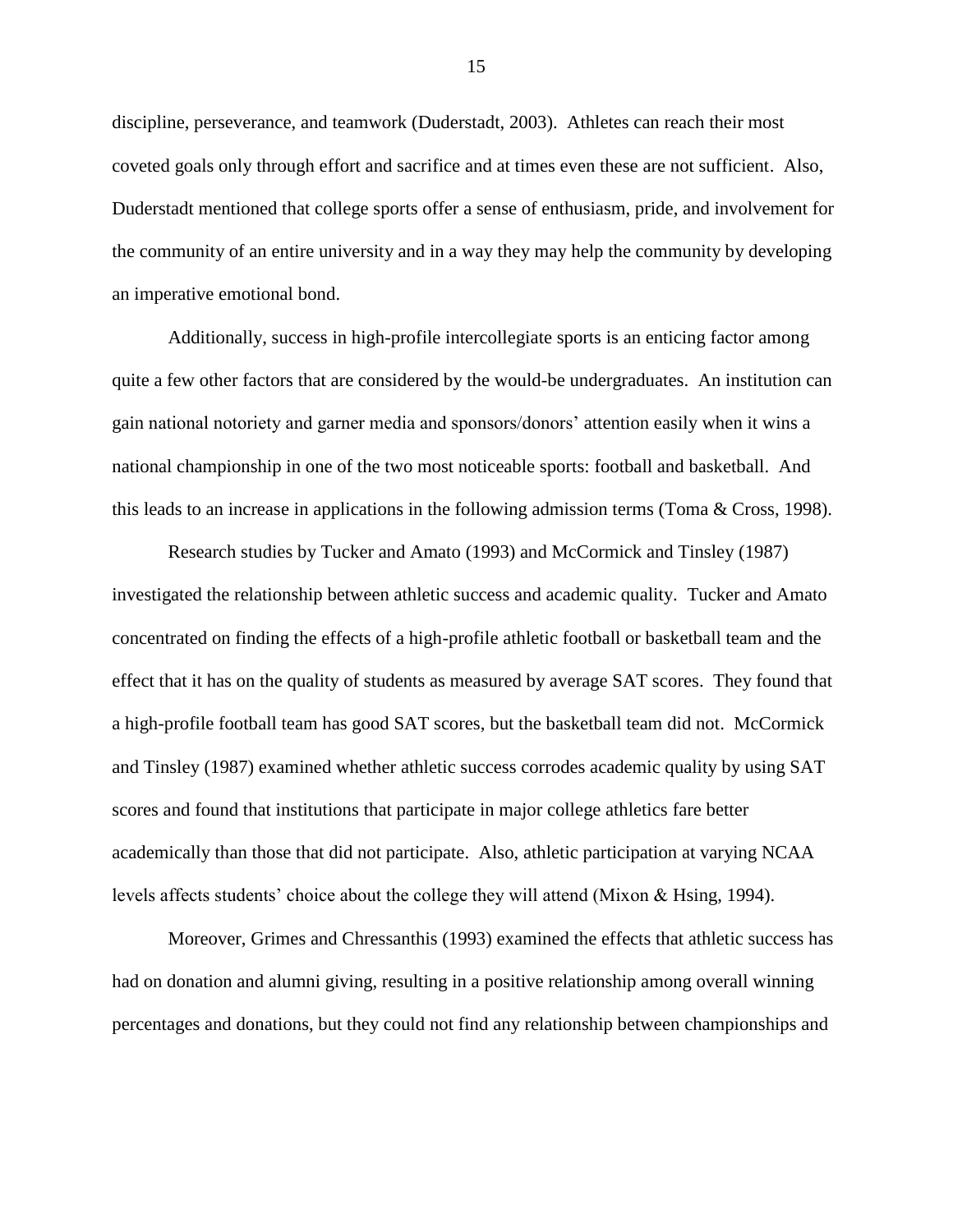donations. Also, institutions with higher academic quality have an advantage on recruiting athletes that are better students (Selegman, 1995).

**The dark side of college sports***.* A debatable question which has been raised is whether the quasi-professional nature of (certain, essentially football and men"s basketball) college sports is consistent/aligned with the academic purpose of U.S. colleges and universities. A number of universities take advantage of student-athletes and their athletic talent for gaining economic and public visibility by lowering academic standards via special admits and enrolling them in worthless degrees such as general studies or recreational life (Duderstadt, 2003).

In addition, the unnecessary commercialization of college sports compromises the academic integrity of the universities that host these programs. Athletic programs moved away from their stated missions and became a place for entertainment business, challenging and striving for public exposure and commercial revenue for success on the playing field rather than providing an essential learning and recreational experience for students and a combined, community-building opportunity for audiences. Many times intercollegiate athletics are seen and assumed by the majority of the public as agitated and uncontrolled (Duderstadt, 2003).

Additionally, non-athletic students perform well when compared to the student-athletes (Maloney & McCormick, 1993). The student-athletes' SAT scores are on an average, 150 points lower than non-student-athletes. Later studies showed that when compared to the non-studentathletes, student-athletes come less prepared to class (Center for the Study of Athletics, 1988; Sellers, Kuperminc, & Waddell, 1991).

In conclusion, competitive sports can provide vital educational experiences for students, be it at the intramural, club, or university level. When interrelated with integrity and in concurrence with the educational mission, sports can offer students chances to develop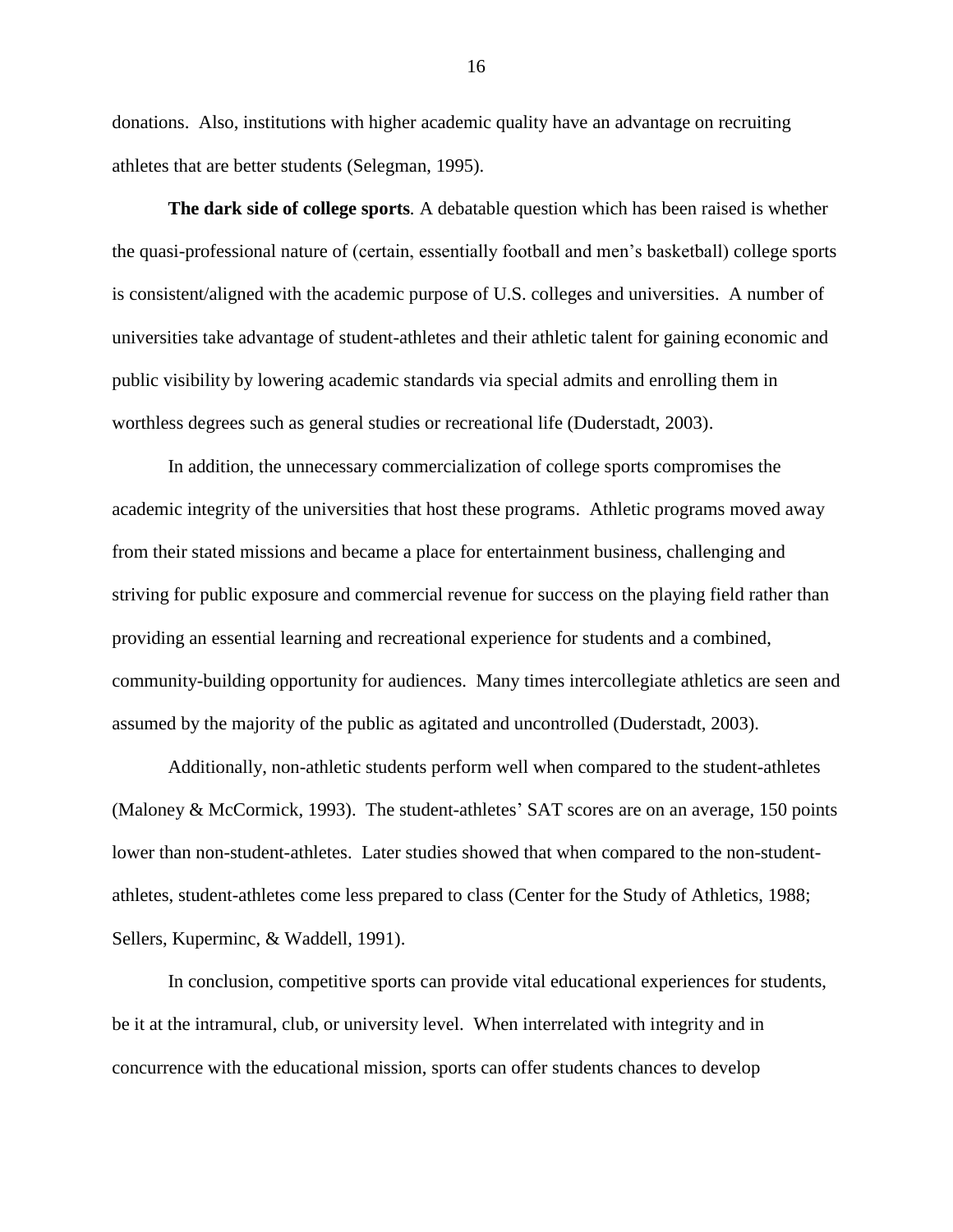significant qualities such as dedication, sacrifice, and teamwork. However, intercollegiate sports have polluted the academic culture with profit-making values (Duderstadt, 2003). Intercollegiate sports have imprecise priorities through inconsistent resources. And moreover, they have diverted and weakened the leadership of the academic institutions.

In today"s world college sports provide a stage for public entertainment for audiences and generate rewards for those who are in it. Consequently, intercollegiate sports took a diversion from an extracurricular activity into a commercial form of business. As a result, an essential question here is why should this particular form of public entertainment be the responsibility of the university? Universities make available a wide range of public services, such as health care, and this is also a piece of the university"s mission (Duderstadt, 2003). Intercollegiate sports are usually conducted as autonomous, highly profitable entertainment business, governed by qualified people with some understanding of the academic programs of the university. For this reason intercollegiate sports have a unique character, where the student-athletes are required to balance themselves and their roles so as to perform well academically and athletically, which is not an easy task.

#### **Domestic vs. International Student-Athletes**

The previous section focused on the role of intercollegiate sports and how studentathletes perceive their role and the challenges they face. This section focuses on the differences between the domestic and international student-athletes and how this influences their performance academically and athletically. Many researchers have explored international student-athletes as a group and compared domestic and international student-athletes related to their perception about intercollegiate sports, what motivates them, and how the experiences they have as student-athletes influence their careers after graduation.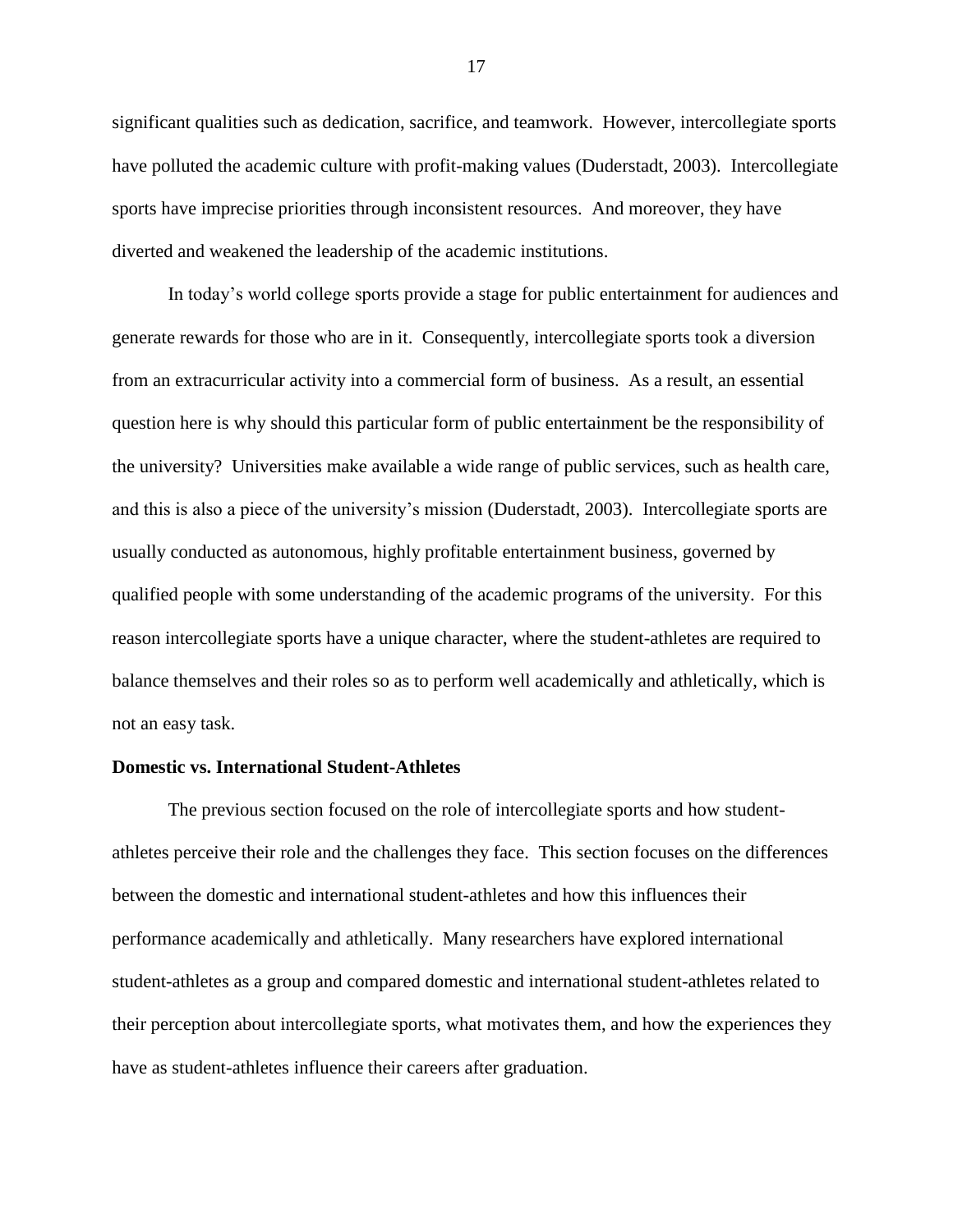A study with the participation of student-athletes from 49 different countries and the U.S. showed that domestic students found college sports to be more about competition than what international student-athletes believe (Pops, Hums, & Greenwell, 2009). In addition, studentathletes feel successful primarily because of their accomplishments in sports (Howard-Hamilton & Sina, 2001). However, international student-athletes feel that they have to gain much more from the university experience in the U.S. than just from athletic performance.

Additionally, there are differences in the motivation related to the sports competition between domestic student-athletes and student-athletes from different countries (Guest, 2007). Guest mentioned that his findings support the idea that student-athletes from the U.S. perceive the role of sports in society differently, and for them it is a way to overcome obstacles and to be successful. However, the student-athletes from Malawi who participated in his study mentioned that their motivation to participate in sports is to show and develop their talents and abilities without caring so much about success.

At this point, it is important to mention that there are differences between the systems that support sports in the U.S. and in other countries. Many researchers have studied these differences between the school-based sports system in the U.S. and the club-based system in other countries (Brennan & Bleakley, 1997; Chalip, Johnson, & Stachura, 1996; Rubingh & Broeke, 1998). Because of the differences in these systems the athletes who participate in sport competitions perceive their role as athletes differently, and some of them focus more on how to win, others on how to participate and develop their skills and abilities.

Also, in a different study from Pops, Hums, and Greenwell (2009), which focused on how participation in intercollegiate sports enriches career status, both domestic and international student-athletes mentioned that their participation in sports plays a very important role to their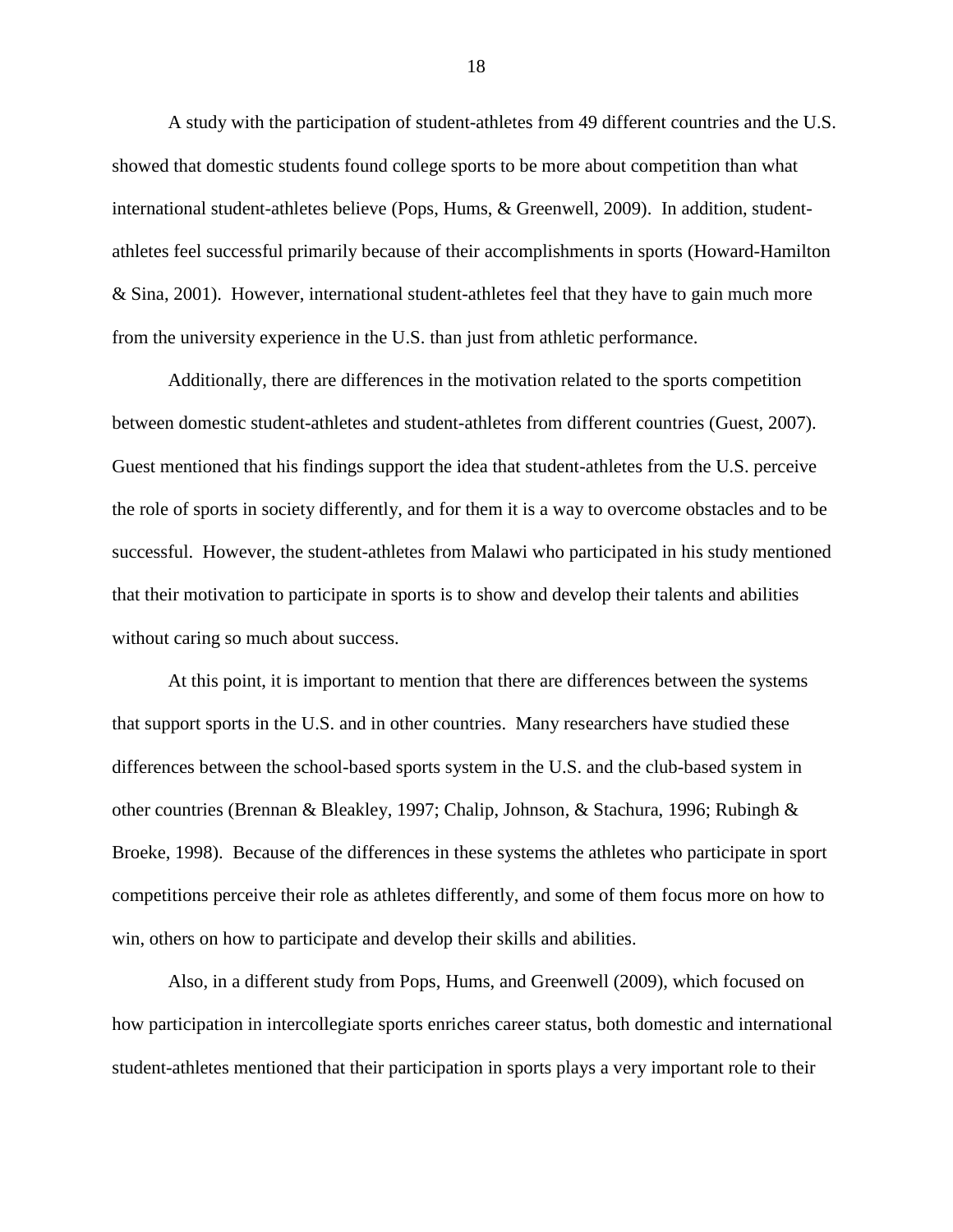careers and that employers also value this experience as important. Also, student-athletes learn much from their experience in sports and that makes them more attractive to employers (Argent & Robinson, 2005). Furthermore, Pops et al. (2009) supported the belief that international student-athletes have about the importance of the intercollegiate sport experience for their career. A possible explanation is that employers in their countries know how the NCAA works, especially for Division I institutions, and therefore employers value the experience international student-athletes had.

## **NCAA and other Governing Bodies of Intercollegiate Sports in the U.S.**

NCAA owed its establishment to President Theodore Roosevelt"s invitation to representatives from Harvard, Yale, and Princeton to the White House in order to bring peace to football (Crowley 2010). In October 1905, 18 Americans died playing football, and President Roosevelt invited coaches and physical directors from the "big three" institutions to charge them with responsibility to find a solution to the problem football was facing (Rudolph, 1990). Some months later, President Roosevelt proposed the formation of a committee to draft a constitution and bylaws for a new organization responsible for more than one sport. The drafts were approved in March 1906 (Crowley, 2010). Thus, in 1906 the Intercollegiate Athletic Association was born, an organization that changed its name to the National Collegiate Athletic Association four years later.

NCAA consists of three divisions (Divisions I, II, and III). These divisions were established in August 1973. According to NCAA rules and regulations, Division I and II institutions offer scholarships to student-athletes, and Division III institutions offer occasionally and rarely athletic scholarships (http://www.ncaa.com). In general, larger colleges or universities participate in Division I and smaller colleges in Division II and III. In addition, in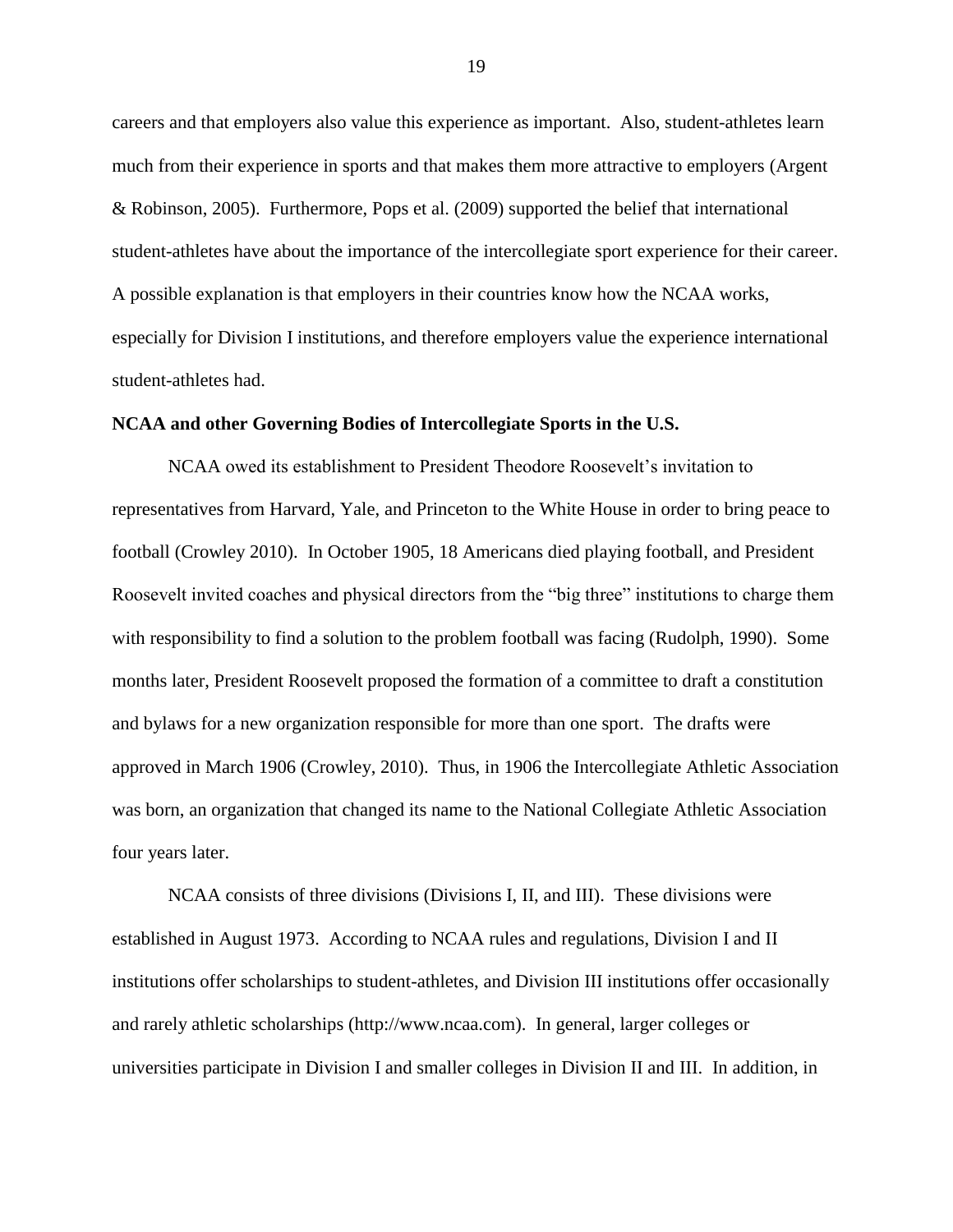1980 NCAA began developing women"s athletic programs and then in 1982, the 75th Convention established a governance plan that included women"s athletic programs and services.

In addition to the NCAA, in 1940, the National Association of Intercollegiate Athletics (NAIA) was established. First, it was established as the National Association of Intercollegiate Basketball of the United States, but in 1952, was transformed into the National Association of Intercollegiate Athletics and the first all-encompassing set of rules and standards was adopted (NAIA, 2010). NAIA"s membership consisted of smaller colleges, which were not members of the NCAA. NAIA provides opportunities to over 45,000 student-athletes from smaller institutions to perform in academics and athletics. Institutions that belong to NAIA also offer scholarships. NAIA member institutions award millions of dollars through athletic aid to eligible student-athletes and create an environment where competitive athletics, academic excellence, and champions of character walk hand-in-hand (Bale, 1991).

In this study, NCAA Division I institutions are the focus because this division includes the majority of institutions that participate in intercollegiate sports and recruit the highest numbers of domestic or international student-athletes. Also, the NCAA is the main entity that governs intercollegiate sports in the U.S. and has its principles in the amateurism character of sports connected to education (Crowley, 2010).

Moreover, the purpose of this study was to explore and understand the experiences that impact the recruitment and retention of international (non-native speaker of English) studentathletes in NCAA Division I Institutions. The decision to explore Division I instead of Divisions II and III is the fact that according to NCAA (2008) nearly 70% of international student-athletes are enrolled at NCAA Division I institutions. Also, several professional players in the National Basketball Association, in the National Hockey League, and in professional golf are former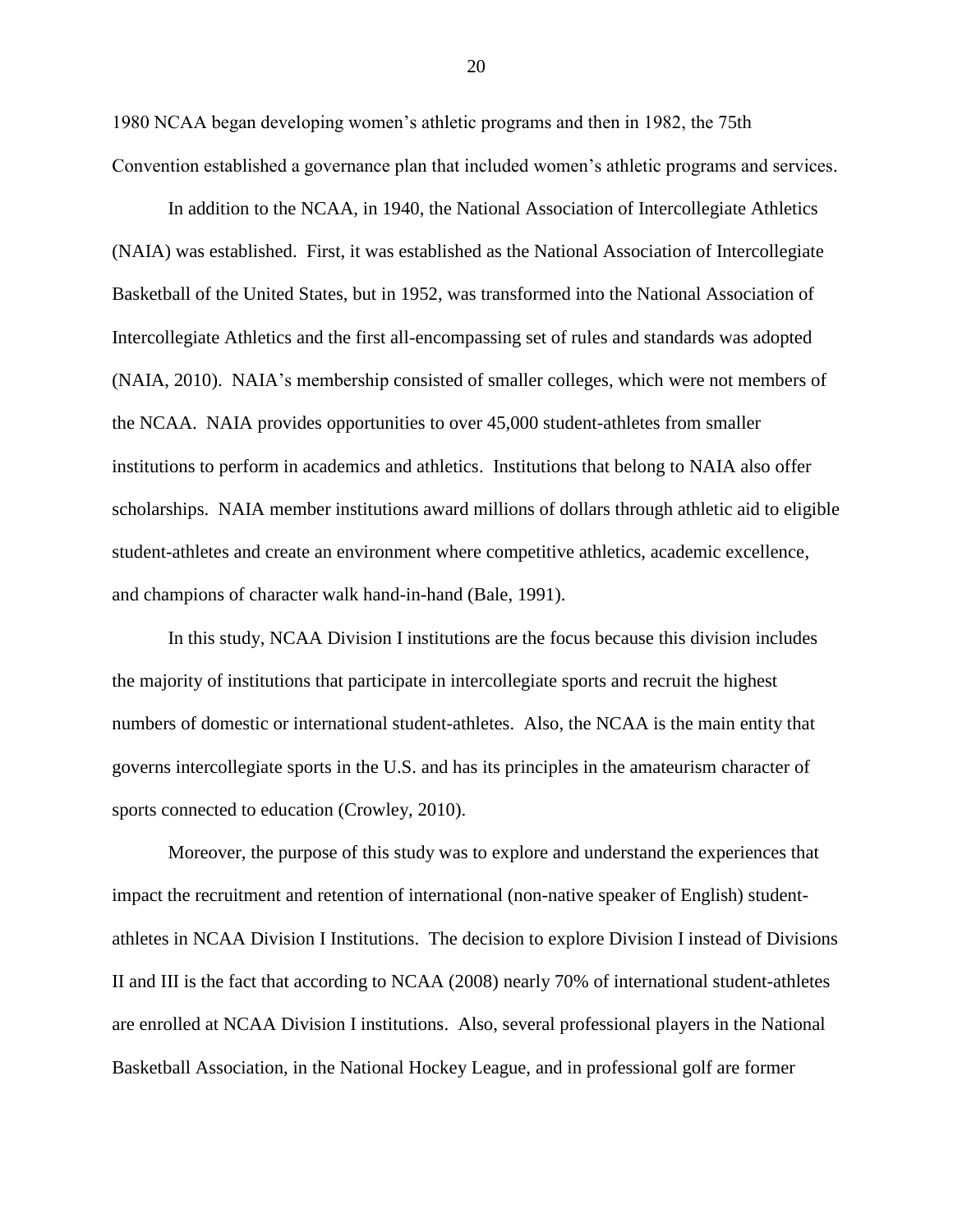NCAA Division I international student-athletes (Pops et al., 2009). In addition, the challenges student-athletes in Division I face are greater and the training is heavier because the competition is much higher than in Divisions II and III.

#### **Overview of International Athletes in the Colleges and Universities in the U.S.**

The way the community and the students showed interest in sports was clearly noticed by college recruiters, who thus recruit students from all U.S. regions, nations, and now all over the world. Demand to create high-quality sports programs led to the demand to recruit internationally (Bale, 1991). The first international student-athletes who participated in intercollegiate sports were a small number of Canadian track and field athletes in the early 1900s (Ridinger & Pastore, 2000a). In the 1950s, recruiting of students was primarily local, followed by regional, which later slowly took a turn to international students (Bale, 1991).

It was in 1952 when the Sanity Code of the NCAA was revoked, which permitted the policy of giving full scholarships to students solely based on their athletic ability (NCAA, 2010). Subsequent to the Sanity Code"s repeal, recruiting of international student athletes and their interest to come to the United States increased. There was a significant increase in the number of international student-athletes coming to the U.S. (Bale 1991). Some institutions that had sports as a central component of their mission started consistently recruiting international studentathletes in the 1960s and 1970s (Stidwell, 1984). Recruiters started searching for athletes in several countries, especially in Africa where track and field talent was abundant, and many of these prospects won many medals in world championships and Olympic Games. By 1978, 35% of the NCAA track and field athletes were from Africa (Hollander, 1980).

Recent statistics from the NCAA show that more than 17,000 student-athletes from countries outside of the United States compete for NCAA member institutions (NCAA, 2008).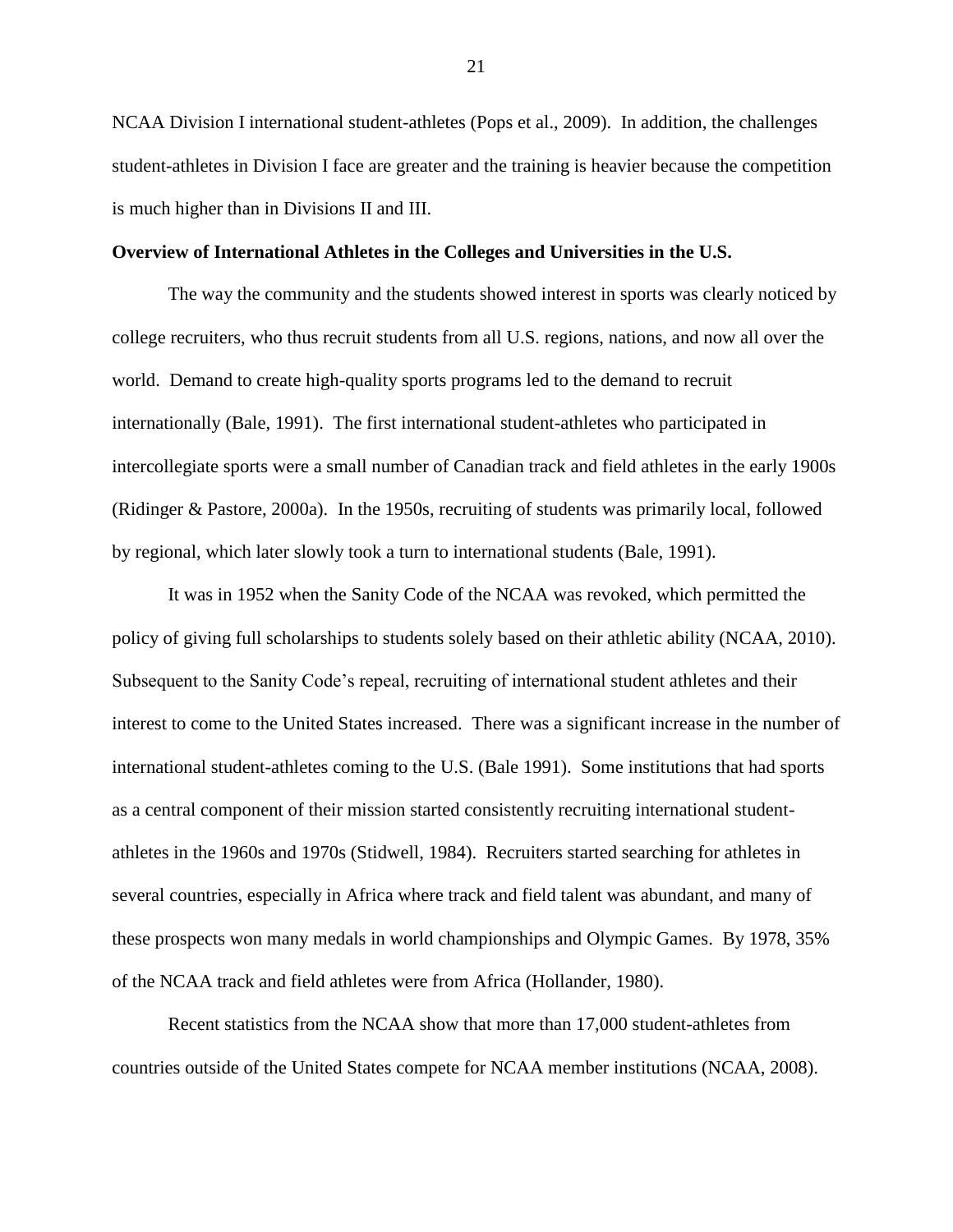These student-athletes present the new face of intercollegiate sports in the United States. Since 2000, the number of international student-athletes in many Division I institutions has doubled (Wilson & Wolverton, 2008).

Moreover, the percentage of male and female international student-athletes has increased since 1999-2000 from 1.8 to 4%, and 1.5 to 4.5%, respectively (DeHass, 2008). At the divisional level, the percentages of international student-athletes in Division I were increased by 2.4% in 1999-2000 and by 6.3 and 7.5% respectively in 2006 and 2007. Also, the percentage of international basketball student-athletes has doubled in Division I and II between 1999-2000 and 2006-2007. In Division I, the percentage of male international basketball players jumped to 8.7%, up 5.7%, while the percentage of female international basketball student-athletes rose to 7.3%, up from 2.4% eight years ago.

#### **Reasons for Institutions to Recruit International Student-Athletes**

International student-athletes have strong motives to come to the U.S. and attend a program and are more mature and work harder than domestic student-athletes (Asher, 1994). Also, Asher mentioned that international student-athletes have experiences from a club-oriented system, which is more competitive than intercollegiate sports, and therefore international students can help their teams to be more competitive.

Other times colleges or universities choose to recruit international student-athletes because they do not have enough domestic student-athletes. For instance, as Bale (1991) mentioned, "Basketball is the major US college sport but the interstate variations in "production" of good high-school basketball players range from states like Illinois and New York, which each produce over 2000 percent of the needs of in-state institutions" (p. 30). Thus, the variance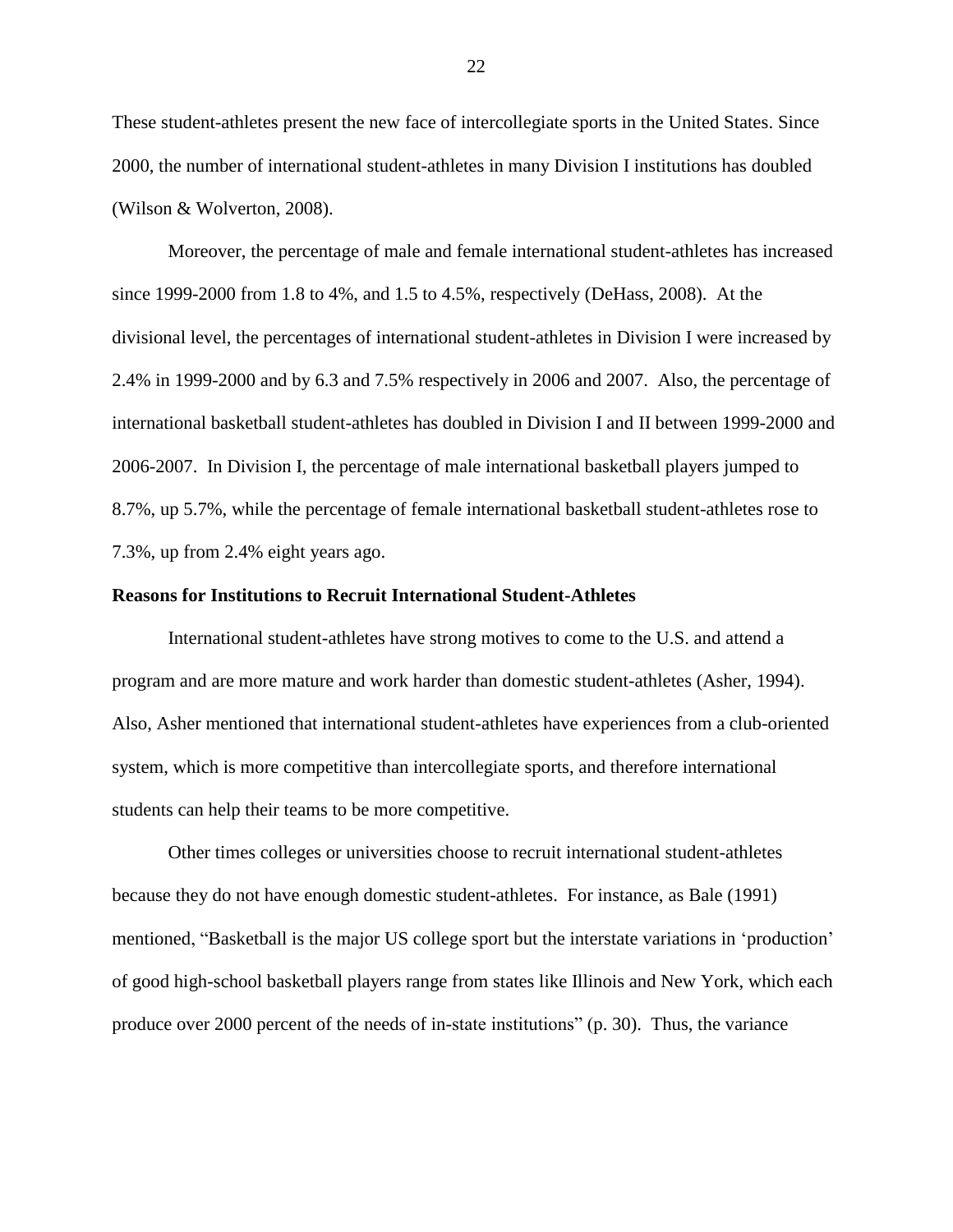between the supply and the demand curve showed different patterns of inter-regional migration of sport talents.

Additionally, international student-athletes can add to the quality of competition and they can contribute to the system of intercollegiate sports and the campus life. Also, the experience of attending a college in the U.S. can be beneficial to international student-athletes, not only because they will receive an education while they participate in intercollegiate sports but also because they will build a stronger career (Weston, 2006).

On the other hand, there is an argument related to the participation of international student-athletes in intercollegiate sports. Some claim that international student-athletes take athletic scholarships from domestic students and in select cases, such as in tennis, 30% of the athletic scholarships go to international student-athletes (Greviskes, 2004). Also, another argument is the fact that in many cases international student-athletes have competed on the professional level and that causes them to allegedly be in a higher performance level than domestic students who compete in intercollegiate sports. This is a thorn for the NCAA, which tries to develop limits and regulations (Ridinger & Pastore, 2001).

Also, some difficulties the NCAA faces when institutions recruit international studentathletes are the academic eligibility and the amateur athletic standing. These two factors are extremely important for the rules and regulations of NCAA in order to do the clearance for an international student-athlete (Weston, 2006). Because of the different educational systems around the world, it is difficult for the NCAA to verify if an international student-athlete meets the academic criteria. In addition, because of the fact that in many countries there is a clubbased system, it is difficult for NCAA to confirm if the international student-athletes have any kind of professional contracts that make them immediately not eligible to participate in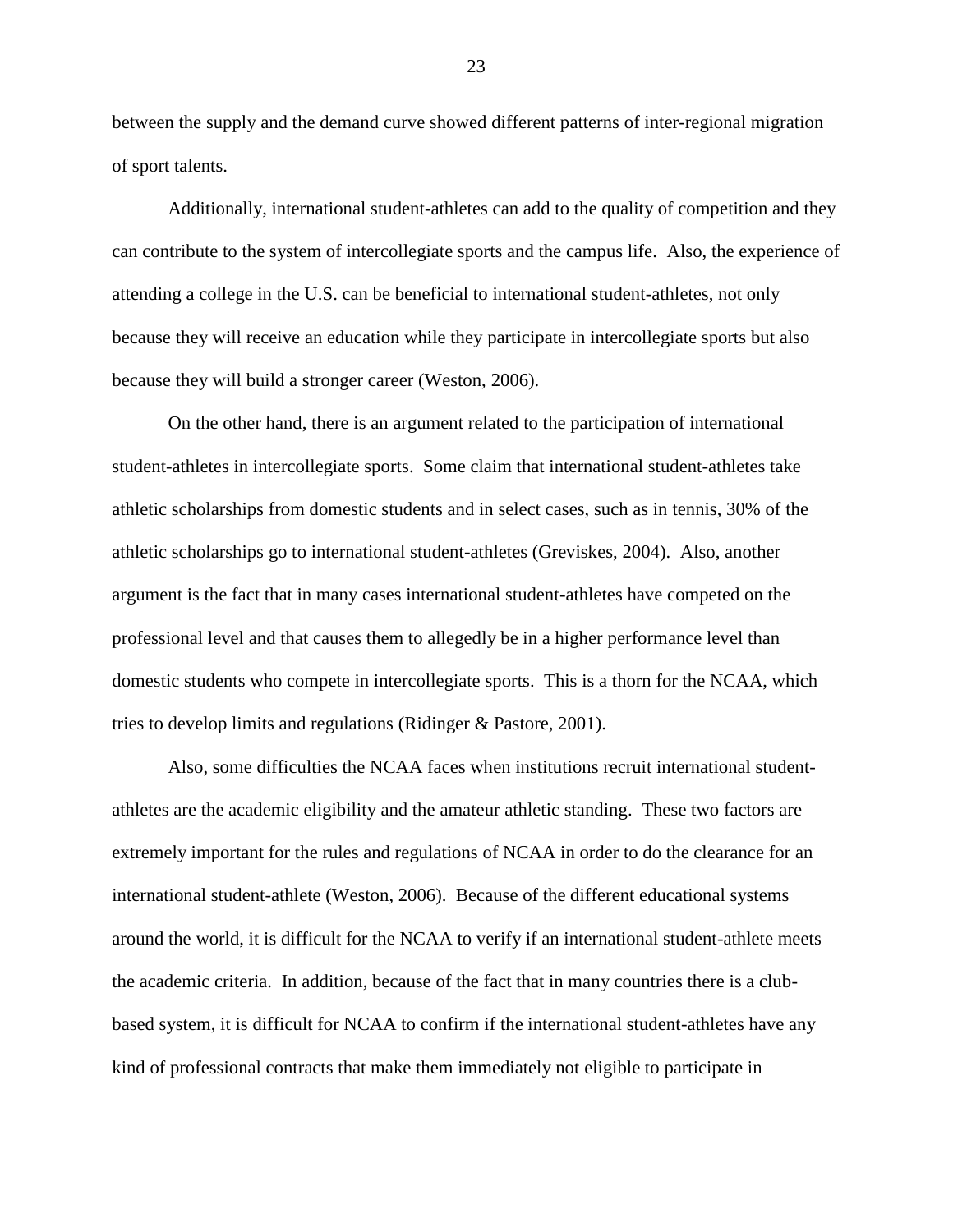intercollegiate sports in the U.S. According to Wieberg (2008), out of 542 cases in two years in which incoming athletes were found violating amateurism guidelines, 472 involved foreign athletes. This situation has presented new challenges for the NCAA.

#### **Decision-Making Models**

Many researchers have conducted studies presenting the factors that influence studentathletes in their decision to select a specific college. Dickie (1980) conducted a study by using the *individual attribute evaluation* (IAE) model in which student-athletes list the importance of attributes one at a time, and the decision maker evaluates separately each attribute on a scale from 1 to 10. However, the research was unable to evaluate the relative importance of attributes. Hopkins (1982) improved the methodology related to an institution"s selection process technique by using different scenarios and student-athletes who had to choose the scenario and their responses. Also, Hopkins used phrases to characterize attributes rather than single terms.

In another study, student-athletes were asked to compare three universities as they were choosing which university to attend by using *information integration theory* (IIT), (Doyle & Gaeth, 1990). The most important attribute was the amount of scholarship and that was in contrast with the aforementioned studies in which *academics* was the most important attribute. Also, four basic types of factors that influence the college choice process of student-athletes are (a) the reputation of academic programs, (b) social climate, (c) cost and location, and (d) influence of others (Martin & Dixon, 1991). Other factors are also important, such as (a) financial aid, (b) availability of major, and (c) the advice of a religious leader (Sevier, 1993).

In addition, Gabert, Hale, and Montvalo (1999) conducted a study in order to find the differences in college factors among freshmen student-athletes. The study surveyed 246 subjects from NCAA Divisions I and II and NAIA by using a 30-item Student-Athlete College Choice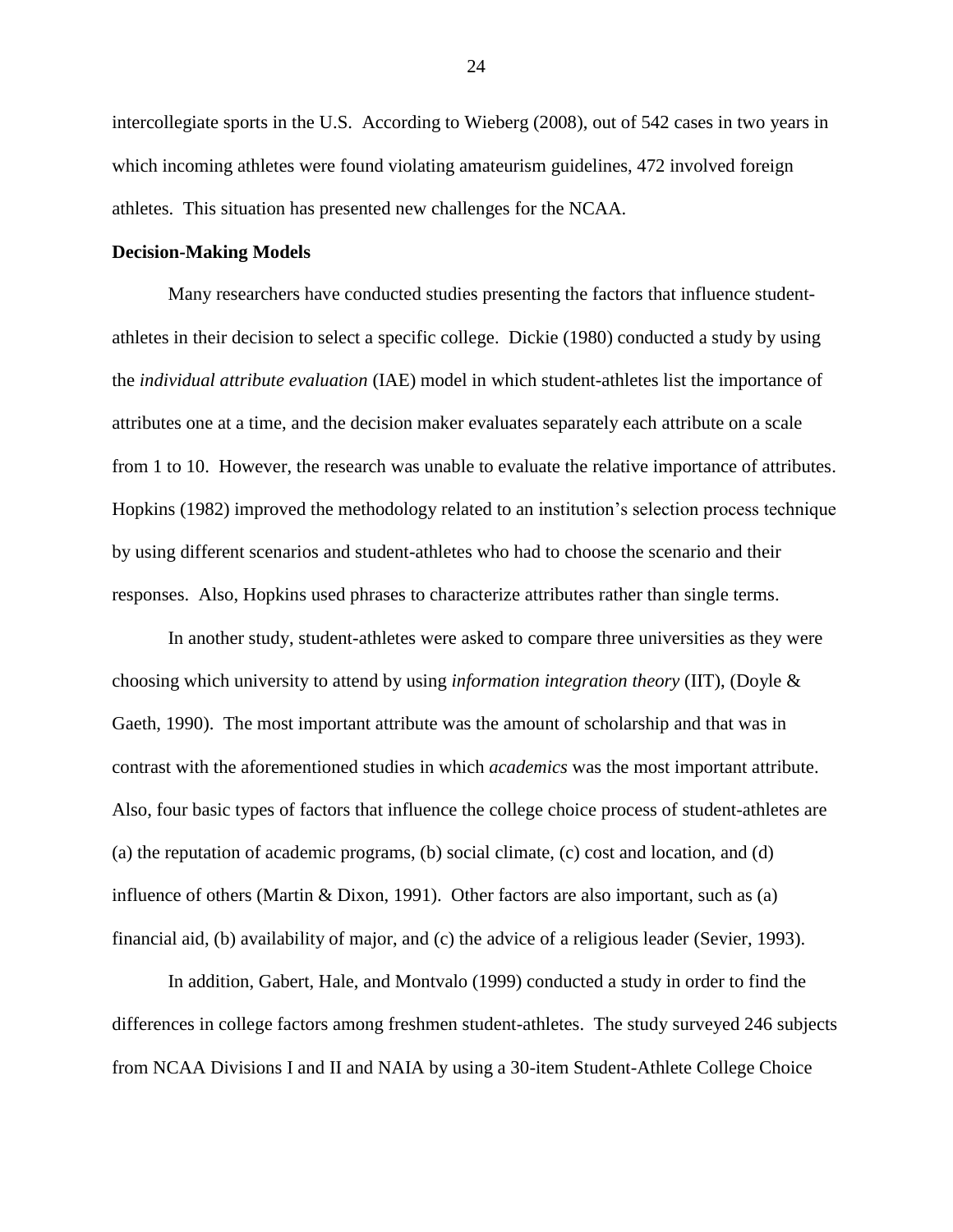Profile Scale to measure the differences on college choice factors. The results indicated that the most important factor was the advice from the head coach. Also, Division I student-athletes defined academic support as one of the most important influential factors, while Division II student-athletes mentioned the location of the school as the most important factor.

Furthermore, Goss, Jubenvill, and Orejan (2006) used the same scale to measure the factors that influence the decision of student-athletes in small colleges. The 229 freshman student-athletes who participated in this research study mentioned that athletic, academic, and campus related factors influenced them in their college decision. Specifically, the top 10 factors were degree programs, opportunity to play, head coach, academic support services, spiritual guidance, athletic facilities, on-campus dorms, social climate, athletic traditions, and size. In another study in which 196 softball student-athletes participated, the most influential factors were the availability of a major or academic program, head coach, career opportunities after graduation, social atmosphere of the team, and the amount of financial aid (Kanley, 2007).

Related to the differences between male and female student-athletes about their decision to attend college, a study from Judson, James, and Aurand (2004) showed that female studentathletes value their academic opportunities more in comparison with the male student-athletes who value the athletic opportunities more. Also, another study from Mathes and Gurney (1985) underscored the importance of the academic opportunities in the decision making process for student-athletes, and the researchers concluded that female student-athletes value this factor more than male student-athletes. Overall, Mathes and Gurney showed that the three most important attributes for student-athletes in university selection are (a) the level of athletic competition, (b) academic reputation of the university"s faculty, and (c) the desired major.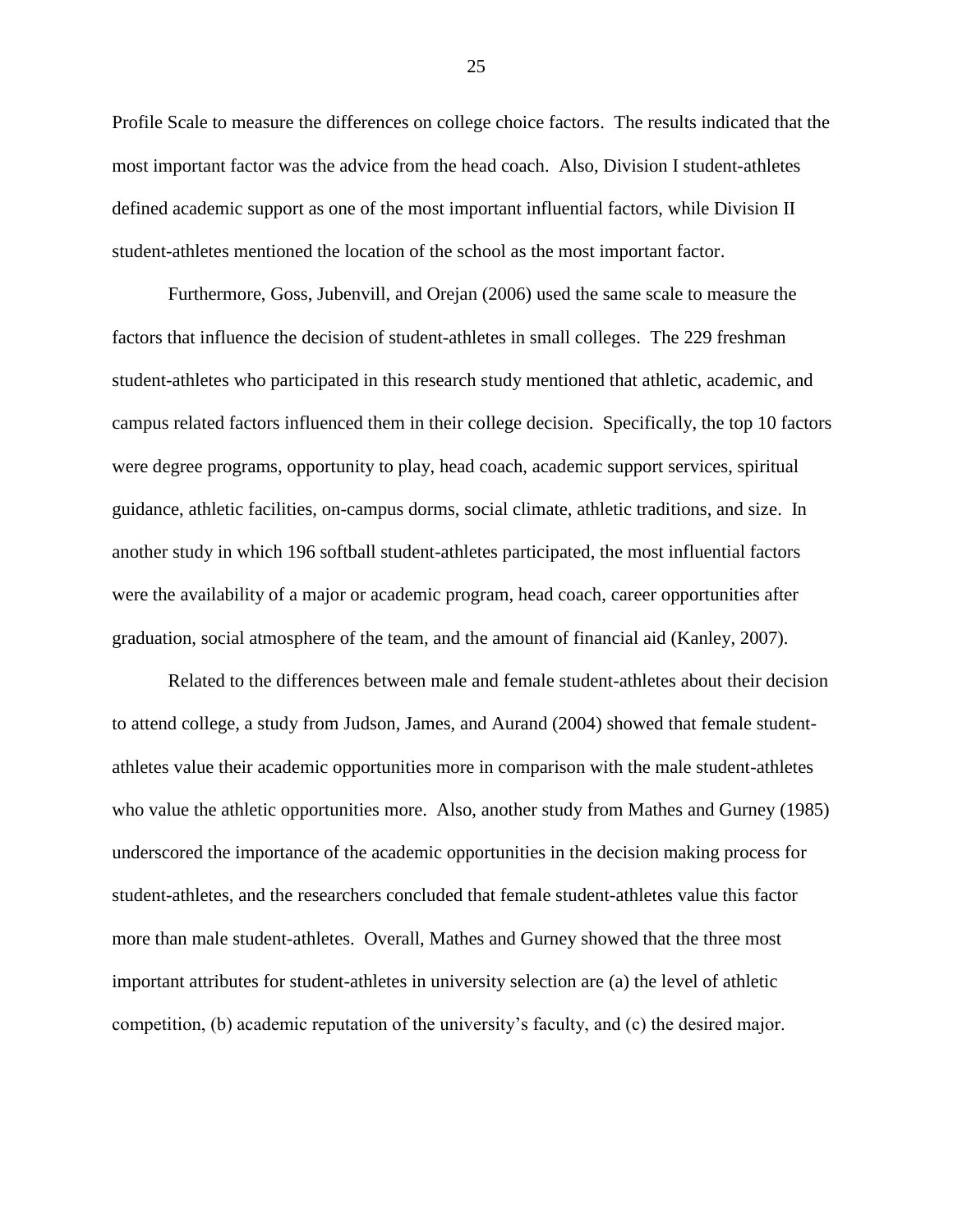Moreover, on differences in the selection-making process between student-athletes and non-athletes, a study showed that although student-athletes have different factors that influence college choice, non-athletic related factors are as important as athletic related factors (Letawaky, Schneider, Pedersen, & Palmer, 2003). Also, academic factors are important for student-athletes when they select a college (Mathes & Gurney, 1985).

The aforementioned studies present factors that influence the decision-making process of students-athletes. However, these studies have focused only on domestic student-athletes. Jones, Koo, Kim, Andrew, and Hardin (2009) explored the motives of international studentathletes who came to the U.S. to participate in intercollegiate sports. The authors used a survey that consisted of 29 items that contributed to their decision to come to the U.S. Each item featured a Likert scale assessment, and the 212 international student-athletes who participated in the study from Europe, America, Oceania, Africa, and Asia evaluated the significance of each item by answering *not important at all* to *extremely important*. The findings revealed four motivation factors athletic attractiveness, institution attractiveness, desire for independency, and environmental attractiveness. Also, there were differences in motives depending on the type of sport and region of world origin.

These findings were similar with previous studies, such as Berry"s (1999), who indicated the importance of academic and athletic achievement as an important factor for international student-athletes to come to the U.S. The unique characteristics of the U.S. educational system attract international student-athletes to the U.S. and combine education with sports.

In a study related to the factors that influence decision making for international studentathletes, it was found that international student-athletes want to come to the U.S. because they have limited access to sport facilities compared with those in U.S. institutions (Bale, 1987).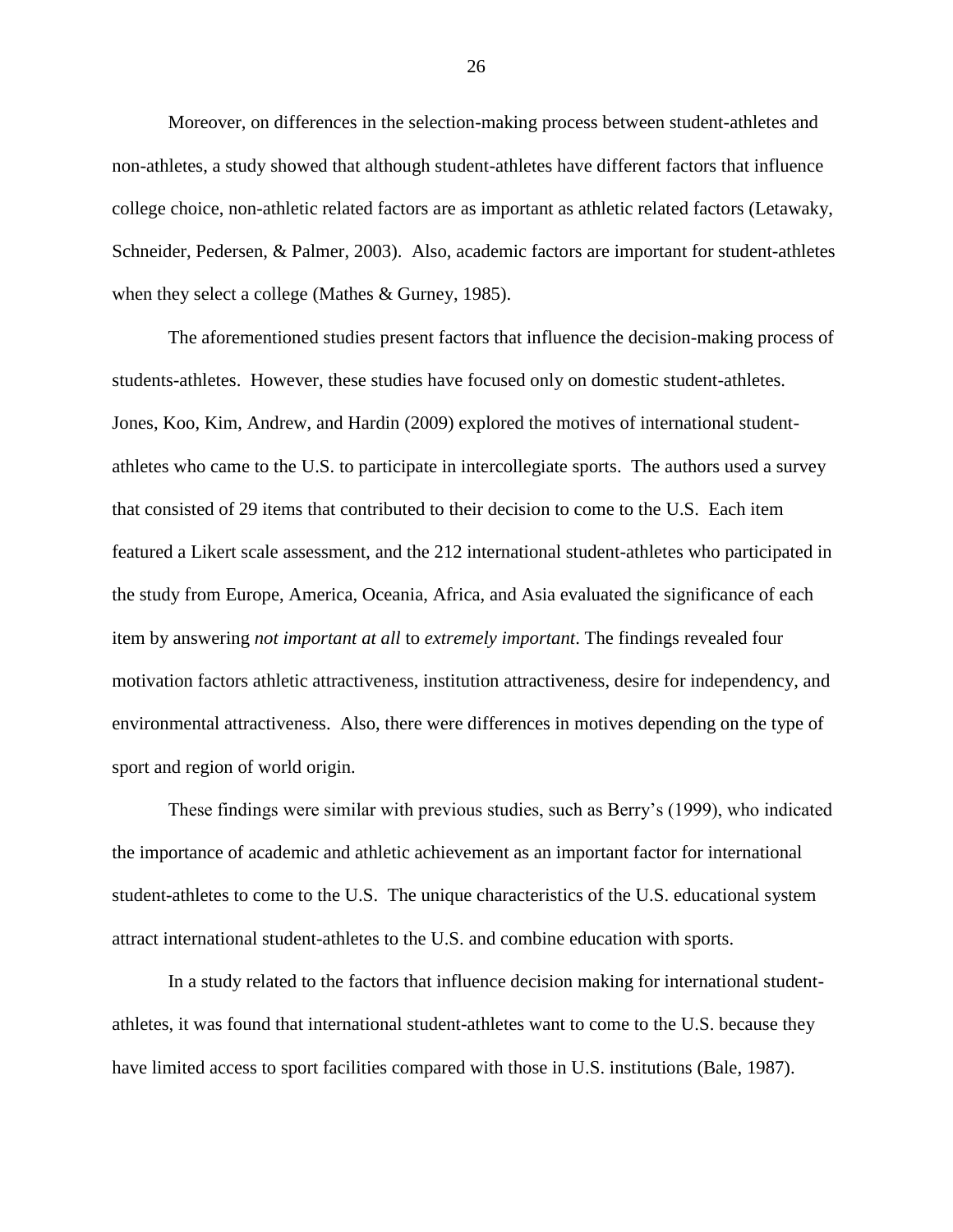Also, international student-athletes found difficulties in their countries in combining training with a full time job or school, compared to the U.S. system that combines athletics with academics. In addition, international student-athletes claimed that they had limited access to higher education in their countries, and that makes them explore alternative solutions in the U.S. In addition, there are several factors of stress that make international student-athletes make the decision to leave their countries and come to the U.S. in order to study and to participate in collegiate sports as athletes, such as lack of facilities, lack of time, and lack of coaching (Bale, 1991).

Lack of proper facilities and infrastructure causes athletes to think beyond their home countries. International student-athletes often complain about the poor domestic training facilities with which they are not satisfied. Inappropriate medical facilities are also another reason that makes athletes look toward other countries. In addition, inadequate preparation and lack of immediate access to the requirements for training are factors influencing international student-athletes" decisions. Hearing the stories of international student-athletes studying in the United States, we can learn that the lack of time for practice is also an important aspect, which makes them think of the need for better coaching. Finally, lack of coaching shows considerable impact on the results from the athlete (Bale, 1991).

All the aforementioned studies have analyzed the factors that influence international student-athletes' decision to come to the U.S.; however, these studies have not paid much attention to qualitative data. Also, the studies that analyze factors that impact international student-athletes' decisions toward coming to study in the U.S. do not take under consideration the language barrier, and they include in their sample international student-athletes from Great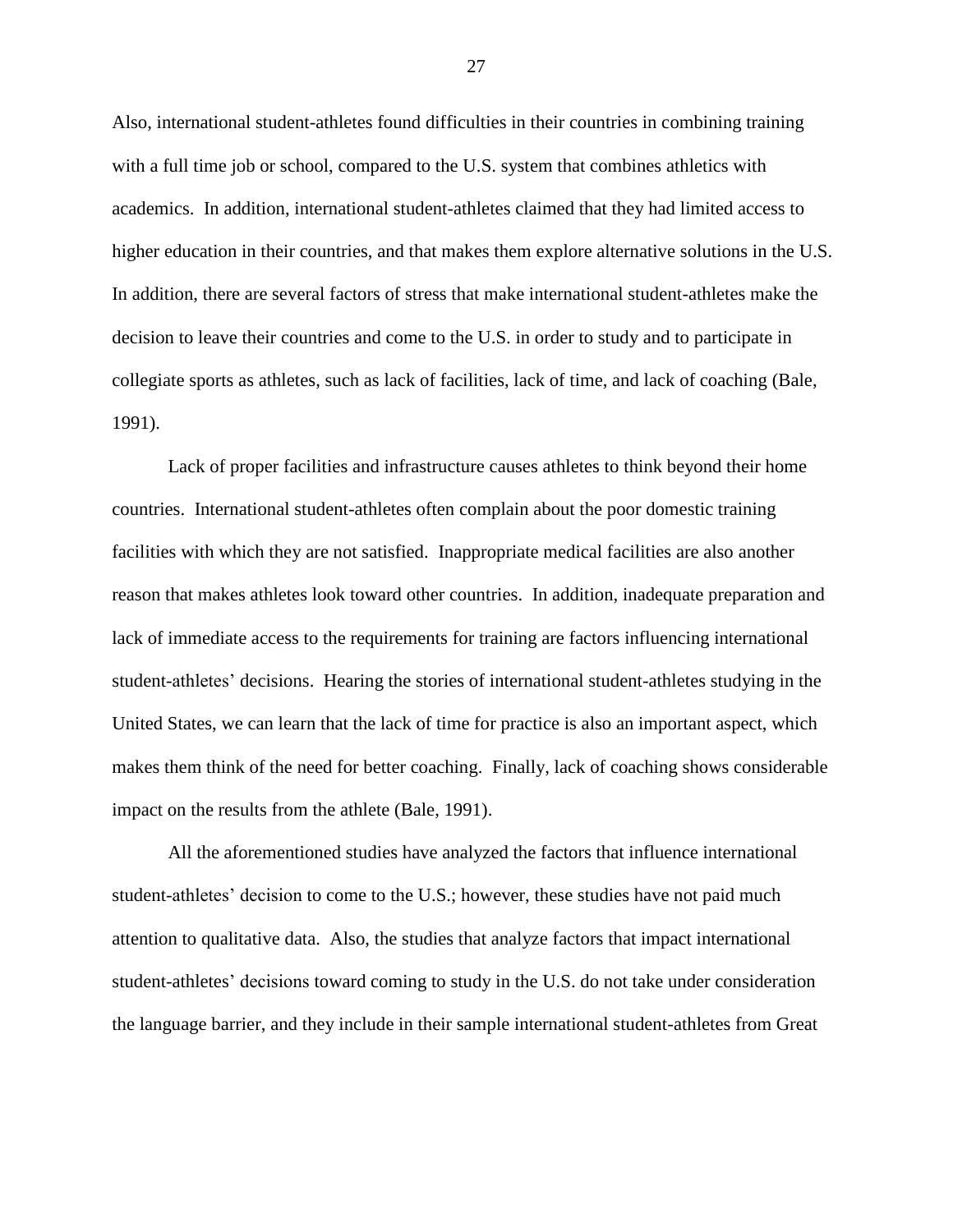Britain, Australia, and Canada. The current study takes language under consideration and explores how international student-athletes made the decision to come to the U.S.

#### **Retention and Cross-Cultural Adjustment Models**

Because of the increased internationalization of sports, sport teams and institutions need to consider the services they provide to their international team members for a better adjustment to a new environment. For that reason, researchers have conducted studies with the aim to analyze cross-cultural adjustment and to provide a theoretical framework related to retention. In this section, studies are presented with a focus on cultural adjustment, and the theoretical framework by Ridinger and Pastore (2000) related to college adjustment for international student-athletes is applied.

Whereas most of the literature has focused on training and selection, there is little research about the mechanisms that influence the adjustment to living and working in a foreign country (Tung, 1988). Cross-cultural adjustment has been defined as "the adaptation to living and working in a foreign culture" (Palthe, 2004, p. 39), and the degree of a person"s psychological comfort with the aspects of the new environment (Black, 1988; Nicholson, 1984; Oberg, 1960).

Black, Mendenhall, and Oddou (1991) mentioned that there are three specific facets of cross-cultural adjustment, which are (a) work adjustment, which includes adaptation to new roles and tasks, and new environment; (b) interaction adjustment, which includes adaptation to interact with people in and out of the working environment; and (c) general adjustment, which includes adaptation in every aspect of living in the foreign culture. However, cross-cultural adjustment may have a different impact on the person who experiences it in each facet of life (work, interaction, and in general), (Palthe, 2004).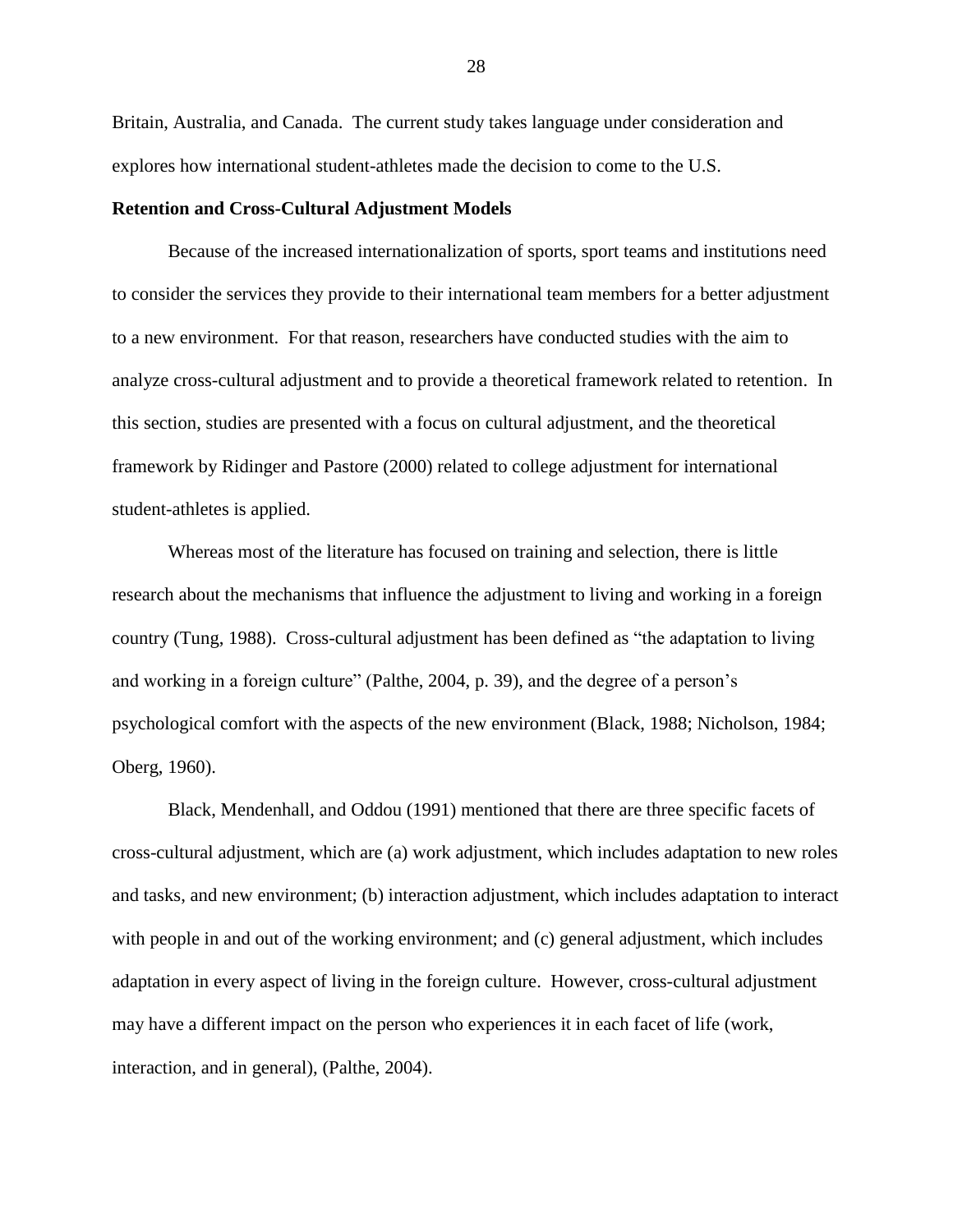Also, people with higher self-efficacy and self-monitoring had better adjustment in the three aforementioned factors (general, interactions, and work adjustment, Harrison, Chadwick, & Scales, 1996). The authors suggest training techniques such as work simulations, assessment techniques and center counseling, and on-the-job training in order to change self-efficacy and self-monitoring, and for people to have better adjustment in the new environment.

The shocks that someone faces when they enter a new country and culture are cultural shock, language shock, and shock of self-discovery (Wilcox, 1994). According to Black and Gregersen (1991), the theoretical framework for cross-cultural adjustment comes from the research on culture shock that was conducted by Oberg (1960), Gullahorn and Gullahorn (1962), and Torbiorn (1982). These researchers presented results that when people enter into a new country and culture they realize that behaviors that are appropriate in their home country may not be acceptable in the new host country.

Culture shock has been defined "as the period of transition and adjustment during which a person who has been relocated experiences some degree of anxiety, confusion, and disruption related to living in the new culture" (Befus, 1988, p. 381). Also, culture shock starts "in a foreign environment where the cultural norms and cues are different from those at home" (Wilcox 1994, p. 438). Generally, the culture shock varies from person to person related to the intensity and duration, and it is more severe in unprepared people and when the distance between the home country and the new country becomes greater. The lack of cultural awareness is the main factor why that culture shock occurs and affects people intellectually, emotionally, behaviorally, and physiologically (Befus, 1988).

When one enters a new country, one experiences the "honeymoon phase," which occurs the first two months and is characterized by the happiness of experiencing a new place and a new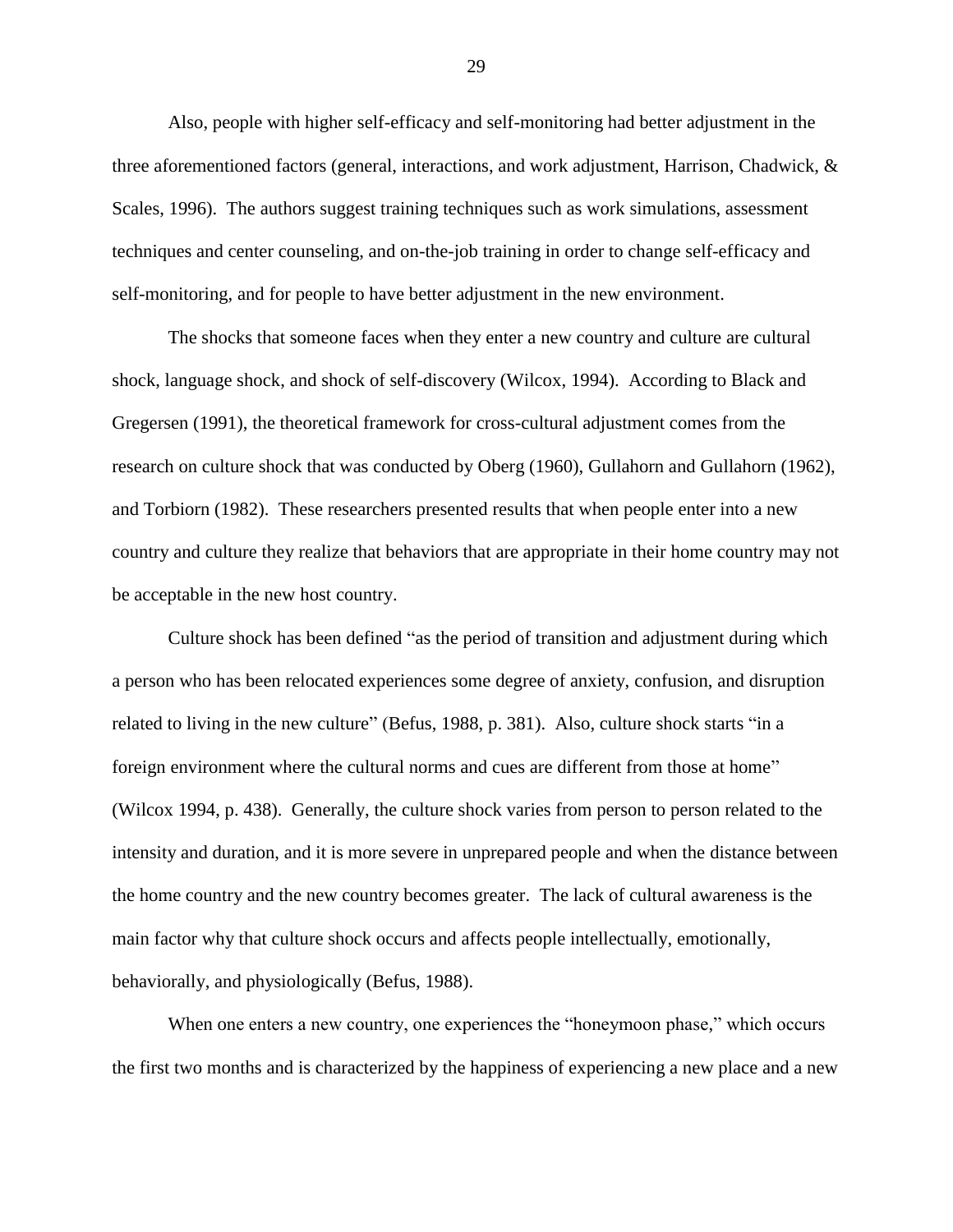culture without seriously facing day-to-day problems (Black & Gregersen, 1991). After the honeymoon phase is the adjustment phase, which takes time and is different from person to person. However, the adjustment phase might be shorter in duration if the newcomers have had the chance to socialize with people from the host country (Chatman, 1991).

Also, Wilcox (1994) provided a definition for language shock. He mentioned that when an individual who enters a new country faces problems with the language, he or she feels stressed and that reflects on his or her ability to communicate effectively. Also, if someone cannot understand the language at all, it is very hard for someone else to understand the person"s intelligence or knowledge. Therefore, in many cases people who experience language shock need to re-learn how to communicate. The international student-athletes whose first language is not English are likely to face difficulties, which are considered as technical incompetency. Studies (Church, 1982; Hishida, 1985) have found considerable positive correlations between language proficiency and effective adaptations of sojourners, which might sometimes result in frustration, alienation, and a lack of adjustment.

Finally, Wilcox (1994), on the shock of self-discovery, mentioned that many individuals start discovering themselves more when they experience new things, behaviors, and cultures. This self-discovery makes them realize that they have biases that they never thought of before or that they are not so flexible, open-minded, and tolerant as they thought they were. It is a fact that most individuals are unaware about their own values, beliefs, and attitudes. Thus, the transition from one environment to another brings cultural predisposition into perception and conflict (Alder, 1975).

**The value of cross-cultural preparation***.* Foreigners (or the visitors) are the ones who mostly act as a bridge between two cultures and are responsible in bringing in the change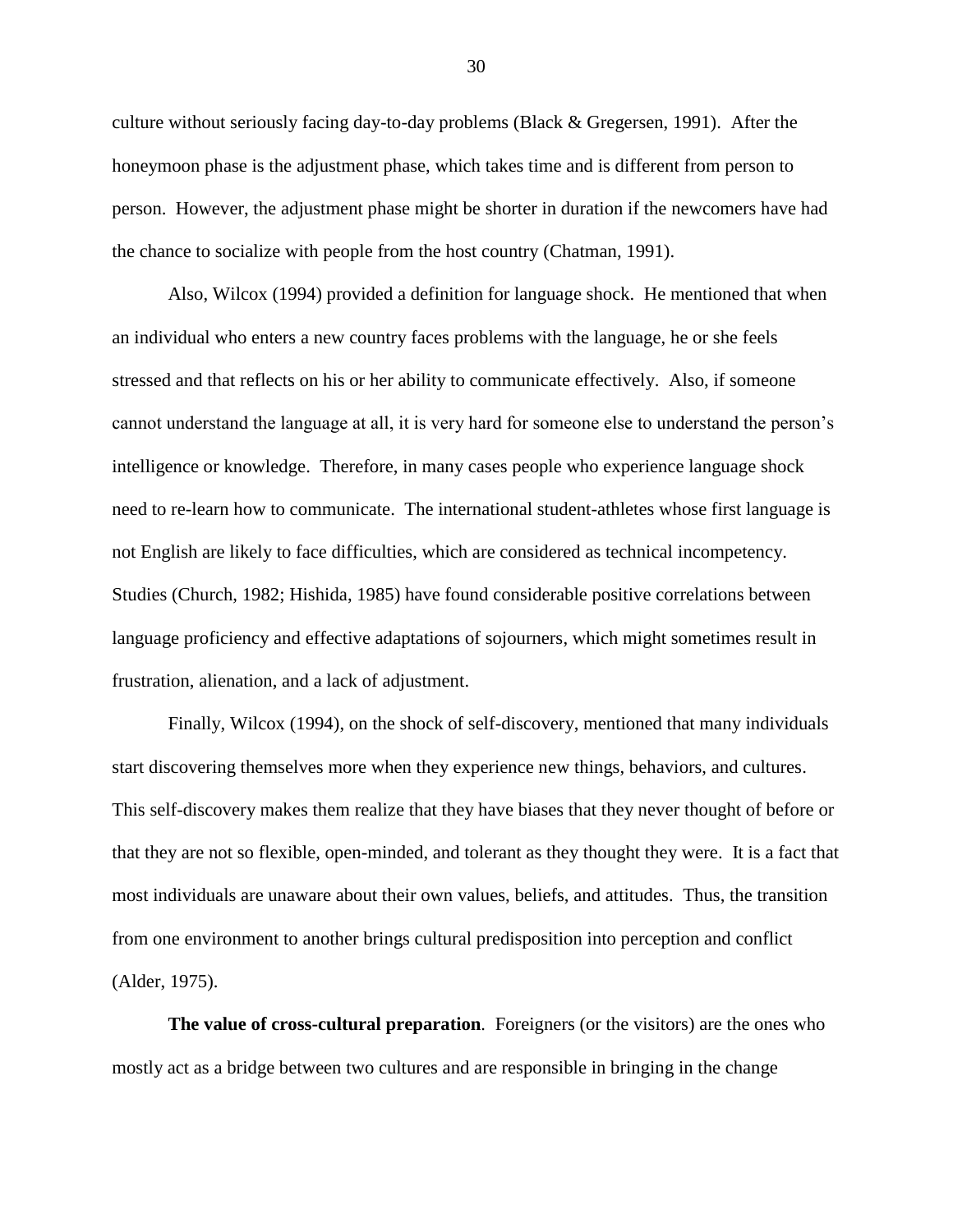(Wilcox, 1994). The person who is traveling must learn how and what to say in terms of expectations and predispositions of those listening, in a way that the host nation understands. To achieve this skill, training is very essential. While training on pre-departure and post-arrival, the following topics also should be included interpersonal skills, cross-cultural interactions/adjustment and culture shock, professional and communication competencies, problem areas and barriers and personal qualities, and other considerations that are vital. Also, Wilcox (1994) stated that foreigners who receive cross-cultural training before going abroad are less affected from the culture shock.

Also, Befus (1988) explored treatments specifically designed for the needs of a group of 64 international students from North America who went to Costa Rica to study Spanish. The treatment design combined both intercultural and psychotherapeutic training method techniques. The aim of those techniques was to reduce physiological and emotional stress. Students after the treatment had fewer numbers of symptoms of psychological distress in comparison with the control group. Thus, the recommendation of the study encouraged organizations or agencies to provide training to their personnel in order to eliminate the effects of culture shock.

All the characteristics of cross-cultural effectiveness should be considered throughout the stages of searching, short-listing, interviewing, and selecting coaches, managers, or athletes (Wilcox, 1994). Before making the short-listing of candidates or while taking up the references for candidates with equal coaching abilities or athletic proficiencies, candidates' interpersonal skills and cross-cultural interactions should be taken as the major criteria while making the final selection. The main intention of the selection process is to recognize and select individuals who have the potential of being able to live, work, and perform effectively in a foreign environment.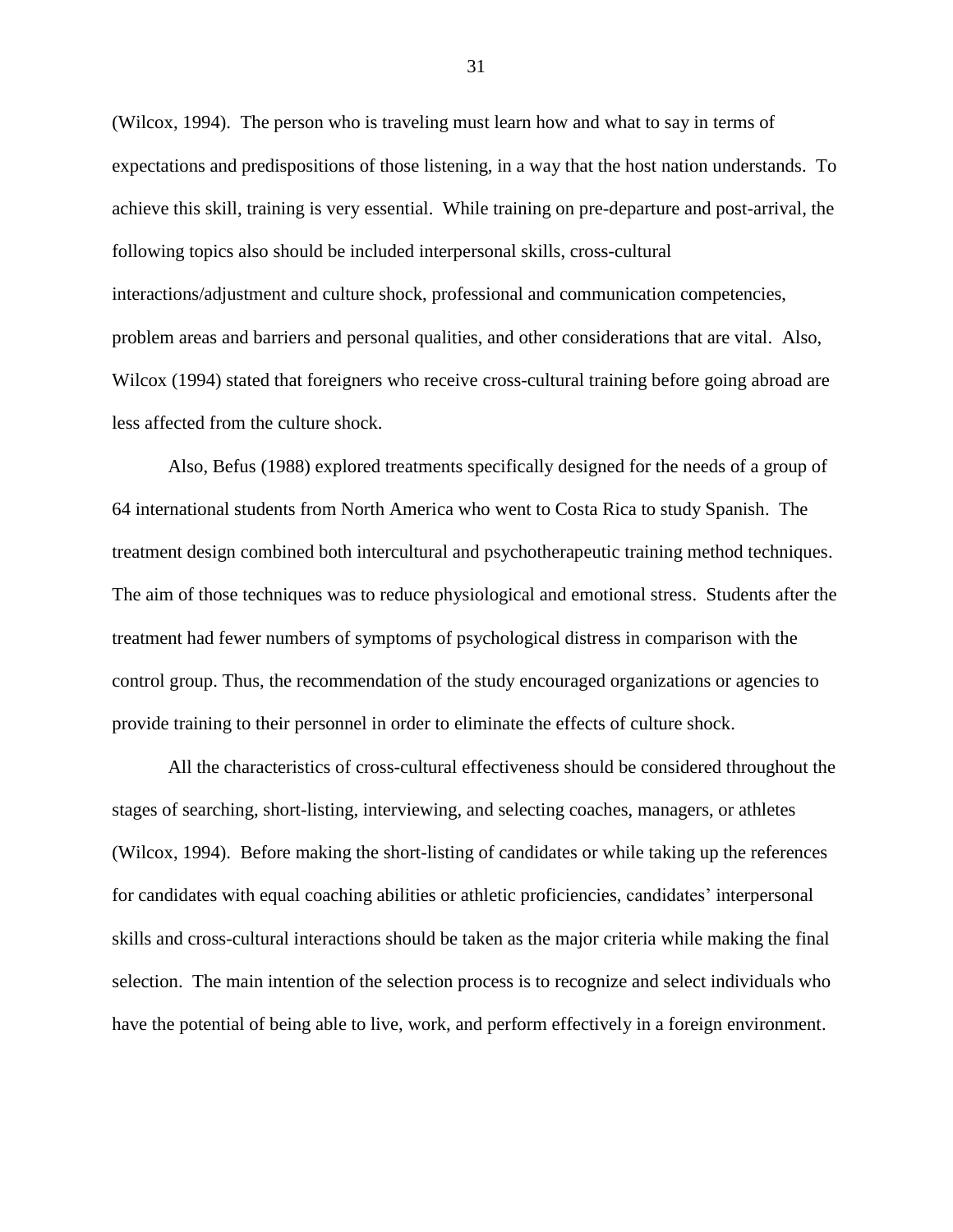Their conduct must be able to balance the demands and differences between the self, home, and the foreign nation.

All the aforementioned studies have analyzed the cross-cultural adjustment of students or individuals who experienced culture shock. However, little research has been conducted related to international student-athletes. In the following section a study from Ridinger and Pastore (2000) is presented and it was the theoretical framework of the current study because it analyzed the factors that influence cross-cultural adjustment of international student-athletes.

**The Ridinger and Pastore adjustment model for international student-athletes.** To understand the phenomenon of adjustment of international student-athletes to college, a framework was developed by Ridinger and Pastore (2000). This hypothesized framework was prepared after a wide-range evaluation of literature. This framework was primarily developed to explore and examine the relationships between the antecedents and their outcomes, which are most of the time connected with adjustment to college for international student-athletes.

This framework consists of three components: (a) antecedents of adjustment, (b) adjustment to college, and (c) outcomes that may be associated with the antecedents and/or adjustment to college. Ridinger and Pastore (2000) suggested that there is a need for further research on this framework in a variety of other settings. The outcomes and relationships among the antecedents, fluctuate, depending on the variable demographics such as student athlete"s home nation, gender, athletic association, or type of sport.

After reviewing literature, concepts, and ideas of various studies on cross-cultural adjustment, four dimensions came into sight, which served as antecedents or predictors of international student-athlete adjustment. These are personal, interpersonal, perceptual, and cultural distance dimensions.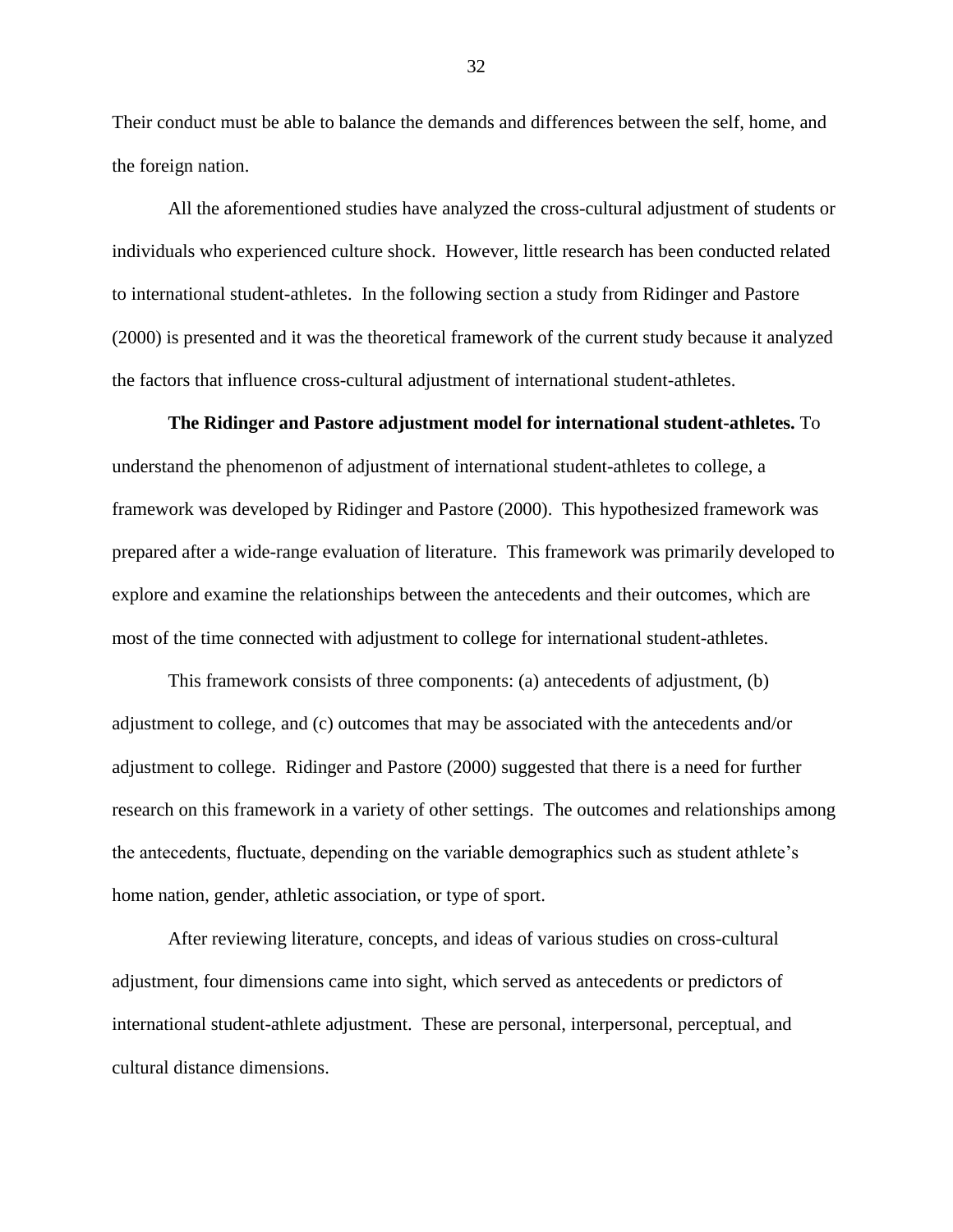Personal dimensions of the model include self-efficacy, which consists of both academic and athletic components, and technical competencies. These can be further classified into academic aptitude, athletic aptitude, and English language proficiency. Interpersonal dimension comprise activities and attributes that boost a student-athlete"s ability to interact efficiently with teammates, coaches, faculty, and staff. Perceptual dimension focuses on aspects that may influence international student-athletes" insight on the university or the environment. Finally, the cultural distance dimension is often referred to as cultural novelty or cultural toughness and this can be explained as the extent of cultural variance between the campus and the student athlete"s home nation.

In this current study, the theoretical model by Ridinger and Pastore (2000) was explored in connection with the lived experiences of international student-athletes. The purpose was to oversee if the factors the authors describe are the best predictors and if there are others that the model does not include.

#### **Summary of the Literature Review**

Chapter 2 presented a literature review related to the role of intercollegiate sports in the U.S., the role of being a student-athlete, and the differences between domestic and international student-athletes. Also, an overview of international student-athletes in college and universities in the U.S. and the reasons for institutions to recruit international student-athletes were presented. The chapter moved into a specific focus on the decision-making models that presented the factors that influence and motivate international student-athletes to come to the U.S. and to attend a program. In Chapter 2, two theoretical models were presented related to recruitment (decision making) and retention of international student-athletes. Regarding recruitment, Bale (1991) mentioned that the lack of facilities, the lack of time, and the lack of coaching are the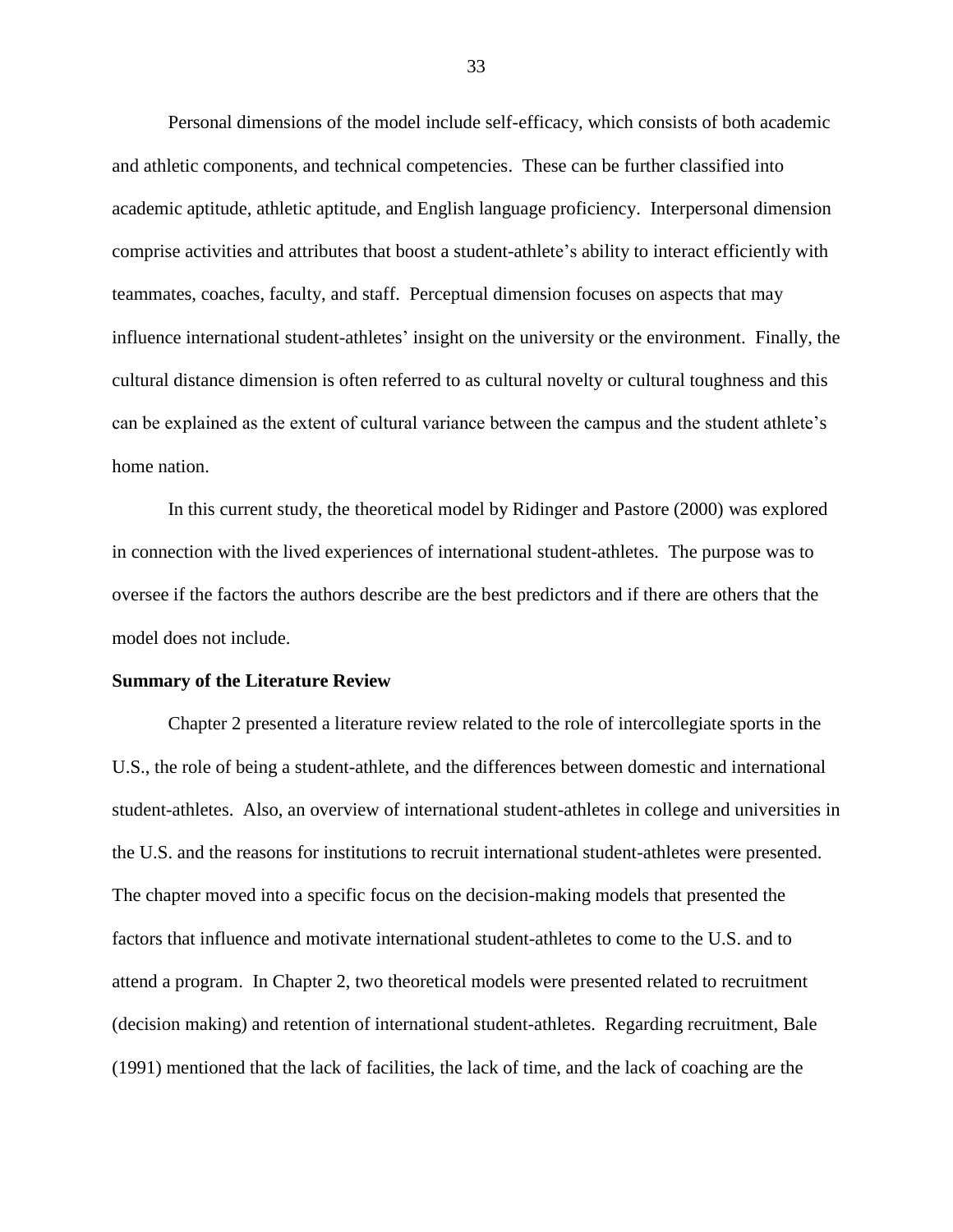factors that lead international student-athletes to make the decision to leave their country and come to the U.S. in order to study and participate in collegiate sports as athletes. Related to retention, Ridinger and Pastore (2000) found that personal, interpersonal, perceptual, and cultural distance dimension factors are important for international student-athletes to remain in a program. The following chapter explains the research method, the criteria for participant selection, data collection, and the analysis process.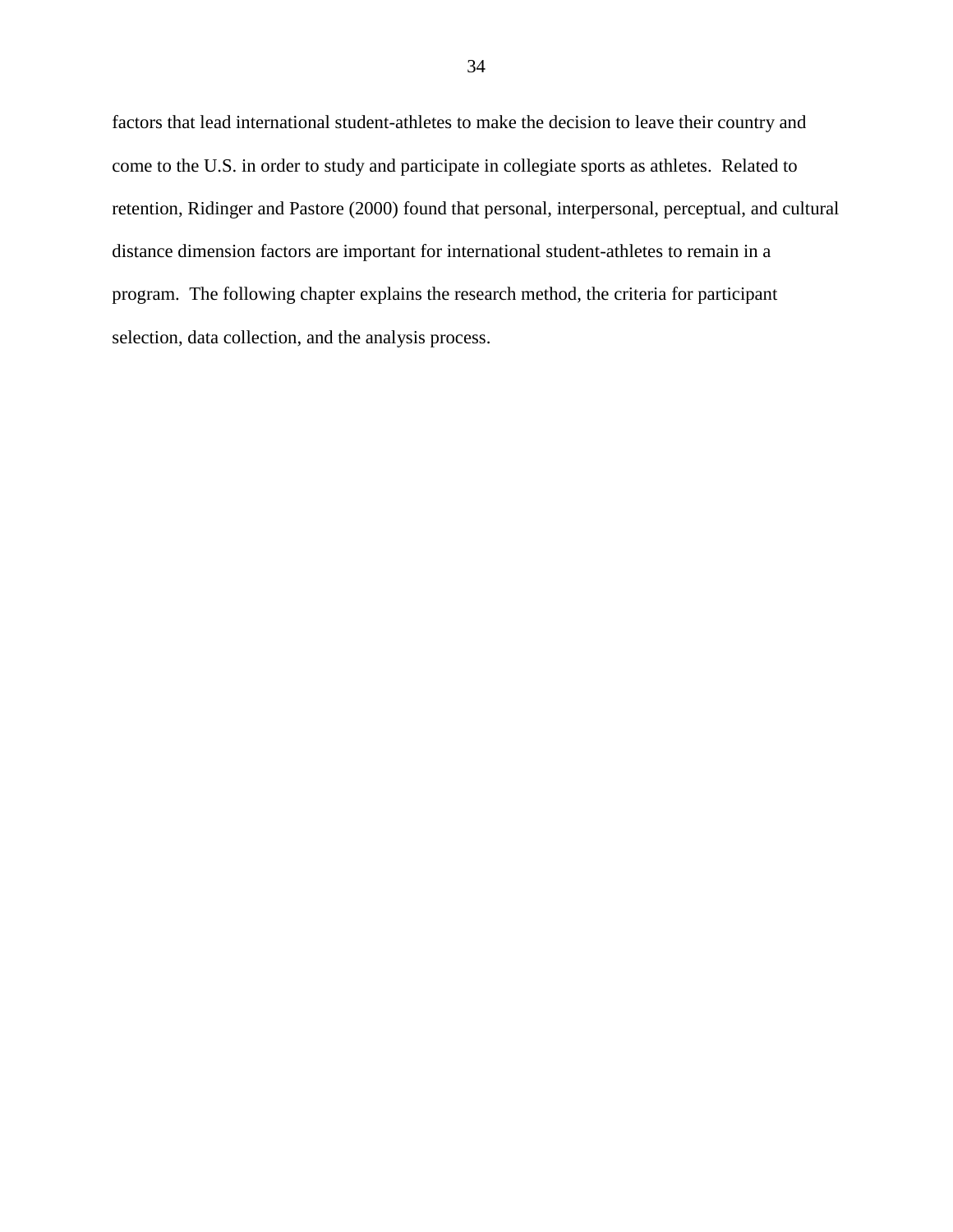## CHAPTER 3

## **Methodology**

This chapter identifies the research design method and the methodological approaches that were used in conducting this study. The first section of this chapter includes a review of the qualitative research method. The second section includes a discussion of the methodological approaches and the research design. The applications of the narrative, phenomenological, and grounded theory approaches are examined with the purpose of analyzing the experiences of international (non-native speaker of English) student-athletes. Finally, the third section includes the selection of the participants, the data collection, and the analysis process.

### **Qualitative Research Method**

The purpose of the study was to explore and understand the experiences that impact the recruitment and retention of international (non-native speaker of English) student-athletes in NCAA Division I institutions. In this study a qualitative research method was used because a problem or issue needed to be explored. Qualitative research "locates the observer of the world" and "consists of a set of interpretive, material practices that make the world visible" (Denzin  $\&$ Lincoln, 2005, p. 3). At this level, qualitative research involves an interpretive, naturalistic approach to the world.

Qualitative data is a tool that allows researchers to investigate the depth, patterns, and understanding of an issue (McLean, Jensen, & Hurd, 2004). It is mainly concerned with the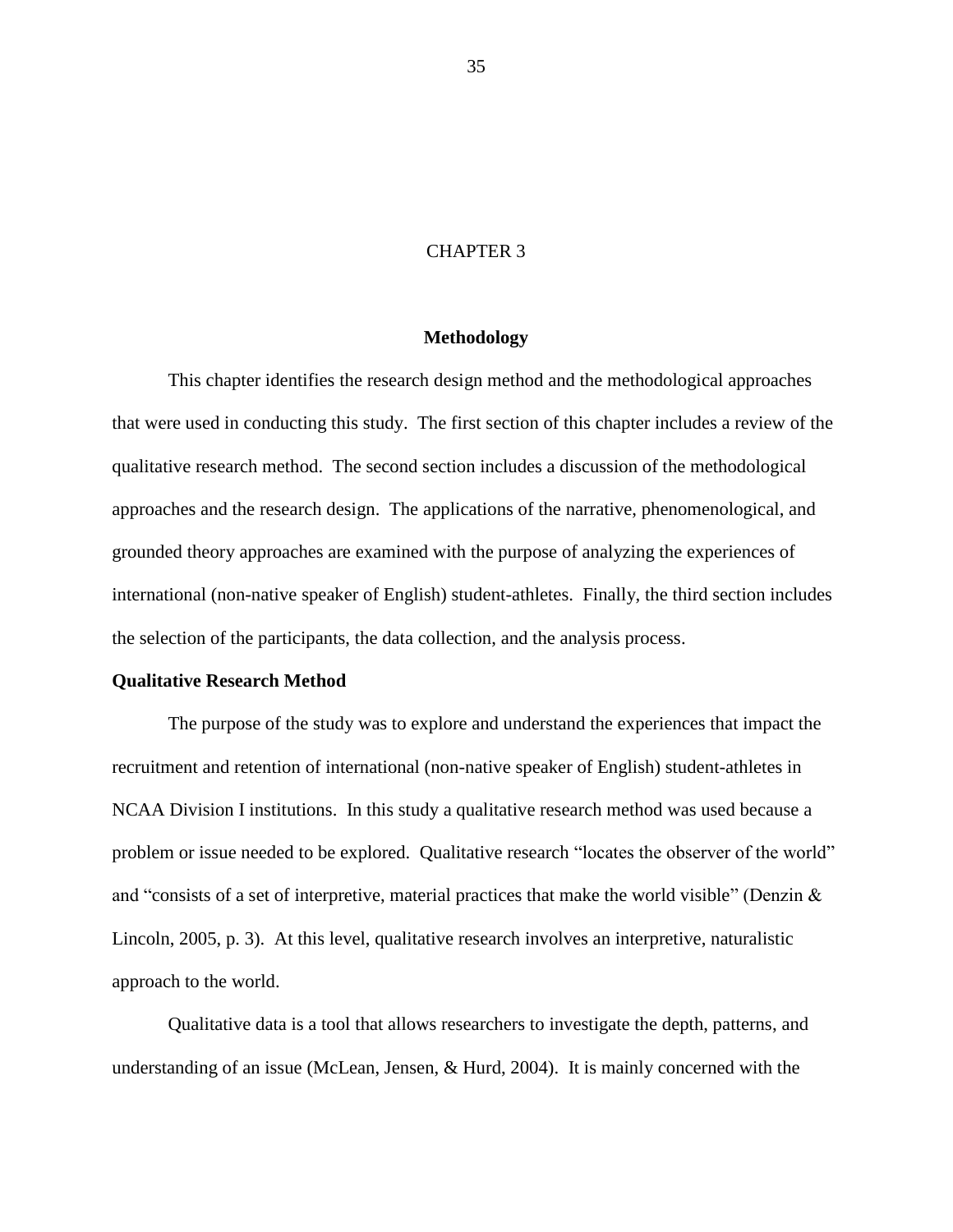properties, the state, and the character (i.e., the nature) of phenomena (Labuschagne, 2003). Qualitative research generally uses the natural environment and acknowledges the researcher as the instrument in the interaction (Handerson, 1991; Patton 1990). Also, Patton (1990) noted that "qualitative methods permit the evaluator to study selected issues in depth and detail" (p. 13).

According to Creswell (2007), qualitative researchers cited two major purposes of a study: to describe and explore and to describe and explain. Furthermore, qualitative researchers approach a question without a hypothesis or a question to prove or disprove, rather they choose to focus on understanding the phenomena and potentially creating new knowledge (McLean, Jensen, & Hurd, 2004). Additionally, according to Patton (1990),

The task of the qualitative researcher is to provide a framework within which people can respond in a way that represents accurately and thoroughly their points of view about the world, or the part of the world about which they are talking. (p. 24)

According to Creswell (2007), to study a problem, qualitative researchers use an emerging qualitative approach to inquiry, the collection of data in a natural setting sensitive to the people and places under study, and data analysis that is inductive and establishes patterns or themes. This means that qualitative researchers study things in their natural settings, attempting to make sense of, or interpret, phenomena in terms of the meanings people bring to them (Denzin & Lincoln, 2005).

Qualitative research was used in this study because it is helpful in explaining the phenomena of interest and investigating the factors that influence recruitment and retention of international student-athletes. Handerson (1991) suggested qualitative methods for researchers interested in sports because qualitative approaches enable one to depict the participants" experiences and identify complex behaviors. A qualitative approach is particularly effective for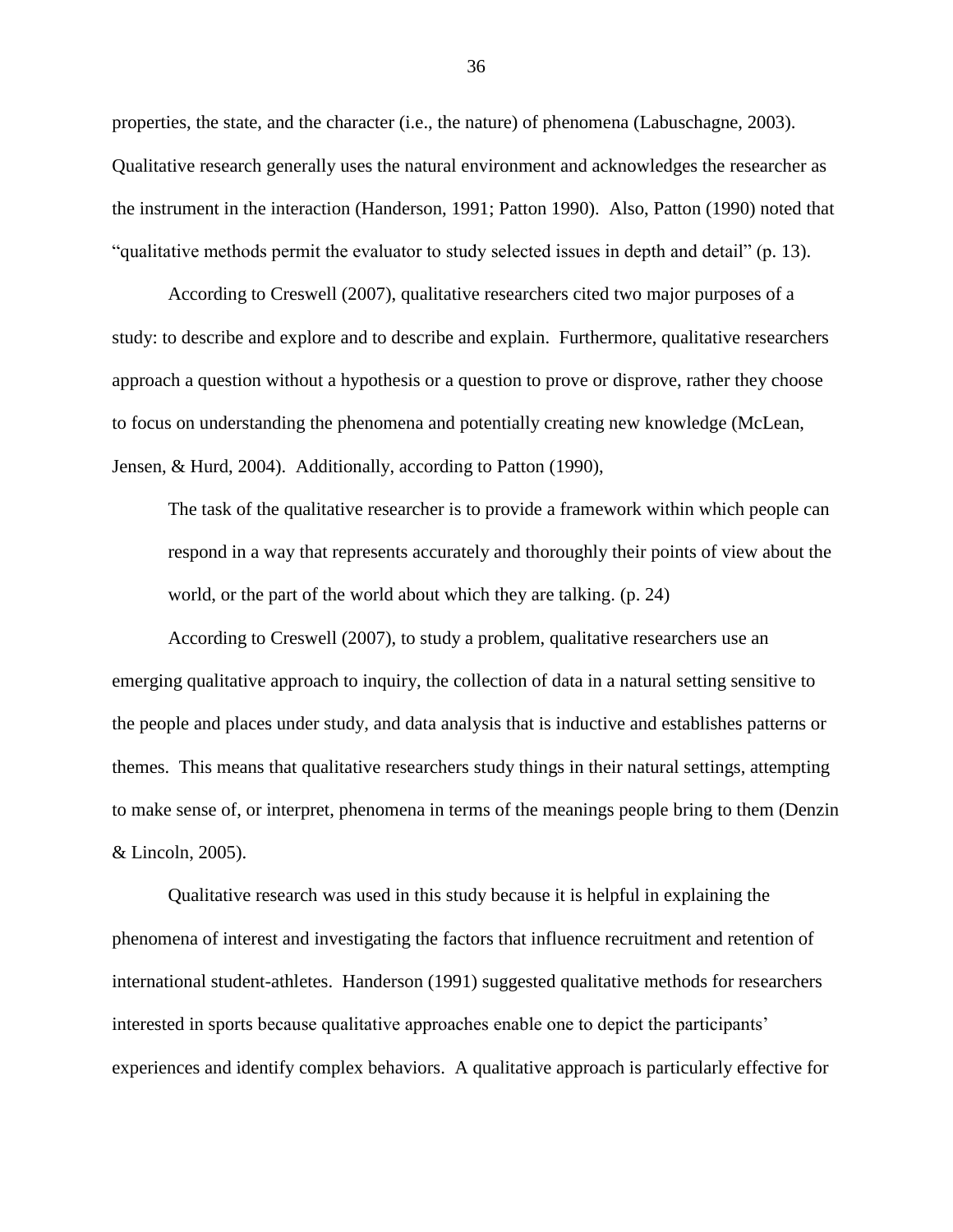exploratory, explanatory, and descriptive studies. Furthermore, Maxwell (1996) pointed to five particular purposes for which qualitative research is especially suited for sports. These are as follows: (a) understanding the particular context within which participants act, and the influence that this context has on their actions; (b) identifying unanticipated phenomena and influences, and generating new grounded theories about the latter; (c) understanding the process in which events and action take place; and (d) developing causal explanations.

In addition, a qualitative research method is the appropriate one for investigating psychosocial development, especially for diverse populations (Evans, Forney, Guido, Renn, & Patton, 2010). In this study, international student-athletes as a group was a diverse population that included people from different countries, having different cultures, speaking different languages, and experiencing different phenomena. The investigation of their experiences helped to understand the factors that influence their decision-making process to come to the U.S. and the factors that influence their adjustment in the new environment. Therefore, the outcome of the qualitative research method in the current study was the presentation of the voices of participants and a complex description and interpretation of the problem, extending the literature and signaling a call for action (Creswell, 2007).

According to Creswell (2007) and Devers (1994), there are five approaches in qualitative research method: (a) narrative, (b) phenomenology, (c) grounded theory, (d) ethnography, and (e) case study. In narrative the focus is on life of an individual. The focus of phenomenology is a concept of phenomenon and the essence of the lived experiences of persons about the phenomenon. Grounded theory refers to theory that has derived from data. The focus of ethnography is to describe a culture-sharing group, and finally, the focus of case study is to examine a specific case with the aim to illustrate the complexity of the issue.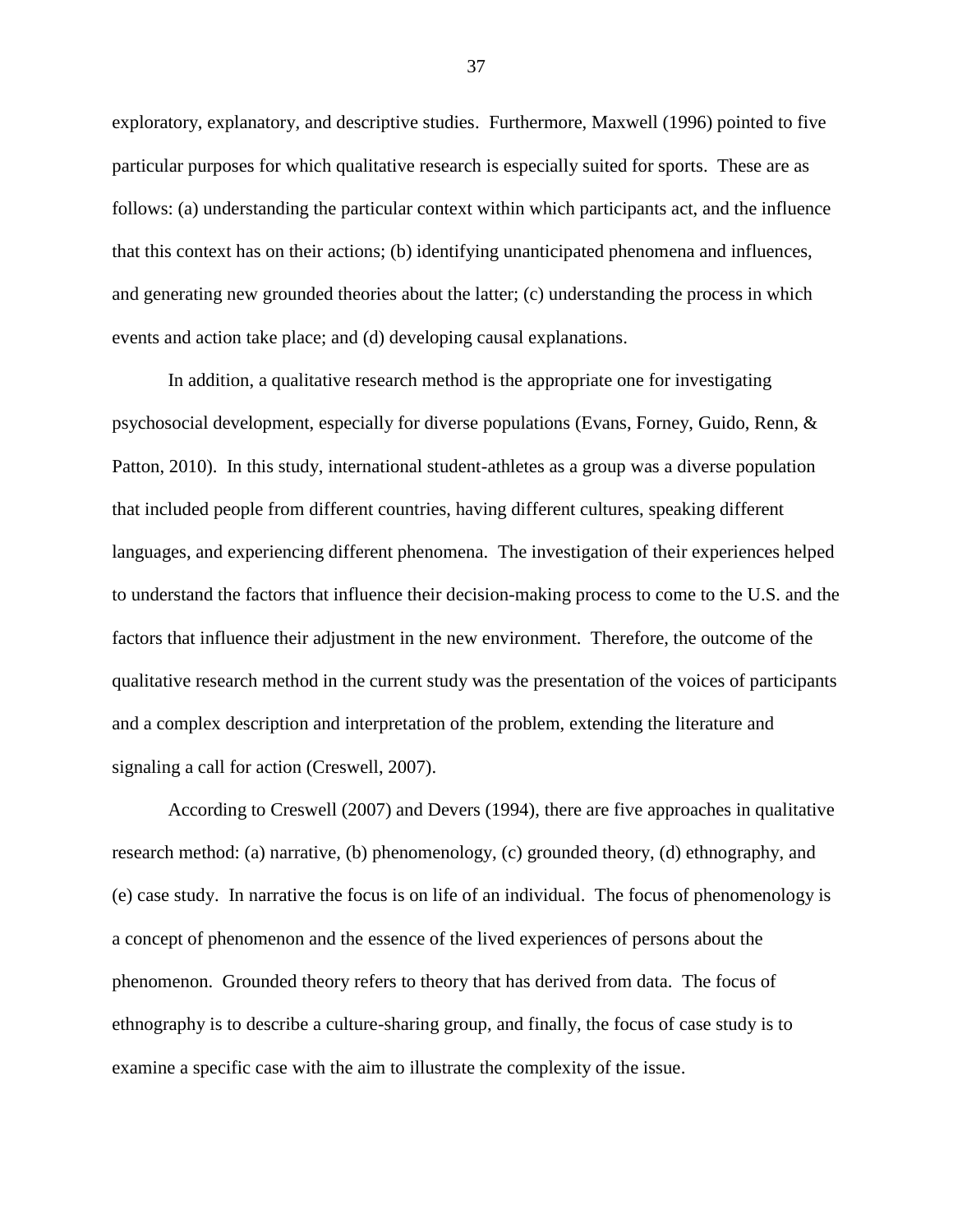Creswell (2007) presented a series of questions that researchers need to answer before choosing the appropriate approach. These are (a) what is the approach attempting to accomplish? (e.g., the study of an individual, the examination of the meaning of experiences toward a phenomenon, the generation of a theory, the description and interpretation of a culturesharing group, the in-depth study of a single case); (b) what approach is frequently used by gatekeepers in the field? (e.g., Committee members, advisers, editorial boards or journals); (c) what training does the researcher have in the inquiry approach?; (d) what is needed most as contributing to the scholarly literature in the field? (e.g., a study of an individual, an exploration of the meaning of a concept, a theory, a portrait of a culture-sharing group, an in-depth case study); and (e) is the researcher more comfortable with a more structured approach to research, a storytelling approach (e.g., narrative research, ethnography), a firmer, more well-defined approach, or with a flexible approach (e.g., grounded theory, case study, phenomenology)?

In this study, combined qualitative research approaches were used that included narrative, phenomenology, and grounded theory. Narrative helped me to develop participants" stories. Phenomenology allowed me to explore the phenomenon and to understand the lived experiences of the international student-athletes. Listening to participants" experiences helped to understand the essence of their stories and make meaning of their lived experiences. Also, since there are no theories for recruitment and retention of international (non-native speaker) student-athletes, the grounded theory approach provided the framework for developing a theory based on the lived experiences of the interviewed international student-athletes in this study.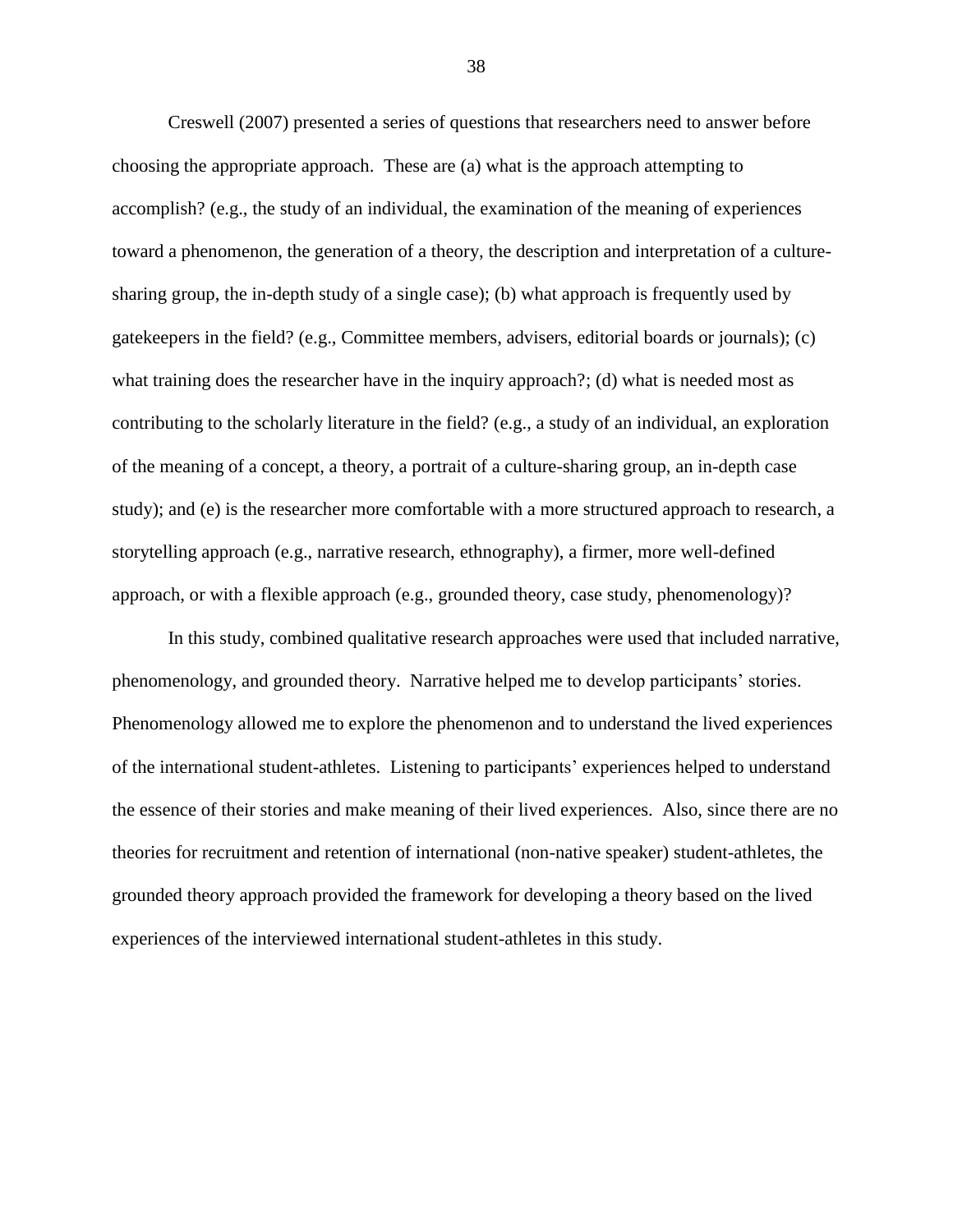## **Research Design: Narrative Analysis Approach**

Narrative approach in qualitative research method is a fairly recent movement; however, the beginning of narrative analysis has its roots in the hermeneutic studies of the Bible, Talmud, and Koran (Czarniawska, 2004). By the 1990s, narrative analysis had become a common approach in political science, psychology, sociology, and education (Bruner, 1986; Clandinin  $\&$ Connelly, 2000; Curtis, 1994; Fisher, 1987; McCloskey, 1990a; Polkinghorne, 1987; Richardson, 1990; Silvers, 1995).

Narrative analysis describes life experiences and involves story telling (narratives). According to Clandinin and Connelly (2000), narrative "is the best way of representing and understanding experience" (p. 18). Experience happens narratively and therefore narrative inquiry is a form of narrative experience. People must value the experiences they live and it is important to learn from them (Preskill & Brookfield, 2009). The authors suggested that by paying attention to everyday experiences, people develop problem solving skills, though they are not completely fruitful without organized analysis. Evaluating experiences sometimes comprises validating and appreciating that particular experience.

Many authors, such as Greertz, Batenson, Coles, Czarniawska, and Polkinghorne (as cited in Clandinin & Connelly, 2000), used narrative to analyze experiences in their work. Every author has added a new view about narrative inquiry as a method to describe experiences. These views are (a) it is impossible to look at one event once without seeing the event as a whole, (b) what we write is always open to revision, (c) researchers need to have trust in life and the stories they teach or tell, and (d) it is possible to borrow theories, metaphors, and terms from other disciplines as a way to connect research with practice.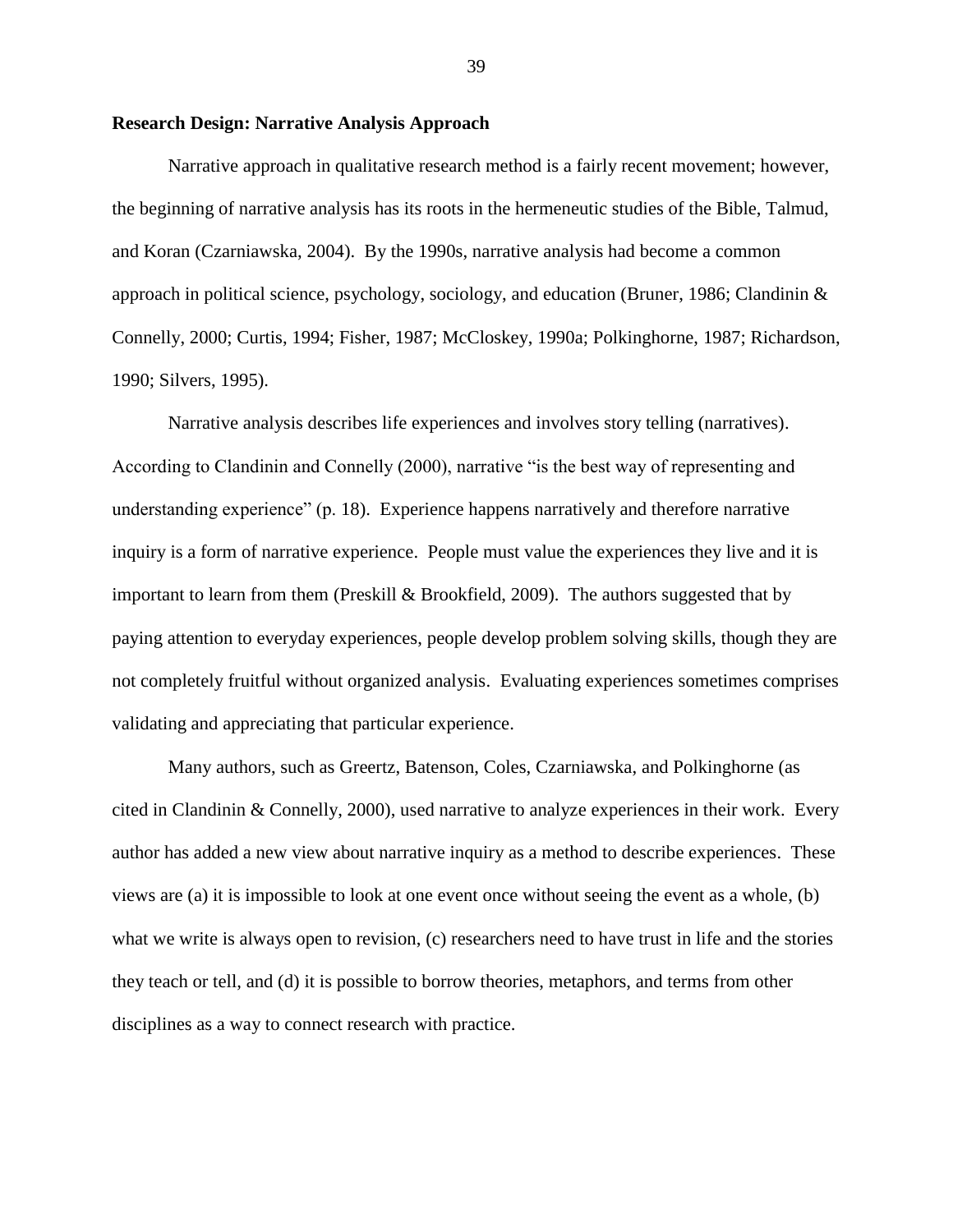**Why narrative approach.** Experience is the key and the researcher needs to transform it into an inquiry term that helps to understand it (Clandinin & Connelly, 2000). Clandinin and Connely mentioned that when a researcher studies experiences that people have about a phenomenon, narrative inquiry is the best method because narrative thinking is a key form of experience and the most appropriate way of thinking and writing about it. In addition, "engaging stories can help us understand what life is like for others, and invite the reader into a new and unfamiliar world" (Delgado & Stefancic, 2001, p. 41). Preskill and Brookfield (2009) mentioned that some people learn from their experiences as well as from others" experiences.

However, one criterion of experience is continuity, which means that "experiences grow out of other experiences, and experiences lead to further experiences" (Clandinin & Connelly, 2000, p. 2). That leads to personal knowledge, which is important for leaders in any organization and is related to problem-solving skills (Northouse, 2010). As Clandinin and Connelly (2000) pointed out, narrative focuses on personal practical knowledge. One way of understanding subjects' knowledge was an inquiry into the nature of their experiences. Therefore, "the narrative mode of knowing consists in organizing experience with the help of a scheme assuming the intentionality of human action" (Czarniawska, 2004, p. 7).

Because the aim of the current study is to influence policy making by leaders at U.S. institutions, narrative inquiry can be a useful approach to analyze the experiences of international (non-native speaker) student-athletes. Delgado and Stefancic (2001) referred to the narrative side of lawyering that can make lawyers achieve a better outcome in courts. That can be an important metaphor related to the current study. The stories that international student-athletes shared could develop new policies to help them adjust easier to the new environment. Despite this, law has been slowly moving in the direction of recognizing the legitimaty and power of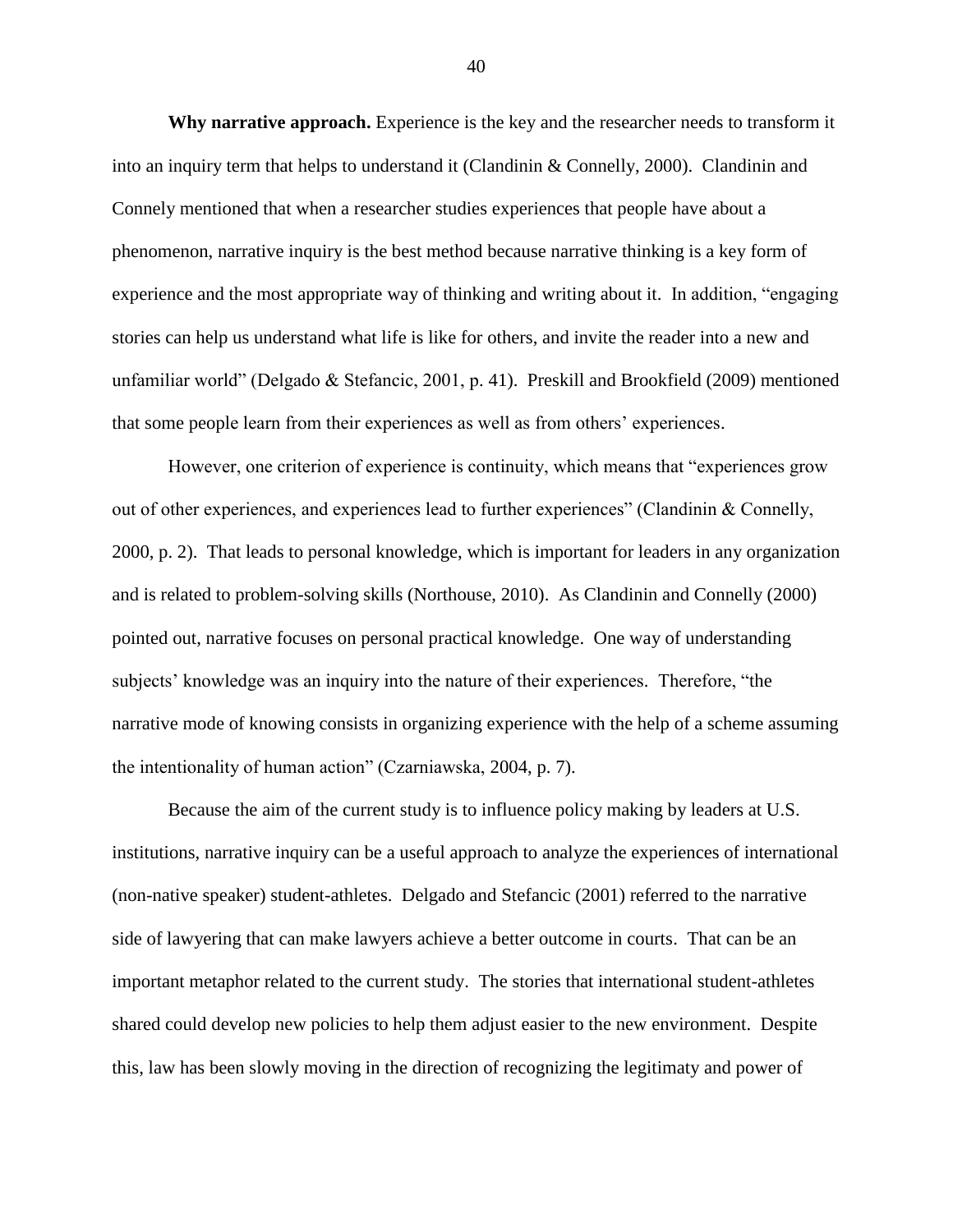narrative. "Children and certain other witnesses are permitted to testify in the form of a narrative, rather than through question-and-answer examination" (2001, p. 45).

Furthermore, Preskill and Brookfield (2009) pointed out that when personal experiences are analyzed they can bring to society an understanding of how power works and how people use power. This fact will be important in the current study, because analysis of the experiences international student-athletes face will help people who have the power at U.S. institutions to develop better services for international student-athletes. For that reason, narrative unity can give a way "to think in a more detailed and informative way about the general construct of continuity in individuals" lives" (Clandinin & Connelly, 2000,p. 3). According to Delgado and Stefancic (2001), "powerfully written stories and narratives may begin a process of adjustment in our system of beliefs and categories by calling attention to neglected evidence and reminding readers of our common humanity" (p. 43).

**The different types of narrative studies and the power of storytelling.** Creswell (2007) presented the different types of narrative, which are biographical study, autobiography, life history, oral history, and storytelling. According to Delgado and Stefancic (2001), writers use storytelling to challenge beliefs related many times to cultural issues. "Stories also serve a powerful psychic function for minority communities. Stories can give them voice and reveal that others have similar experiences" (2001, p. 43).

The power of storytelling is the fact that readers can connect their worlds and views with those of others (Delgado & Stefancic, 2001). However, it is also important to be mentioned that "people live stories, and in the telling of these stories, reaffirm them, modify them, and create new ones" (Clandinin & Connelly, 2000, p. 47). For Bateson (1994) change is one of the characteristics of lives. Change comes from learning. For Bateson, learning is change.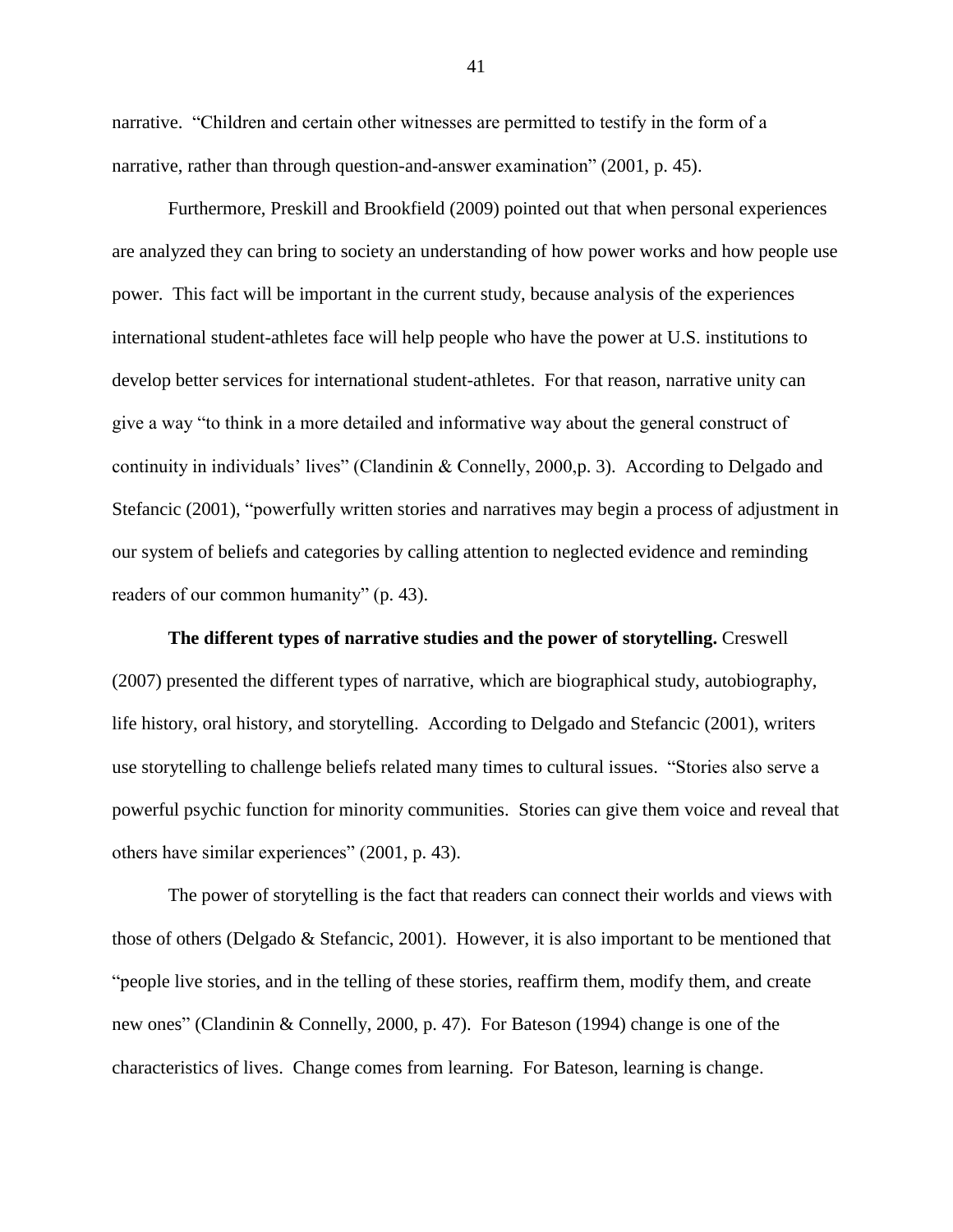Continuity results because people improvise and adapt; that is, they learn (Clandinin & Connelly, 2000).

In summary, according to Clandinin and Connelly (2000), narrative becomes a way of understanding experience. A researcher"s excitement and interest in narrative has its origins in the researcher"s interest in experience. In the current study, listening to the stories of international student-athletes helped to provide a better understanding and meaning of their experiences. Also, the view of their opinions became clear related to the factors that influenced their decision to come to the U.S. and their adjustment on campus. In addition, as Czarniawska (2004) advocated, narration is a common mode of communication, so by asking international student-athletes to tell their stories a better communication with them was developed.

#### **Research Design: Phenomenological Research Approach**

Phenomenology was introduced into the social sciences by Alfred Schutz and his pupils, Peter Burger and Thomas Luckmann (Czarniawska, 2004). It describes the meaning of a phenomenon and the lived experiences of individuals, with the aim to learn and explore it (Creswell, 2007). In addition, Creswell mentioned that "phenomenology is not only a description, but it is also seen as an interpretive process in which the researcher makes an interpretation of the meaning of the lived experiences" (p. 59).

According to van Manen (1990) and Moustakas (1994) there are two major approaches of phenomenology: hermeneutic phenomenology and empirical or psychological phenomenology. The differences between the two approaches have to do with the source of data and the method of gathering it. Van Manen (1990) described the hermeneutic approach as an effort to study lived experiences, to describe them, and to explain the phenomena.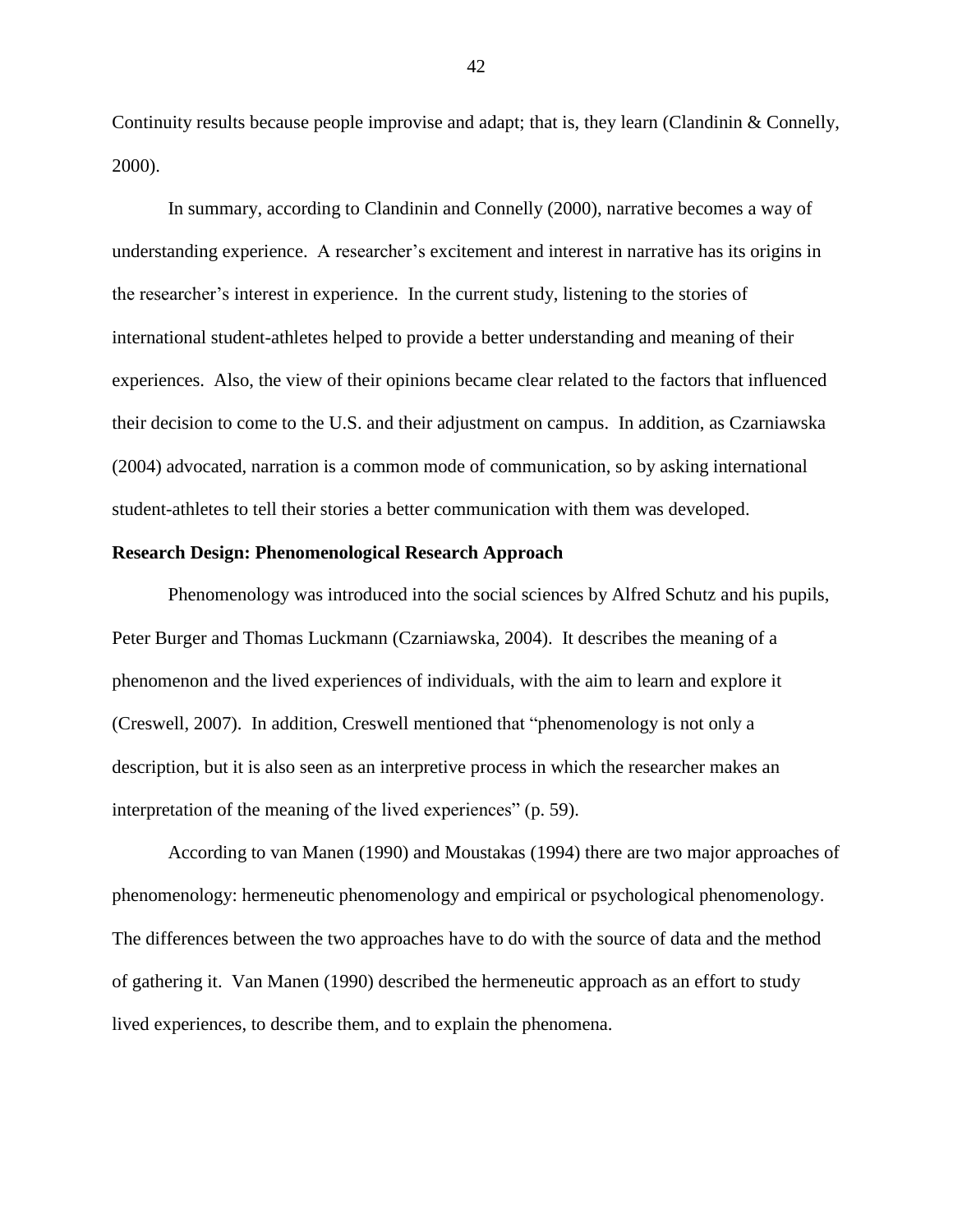Moustakas (1994) pointed out the empirical or psychological phenomenology, which focuses more on the experiences of the participants and less on the interpretation from the researcher. For that reason, data needs to be gathered from people who have lived the phenomenon. Later on, the researcher analyzes the data by using themes and then develops a textural description of what people lived and a structural description in which he or she describes how people lived these experiences (condition, context).

In this study, empirical or psychological phenomenology was used. Data were collected by asking international student-athletes about their experiences before coming to the U.S., what made them choose to study in the U.S., and how was their adjustment to the new environment. The interaction with participants focused on shedding light onto hidden truths from the experiences they lived.

## **Research Design: Grounded Theory**

Grounded theory aims to provide further description and to generate a theory from the data that the phenomenology approach gathers (Strauss & Corbin, 1998). Strauss and Corbin (1998) claimed; "A grounded theory should explain as well as describe" (p. 5). The idea is that participants share their experiences in order to explain a phenomenon (phenomenology) and that leads to a development of a theory by using the grounded theory in qualitative research methods. Geertz (1995) mentioned that understanding the changing world is critical, Bateson (1994) focused on understanding "how one understands the changing world" (p. 8), and Strauss and Corbin (1998) pointed out that an important component of grounded theory is to build change, because phenomena are not static. Also, Batenson (1994) said that the change comes from learning and learning is change. Therefore, "grounded theory seeks not only to uncover relevant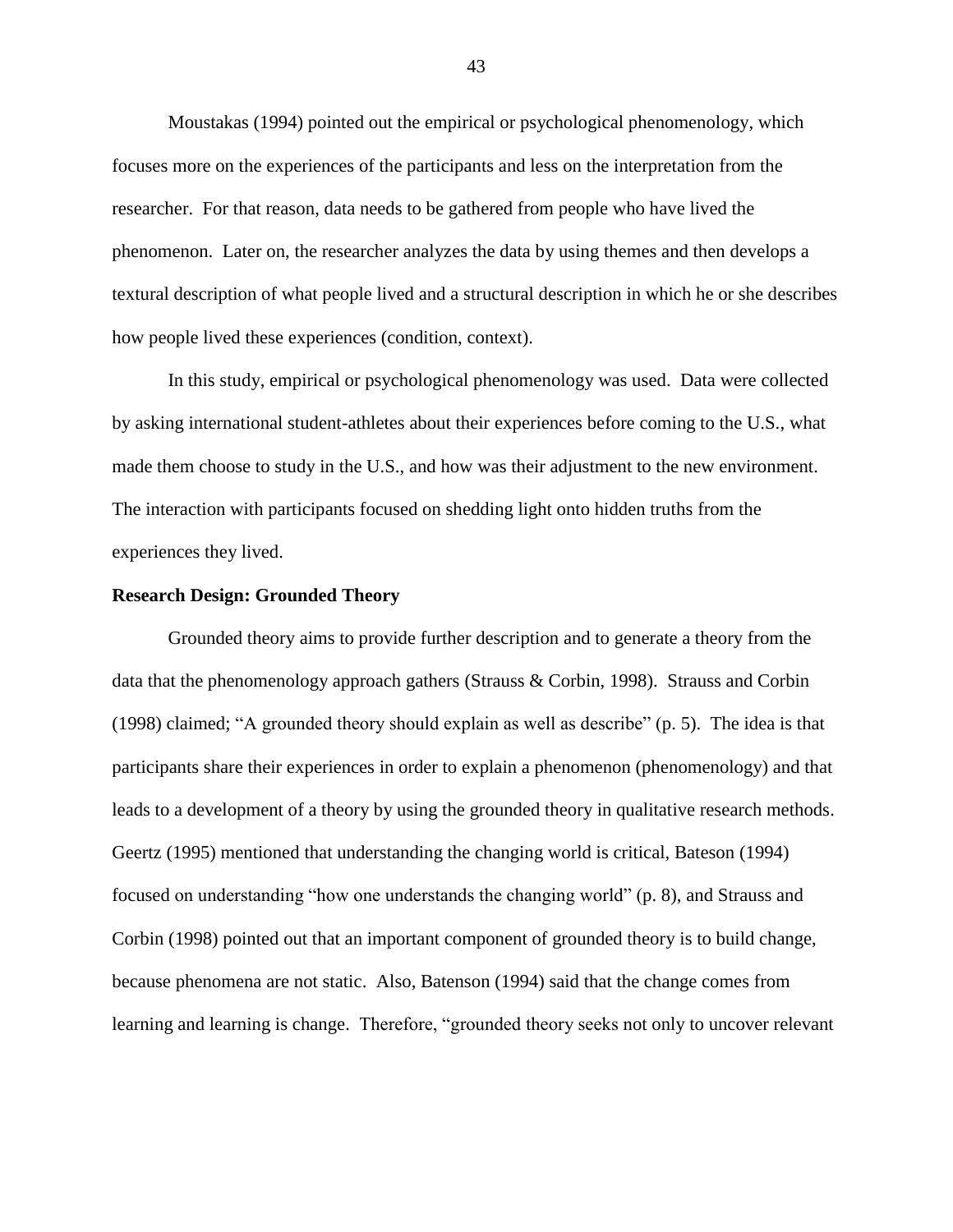conditions, but also to determine how the actors respond to changing conditions and to the consequences of their actions" (Strauss & Corbin, 1998, p. 5).

Grounded theory as a qualitative approach was developed in sociology in 1967 by Glaser and Strauss (Creswell, 2007); however, they had an argument related to the meaning and procedures of grounded theory. Glaser (1992) mentioned that Strauss"s approach is extremely prescribed and structured. The two researchers" work led to the grounded approach becoming popular in various fields such as sociology, education, and psychology.

Strauss and Corbin (1998) used two standard questions to examine the data: "What is happening in the data? And what action does each particular happening, incident, event or idea represent?" (p. 62). These questions aim to identify categories and the relationship between them and the core category, which is the most important. Also, grounded theory presents connections between categories and that helps researchers to develop theories (Charmaz, 2006). Theory can be built from data by asking general questions and leaving participants to express their views about a phenomenon that is being studied.

Chiovitti and Piran (2003) presented four methods for enhancing credibility in the grounded theory research approach:

Let participants guide the inquiry process, check the theoretical construction generated against participants' meanings of the phenomenon, use participants' actual words in the theory, and articulate the researcher"s personal views and insights about the phenomenon, specify the criteria built into the researcher's thinking, specify how and why participants in the study were selected, delineate the scope of the research, and describe how the literature relates to each category which emerged in the theory. (p. 430)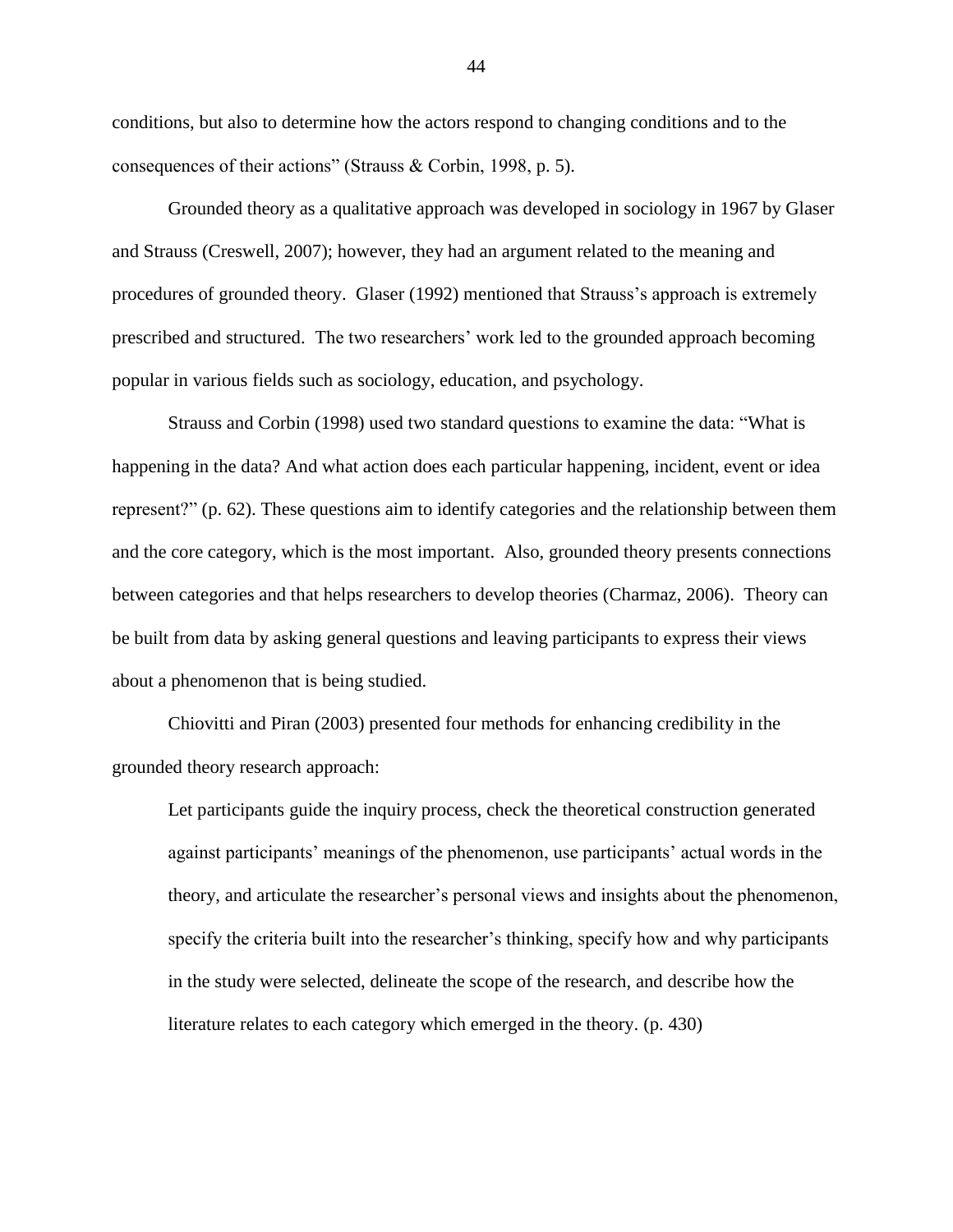In the current study, grounded theory helped me to develop a theory related to the factors that influence international (non-native speaker) student-athletes (a) to make the decision to come to the U.S. to study and (b) to adjust to college life. From the literature review, as it was described in Chapter 2, there is one theory from Bale (1991) that focuses on the factors that influence international student-athletes to come to the U.S. Also, Ridinger and Pastore (2000) have developed a theory related to the adjustment of international student-athletes.

However, these two research studies do not take into consideration the language barrier as a factor. The current study focused on developing a theory after the interpretation of the lived experiences of the participants. Theory, according to DiCaprio (1974), "has four increasingly powerful uses: description, explanation, prediction, and control" (as cited in Evans et al., 2010, p. 23). Also, Walsh (1973) (as cited in Evans et al., 2010) mentioned that theory in order to be useful

must exhibit the following qualities: (a) comprehensiveness: a theory should make predictions that account for a wide range of behavior; (b) clarity and explicitness: concepts and relationships should be defined precisely; (c) consistency: a theory should allow inclusion of findings within a logical framework; (d) parsimony: explanations should be concise, simple, and easy to follow; and (e) heurism: a theory should generate ideas for research. (p. 24)

Finally, it is important to mention that, according to Strauss and Corbin (1990), the aim of grounded theory is not always to generalize findings to broader population but to build a theoretical explanation about the phenomena and the experiences participants lived.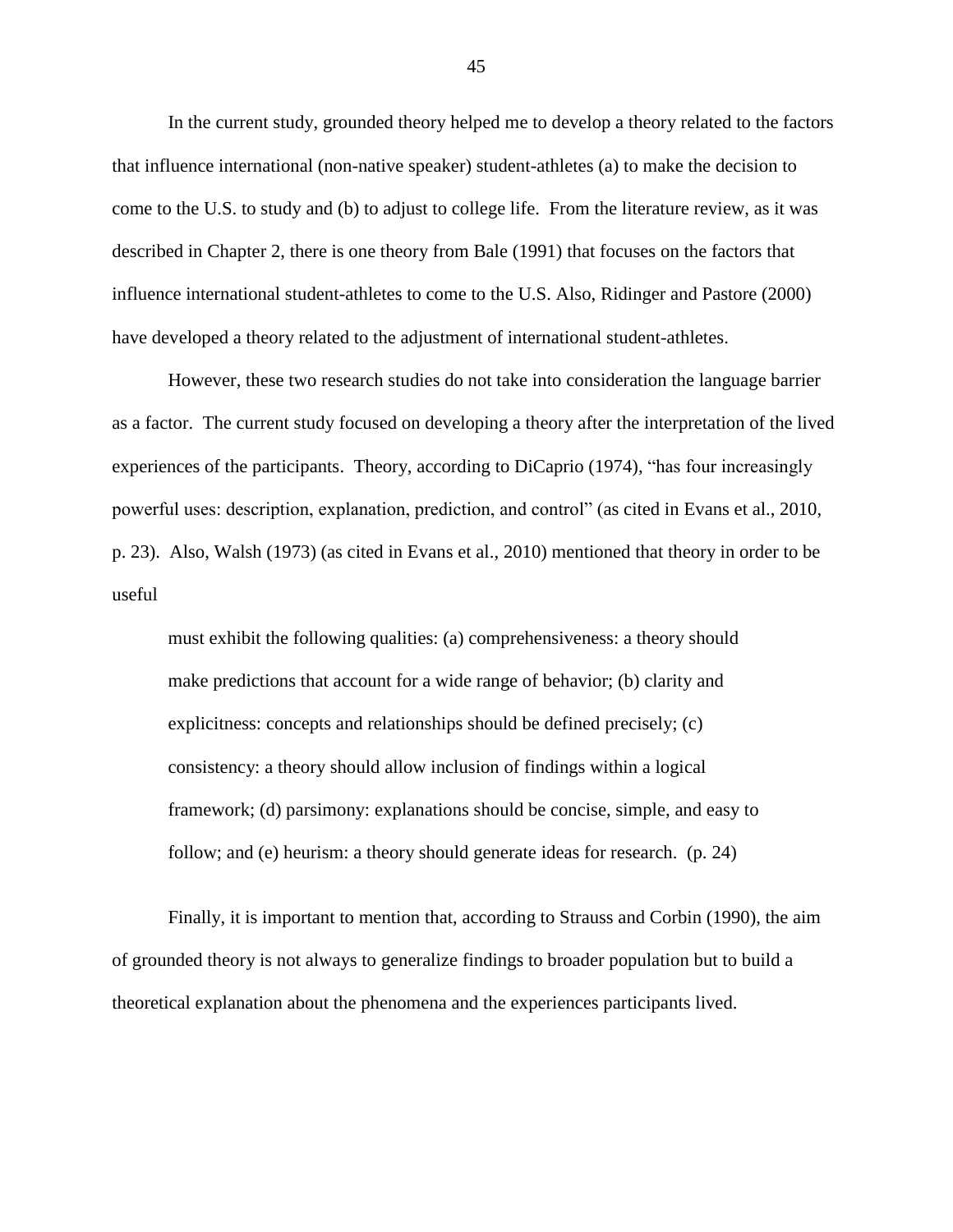### **Participants**

According to Strauss and Corbin (1990) "representativeness of concepts, not of persons is crucial" (p. 9). In grounded theory sampling proceeds in terms of concepts and not in terms of drawing samples from specific groups of individuals. Patton (1990) said, "Qualitative research method typically focuses in depth on relatively small samples, selected purposefully" (p. 169). Also, according to Patton, "qualitative methods typically produce a wealth of detailed information about a much smaller number of people and cases" (p. 11), so there are no rules for sample size in qualitative inquiry. The validity of qualitative research methods is connected with the richness of the information from the participants selected rather than the sample size.

The logic and power of purposeful sampling has its explanation in the depth that qualitative research method provides to the researcher. Therefore, the researcher needs to select participants who have rich and in-depth information and knowledge of the phenomenon that is investigated. Patton (1990) proposed different strategies for choosing a purposeful sample: extreme or deviant case sampling, intensity sampling, maximum variation sampling, homogeneous samples, typical case sampling, stratified purposeful sampling, and critical case sampling, snowball or chain sampling, criterion sampling, theory-based or operational construct sampling, purposeful random sampling, sampling politically important cases, and convenience sampling.

In the current study, a combination of sampling strategies was utilized to select the participants, and included maximum variation sampling, criterion sampling, and stratified purposeful sampling. By using stratified purposeful sampling and maximum variation sampling, major variation was captured, according to Patton (1990). Variation in this study was important because the population consisted of international student-athletes coming from different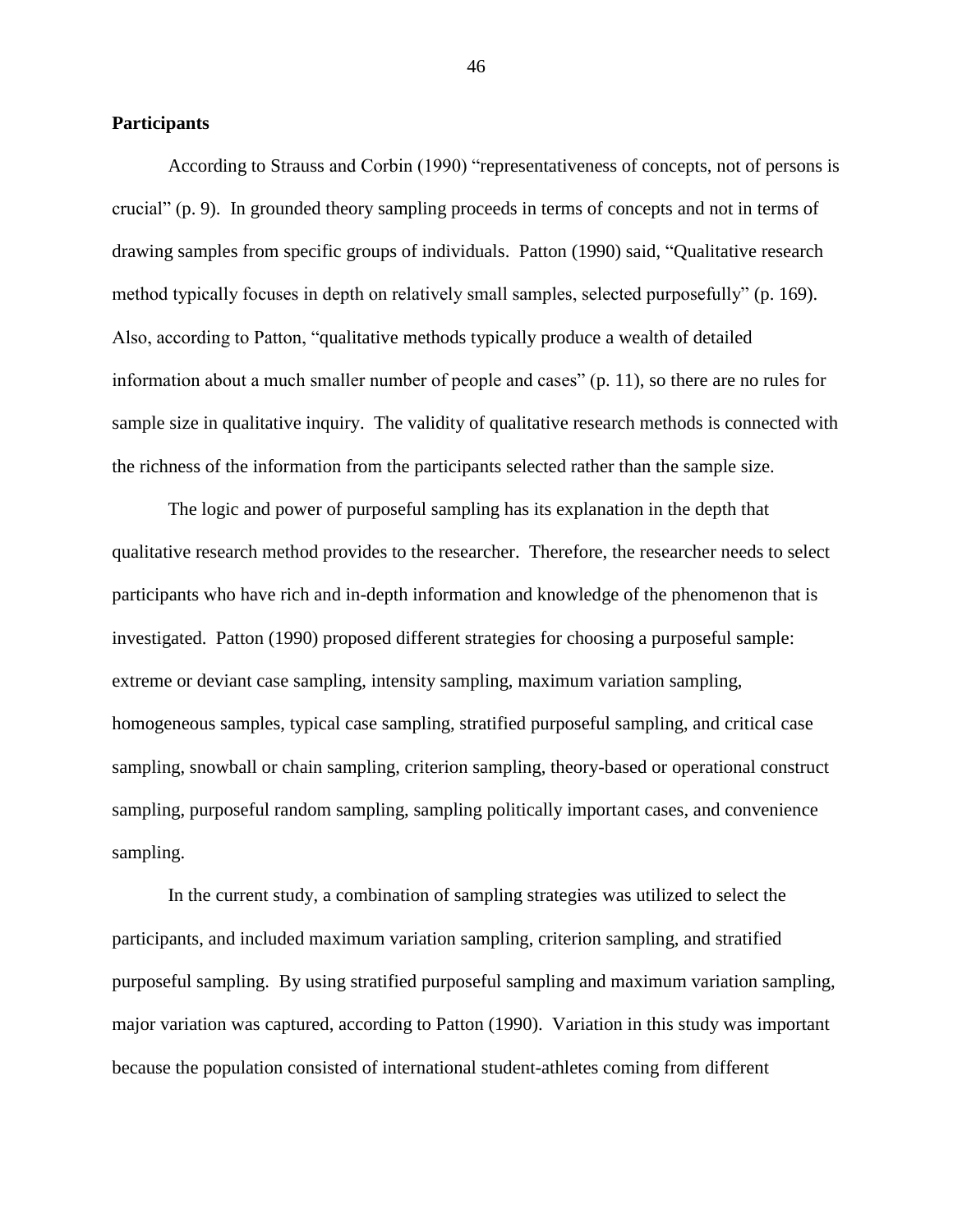countries, having different genders, and playing different sports. Patton (1990) pointed out that with four small samples heterogeneity can be a problem, and therefore maximum variation sampling strategy turns this weakness to a strength by following the logic: "any common patterns that emerge from great variation are of particular interest and value in capturing the core experiences and central, shared aspects or impacts of a program" (p. 172).

In addition, criterion sampling was used to ensure participants in this study were not from countries where English is a native language and who did not have any education in English. These two parameters affect students" adjustment at U.S. colleges because they do not have to face the language barrier. Also, criterion sampling helped to choose international studentathletes who were eligible to participate in basketball or in one of the individual sports such as track and field or tennis and that they were sophomores, juniors, or seniors.

Therefore, the selection of interviewees was restricted to colleges and universities in the state of Indiana. To be an eligible participant, the interviewee needed to be born in a country besides the United States, Canada, Australia, Great Britain or any other country where English is a native language and to have lived there until his or her graduation of high school. An international (non-native speaker of English) student was defined as someone whose use of the English language is not the native language and he/she had completed high school in a country where the population speaks a native language other than English. In addition, the interviewees needed be eligible according to NCAA rules and regulations as international student-athletes in one of two sports: basketball or an individual sport such as track and field or tennis. The selection of those sports were made on the basis of the data provided from NCAA, which indicates that basketball, track and field, and tennis are the sports that recruit the majority of the international student-athletes (NCAA 2008). The third criterion was that participants needed to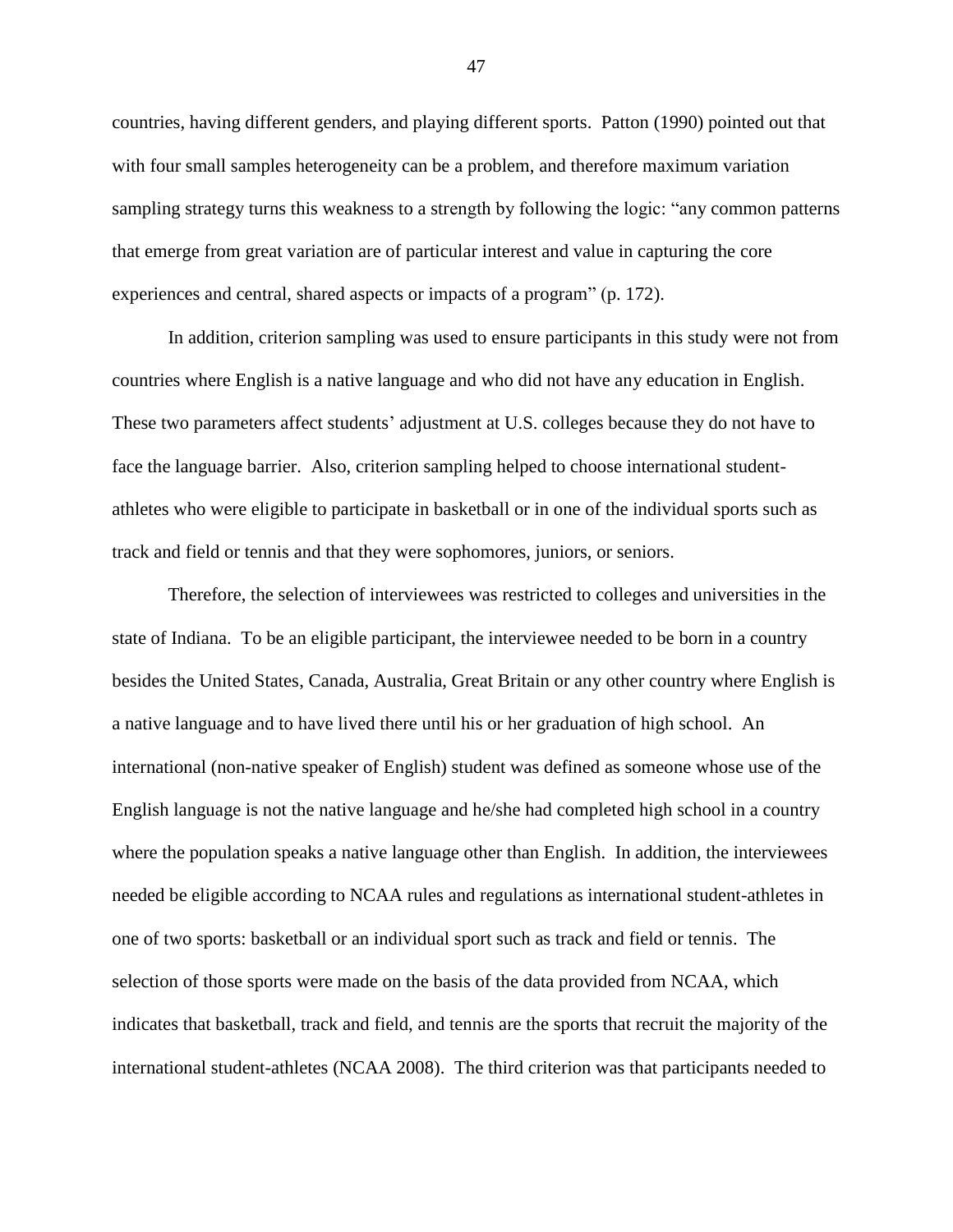be sophomores, juniors, or seniors. Finally, the last criterion was that interviewees needed to have the appropriate level of English competency (TOEFL score more than 213-computer based) in order to be able to express their experiences and to communicate during the interview.

The process used included sending an email to the athletic directors of NCAA Division I institutions in the state of Indiana (Appendix A). The four criteria for choosing the sample were mentioned. After the received answers from the athletic directors, an email was sent to the international student-athletes and the letter of invitation (Appendix B). Some of the international student-athletes replied by saying that they did not want to participate and some others mentioned the opposite. To those international student-athletes who had the willingness to participate the informed consent was sent (Appendix C) and the interview was scheduled.

Therefore, in the current study, six interviewees participated. The sample consisted of one female basketball player, one male track and field athlete and four female tennis players from three Division I institutions from the State of Indiana. The six participants were from three countries: two from Greece, one from France, and three from Russia.

# Table 1

| Name        | Gender       | Year at<br>school | Country | Major               | Sport                 | Father's<br>education          | Mother's<br>Education                  |
|-------------|--------------|-------------------|---------|---------------------|-----------------------|--------------------------------|----------------------------------------|
| <b>Bolt</b> | M            | Senior            | Greece  | Criminology         | Track &<br>Field      | <b>BSc</b> (Police<br>Academy) | <b>BSc</b><br>(Nursing)                |
| Mary        | F            | Junior            | France  | <b>Business</b>     | Tennis                | <b>MBA</b>                     | <b>MBA</b>                             |
| Andrea      | $\mathbf{F}$ | Sophomore         | Russia  | Economics           | Tennis                | Ph.D.                          | <b>BSc</b>                             |
| Georgia     | F            | Senior            | Greece  | Sociology           | <b>Basketb</b><br>all | High<br>School                 | High<br>School                         |
| Jennifer    | $\mathbf F$  | Senior            | Russia  | Sport<br>Management | Tennis                | <b>BSc</b><br>(Medicine)       | <b>BSc</b><br>(Physical)<br>Education) |
| Jessica     | F            | Sophomore         | Russia  | Undecided           | Tennis                | No<br>information              | <b>BSc</b><br>(Finance)                |

# *Participants' Profile.*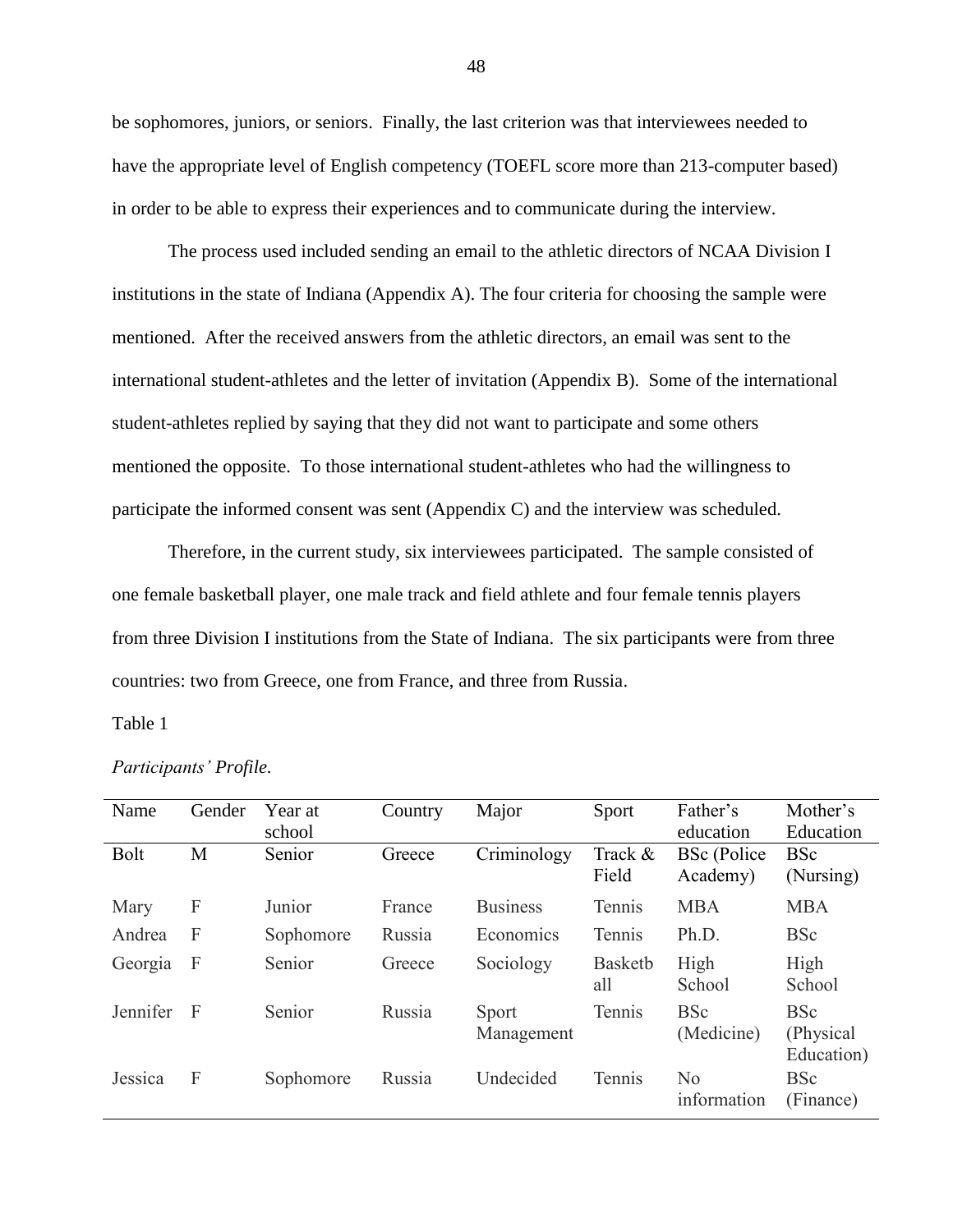#### **Data Collection**

A variety of techniques, such as focus groups, the Delphi approach, in-depth interviews and observations can be used in order to obtain useful data concerning this study (Labuschagne, 2003; Weinstein, 1994).

In the current study semi-structured interviews were used in order to give the opportunity to the participants to express their experiences. Interviewing is the best method for pursuing a subject in depth, operating in a discovery mode, and creating interactions with individuals (Handerson, 1991). The purpose of interviewing is to allow the researcher to understand the respondent"s perspective. Patton (1990) reinforced this idea by saying, "Qualitative interviewing begins with the assumption that the perspective of others is meaningful, knowable, and able to be made explicit" (p. 341). Interviewing can be expensive, time consuming, biased, and sometimes inefficient, however the method also provides some of the richest data that researchers can find.

Additionally, interviewing offers many advantages in allowing the researcher to have a greater understanding of the complexities of social reality from a number of perspectives (Handerson, 1991). Also, Preskill and Brookfield (2009) advocated that raising quality questions through interviews to people in relation to their stories will help make them think intensely about them. Usually questions are asked about the concerns common to the group being interviewed. As a result, interviewing is the best way to identify the experiences of international studentathletes related to their decision-making process and their adjustment in the U.S.

Also, one important aspect in interviews is for both the researcher and participants to become comfortable with one another. This is extremely important because "in qualitative inquiry the researcher is the instrument" (Patton, 1990, p. 14). During the collection of the data the researcher needs to come close to the participants and to understand not only in depth the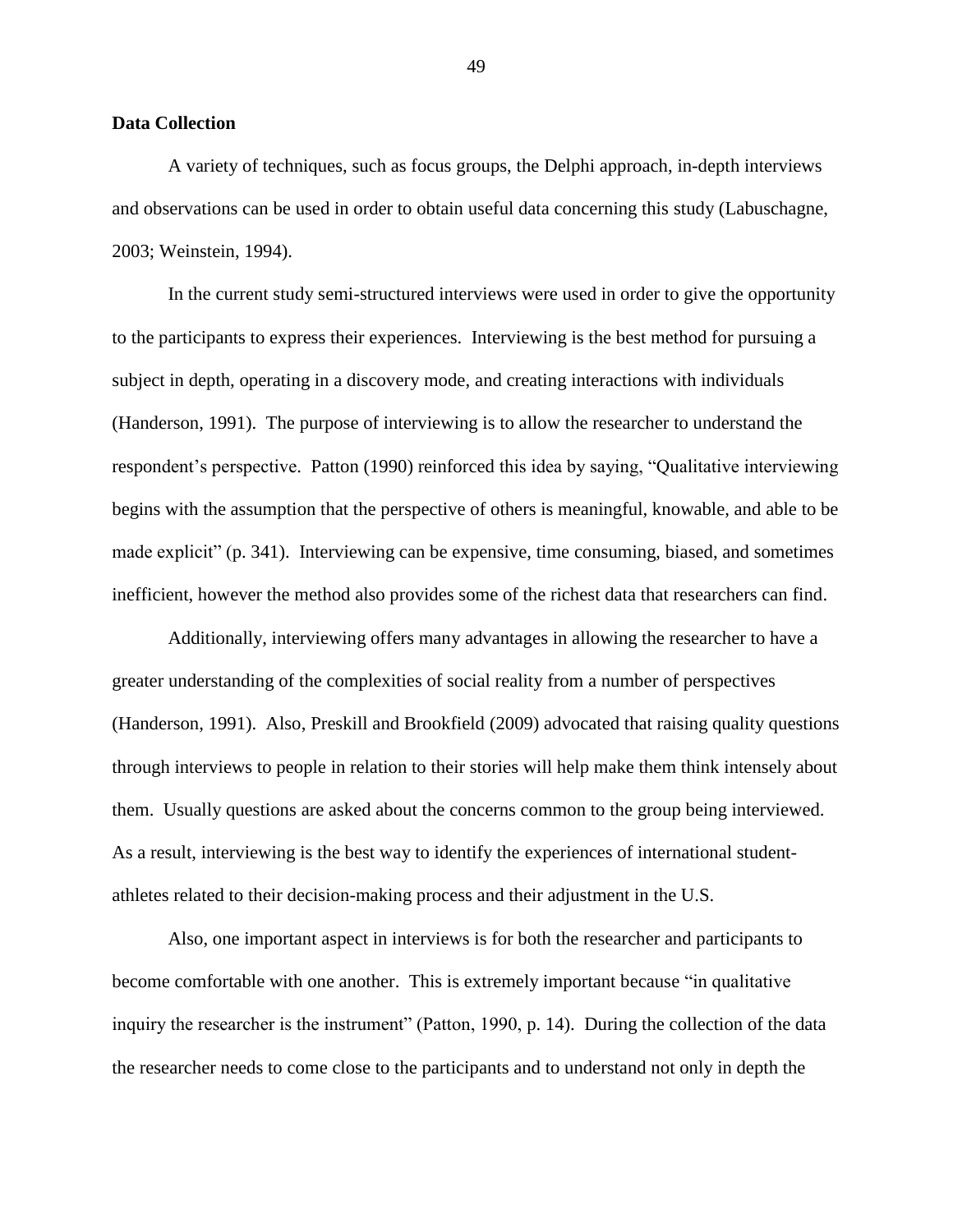details of their experiences, but also the perceived facts. In addition, the researcher needs to include what was actually mentioned by using the direct quotation that participants used (Lofland, 1971).

Furthermore, because of the fact that bias may occur in the data collection and in the integrity of the investigation, careful consideration must be paid to the necessity of allowing trust and rapport to build before delving into the experiences, perceptions, and knowledge of the participants. Hatch (1995) stated the following with respect to the importance of rapport building between the researcher and the participants:

Individuals who are unwilling or unable to share their perspectives in openended interviews or who are unwilling or unable to act naturally while being closely observed do not make good participants. An essential element in any study that attempts to get at participants perspectives is the development of trust and rapport between researcher and participant. (p. 125)

Moreover, Riley (1996) added to the above statement that interview questions should be of an orienting nature and should avoid specifics so that the informants can speak about what is important to them. Also, interviews should be conducted at a time and place convenient for the participants (Devers, 1994). The data were analyzed immediately after the completion of each interview as Strauss and Corbin (1990) suggested, because "data collection and analysis are interrelated processes" (p. 6), and the first interview and its analysis directs the next interview and observation.

In the current study, semi-structured, audio taped interviews lasted 45 minutes for each participant. The interviews were face-to-face. The interview started with demographic questions of each participant. This approach allowed me to probe the participant"s background. During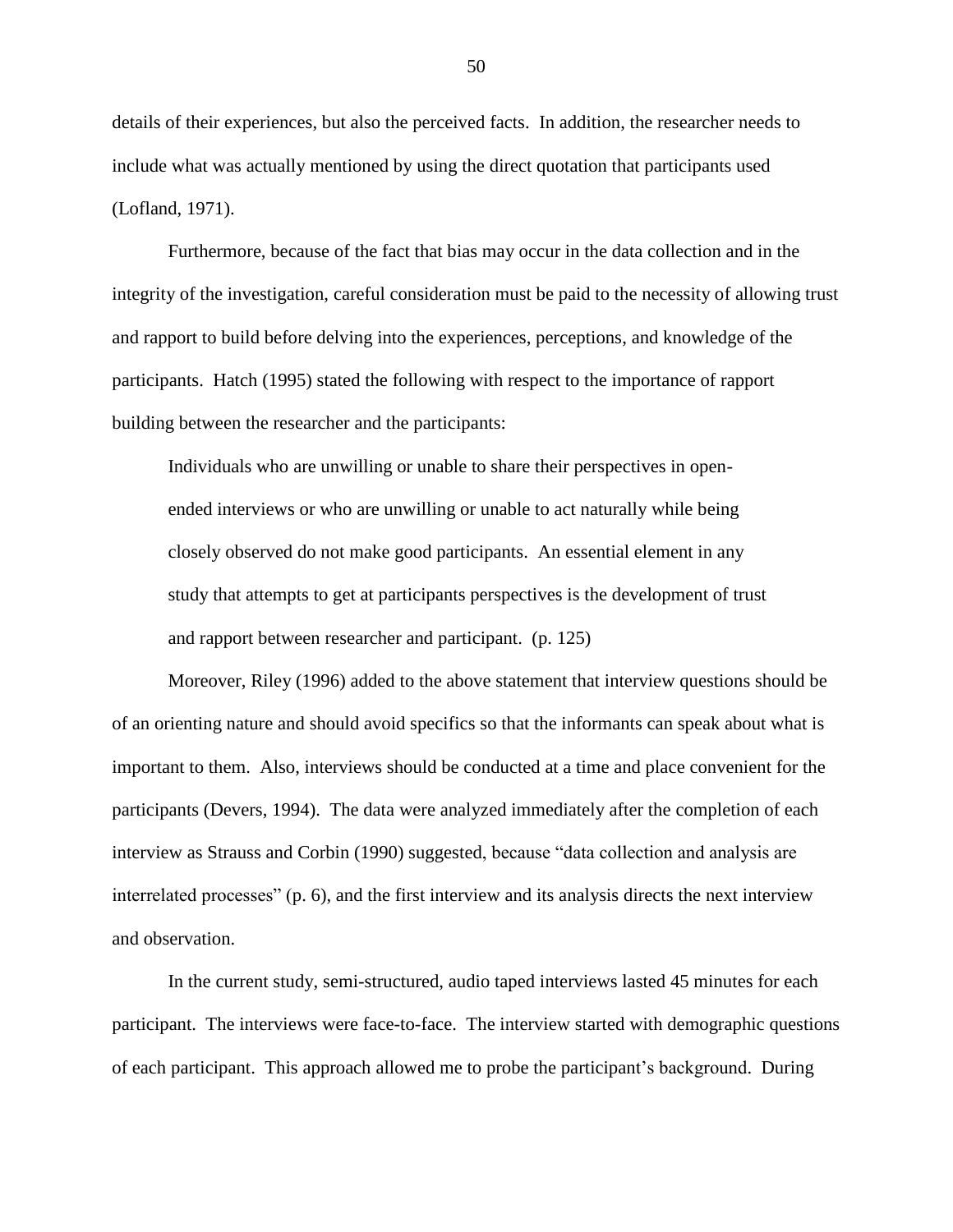the interview, participants were encouraged to discuss their experiences. The spoken language during the interview was English. As Patton (1990) pointed out, intercultural interactions are always subject to misunderstanding, and because the data from interviews are words the researcher needs to be aware of concerns that may arise: "Cross-cultural interviewing is intriguing, challenging, rewarding, and not a little precarious" (p. 338). In order to eliminate the possibility of misunderstandings and misinterpretations, any information that was not clear enough was discussed immediately after each interview.

To ensure data integrity and credibility to the conclusion of the current study, triangulation methods were used. According to Cohen and Manion (2000) triangulation is an "attempt to map out, or explain more fully, the richness and complexity of human behavior by studying it from more than one standpoint" (p. 254). Also, triangulation method studies a particular phenomenon using more than one method to gather data, multiple types of analysis, and different theoretical perspectives (Chenail, 1997). As a result, a more detailed and balanced picture of the phenomenon is attained (Altrichter, Feldman, Posch & Somekh, 2008).

In the current study, different perspectives were used to have a better understanding of the participants" experiences. First, the interviews were conducted in the place where the participants played the sport. Also, besides the interview with the participants, I had the chance to spend three hours with four of the participants and to see them perform in the field. During the observations notes were taken of participants" performance, their reactions, their overall attitude, and their interactions with the coach, their teammates, and other members of the team. According to Patton (1990), "there is a limitation to how much can be learned from what people say. To understand fully the complexities of many situations, direct participation in and observation of the phenomenon of interest may be the best research method" (p. 25).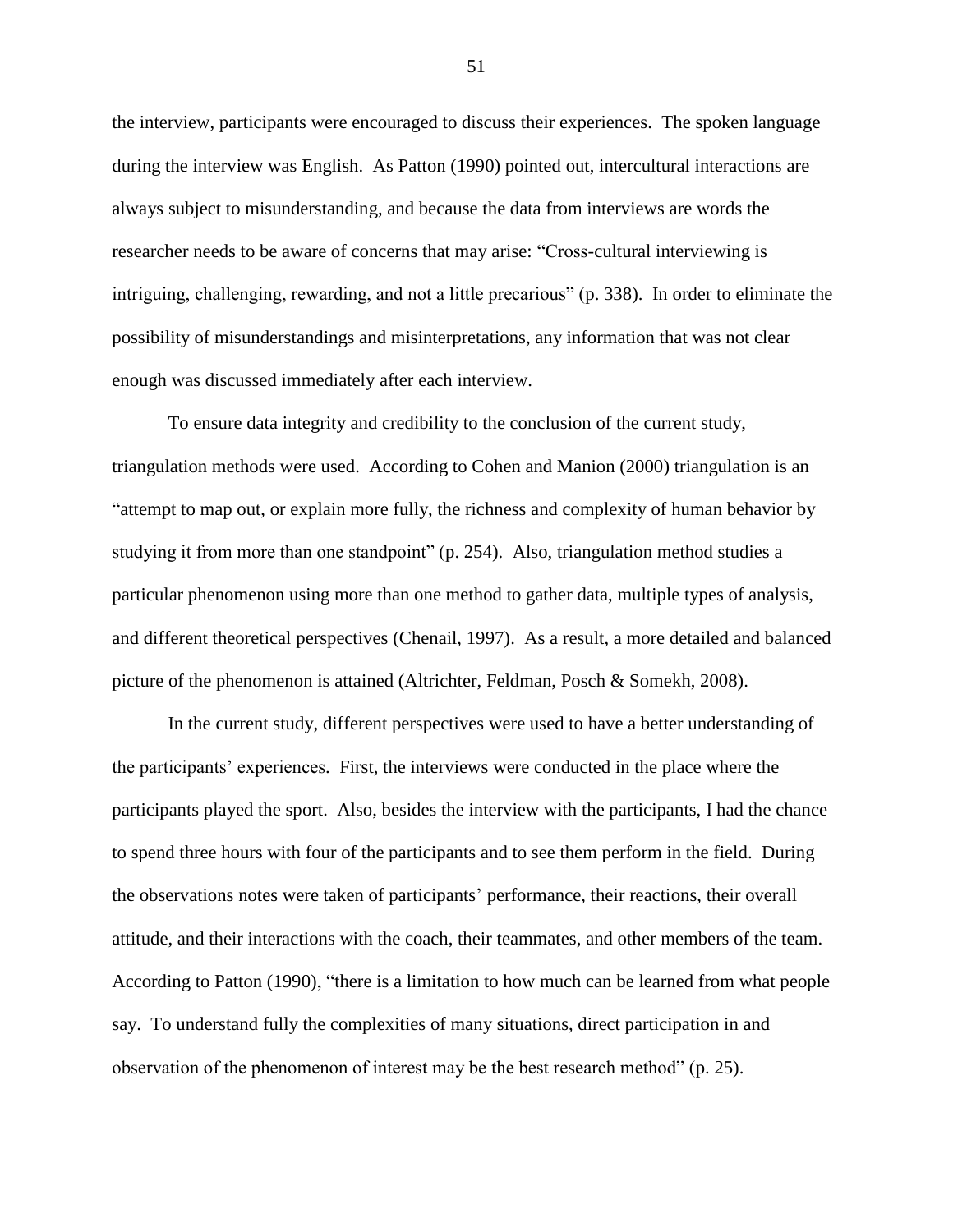In addition, after the interviews, participants were asked to address any points that needed clarification. Finally, the themes and subthemes were sent to the participants, and they were asked to confirm that the analyses reflected the experiences they expressed.

**Data recording.** Riley (1996) suggested audio-taping as the preferred method for accurately recording interview conversations. The main benefit of audio taping interviews is to have an exact reproduction of the research data (Handerson, 1991).

Handwritten note taking can be selected when transcribing conversations and researchers have oftentimes found written records to be incomplete (Douglas, 1991). However, taking notes in tandem with audio-taping can be helpful in pointing out the main interview points. Furthermore, field notes were taken after each interview to highlight particular responses given by the participants.

## **Interview Protocol**

A set of open-ended questions was developed to organize the semi-structured interviews. The questions covered seven main areas of the participants" personal and academic life experiences (Appendix D). These were (a) family background, (b) academic background, (c) athletic background, (d) educational and sport system in country of origin, (e) transition to the U.S., (f) experience in the U.S., and (g) challenges and opportunities of participants related to education and sports.

Some examples of questions were the following: What influenced your decision to come to the U.S.? What were the goals you set for yourself in coming to the U.S.? How can you describe the transition from the country of origin to the U.S.? What influences your adjustment in the U.S? What are the challenges you have faced being in the U.S.? What are the opportunities you have because of your decision to come to the U.S.? Do you have any regrets related to your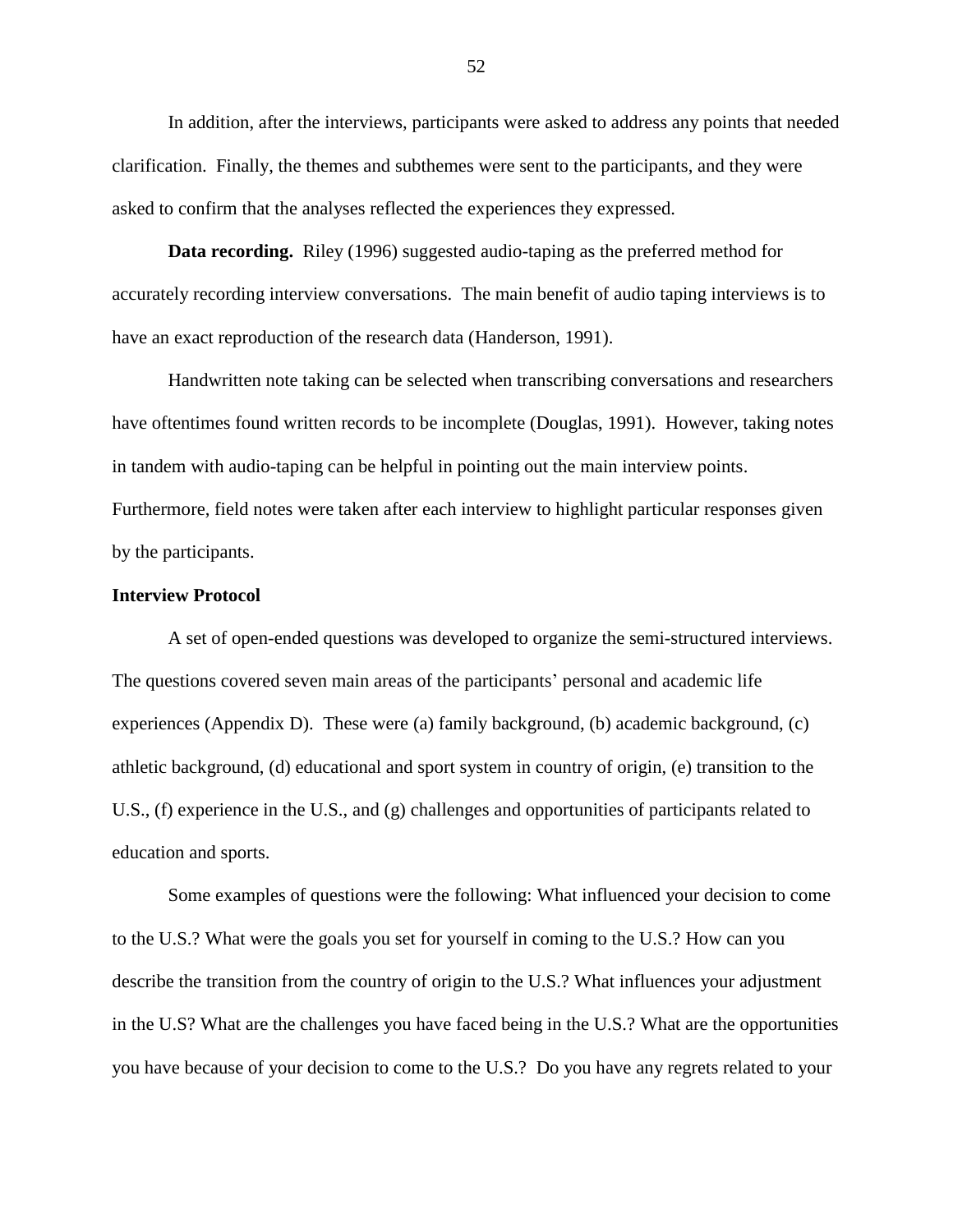decision to come to the U.S.? How do you describe the experience you live related to education you receive? How do you describe the experience you live related to your sports performance? What are the services that an institution needs to provide for international student-athletes to be more prepared when they come to the U.S.? What are the services that an institution needs to provide for international student-athletes to have a better adjustment in college life?

#### **Informed Consent**

Before the interview, each potential participant was faxed or emailed a consent form that described the purpose of the study, the expected time required, potential risks and benefits, confidentiality and compensation information, and statements re-affirming that the participation would be voluntary and the participants could withdraw at any time or refuse to answer any question without consequence. Each participant was given time to read the consent form and the opportunity to ask questions or address concerns. If the person decided to consent, he or she needed to sign the form and to return it back (by fax or email) to me. Then, the time for the interview would be scheduled.

## **Ethical Considerations**

Approval to conduct this research was obtained from the Institutional Review Board at Indiana State University. The interviewees were informed that their participation was strictly voluntary. Also, it was stated that their participation would not harm them psychologically.

#### **Potential Risks and Benefits**

There were no anticipated risks associated with participation in this study. Potential benefits were ideas or the facts they would reflect about what they had experienced so far in life and were related to their choice to come to the U.S. and to study. Participants could request a copy of the final results after completing the study.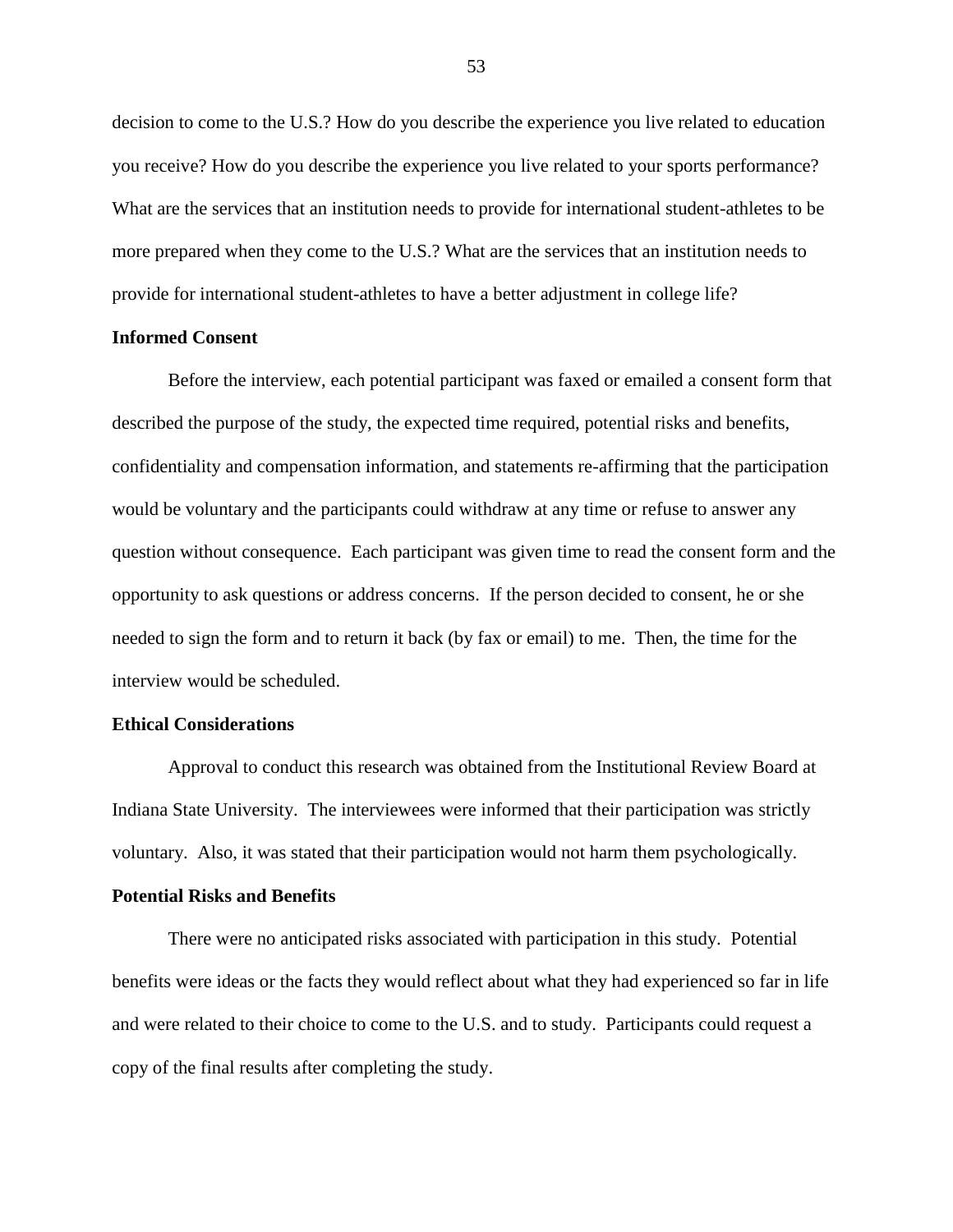## **Confidentiality**

The data were confidential. Each participant's name was not associated with any information he or she provided. Each participant selected a pseudonym, and it was assigned and used within all transcripts and reports. The audio (digital recorded) interviews were kept in a file in my computer and I did the transcriptions of the interviews. Individuals from Institutional Review Board inspected these records. Research data were not shared with any other individual and destroyed after the analysis and the written outcomes of the current study.

#### **Data Analysis**

The data analysis was conducted in five phases. The first phase included the transcription of the data. Interviews were transcribed verbatim by me and were sent to the interviewees in order to verify that the transcriptions were correct and to avoid misunderstandings. The second phase of the analysis involved the detailed reviews and documentation of the experiences. In this phase each participant's story was developed as each participant expressed it. The third phase incorporated the cross-analysis of the data, the interpretation, and the creation of themes and subthemes by me. During this phase the qualitative computer software program (QSR NVivo) was used in order to manage codes. The process followed was to read carefully each sentence and to give it a theme. Then, each statement was transferred into the software and a "tree" was created with all the themes and subthemes. The software by following this process was able to manage the sentences and to group them under a specific theme or subtheme. The fourth phase included the use of two debriefers who independently reviewed the data. Finally, the fifth phase involved the discussion of the interpretation and the themes and subthemes with the two debriefers who critically analyzed my interpretation and findings.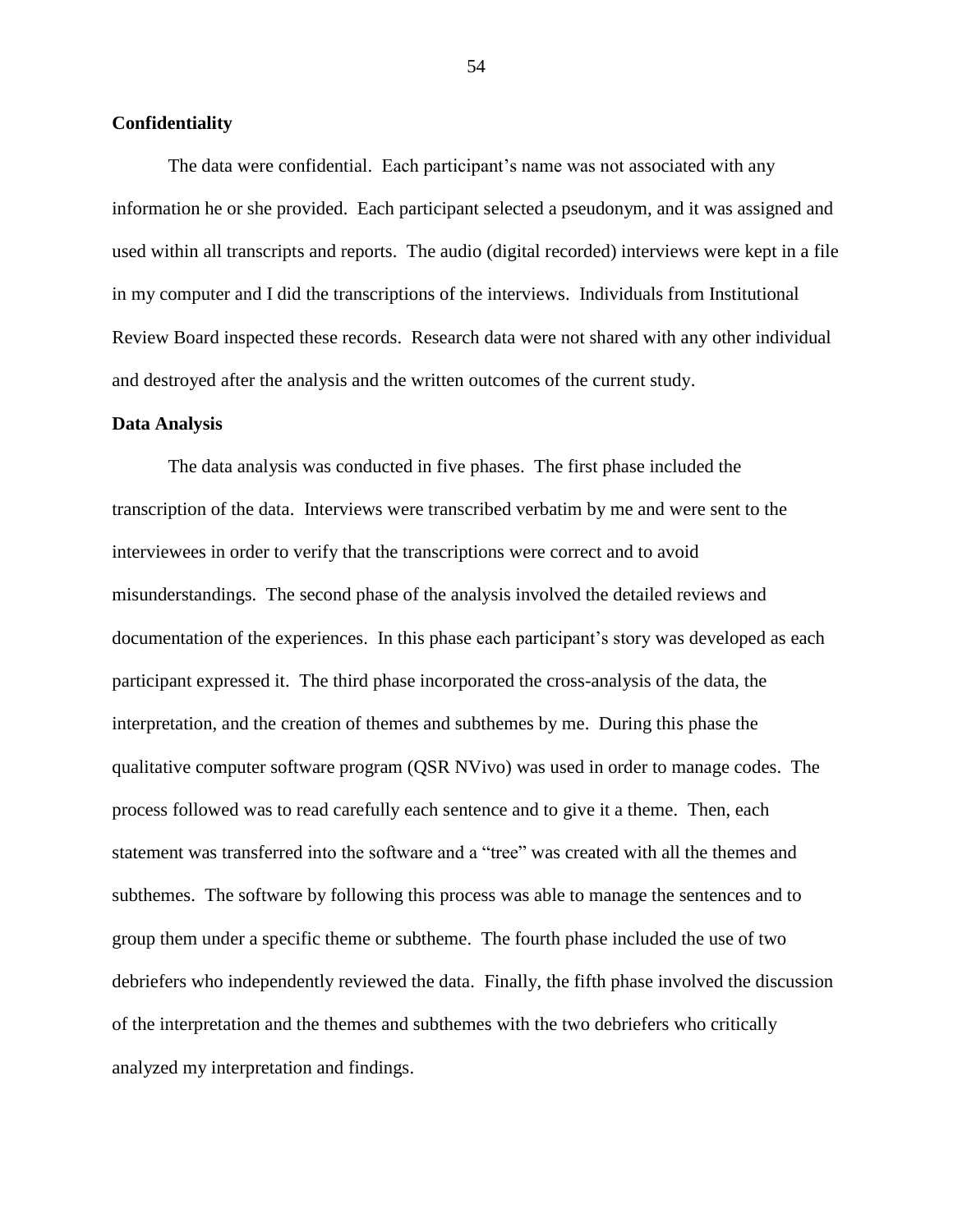## **Pilot Study**

A pilot study was conducted with the aim to become more experienced in data collection and analysis. Also, the pilot study helped me to make changes to the list of semi-structured questions developed. The chosen participant for the pilot study, Georgia, was an international (non-native speaker of English) student-athlete in a NCAA Division I institution. A faculty member introduced Georgia to me and she was willing to participate in the pilot study. The open-ended questions I used were

- 1. What is your age and nationality?
- 2. Tell me about your family. What were the occupations and education of your parents? Do you have siblings? What level of education and occupation have your siblings attained?
- 3. Tell me about your education. What level of education did you have before coming to the United States?
- 4. From which country did you obtain your degree?
- 5. Tell me about your athletic performance in your country
- 6. What influenced your decision to come to the United States?
- 7. How long have you lived in the United States?
- 8. Have you ever traveled in the U.S. before coming to study?
- 9. Tell me the impression you have about the U.S., the people and the culture when you first arrived.
- 10. What were the first problems that you faced when you first arrived in the United States?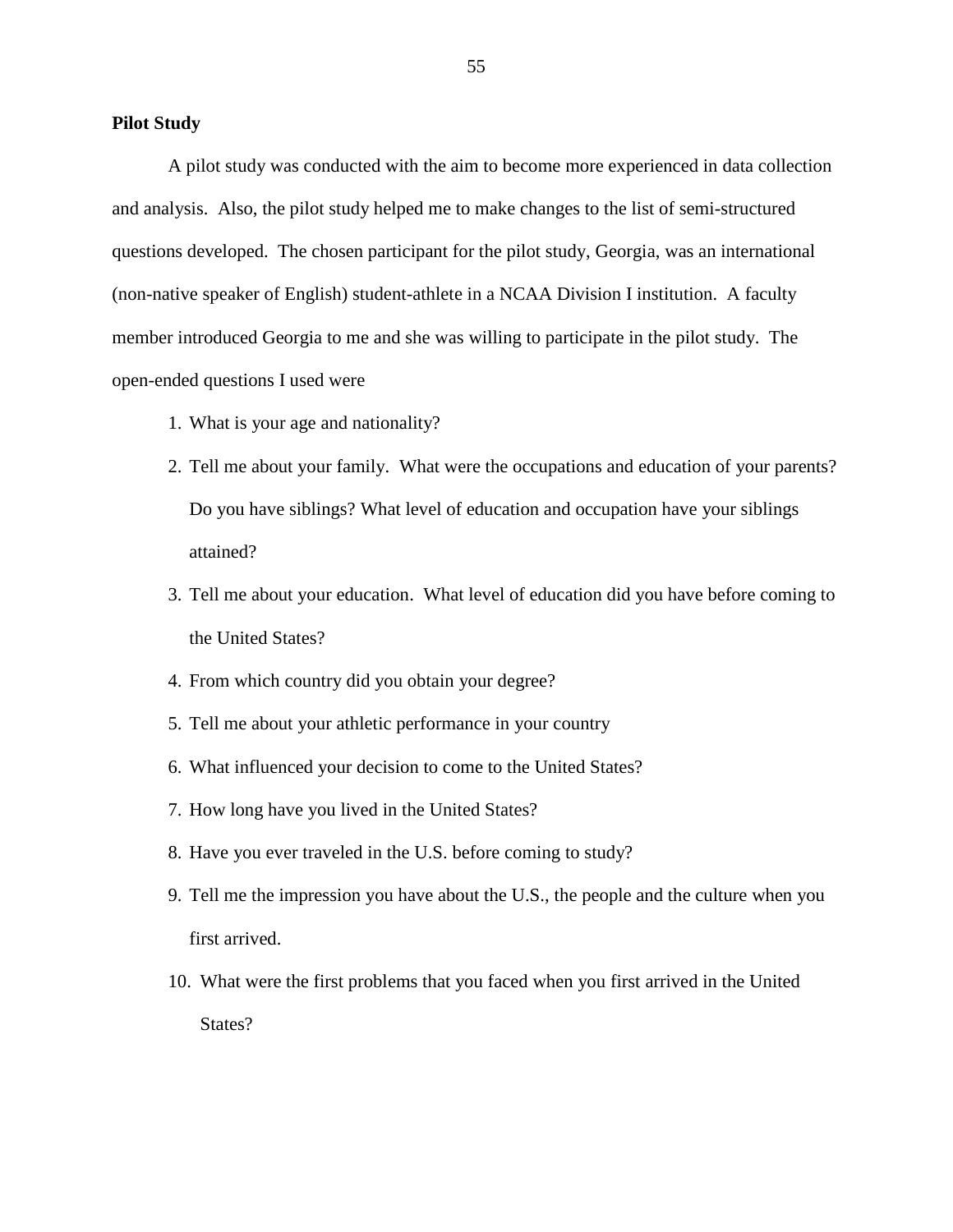- 11. What were the goals you set for yourself in coming in the U.S.? Have the goals been met?
- 12. Who has supported you financially to come to the U.S.?
- 13. How did you find the institution you are in?
- 14. How was the process? Tell me the steps you followed in order to come to the U.S.
- 15. Who supported your idea to come to the U.S.?
- 16. Describe your perception about the intercollegiate sports you had before coming to the U.S. Is it still the same?
- 17. Are you satisfied from the level of education?
- 18. Tell me about the challenges you face as an international student-athlete
- 19. How could you compare your social life in the U.S. with the life you had before?
- 20. Can you say the international student-athletes are fully adjusted to the U.S. culture? If not, please explain.
- 21. Have you ever been made to feel uncomfortable as an international student-athlete in the team or in classroom?
- 22. How do you think your teammates perceive you?
- 23. How do you think your classmates perceive you?
- 24. How do you think your family, relatives and friends perceive what you are doing in the U.S.?
- 25. How could you compare the educational system in the U.S. and in your country?
- 26. Tell me about the first year experience as an international student-athlete? How did or do you overcome the challenges? What keeps you going?
- 27. What do you wish you knew before leaving your country to come to the U.S?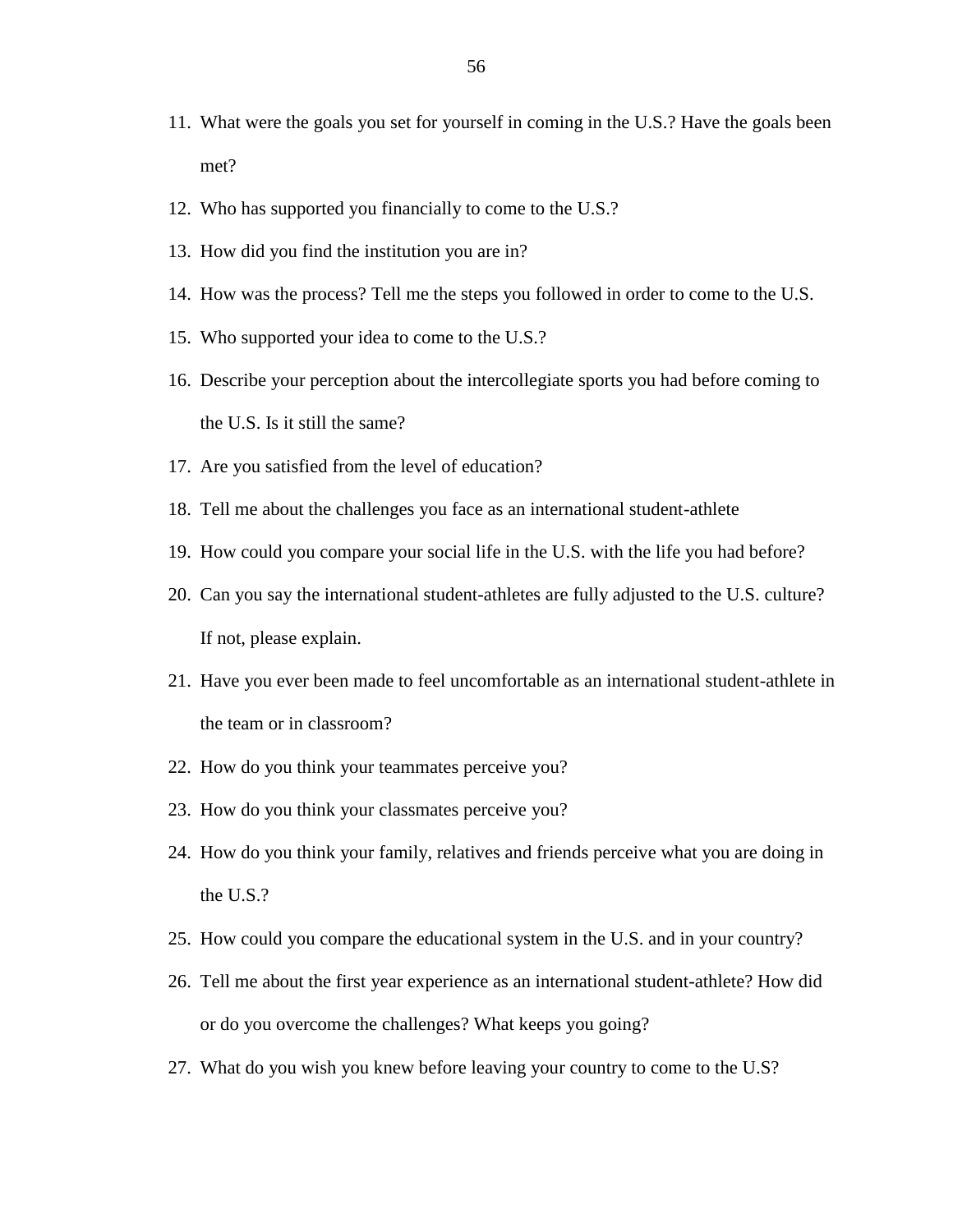- 28. If you had to do it again, would you make the decision to come to the United States and become a student-athlete?
- 29. What does the institution need to do in order for your adjustment to be easier?
- 30. Are there any services that you want to be provided by the institution in order to feel more integrated on campus?
- 31. What other experiences, suggestions and input would you like to share about your role as international student-athlete in the U.S.?

Once the interview was completed I transcribed the recording. Then, the transcription was sent to Georgia and she was asked to add extra information that might be important and she forgot to mention during the interview. After her feedback her story was developed, which included only her voice without my questions.

## **Summary of Study Design and Methodology**

This chapter described the qualitative research method that was used in this study. A combination of three qualitative approaches (narrative, phenomenology, and grounded theory) was used and an analysis of them was presented. Also, in this chapter was described the selection of the participants, the data collection, and the analysis process. The results and the analysis of the study are included in chapters four to six. Chapter 4 includes participants" stories. Chapter 5 presents the themes and subthemes that emerged from the cross-case analysis, and Chapter 6 a deeper discussion of the findings.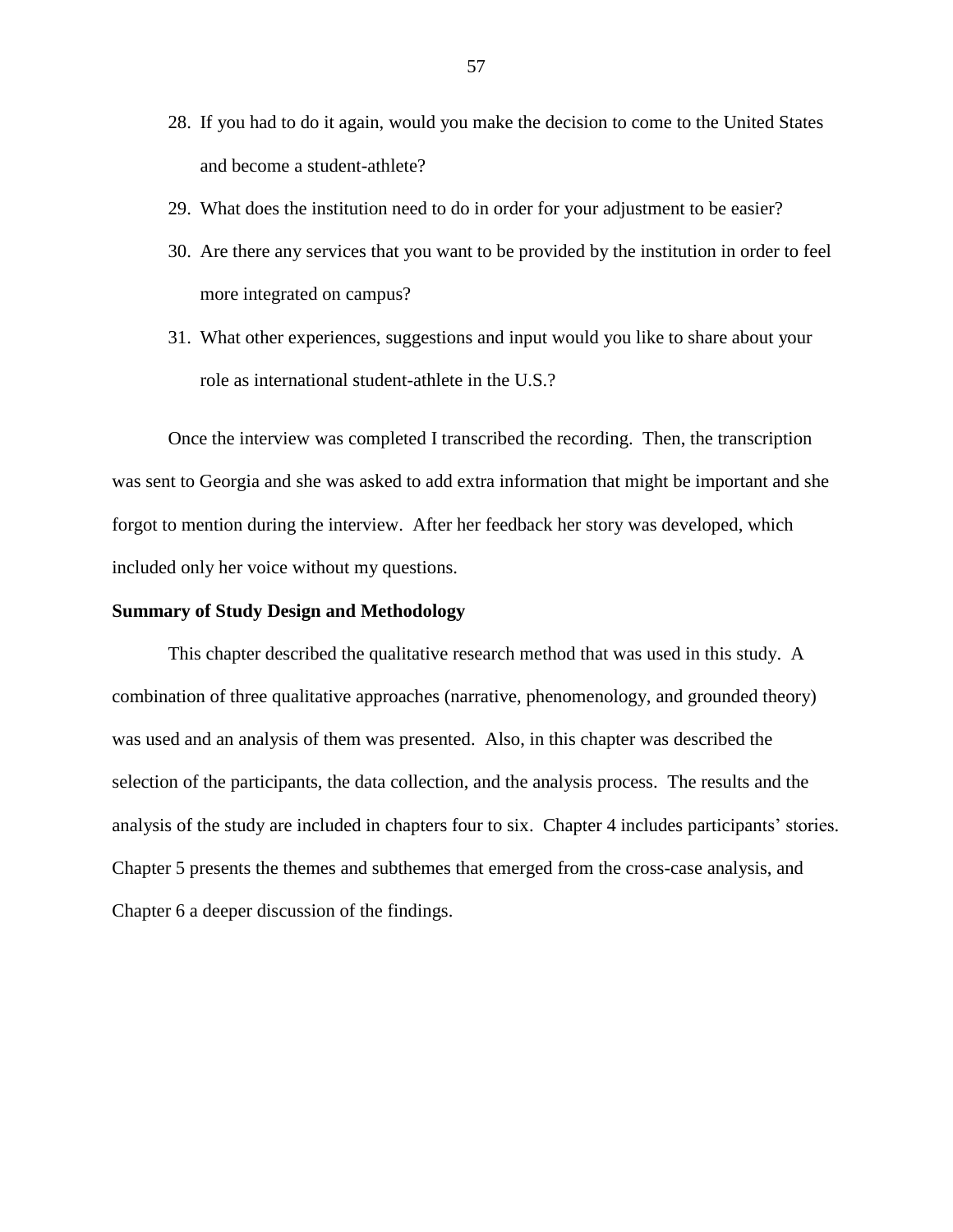## CHAPTER 4

# **Results I**

The purpose of this study was to explore and understand the experiences that impact the recruitment and retention of international (non-native speaker of English) student-athletes in Division I institutions. Using participants' voices, this chapter presents their experiences as expressed during the interview. Each story starts with family background information related to education and occupation of parents and siblings and continues with early childhood experiences in education and sport. Also, each story includes participants' experiences regarding their decision to study in the U.S. and their adjustment in the new environment.

The preparation of this study made me think about the experiences of the six participants and through them I saw my own life and experiences when I was an athlete in long jump in Greece and at the same time I tried to complete my bachelor's degree. While preparing to meet the first participant, I realized that participants" experiences are like long jump. This metaphor represents participants' passion to run fast and to prepare themselves for a huge jump far away from their country with the goal to achieve as many things as they can, to have a good control on the air when they have to balance their roles as students and athletes and finally to prepare themselves for a safe landing which can help them for a successful future.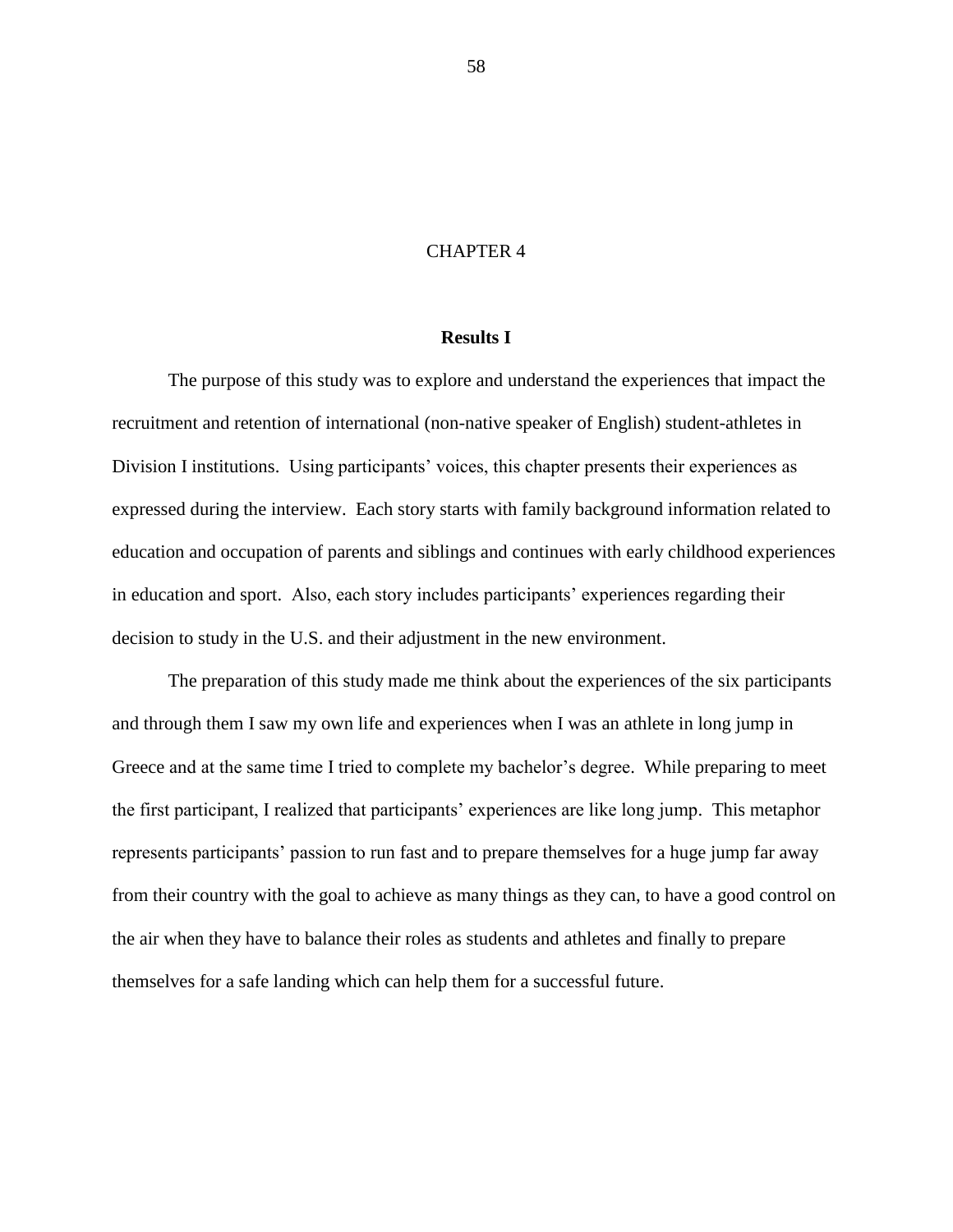## **Georgia's Story**

Georgia was the first who participated in this study. As I mentioned previously a faculty member introduced Georgia to me in order to conduct the interview for the pilot study. Georgia was an international student-athlete at the University of New Horizons (UNH). UNH is a public research university with approximately 20,500 students (18,000 undergraduate and 2,500 postgraduate). In regards to academics, UNH is organized into four academic colleges (Liberal Arts College, College of Humanities, Arts and Social Sciences, College of Natural and Agricultural Sciences, and College of Engineering), two professional schools, and several interdisciplinary divisions. These colleges provide 81 majors and minors, 48 master's degree programs, and 42 doctor of philosophy programs. UNH operates under a \$435 million budget. In regards to athletics, UNH"s sport teams play in NCAA Division I. Programs include men and women"s soccer, cross country, basketball, track and field, baseball, softball, tennis, golf, and women"s volleyball. UNH has built a great history in sports.

UNL is located many hours drive from the place I live. Thus, I chose to conduct the interview via Skype, using a camera and a microphone. We agreed to meet at noon. Georgia was on campus wearing her athletic shorts and t-shirt with the name of UNH. I welcomed her and I was ready to start the journey to a new world of knowledge with the hope to open new horizons in my mind and to be able to help international student-athletes in the future.

Due to the fact that Georgia is from Greece, we talked for a couple of minutes in Greek, sharing our common experiences from Greece. We laughed a lot about some cultural issues that represent the Greek culture and we compared them with the U.S. culture. I think that this conversation helped us to break the ice and to feel much more relaxed. Later on, I explained to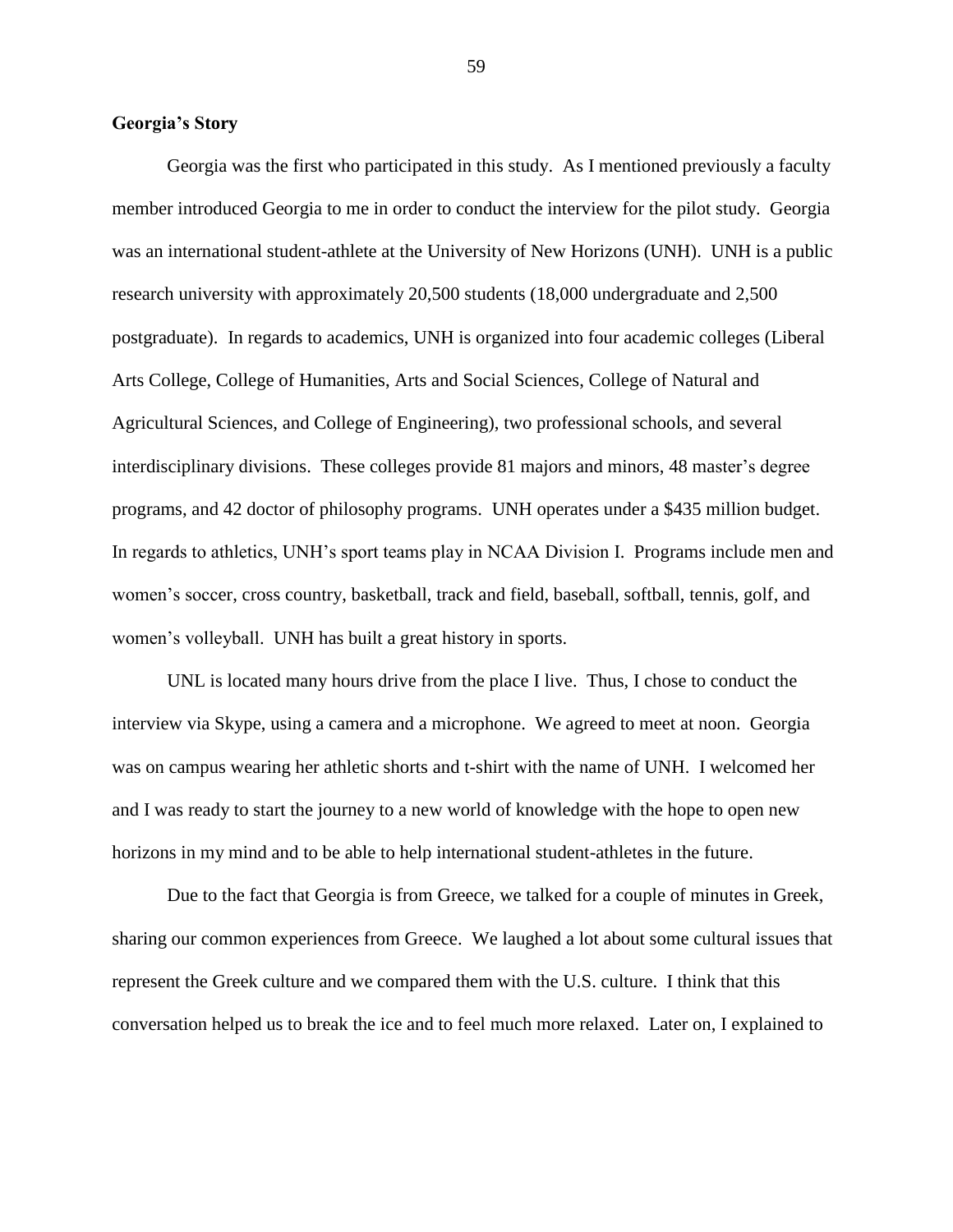her that the purpose of the interview was to conduct a pilot study and to make adjustments in the interview guide. So, it would be very helpful to have her feedback after the end of the interview.

Georgia"s day from early in the morning until noon was busy. She woke up and she started preparing a journal, she went to class for two hours, and she had a meeting with one of her professors to discuss a project. When I saw her via Skype she was anxious if she would make it to a meeting two hours after our discussion. I told her not to worry and we started the interview.

**Family and background.** Georgia was born in a small town on a Greek island. The island is in a central position in the Mediterranean Sea and it is located at the crossroads of traffic between Europe, Asia, and Africa. The town has about 2,500 inhabitants who enjoy the nature, the beaches, and the nice weather. According to the history, people from this small town produced archers for the army of Alexander the Great, built the ships for the Venetian merchants, and survived the collapsing Byzantine Empire.

Georgia"s parents graduated from high school and they own a small bookkeeping service. She described her parents as loving and caring with a mentality that is related to the mentality and the culture of the place she was born. This mentality has a connection with values that support strong relations among the members of the family. Also, religion played an important role in her parents" beliefs and values which, in general, Georgia acknowledged as conservative.

Georgia is the fourth child of the family. She has three brothers; two of them have bachelor"s degrees in accounting and marketing and work in the family business. The third brother is a professional basketball player. Georgia said that she is really connected with her family and especially with her grandmother. Georgia was taught traditional values.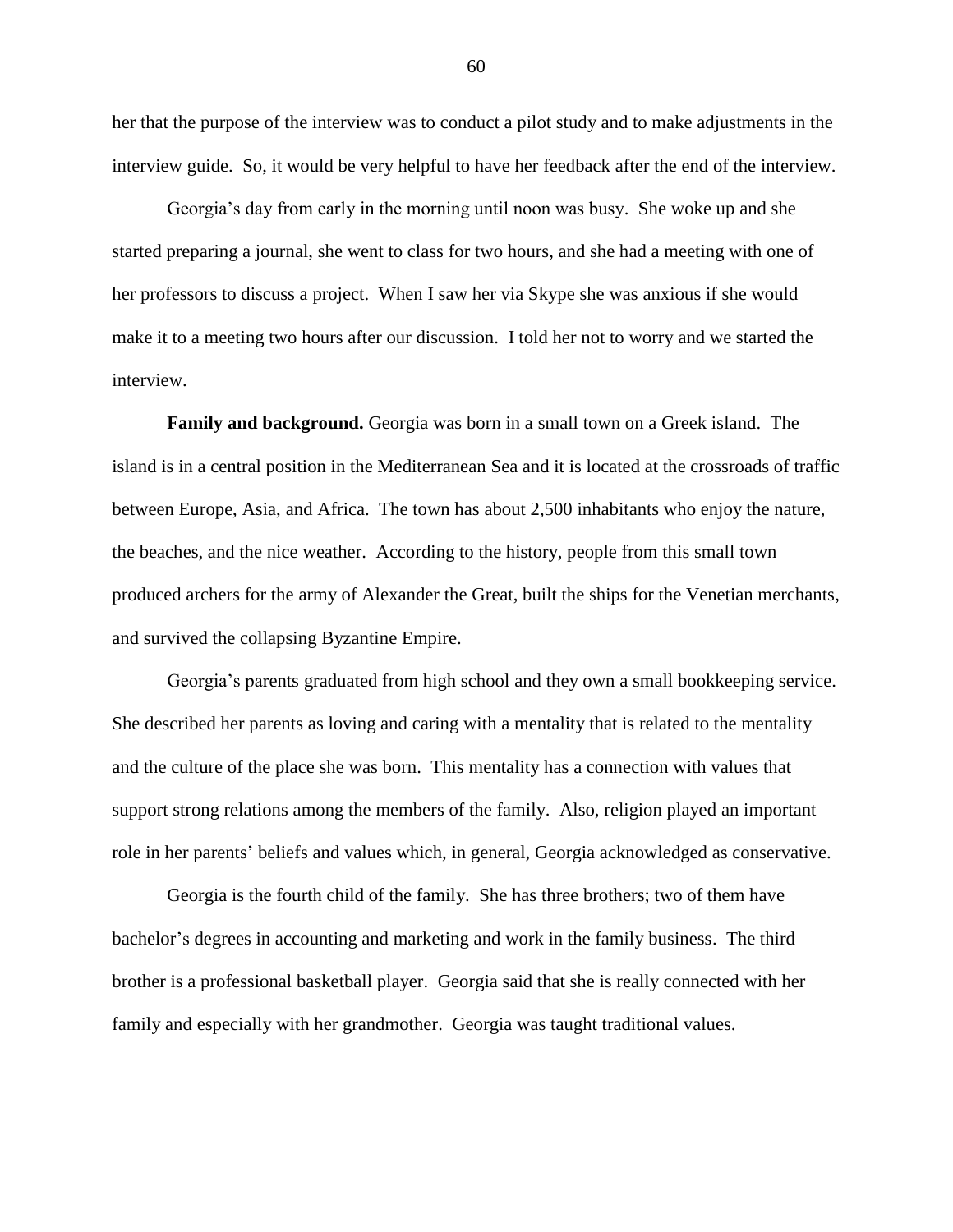**Early education and sport career.** Georgia followed the Greek educational system, which includes elementary education for six years and then six years of high school. She mentioned that she was a good student in high school and she liked to read books and to prepare the assignments for school. Before her graduation from high school she had concerns about her future. Her parents wanted to support her education, and one of her brothers who had connections in the U.S. as a basketball player influenced her to start thinking to apply at a college in the U.S. Her decision to study in the U.S. was made when she was in the last year of high school. She applied to a junior college, and after two years of studies she got her associate degree in education. Then, she transferred to a four-year university to get her bachelor's degree in communication

Georgia started playing basketball when she was 13 and she participated in different leagues. She also played at a professional level. Georgia was a member of the national team and she participated in many tournaments in Europe and in European championships. However, she was not satisfied with the level of the Greek women basketball. Georgia said: "Greek basketball is not great, especially for women and I did not think there were enough opportunities for me to get better and to be able to play at a competitive level."

**Decision to study in the U.S. and steps to transition.** Georgia' brother played an important role in her decision to study in the U.S. Her brother was a professional basketball player and he had contacts from the U.S. Moreover, Georgia was a member of the Greek national team and recruiters from U.S. institutions were able to see her performing on the field. Also, Georgia had another connection through an American teammate while she was in Greece. Her teammate knew the assistant coach of the institution (junior college) to which she finally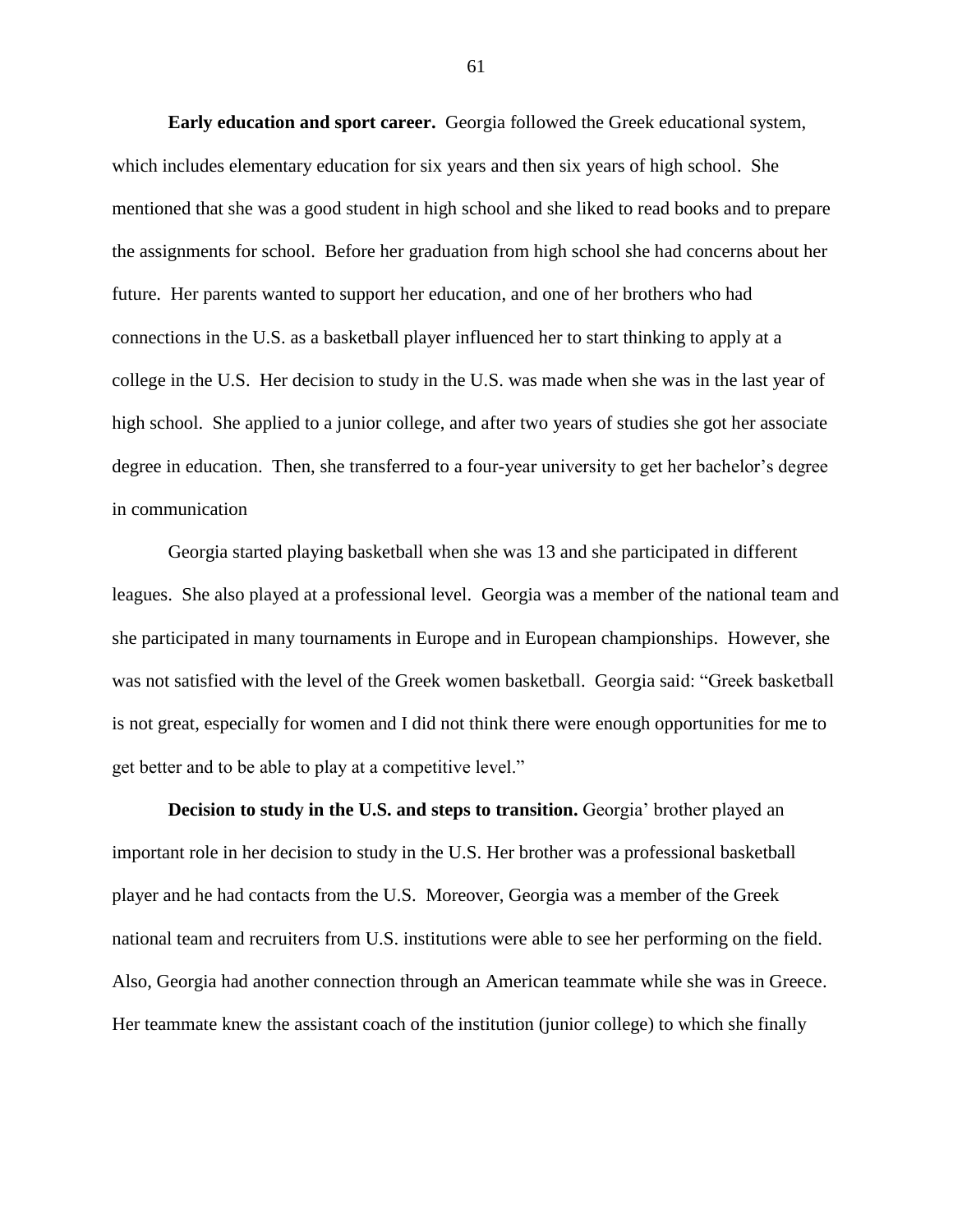applied and was accepted. Then the coach from the second institution (four-year institution) heard about her, he saw some tapes with matches, and he told her to apply.

Georgia in the beginning was not sure if it was better to start at a four-year university or at a junior college. As she mentioned, "I was advised by a friend that it would be better for me to start from a junior college because that would make my transition easier." Because she was not sure, she missed the first deadline to apply for fall semester, so she did not start the year directly after high school. Instead Georgia started in January at the junior college and she immediately received a full scholarship. Also, her family supported her financially with all the procedures while she was in Greece as well as her transition to the U.S.

While Georgia was in Greece her impression of intercollegiate sports was very limited and she did not expect the business part and "the politics part that was going on behind the scenes in the NCAA," as she said. Also, she realized that most coaches worry about winning and not so much about helping athletes getting better for themselves. "And now I know that's part of the process," she added.

Living in the U.S. Georgia's first impression of U.S life and culture was totally different from what she expected it to be based on the information she had through movies and other forms of media that portrayed the U.S. culture. As she described, "It was a matter of adjustment to a different environment and way of learning the social norms." One of the major problems she faced was the language, and she found it hard to communicate with people. Also, when she started playing basketball with the team she realized that the basketball game in the U.S. is different in comparison with Greece. "It was more based on physicality and quickness and not so much in structure and organization like it was in Greece," Georgia said. Moreover, there were some other little things that were different such as greeting people or things to do for fun.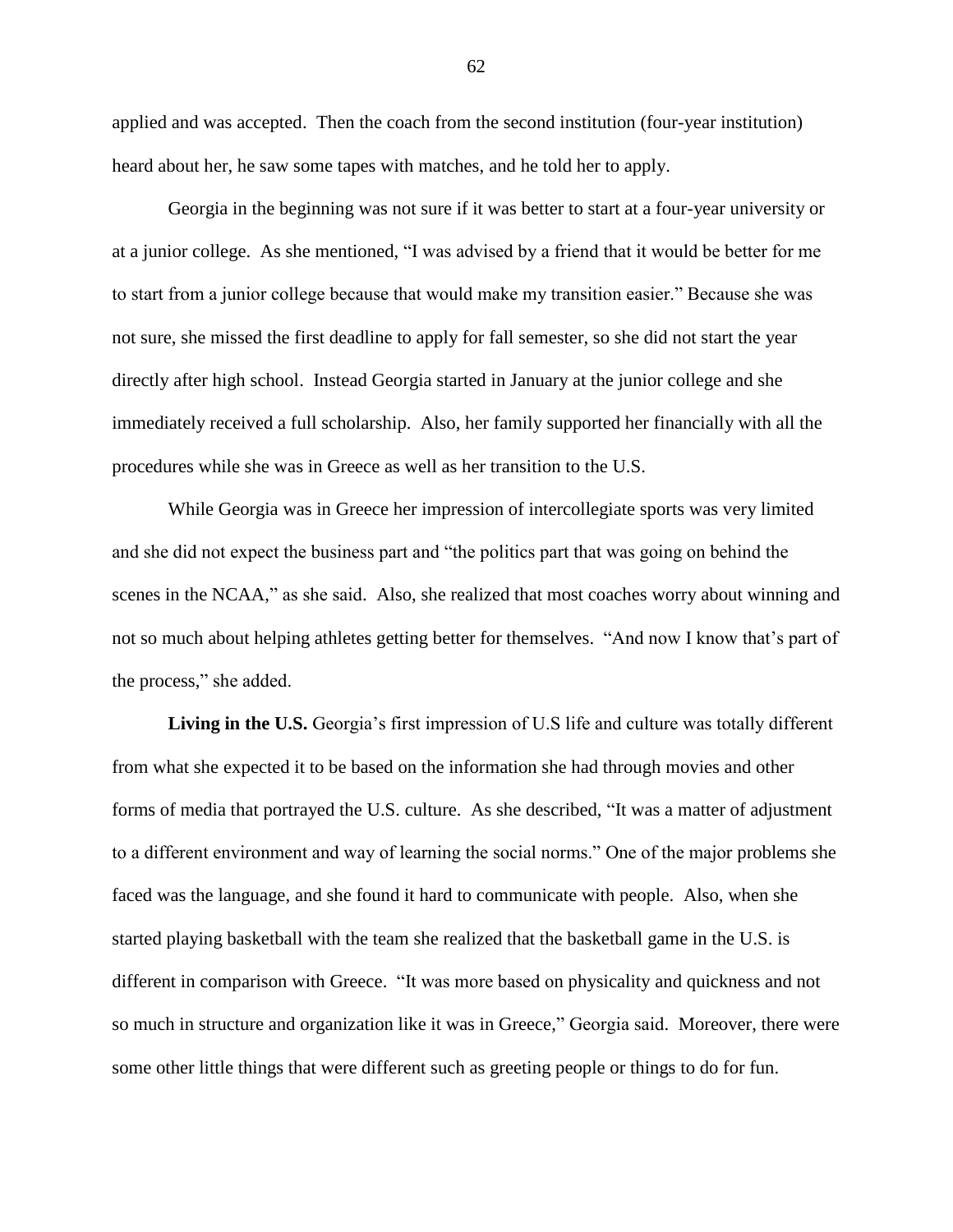Georgia remarked that as an international student-athlete she faced some difficulties from most of her teammates because they had never had any interaction with international students before meeting her. "I was completely new to them," Georgia said. Sometimes they were curious and interested to get to know her better, but the majority of the time she had a hard time with them because they did not know how to react to her. As a result Georgia had difficulties making connections.

Also, Georgia pointed out that coaches or schools in general do not have any mechanism to support international students with their transition. Furthermore, she added,

There's this NCAA rule that says coaches are not supposed to give rides to athletes, but for me that just made my life so much more difficult because I did not have a car when I moved here and I, some of my team mates did, but not all of them. They weren"t always there or available when I needed. And every summer when I wanted to go home it was difficult for one to find someone to get me at the airport sometimes. Or even going to the grocery store, um, especially my first year. I had to ask my teammates and they would ask me for money for giving me a five minute trip, they would ask me for \$10.00. So financially too, it cost me. Um, and so also, I felt especially in my junior college, where my coach did not have the same attitude, like it was the case in the second college, uh, I felt like the coach did not, um, always understand the cultural differences that we had. I was punished for giving attitude when I was simply asking a question to, uh, understand better what the coach was saying. Um, so I feel like coaches should be more trained to deal with student-athletes.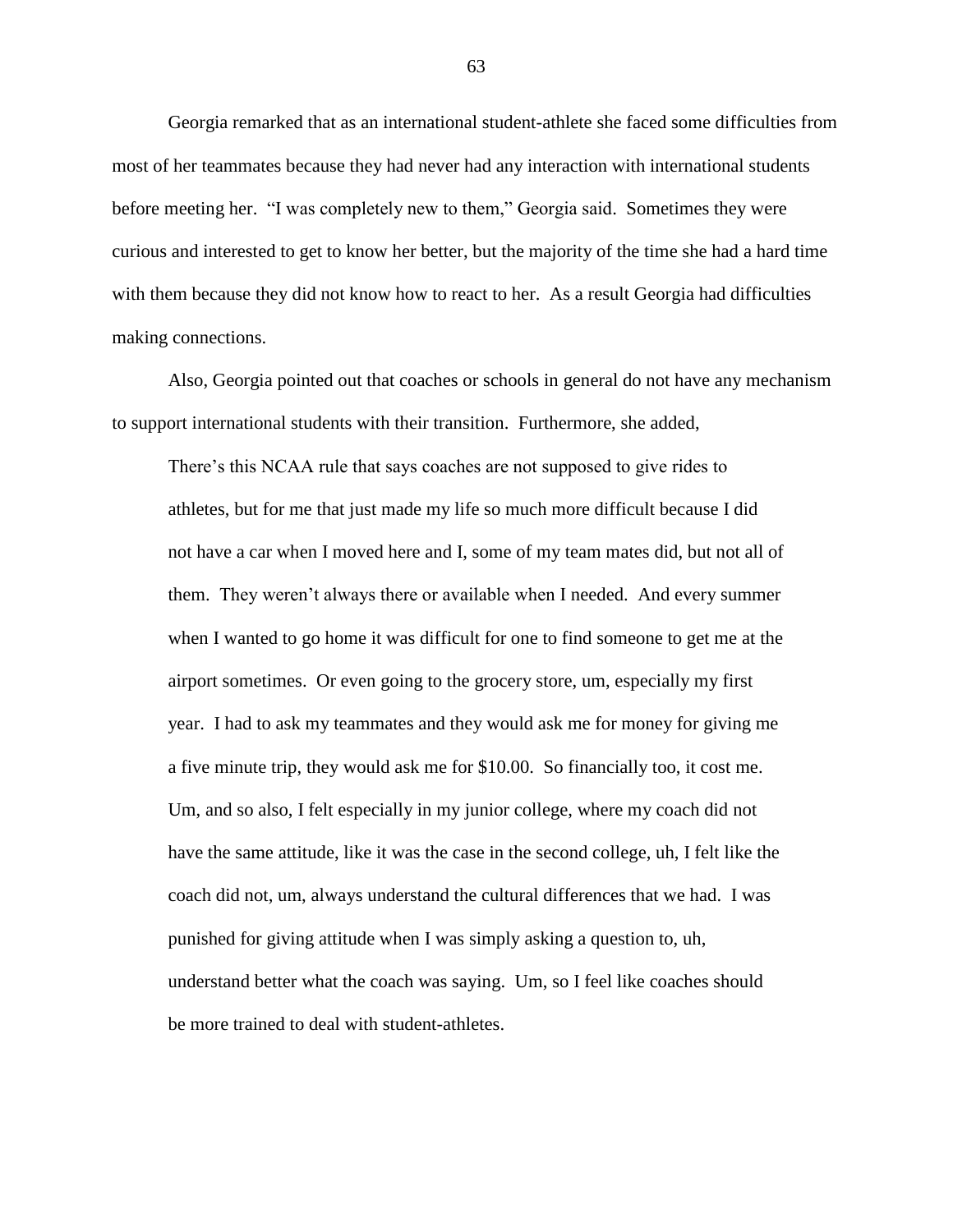Life in the U.S. was a challenge for Georgia because the social life was different.

"People in the U.S. have different ways of entertaining themselves," she said. For example, in Greece people go out and have a drink and talk. But in the U.S. people can refer to drinking all day and they talk about having a lot of drinks. Also they can get extremely drunk, which is not what she liked to do most of the time. "So I feel more isolated of drinking here," she said.

# **Jessica's Story**

Jessica was introduced to me by the athletic director from Line University. The athletic director noted that Jessica is very shy and she needed more information about the study I wanted to conduct. With this in mind, I called her to talk more about my study and what I wanted from her. In order to make her feel relaxed I proposed her to meet at the library whenever she had a break from her busy schedule. Jessica replied that during her lunch break would be a good time to meet and I agreed.

The day before our interview I searched on the Internet for information about the institution that Jessica enrolled in as an international student-athlete in tennis. Line University is a public institution with approximately 11,500 students (9,400 undergraduates and 2,100 postgraduates). Line University is a diverse university with 3.8% international students and 19.5% of students belong in a minority. Related to academics, Line University is organized into six academic colleges (College of Arts and Sciences, College of Business, College of Education, College of Graduate and Professional Studies, College of Nursing, Health, and Human Services, and College of Technology) and offers more than 100 majors. In regards to athletics, Line University has a long tradition in NCAA Division I. Programs include men"s and women"s basketball, football, cross country, women"s soccer, track and field, volleyball, softball, and golf.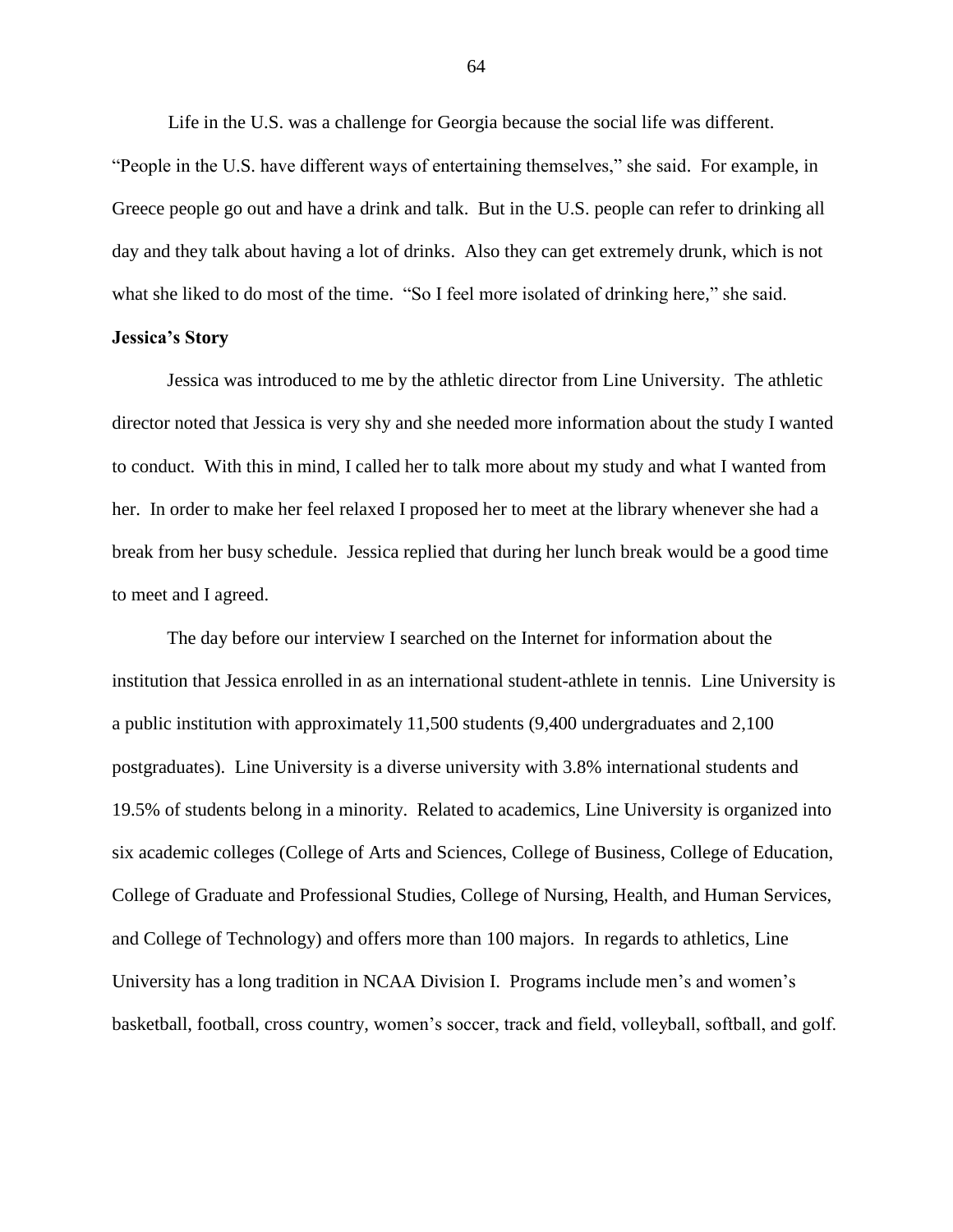The next day I set up my GPS and I followed the road instructions. After two hours I was close to campus. I realized that when I saw the football field with the name of the university and the colors that represent the pride of the institution. There were no people there apart from a guy running. I asked him to give me directions to the library. From his accent I realized that he was from a different country. I asked him and he replied that he was from India and he was an international student at Line University. Suddenly, one question came to my mind. What makes somebody travel so many miles far away from home and to live the challenge of a new life? I closed the window and I started driving again looking forward to the interview with Jessica.

**Family and background.** Jessica is from Russia. She was raised in Moscow and during her early years she lived with her mother and her grandmother. "I do not have a father," Jessica remarked and I realized that she did not want to talk about this. I turned the discussion to the occupations of her mother and grandmother. Jessica mentioned that her mother has a bachelor"s degree in finance and she works in an organization in Russia. Jessica"s grandmother is retired.

**Early education and sport career.** Jessica finished high school in Moscow. She was a good student and she had concerns about her future and how to combine education with sports after high school. From her answers and reactions I realized that she was really shy and introverted and she did not want to provide more information about her early education. However, she was more open when I asked her about her athletic performance.

Jessica noted that she started playing tennis when she was seven, but she did not participate in any tournaments. When she turned eight year old, she started practicing more seriously and then she started playing tournaments at 10. The tournaments were in Russia, but she participated in few tournaments in Europe. She described her experience as follows: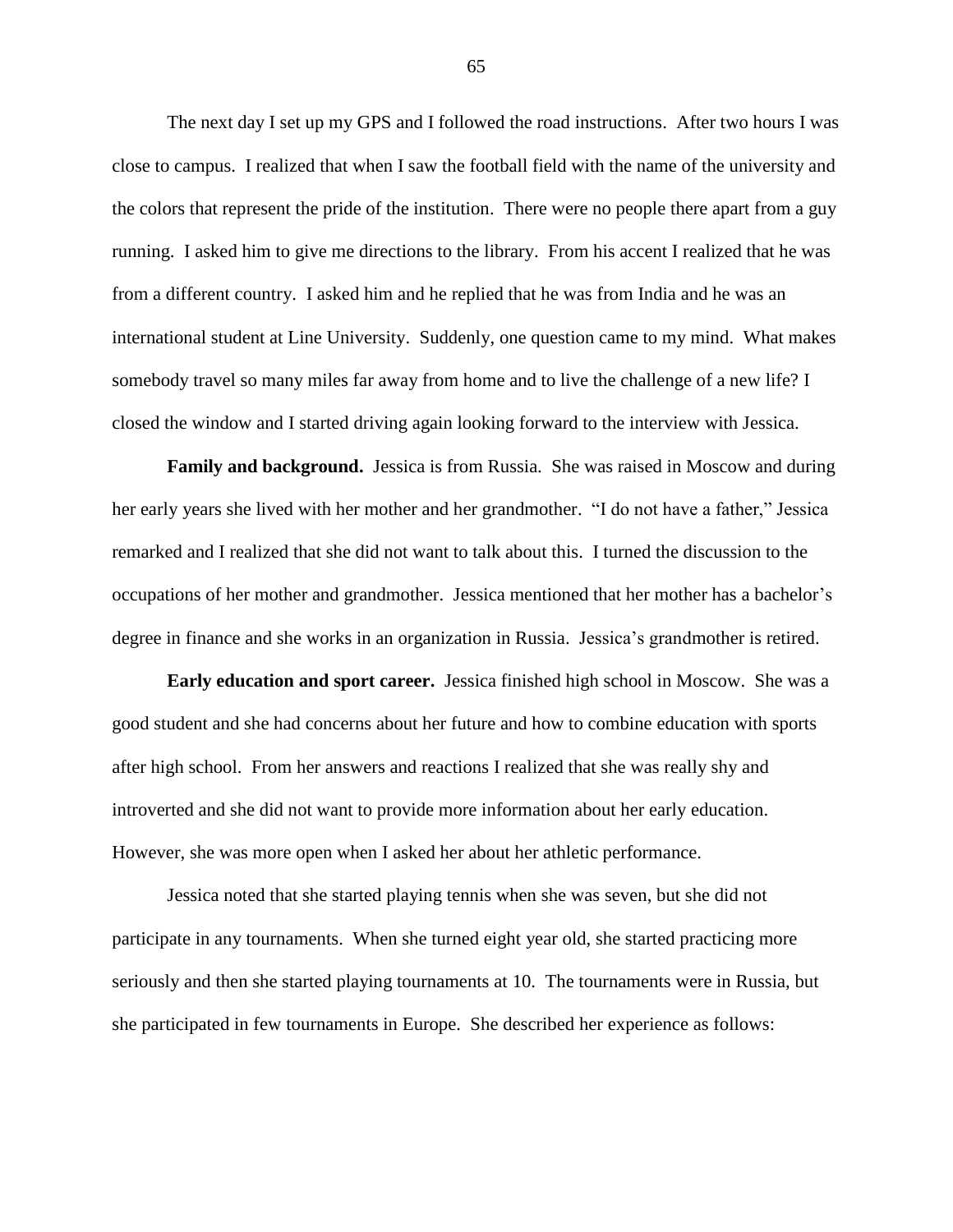Well, I would say if I could played more tournaments, then I would play better. Not necessarily I hit great shots or whatever I just feel more confident and I"m getting used to this routine. And once I start playing, like two months, then I have to go back in shape, so it"s all about mentality.

Jessica said that when she was in Russia her schedule was very busy and playing tennis was time consuming. The tennis club was an hour away from home so she wasted much time traveling and it was not beneficial. Her mother drove her and, as she admitted, "my mom had to sacrifice time and money for me."

Jessica"s first coach (from 7 years old until 11) was good and taught her a lot. However, after the age of 11 she had to change coaches. Jessica described that changing coaches was a big issue. Moreover, her family needed to pay the court time and the expenses for traveling.

**Decision to study in the U.S. and steps to transition.** Jessica started thinking about study in the U.S. when some of the players in the tennis club decided to go to the U.S. for their bachelor's degree. Moreover, Jessica's decision was influenced by the experience she had already in high school:

My family knew that if I stayed home and I go to college there, first of all, tennis is very expensive sport, so we could barely afford it, and then, we have to pay for college and I mean, I would have to choose either one.

Also, Jessica mentioned that in Russia there were no scholarship programs such as in the U.S. At the time she was trying to find the way to study in the U.S., her thought was "If they will provide me an athletic scholarship then I will be able to study and to play without paying money." Thus, she decided to try.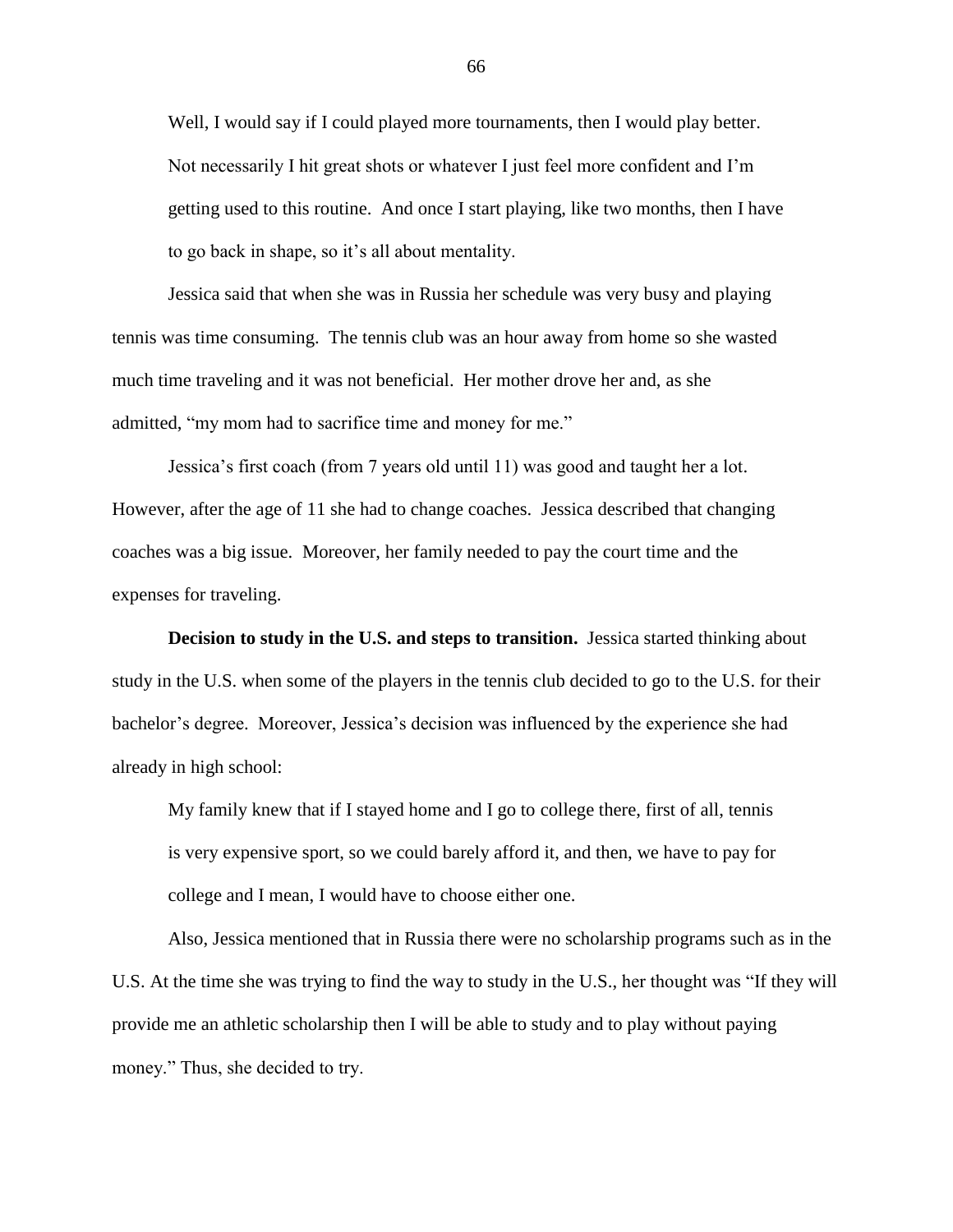Jessica"s goals were to play tennis, to have a good education, and to improve her English speaking skills. The last one was always a concern for her. "I was always scared about my speaking skills," she admitted. One day, during the last year of high school, Jessica saw an advertisement in the newspaper about a private company that prepares high school students who play a sport to become international student-athletes in the U.S. Jessica thought that it was the time to search more the possibility to move to the U.S. That time she realized that she wanted to live the experience of studying in the U.S and speaking the English language.

Jessica discussed with her mother and they decided to go and ask the owner of the company. Jessica described the first reaction after the meeting with Jason, the owner of the company. "I got very excited because if I am able to play tennis consistently there [in the U.S] and study with getting a full scholarship it will be easier for my mother and I. So we decided to work on that."

Jason asked Jessica about her English skills and if she had taken the SAT and TOEFL tests. Jessica replied that her SAT score was very good but not the TOEFL. Jason replied that most schools required both tests, however if the SAT score is good and the TOEFL bad the coach can make the decision to accept the athletes in the program. Jessica was anxious about this issue and asked Jason to meet with coaches in various institutions and to clarify it. Jason three days later shared with Jessica the good news. "You have a good SAT score so you don"t need to retake the TOEFL," Jason said. The next couple of months Jessica and Jason worked with the application process that the institution and the NCAA requires and finally Jessica was accepted in Line University as an international student-athlete in tennis. During this process her family was a tremendous supporter of her financially and psychologically.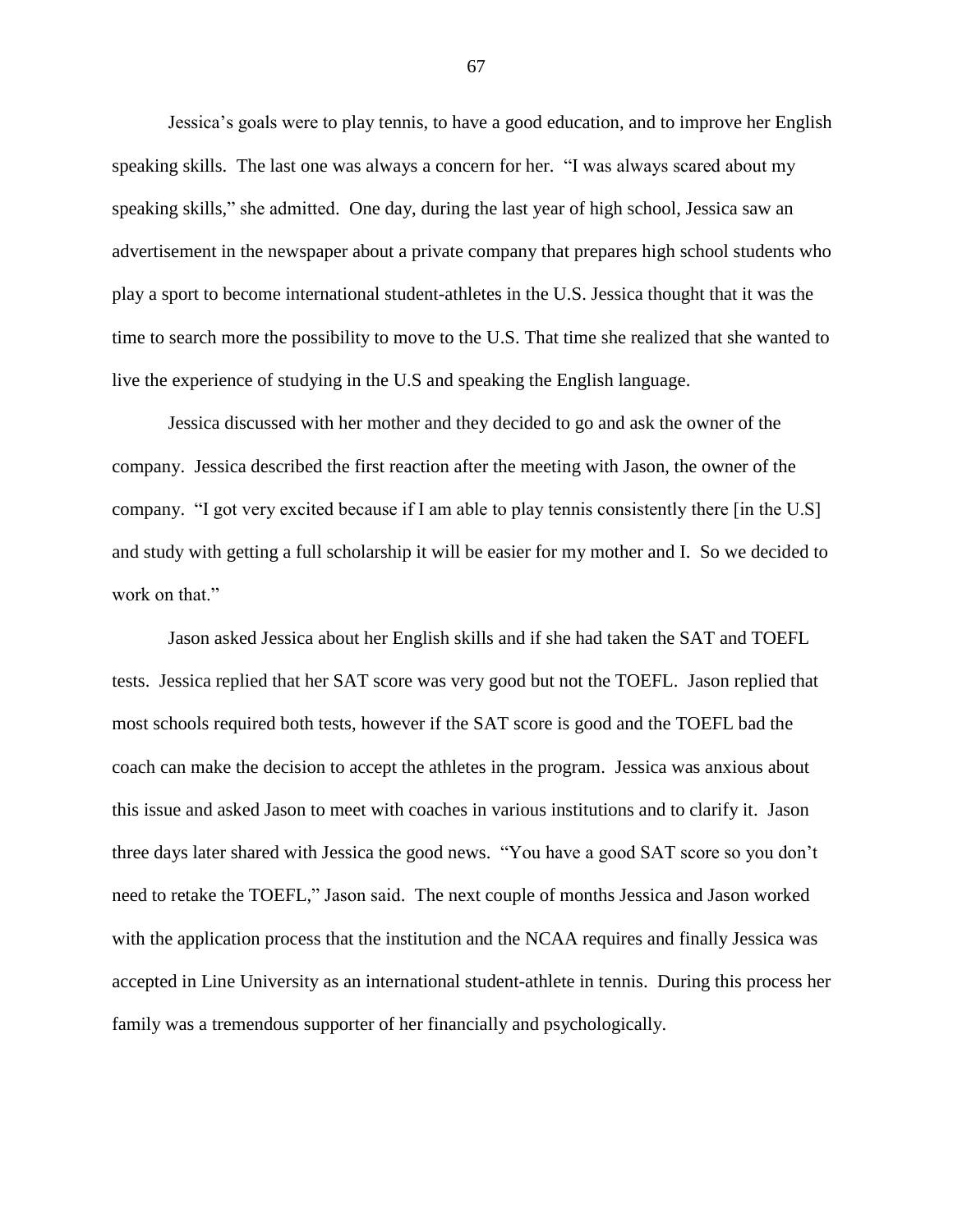Living in the U.S. Jessica's first semester was difficult mainly because of the language barrier. However, she felt that it was easier from what she expected to communicate with people because in the U.S. people are more open and talkative compared to Russia:

When I came here, I was like, well I don't have any choice. I either talk or I just keep my mouth shut and I look stupid. So I decided, well I just have to communicate with people, and I was very surprised because it was so much than I thought.

Jessica mentioned that she was not scared to ask questions and that helped her to communicate with people, to practice the language and to find answers to the problems she faced. "I try to get help from somebody, not just solve things on my own," she added.

Also, Jessica in the beginning had difficulties finding friends. "It is really hard to find a true friend like at home it"s harder to build a connection," she said. The first semester Jessica had a few people to share problems or concerns, but she realized this connection was not deep and after the end of the semester stopped talking to each other, which was frustrating for her. Something that was totally different from what she experienced in her country was that in the U.S. somebody the one-day can have a normal conversation and the other day the same person does not talk to you or does not even see you anymore. "It's easy to meet people in the U.S., but if you want to have a serious friendship it becomes more complicated," Jessica added.

Moreover, Jessica expressed her problems in adjusting to the transportation system and everyday life. She said

I had to pay this, I had to do that, to arrange my room, I don"t have a car, that"s a problem, so I had to find someone to drive me to the store and get food or any other things for school so that"s the biggest problem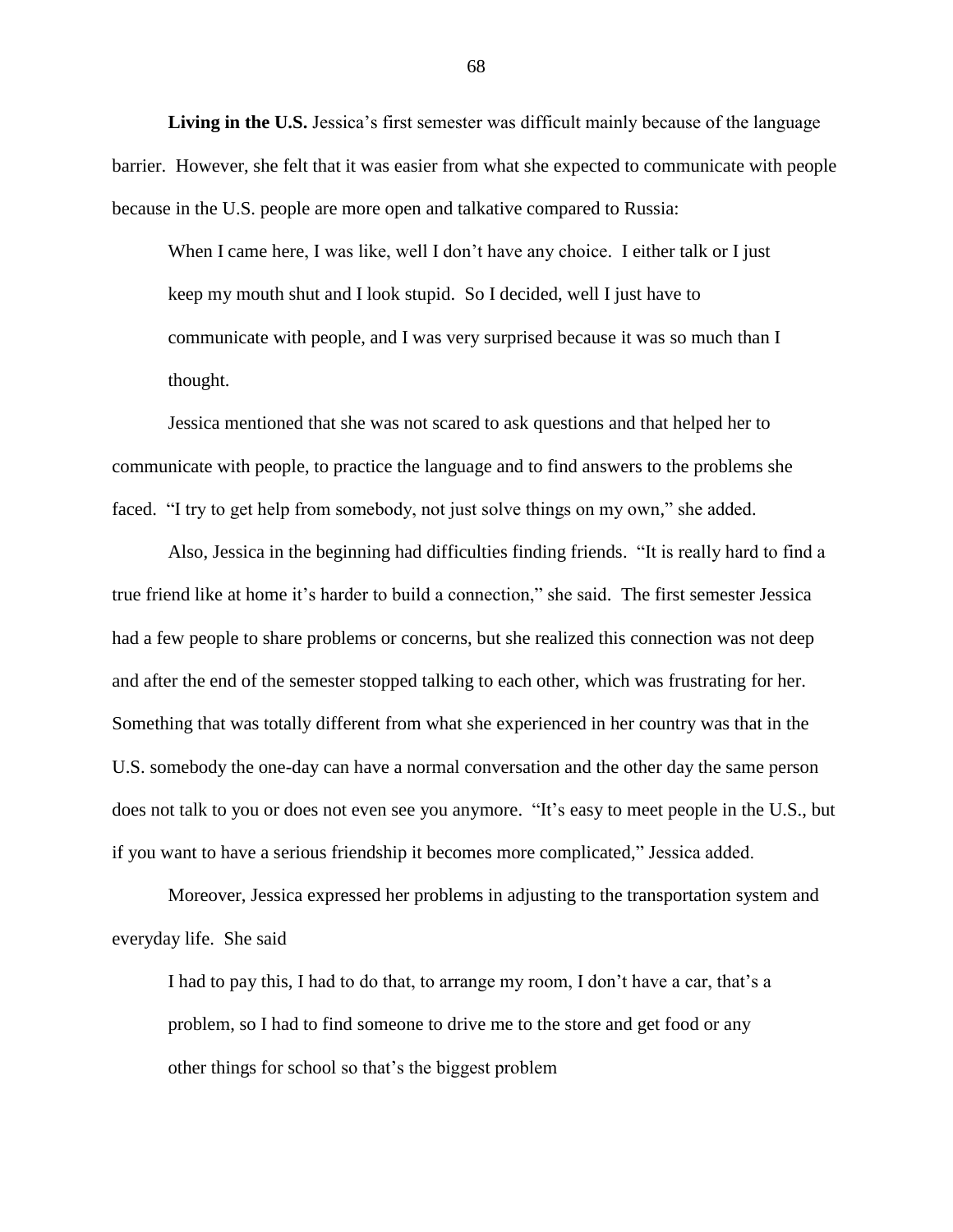Furthermore, Jessica expressed her opinion about the challenges in balancing the two roles: being a student and an athlete. She said that her schedule was busy because she had to take classes and to play tournaments. "You stay focused, if you have tournaments and you study on the road," Jessica mentioned. Her coach was supportive and her attitude helped her to balance the two roles. His belief was that student-athletes need to have fun in what they are doing and winning is not everything. Playing the best tennis the athletes can play is the goal.

Finally, Jessica pointed out the different mentality of people in the town in which she lives. People do not accept international students so much. "People here are close minded. They do not know anything else that is happening in the world except this place, so if they see somebody else from another place they do not want to talk to you," she said. However, this does not happen in the team or class. Her teammates and classmates make her feel equal and they respect each other. Many of them get really excited that she is from a different country and they ask her questions to learn more about her country and culture.

## **Bolt's Story**

I met Bolt two years ago and I chose to have an interview with him for three reasons. First, I know his deep knowledge about issues related to education and sports. Second, Bolt had the willingness to share his experiences with others in order to change things for the good. Third, Bolt is the only international student-athlete on the track and field team at his institution and I was curious to know how he feels about this.

For scheduling the interview I followed the process I described in the methodology chapter. Initially, I sent the letter to the athletic director of Line University. Then I called Bolt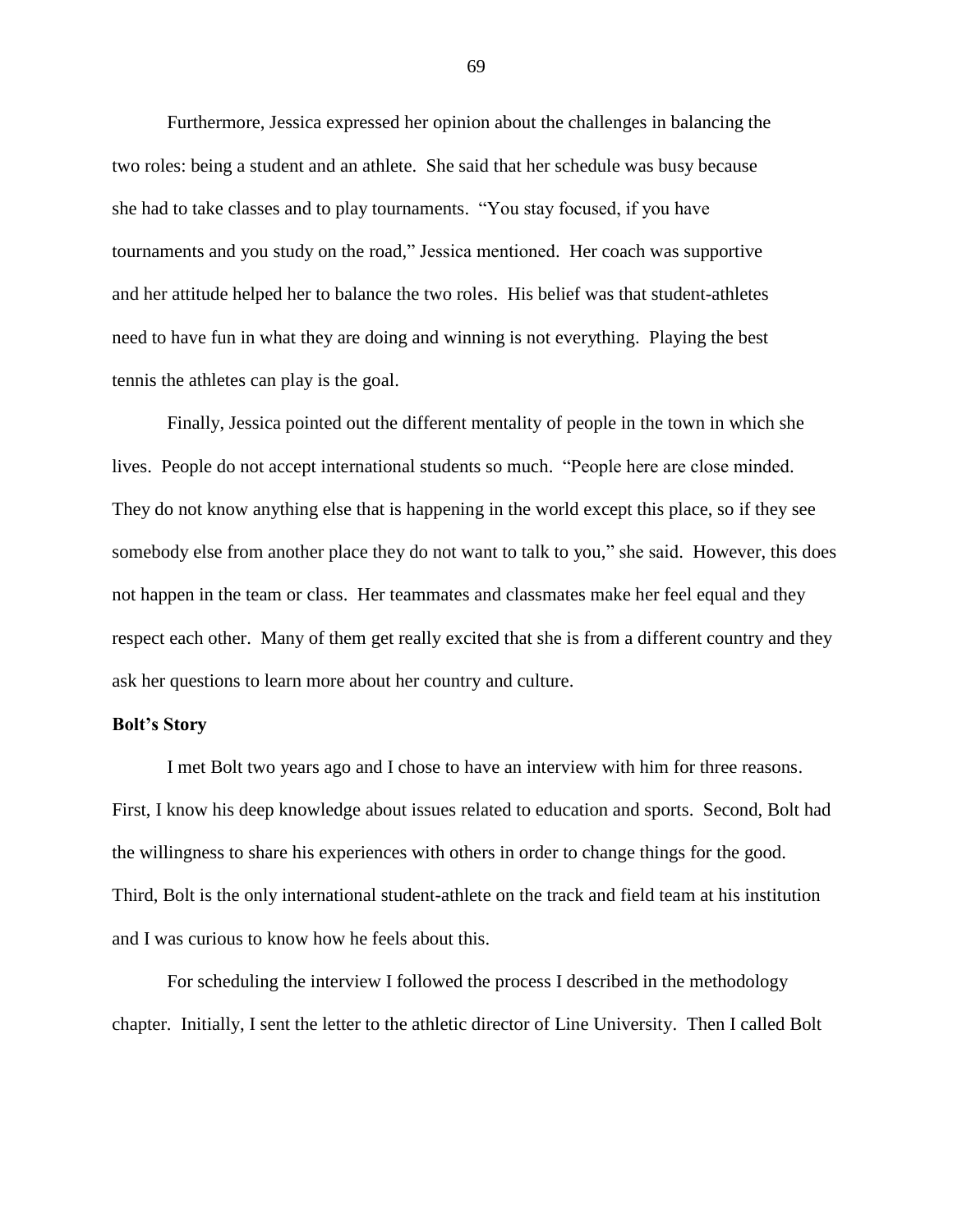for scheduling the interview and we agreed to meet at his apartment. Bolt lives on campus in an area where many international students live.

**Family and background.** Bolt was born in 1987 in a small village close to a city of approximately 40,000 inhabitants in the north part from Greece. Bolt"s father graduated from the police academy and he works as a police officer. His mother graduated from a three-year nursing college in Greece and works as a nurse. Bolt has one sister who studies economics and political science in Greece. Bolt described his family as liberal and their relations to each other are very good. They are closely connected to each other and his father has a major influence on him.

**Early education and sport career.** Bolt followed the Greek educational system (six years elementary, three years middle, and three years high school) and then he took exams for college. He was admitted in the sports science department in Athens and he moved to Athens from the city he was born. He lived in Athens for three years and then he realized that he wanted to change his pathway, so he did not graduate. When he was in high school his goal was to do something close to sports such as to become a coach, but then after high school he started thinking about changing majors. At that time he started thinking about the option to study in the U.S. because at the same time he was a middle distance runner in a Greek club and his goal was to combine education with sports.

Bolt started his career as an athlete at the age of 11. His goal was to improve his time and to join the national team. He wanted to participate as a member of the national team in the European Championship. Bolt joined a club because in Greece there is a club-based system and not a school-based system as it is in the U.S. "In order to compete you have to belong in a club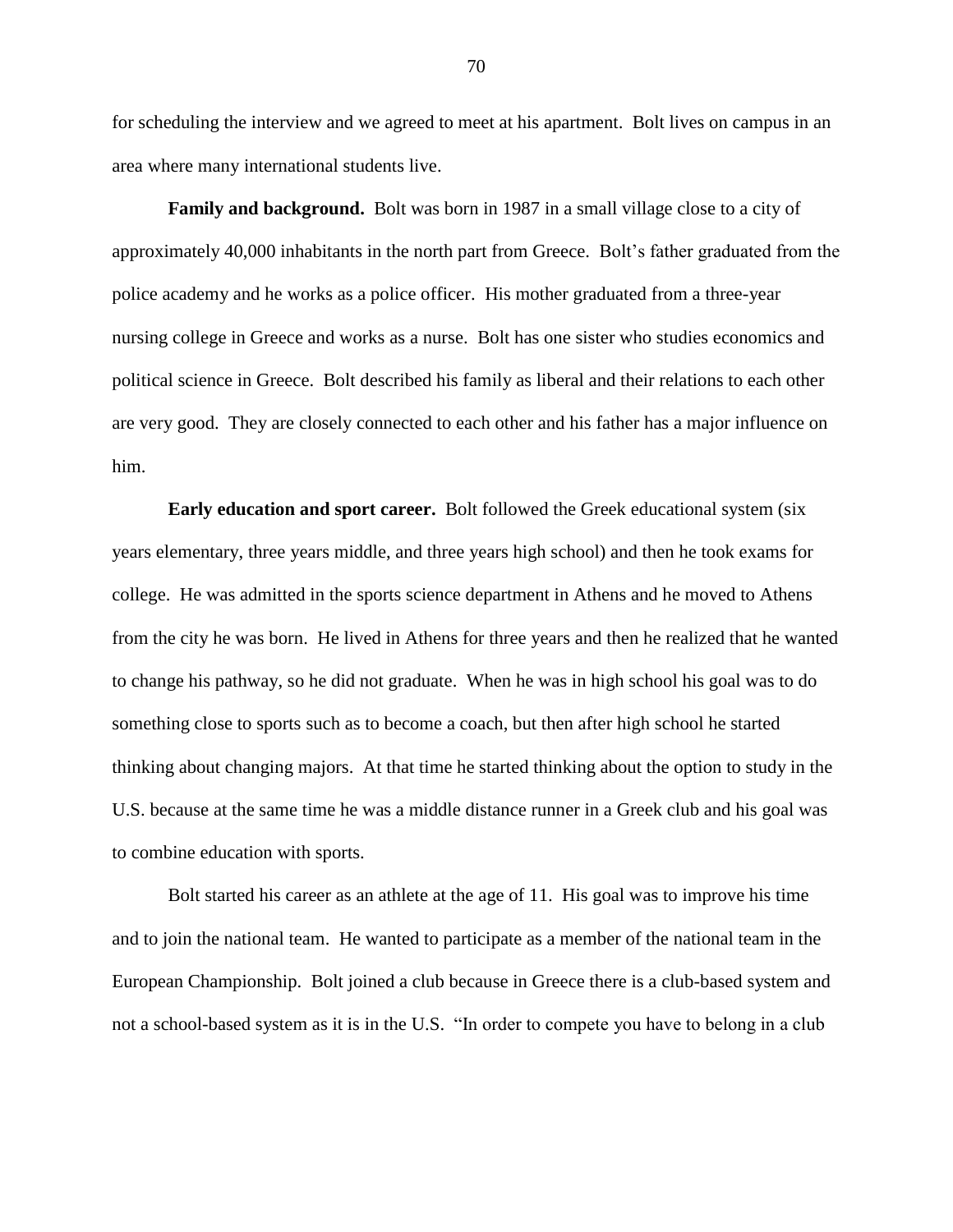and you start competing, representing the club. In the beginning you represent yourself," Bolt noted.

**Decision to study in the U.S. and steps to transition.** Bolt was raised by his parents with the belief that if you are able to travel and get out of your comfort zone that opens your mind. Moreover, the experience that Bolt had during the years in high school and then at the college of sport science made him think more about his options for the future.

Bolt explained that the educational system in Greece is problematic and this is a concern for students who want to graduate on time. When Bolt expressed these experiences from the past, I observed his anger about the bad situation of the educational system in his country, which makes students leave the country and study abroad. Bolt explained by moving his hands fast:

Back home was like, it was messed up. The system doesn't work properly, so it holds you back a little bit. It makes it like foggy, you don't know where you're gonna, when you"re gonna finish school. So I came here just to know that in four years I"m going to have a good degree and I can find a better job.

Bolt continued talking about his experience in Greece before moving to the U.S. The first year, when he was in Athens, was good because he was by himself for the first time. Bolt described Athens as a pretty and tough city because the living cost is high. "In order to find money you need a job and if you have not finished school it is not easy to get a job," Bolt analyzed. Also, Bolt explained, "you know, you were walking in to uncertainty. You didn"t know when you were going to finish." The second year Bolt realized "I am not doing good here." He had 15 classes, 15 credit hours per year and it was not his fault when he was not able to pass the classes. Sometimes the class did not have a professor and other times there were strikes and therefore the university was closed, so Bolt realized that this situation would force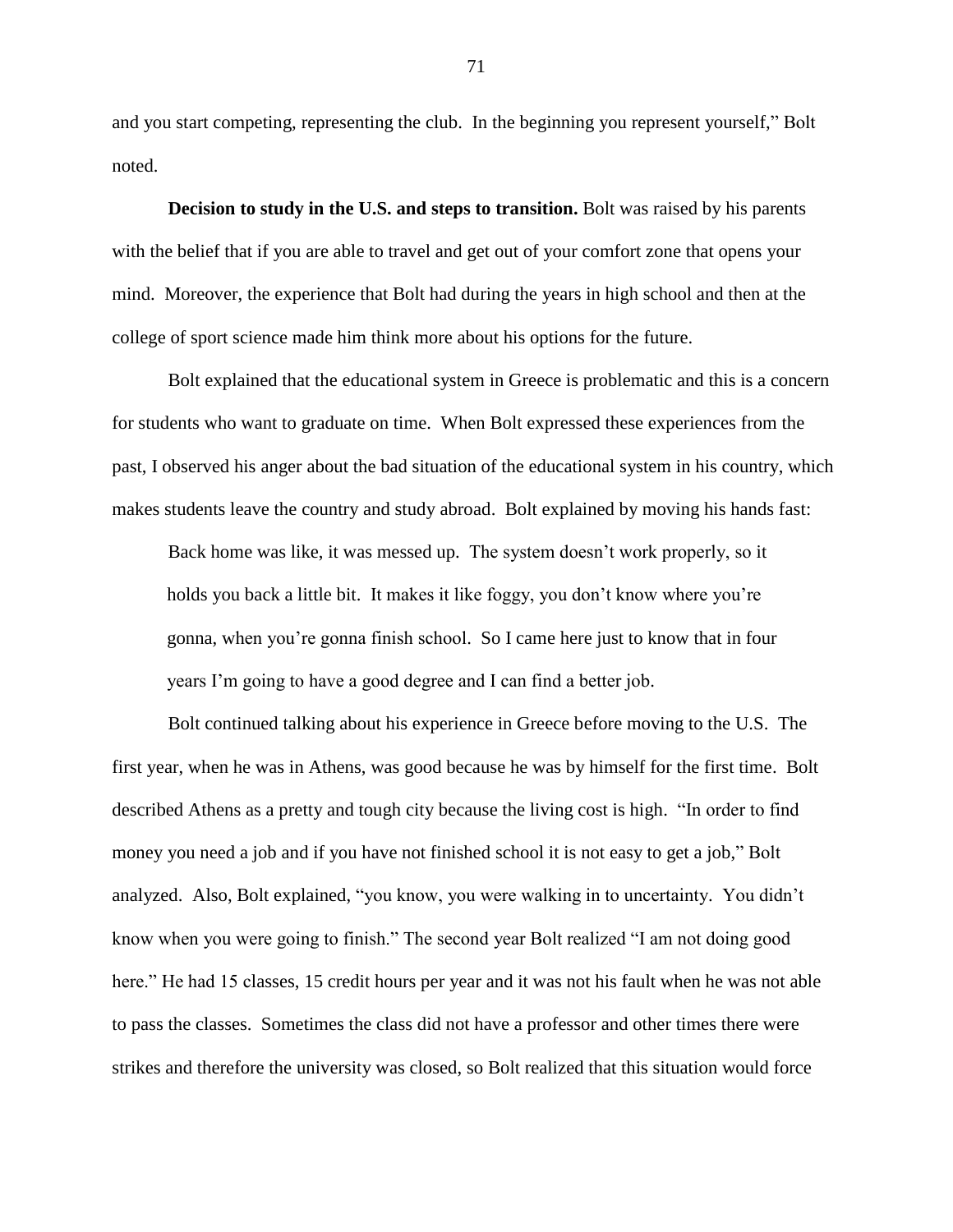him to finish later than what he expected. "And thank God I realized that early. I need to do something drastic," Bolt added.

Bolt started talking about his concerns with many people, but especially with a few friends from Cyprus who were ready to move to the U.S. to study. He received some contacts from coaches in the U.S. and then he started searching several institutions and the possibility to move to the U.S. First, he found a coach from Boise and he contacted him. The coach explained the criteria that a student-athlete needs to meet in order to get admission from the institution and how it offers an athletic scholarship.

While Bolt explained his experience, he suddenly stopped, and then he added with his voice becoming louder, "The only thing I had in mind at that point was to go away, just to find a better system, go somewhere, go to a better place, I mean that's subjective, better place according to me. Better place for track and education."

Moreover, Bold said that the biggest reason for his decision was that the U.S educational system provides security. Bolt explained in detail:

I needed something secure and structured, I needed to be done. I needed to get in school and know that in four years, I will have a degree in my hand, and then I can move on, and I can find a job.

Then, Bolt explained the process he followed in order for the NCAA to provide admission to him as a student-athlete at Line University. Bolt mentioned that the coach from Boise did not know enough because he was in his second year as a coach. However, the coach gave him a few basic guidelines to follow and then Bolt did the research by himself. Bolt explained the process in detail: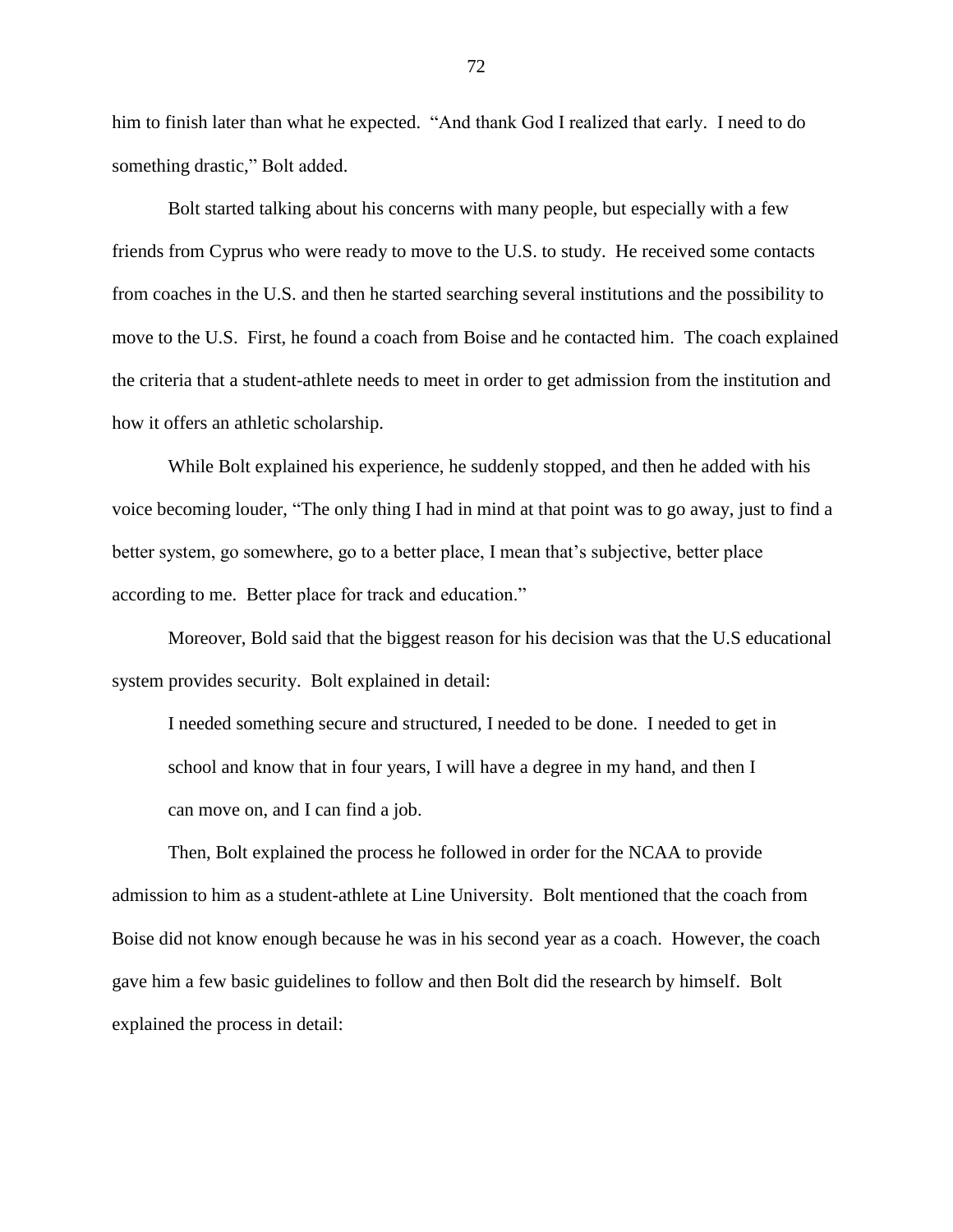I got on the website and read all the requirements and how the system works and how it goes, and uh, I started step by step completing the requirements. Like, they wanted, for instance, the certificate from your high school that you graduated from there, and I did that, and then they wanted verified and evaluated by the U.S. and I sent it there, and then it was the next step, uh, which was, uh, I think amateur status, if you ever got money in order to have a scholarship and I contacted my club, and step by step, one at a day, pretty much when I gathered all of them I just called that coach again and said, "Okay, here it is." There was like 10 requirements and I think I"m meeting all of them.

Then, the coach mentioned that according to Bolt"s time and performance in 800 meters, he could have received a scholarship in their school. Bolt followed the same process to three other institutions and then he had to wait "to be cleared" from NCAA. Line University was one of the institutions that accepted him with a scholarship. Bolt, without knowing and basically without caring where exactly he was moving, decided to move to the U.S. and the city where Line University is located. This decision, as Bolt explained, was made because he was able to combine sport and education. "I like track and field, so I can do track and field and actually I have an award for that, and I can have a more structured education," Bold added.

**Living in the U.S.** Bolt mentioned that he did not have any kind of expectations or knowledge about the place he was moving. The only information he had in his mind was the East and West coasts as media present them. Therefore, he did not have any knowledge about the Midwest and how it is to live there.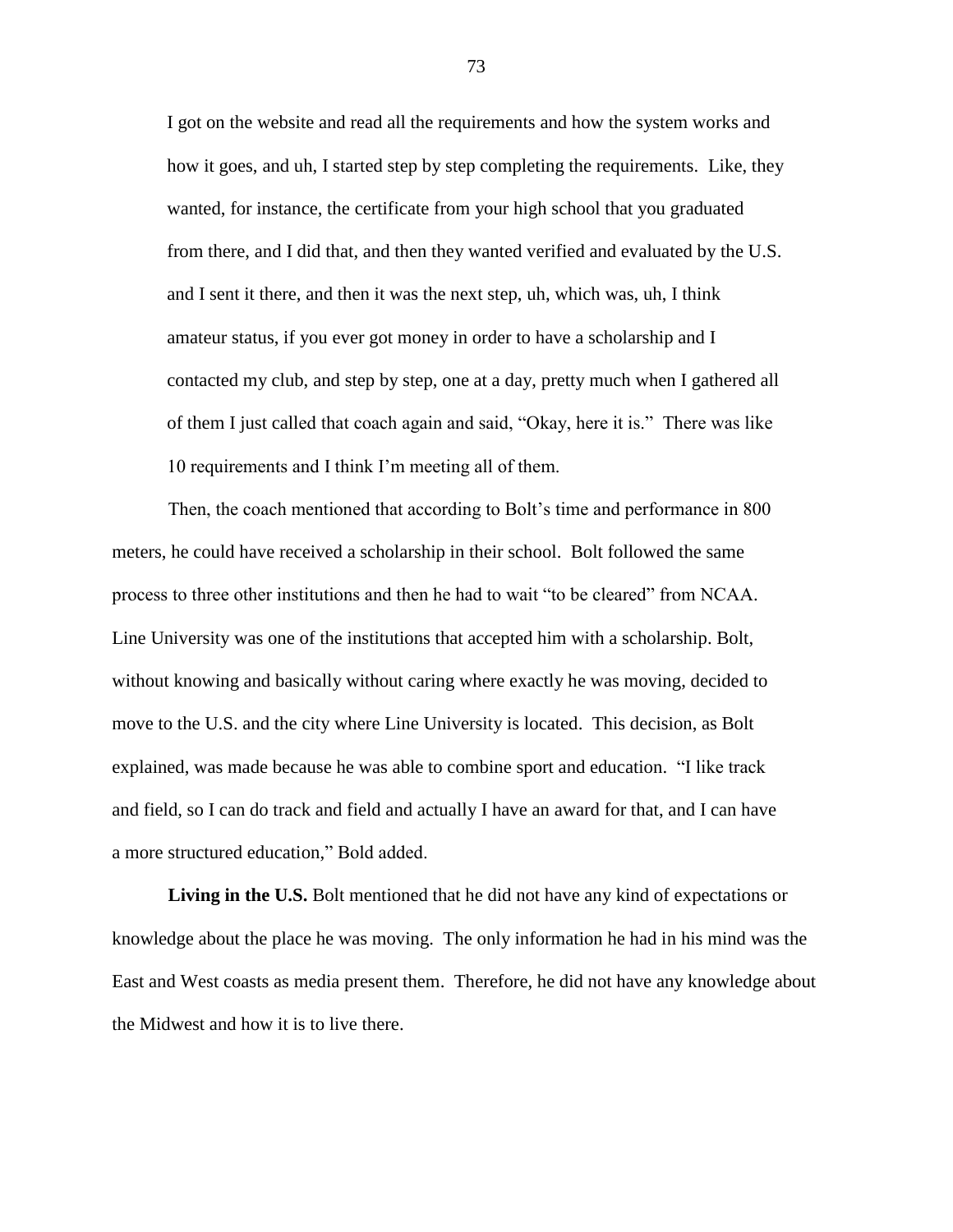In the beginning, Bolt's biggest challenge was that he had to deal with people who had no idea where he was coming from, and there was a lack of diversity. His knowledge about the U.S. while he was in Greece included what the media presents and that made him believe that there were no significant differences between Greece and the U.S. apart from the language. However, when he first came to the city where Line University is located, he realized that there are huge differences between the coasts and Midwest. Bolt described how he felt in the beginning and his impression about the city he moved. "The start was rough. Coming here was like being in a totally different world," Bolt explained.

Another challenge for Bolt was the fact that he was the only international student-athlete the track team, and that was hard for his teammates to accept as he described. So, Bolt tried to make himself acceptable. The problem, as Bolt analyzed it, was that his teammates did not have any kind of interaction with anybody outside of the U.S. and "they did not know to handle it," as Bolt said. Moreover, Bolt had difficulties adjusting to the different sports system. In Greece the athlete joins a club and mainly the athlete competes for himself. In the U.S. the student-athlete competes for the team. As Bolt mentioned,

I didn"t have any idea how team works here. I believed it would be the same as back home. Obviously it's not. Here the institution puts the athlete under the team and they don"t treat you as an individual. An that makes you lose the role that you want to have or the role that you had before coming here. My suggestion is, if you see people that are not flexible because they have experiences a different system, give them the opportunity to do something different, because you don"t want to waste them."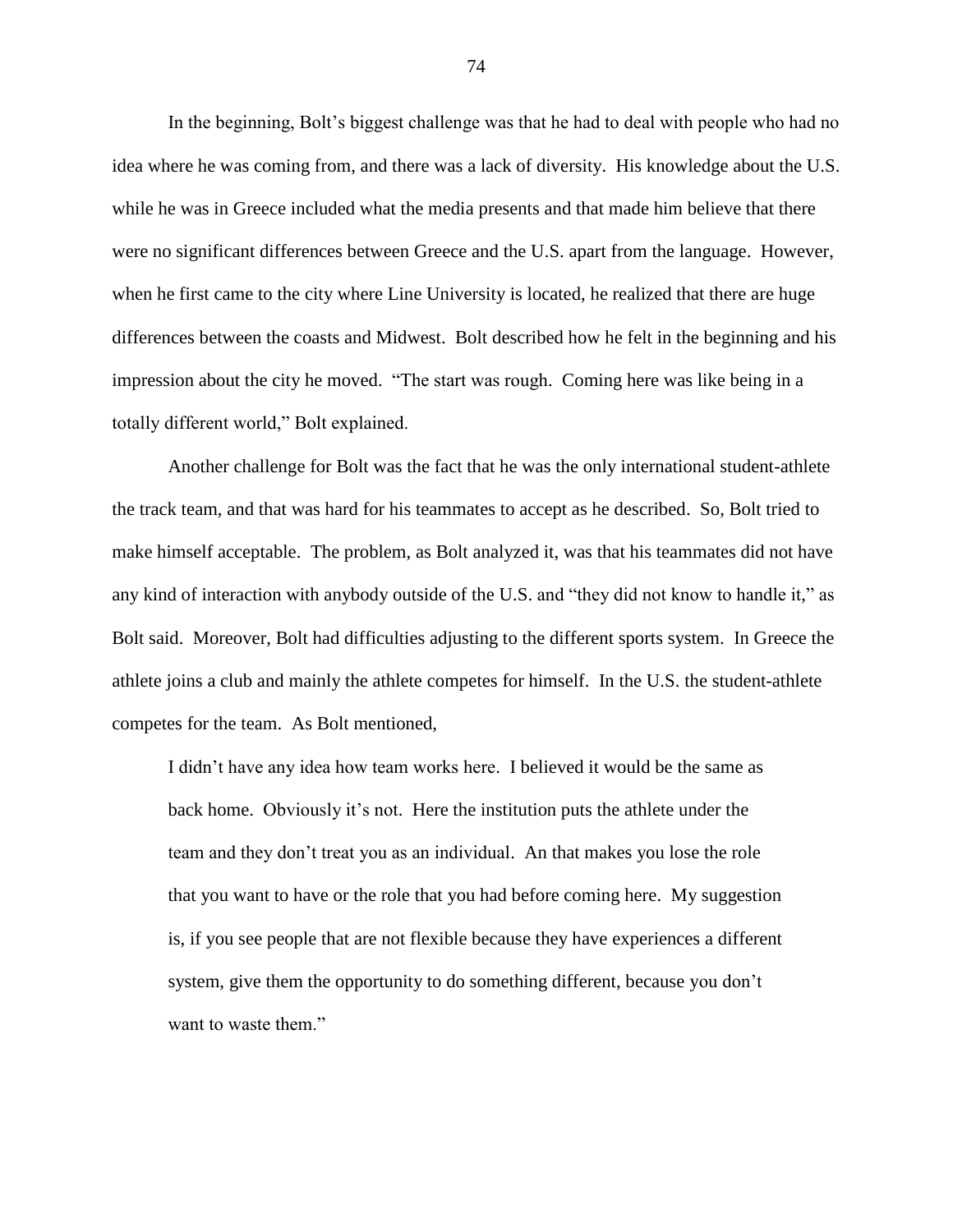In class, the situation was different mainly because there were a larger variety of people. During the classes Bolt felt more integrated because the faculty members helped him to adjust easier. The way Bolt interacted with the professors made him feel better and that was something important, which helped him to eliminate the culture shock. Bolt explained the different mentality between his classmates and his teammates by saying. "In class you find a larger variety of people. You find more narrow-minded and more worthy people, and also you find other internationals which I wasn't able to find on the team." Later Bold added, "so I believe that being in the class was better than being in the team"

Bolt during the interview mentioned that he expected that the institution would be more organized about the services needed for international students for better and faster adjustment to the new environment. He pointed out that the international affairs center does not help international students. Bolt mentioned,

There is an international affair center and they don"t do anything, I mean honestly, they don't do anything. They're supposed to get more involved directly with the students. They need to answer the question: How can we make them feel like home, or at least not making them feel strangers? Because I have talked with many international students, they say that these things make them feel like a minority than they're, because they were in classes among other people, I mean Americans, whatever, but this fact, what the international affair center does make them feel like really minority because it was a place with only foreigners. And it was like they isolated them on purpose and everybody felt awkward.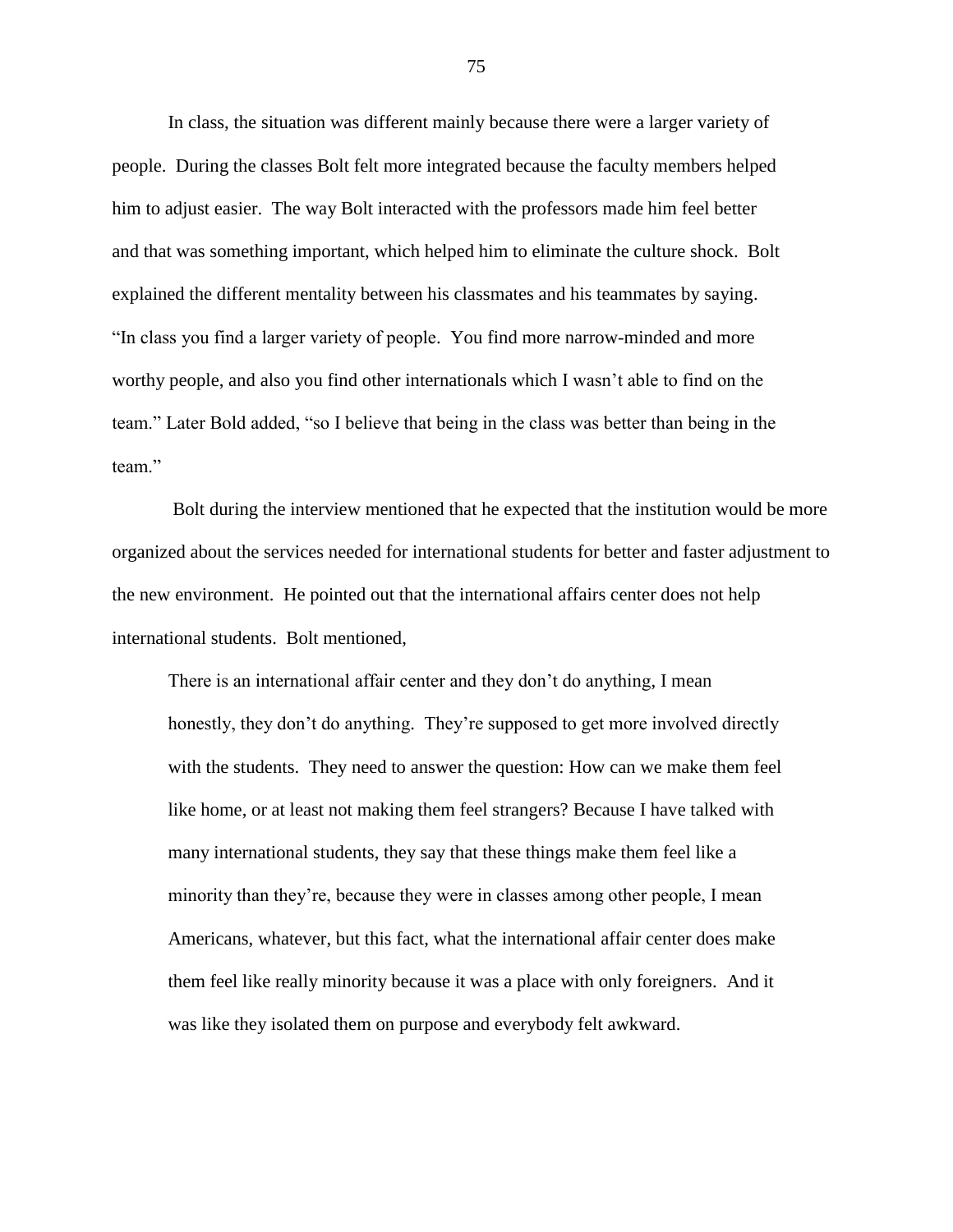He suggested that the institution needs to advance its services in many areas, but especially in issues related to international students. Bolt underlined that even if you are a student or an athlete and you are from a different country, the institution needs to provide support. The reason that Bolt addressed was that if you are just a student you pay more (because of the out of state tuition) and if you are an athlete you receive a scholarship.

Apart from the challenges Bolt faced, he mentioned that his decision to live and study in a different country helped him to see how a different system works and how people with a different culture work, react, and think. Moreover, he believed that his degree would help him in the future to find a good graduate program.

#### **Jennifer's Story.**

Jennifer was introduced to me by a faculty member named Victor at Court State University. Court State University (CSU) is a two hour drive from the city where I lived and it is a public research university with approximately 42,500 students (32,500 undergraduates and 10,000 postgraduates). In regards to academics, CSU is organized into 11 colleges (College of Arts and Science, School of Law, School of Library and Information Science, School of Music, School of Business, Division of Labor Studies, School of Health, Physical Education, and Recreation, School of Education, School of Public and Environmental Affairs, School of Journalism, School of Informatics and Computing) and offers more than 120 academic programs and majors. In regards to athletics, CSU has a long tradition in NCAA Division I in several sports. Programs include more than 600 male and female student-athletes on 24 varsity teams such as football, men and women"s basketball, cross country and track and field, baseball, golf, tennis, rowing, volleyball, swimming and diving among others.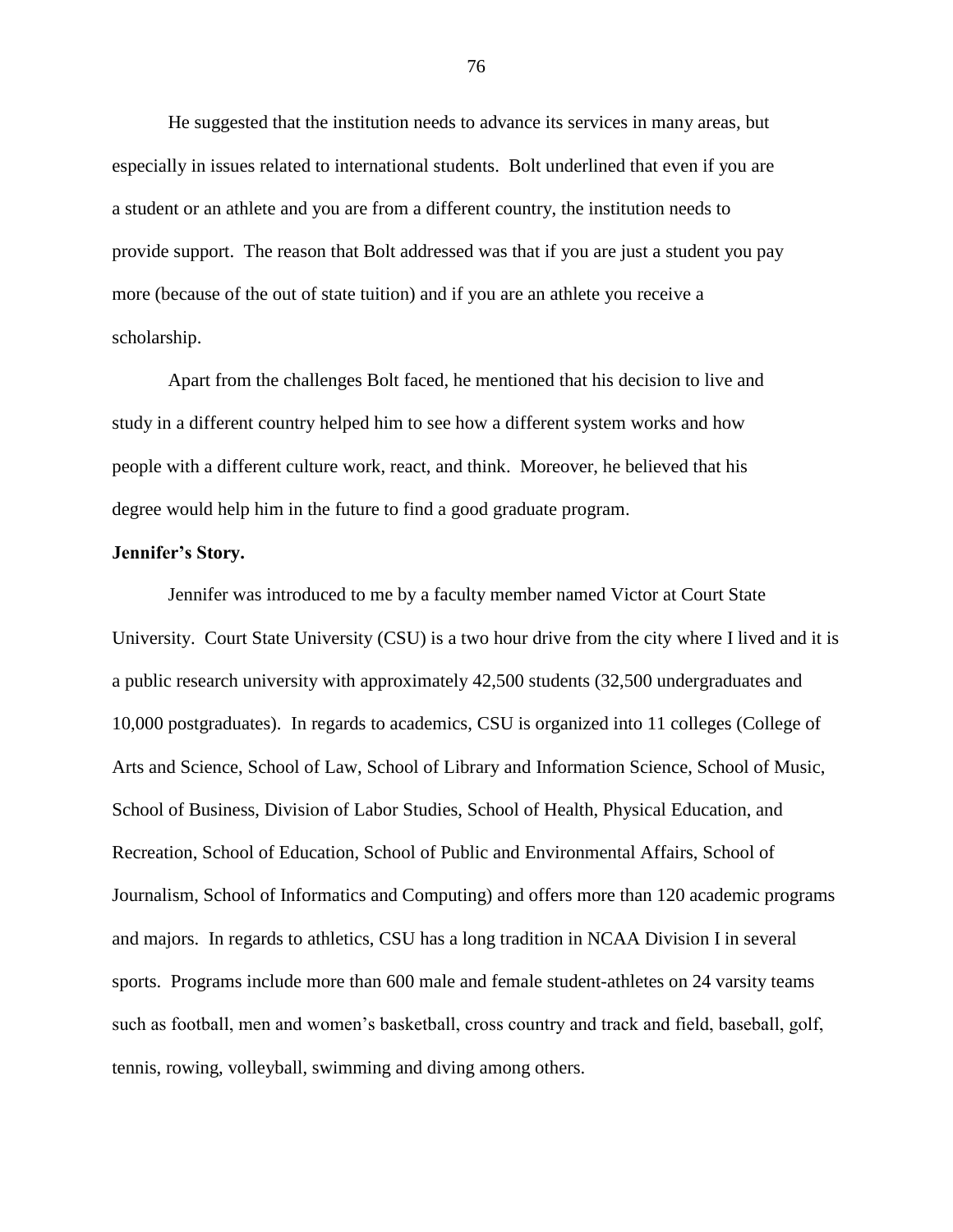I met Victor when I asked a friend to suggest somebody who could help me to contact the athletic director at CSU. My friend Steve told me that there was a faculty member, Victor, who knew the athletic director. Victor was very active with sports and apart from playing tennis, he helped the tennis team at CSU. After our discussion with Steve, I called Victor and I told him about my study. I mentioned to him that I would like to interview international student-athletes. Victor showed his interest in my study and he told me that he would call the athletic director the next day. At the same time he shared with me that there were three international student-athletes who played tennis. Victor proposed to schedule a meeting with him and to discuss further how we could manage the process. After three days, I visited him at his office. I was really happy that I had someone to help me during the process of finding the participants in my study. Moreover, Victor shared with me that he had already received a positive answer from the athletic director to start the interviews.

Victor immediately called Jennifer, a senior student-athlete in tennis, and told her about my study. Jennifer mentioned that if the athletic director could approve the project she would be more than willing to make the interview and to ask two other international student-athletes to participate. Victor gave me her phone number to call her in order to schedule the interviews. The next day, I called Jennifer and she told me that after talking with the other international student-athletes she would be able to schedule the three interviews at the office of the tennis department. I agreed and I waited for her phone call.

After three days, Jennifer called and she told me that she had scheduled the interviews with two other international student-athletes, Andrea and Mary (the interviews are following). The location was on the tennis court. I mentioned to Jennifer that this was helpful because I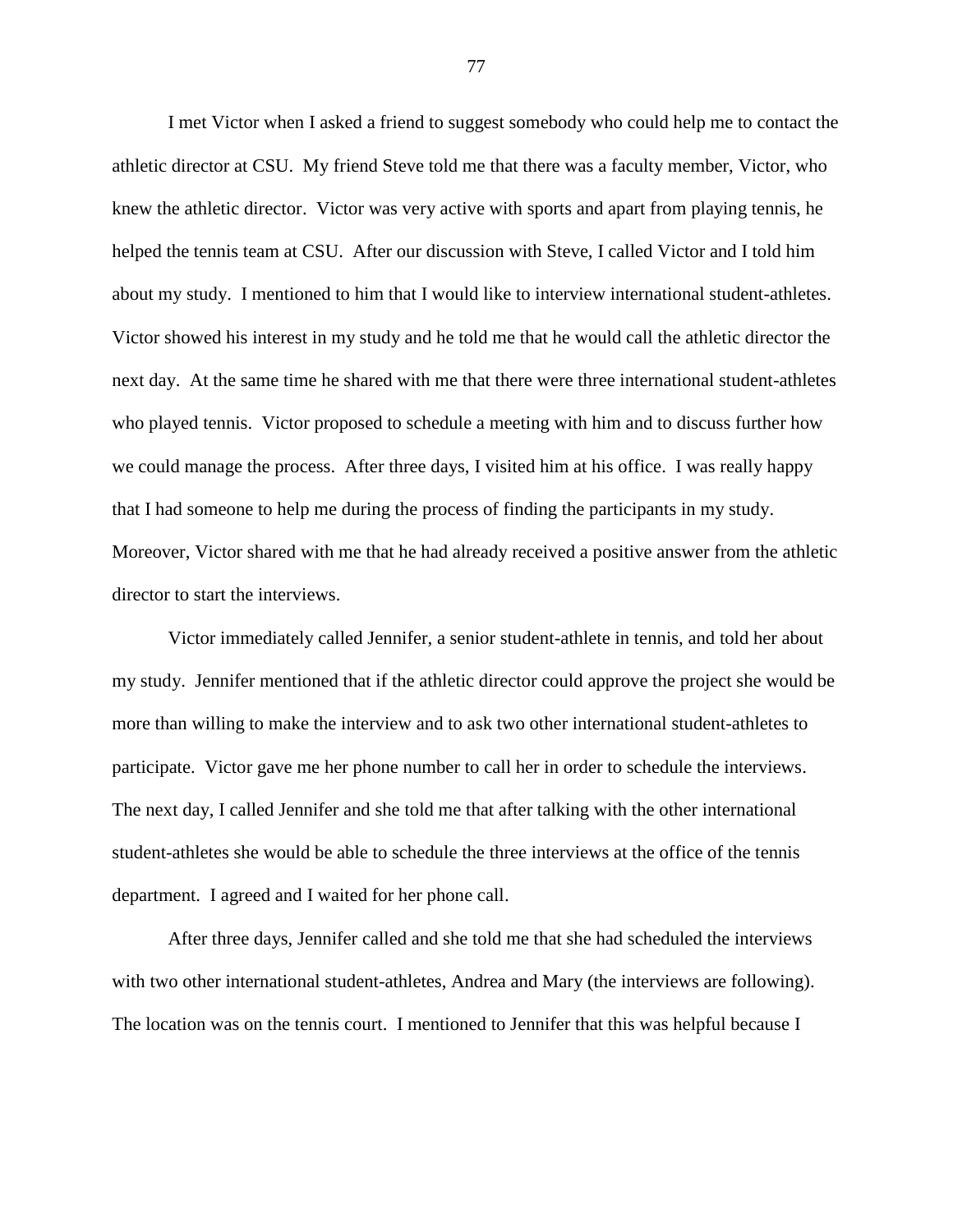would be able to see them performing on court as well. I thanked her and I said that on Wednesday at 5pm I would be on the tennis court.

On Wednesday morning, while I started organizing my schedule, I realized how excited I was because I had the interviews with Jennifer, Andrea, and Mary. At 3pm, I started driving and after passing two hours in the car, I stopped outside of the interview place Actually, I was not sure if that was the tennis court, but two racket bags and the noise from the ball made me realize that I was in the right place. I parked my car, I took my bag, and I got into the tennis building. At the front desk there was a lady who welcomed me. I gave her my name and immediately, possibly because of the strange Greek name, she told me to wait for Jennifer. In the tennis building, there were four tennis courts, a big hallway, and a silent place with two couches and a table. I sat there and I awaited Jennifer. On my left there was a child, maybe six-seven years old, learning the basic skills for tennis. The racket was bigger than him.

After five minutes, a tall beautiful girl came wearing the colors of the institution. Her blond hair was wet because she had just finished her shower after the practice. She walked towards me and she welcomed me. I thanked her for organizing the interviews and I asked if she was ready to start the interview. Jennifer mentioned that she was ready to share her experiences as an international student-athlete. I left the recorder on the table and when I saw the red light I took a deep breath. I was ready for the first question.

**Family and background.** Jennifer was born in Russia, in a town three hours away from Moscow. It is a very old town. This September the town celebrates 1000 years. Jennifer mentioned that her town is famous for the churches, and many tourists visit it. Her parents raised Jennifer in this town and she is the only child of the family.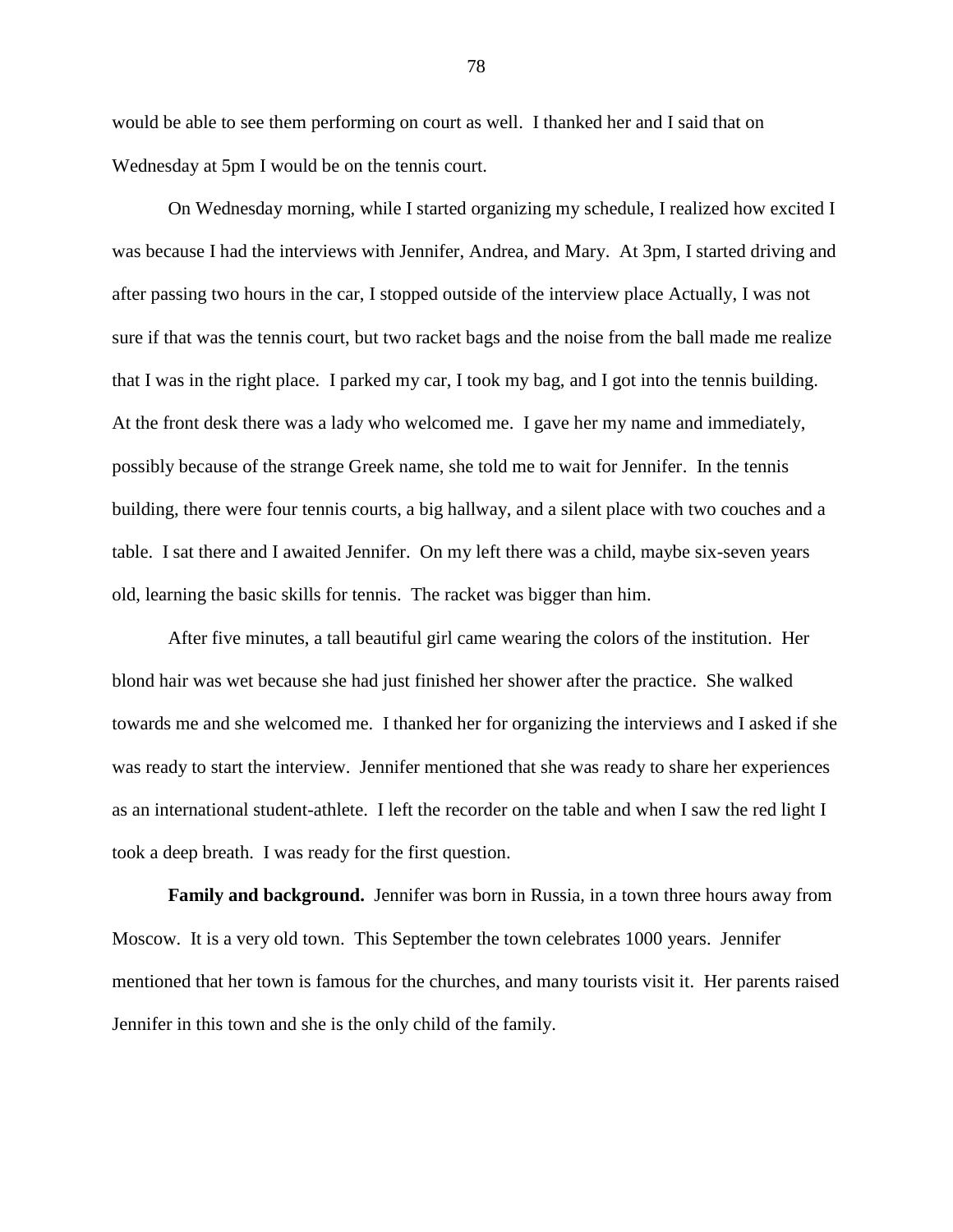Her parents were both involved with sports. Her father was a basketball player and member of the junior Russian team. Her mother was on the Russian national team in gymnastics. Jennifer started laughing when she explained how her parents met. Her mom was taking classes on a tennis court some years ago, and the basketball court was just next door to it. Since she was a child, her parents wanted to play tennis so she was raised on the tennis court. As Jennifer said, "I have been around tennis like all my life."

Jennifer"s parents both received their bachelor"s degrees from universities in Russia. Her mom graduated from the physical education department and works as a director for the tennis club in her town. Her father graduated from the medicine department and works as a consultant.

**Early education and sport career.** Jennifer graduated from a public high school. When she was in high school, she started playing piano in a music school and actually graduated with seven years" experience in piano. She received her certificate, but she did not have the chance to use it. During her experience in high school, Jennifer spent a lot of time reading and having fun with her classmates. Jennifer mentioned that the duration of high school in Russia is ten years. The student starts in the first grade and graduates in the eleventh grade. The educational system in Russia does not separate elementary and high school. It is just one thing. Moreover, Jennifer pointed out that schools have classes in common subjects from the first until the ninth grade and then the last three years they separate students in four groups. Jennifer chose the economics section and she graduated in May 2007. Immediately after graduation, Jennifer chose to move to the U.S. to study.

Jennifer started playing tennis from the age of five. In the beginning of ninth grade, Jennifer realized that she had a problem to solve: how to combine education with sports. If Jennifer decided to stay in Russia, she needed to give all her time in school. However, at that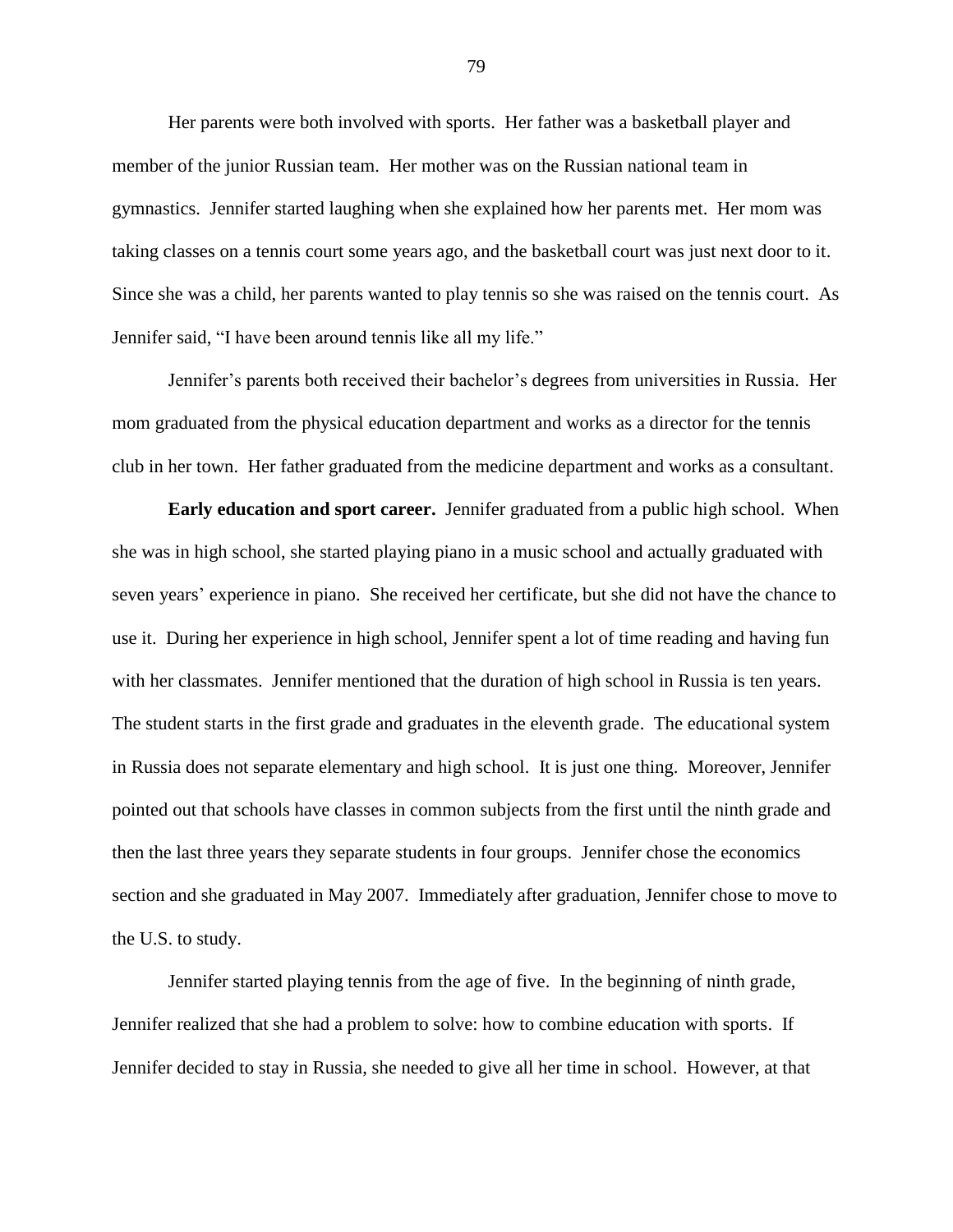time she did not want to make that decision. On the other hand, Jennifer did not want to play professional tennis. Jennifer mentioned how she felt at that time:

I think everybody tries to go professional, but by the age of probably 15, you can already say if you will go professional or not. A lot of kids at the age of 12 give up school. Instead of going to school they practice for seven hours a day. I wanted to go professional, but I didn't want to give up education, so I, I just didn"t really like, I wanted to, but I decided that I would rather make sure I have an education and have a degree, than I"ll go professional and then one day, I don"t know, break my ankle and that's it. That time my goal was to receive an education and to play sport and just, you know, just find out what I want to do, go to a university or something else.

**Decision to study in the U.S. and steps to transition.** Jennifer mentioned that in the beginning of ninth grade she figured that it could be a good idea to go the U.S. to study and possibly get an athletic scholarship in tennis. Jennifer mentioned the reasons for her decision,

It's really a good opportunity to combine both education and sport in the U.S. You"re never ever going to find in Russia, maybe a couple places in Europe, but I don"t think they give scholarships for that. Like you never, there"s not any other place where you can go to school, where you can get scholarship for being an athlete, where you can like participate, like this system in general, there is nothing like that anywhere.

Then, Jennifer explained how she managed the process in order to get admission from the institution in the U.S. with a scholarship in tennis. One of her mother's friends was a teacher in high school and her daughter moved to the U.S. to study as a student-athlete. Jennifer asked her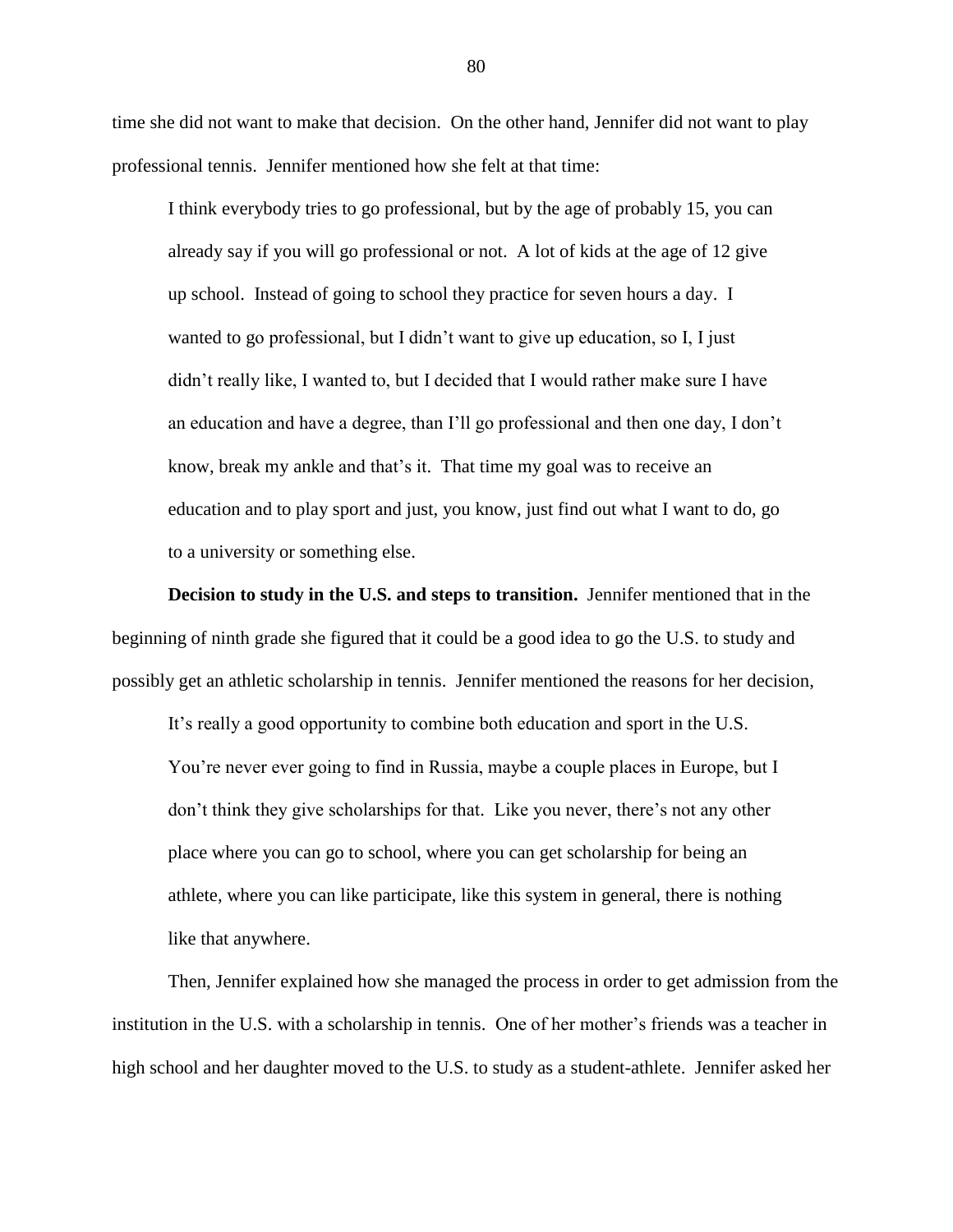to provide guidance about the process she needed to follow to become a student-athlete. Jennifer and her family got the information and started looking for universities. They just found the emails of head coaches of each school and they composed an e-mail saying that Jennifer wanted to get an athletic scholarship and to study. Later on, they sent the email to probably 20 institutions and Jenifer received answers from 15. Jennifer did some research on those 15 institutions and she realized that a few provided scholarships. So, she sent pictures and videos to 10 of them. After that, all of them said, "yes," and Jennifer chose five. Then, Jennifer searched their websites and tried to find more information about the institutions, the academic programs, the athletic department, and the city where they were located. Finally, she chose Court State University.

Living in the U.S. Jennifer started telling her experience when she first came to the U.S. Language barrier was the biggest challenge and she had a hard time meeting new people. Moreover, Jennifer explained that dorms were something new for her. She remembered that when she went to the bathroom for the first time, she had difficulty turning on the water. Also, food was a big thing in the beginning. For the first month, Jennifer mentioned that almost every day she ate pizza because that was the only food she knew. Jennifer explained more that the problem she had with the food was not for the food itself, but the difficulty of asking what she wanted because of the language.

Jennifer pointed out the role that people played, especially in the beginning. She had to meet new people and that was challenging. "It is different, people have different views, different attitudes," Jennifer said. The biggest difference between people in Russia and in the U.S. was that in the U.S. people are friendlier and more willing to help. "That was really nice," Jennifer said. And many people helped her to find solutions to many different things from the classroom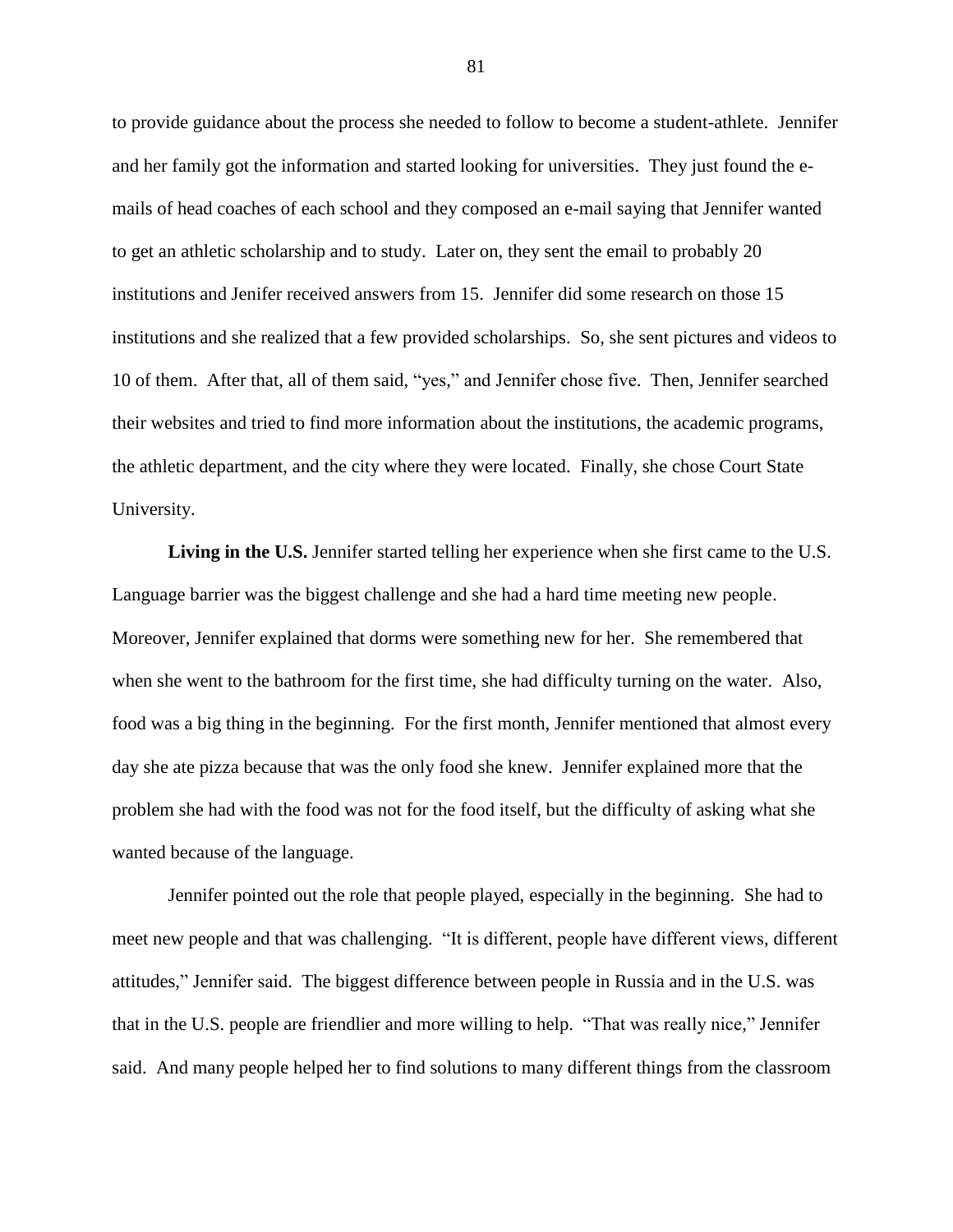to the tennis court. Furthermore, talking with people in the U.S. made Jennifer change herself. "I was pretty close in myself," she pointed out, "because I guess of the culture in Russia. America is really a social world place," she added.

Also, Jennifer mentioned that the different educational system in the U.S. was a challenge. "In Russia students are more focused on just going to lectures. You don"t comprehend information or anything like that, even though the teacher is pretty good, but he likes focusing on studying," Jennifer said. Another issue was the strict policies that the U.S. system has related to the exams. Jennifer mentioned that in Russia it is easy to cheat, to open the book, or to talk with a classmate during the exams. In the U.S., this is inappropriate and can cause many problems for a student. "I was scared to open a book," Jennifer said.

Finally, Jennifer expressed the biggest challenge she faced, which was to balance the two roles of being a student and an athlete. She pointed out,

Obviously combining things is probably the biggest challenge. And it was even harder my freshman year just because I didn"t know the language neither. So, basically, not knowing the language, you have nothing to communicate, uh, not knowing the level of tennis I'm going to have among the girls not knowing what's going in school, and not knowing how to be able to go to classes, go play tennis, and do homework after all that. That was probably the biggest frustration I ever had in my life so far.

Also, time management was an issue because Jennifer could not find the middle point between the classroom and the tennis court. "I wanted to find the middle where I didn"t have to be perfect on the court. I didn"t have to be perfect at school," Jennifer said. However, in her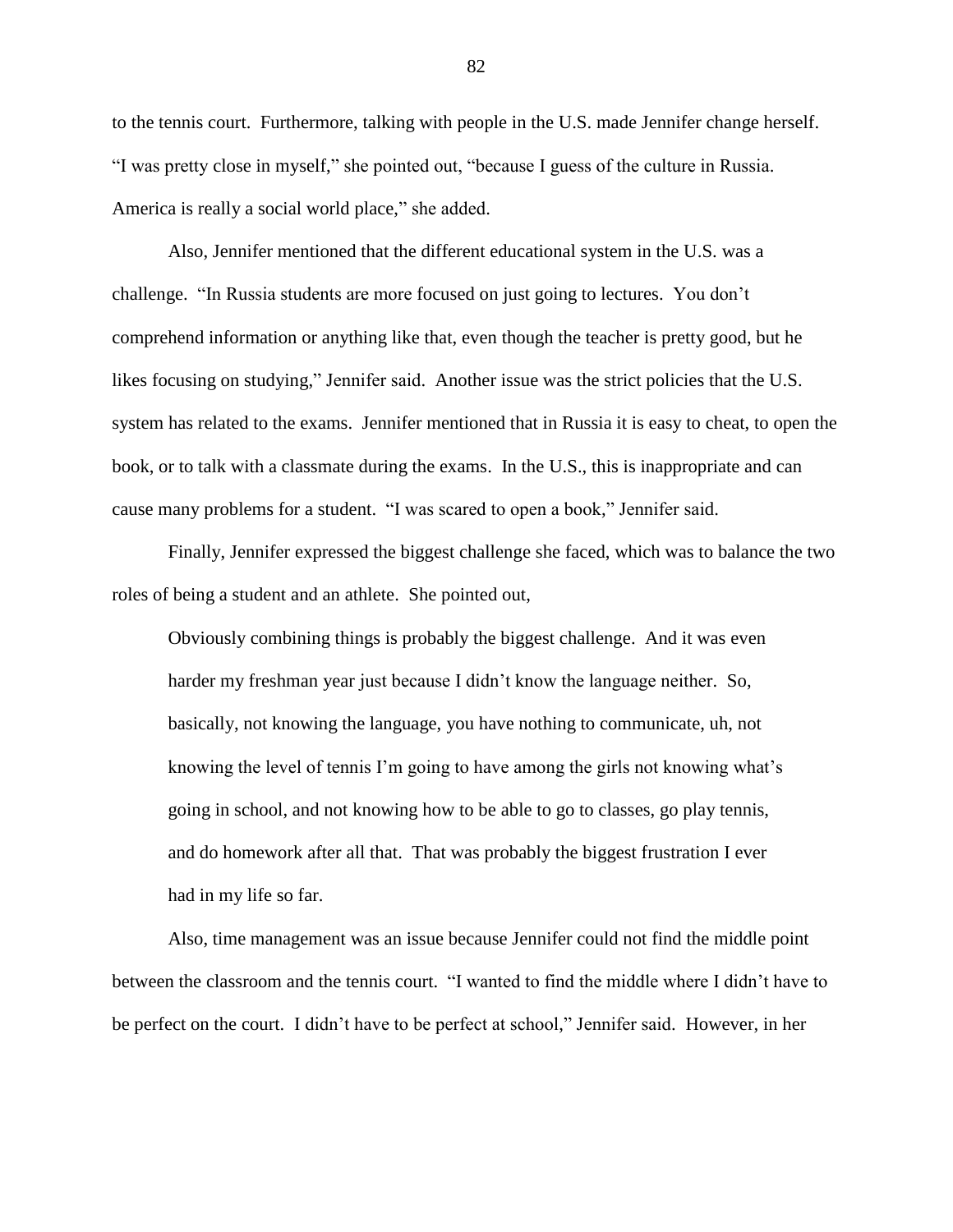sophomore year she realized that she did not have to be perfect on the court or in the classroom. She needed to have a better balance and then she started enjoying the whole experience.

During our conversation, Jennifer expressed also that her adjustment could have been easier if the institution was able to provide help in advising her about managing time and solving problems, among others. Moreover, Jennifer said that there were many times she thought, "I would love to be somewhere that there would be Russian people," she said. Furthermore, for the first semester it could be better for Jennifer to have a person next to her speaking fluent English and Russian and to help her out in many things, such as doing homework, or explaining general things about U.S. life. However, Jennifer addressed the fact that difficulties and challenges are a part of the experience and you have to fail in the beginning, because then you have to think and to improve yourself. "Falling down and getting up is important until the point where you will get it," Jennifer explained.

Finally, Jennifer expressed her belief that this experience would be very valuable in the future. First, she is able to speak fluently a language that is universal. Second, and most important for her, passing through disappointments, happiness, difficulties, and challenges she has become more confident in herself. "I have confidence in myself, I know how to solve problems, I know how not to be robbed, I have gain knowledge, I have improved my skills," Jennifer said. Third, Jennifer mentioned that the degree is important, however she believes that an international student gains more from the experience living in the U.S. "I think for me, the degree is just the name, for me it's more about skills, the experience I'm going to get out of it," Jennifer added.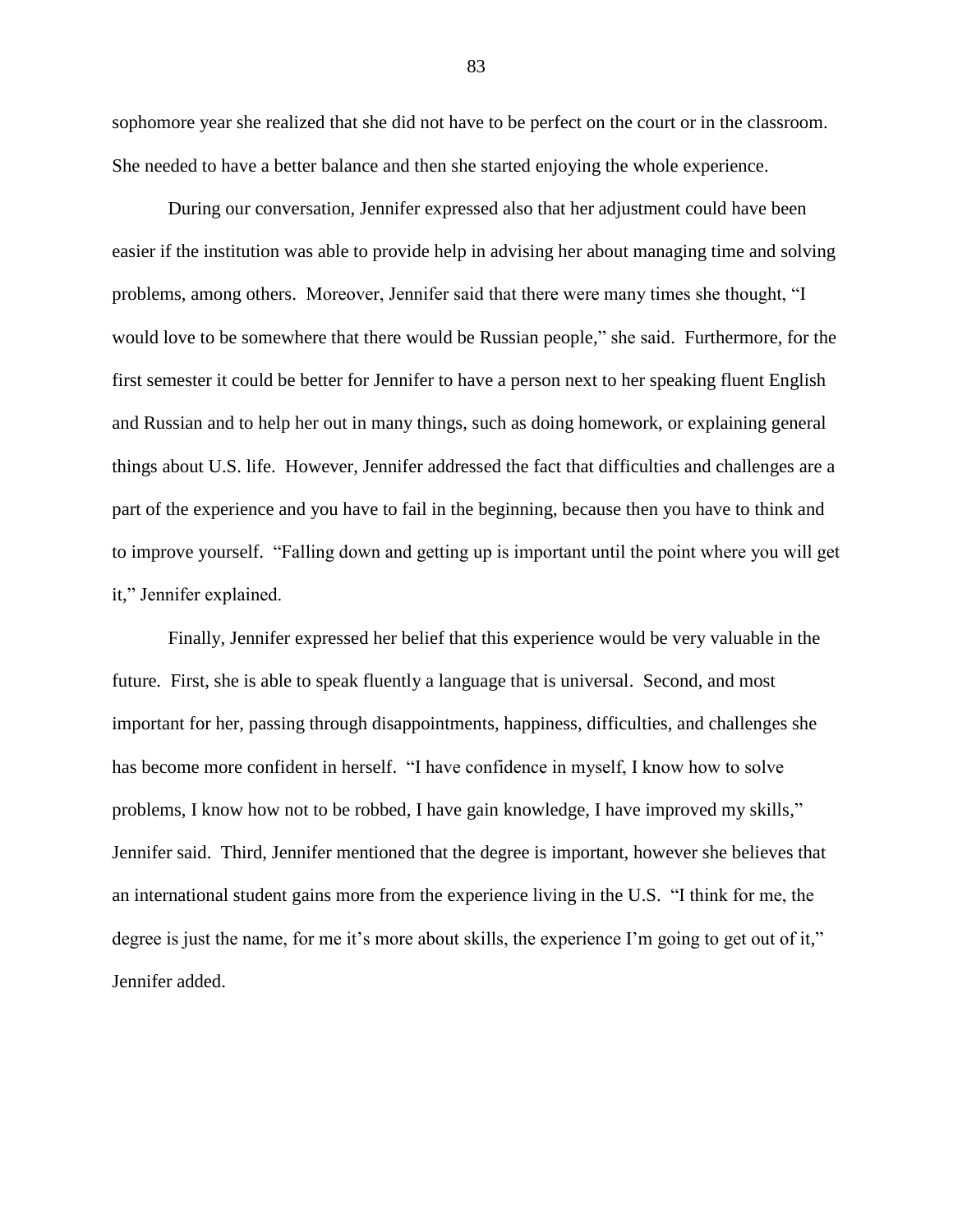#### **Mary's Story**

After the interview with Jennifer, I asked Jennifer to guide me to the court where Mary and Andrea were practicing. We walked, we stopped near the court, and we started observing them. Their ability to play tennis was obvious from the first hit I saw. They showed confidence and they were really happy with what they were doing. Nearby, their coach talked to them while practicing. "Run faster, hit the ball with the forehand, look on the court not the ball," were some of the guidelines among others. I looked at him with the aim to observe his style. He looked at me knowing that I was there for the interview. Suddenly, he said, "ok, good practice today let"s go for the interview." I realized that it was my time. Andrea stayed on the court and started a conversation with the coach. Mary and I went back to the same place, I turned on my recorder, and I was ready for the interview. Mary seemed very shy and introverted.

**Family and background.** Mary was born in France in a city close to Paris. Her parents were educated, holding MBAs. Mary"s mother stopped working when Mary was five years old and she started being a manager (as a volunteer) in a tennis club. Her father worked in a company in France. Mary has one brother, 16 years old, who plays tennis too.

**Early education and sport career.** Mary followed the regular educational system in France and graduated from a public high school. She was a good student, but she did not know exactly what she wanted to do after graduation. Suddenly, she realized that she had to decide what was best for her future and how she was able to combine school with tennis, her main hobby from the age of four.

Mary mentioned that she had a pretty good ranking in France. She was in the top 15 and she won a couple of national tournaments, especially in doubles. At the same time she was an athlete in skiing and she won the French Championship. However, she preferred to practice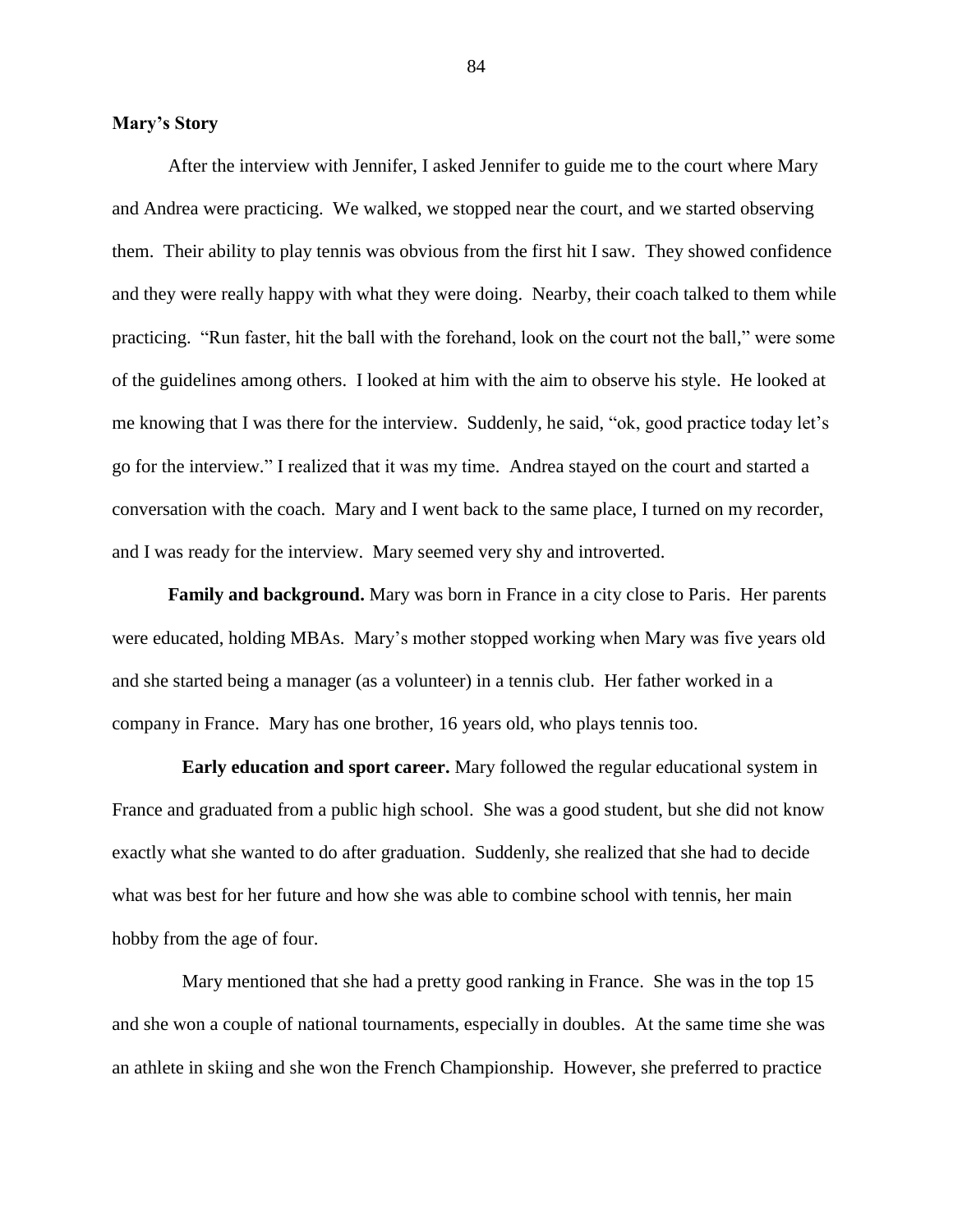more in tennis, even though she did not want to become a professional athlete. Her goals were to become as good as she could be. She did not want to become a professional athlete because she thought that she was not good enough for that level and she did not have enough motivation. Mary knew that she needed to practice all day and she did not want that. However, at the same time she did not want to quit tennis for college. After the end of high school, she realized that it was not possible to get admitted to a good university and to play tennis at the same time. Many of her friends quit tennis in order to study. So, she had to make a decision or to find another way to combine education with tennis.

**Decision to study in the U.S. and steps to transition.** Mary mentioned that many of her friends decided to study in the U.S. and their comments were like, "it"s amazing here, you can study and play tennis." Mary realized that this could be an option. "U.S. is the only country where you can be a student-athlete, so do both," Mary said. Another important factor for her to decide to study in the U.S. was the athletic scholarship she received from the institution. Mary pointed out,

It covers pretty much everything. Tuition, books, I don"t know. We have money for food, to pay the rent, they give us a check and you do whatever you want with the check. Basically we don"t have to pay anything. That was something as well, because when you get a scholarship and you can go to a very good school and get a good education.

Moreover, Mary explained the process she followed in order to move to the U.S. The summer before the last year of high school, she traveled to New York with her family. Mary realized that she could live in the U.S. and when she went back to France she e-mailed an organization that helps athletes to get an athletic scholarship in the U.S. Mary remembered, "I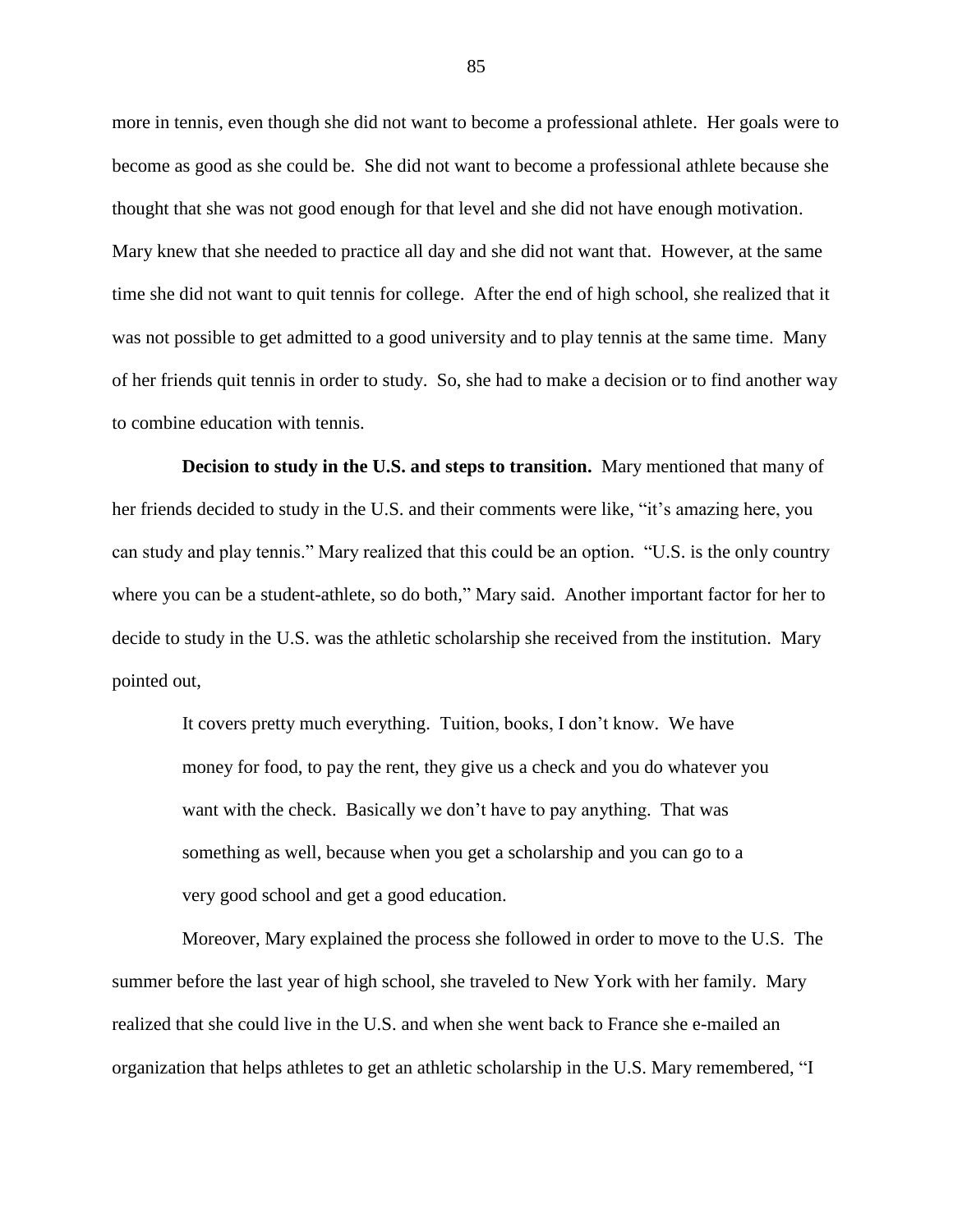knew the guy and I was like yeah I want to go, can you help me? And so we talked a lot and I had to decide where I wanted to go, if school matters a lot, or if it was more the question of tennis." Then, the representative from the organization sent emails to coaches in Division I institutions and Mary chose three of them. The next step was to visit the institutions. In March, Mary traveled from France to the U.S. and she visited the three schools, which offered officially an athletic scholarship. She was able to meet the coaches and to talk about many issues related to her decision to study in the U.S. After that visit, Mary had to decide at which school to study and then she started filling a lot of papers and took the required tests (TOEFL and SAT). The organization helped her during this process.

**Living in the U.S.** Mary pointed out that especially the first semester living in the U.S. was a big challenge. The main reason was the language barrier. Mary said, "I understood very well, but I was just too shy to speak I guess." Another challenge was the fact that she was far away from her family. "I was homesick as well because before coming in the U.S. I did not leave the country at all, or my family for more than two, three weeks, so that was something." However, the support she received from her classmates and teammates helped her to adjust easier and faster to the new culture. "I feel that they"re friendlier than at home, no there was nothing wrong with the people, just I don"t know, just have to get used to it," Mary said.

Also, Mary mentioned that it was hard to balance the two roles of student and athlete Time management was difficult. "You are busy, you are very busy," Mary said. In the fall semester, it was easier because Mary did not play so many tournaments, but in spring, she played matches every other weekend. She did not have a free weekend, so her schedule was very busy.

Mary, after the first semester, adjusted to the new environment and she became happy. It was a great experience for her moving to the U.S., and she believed that she made the right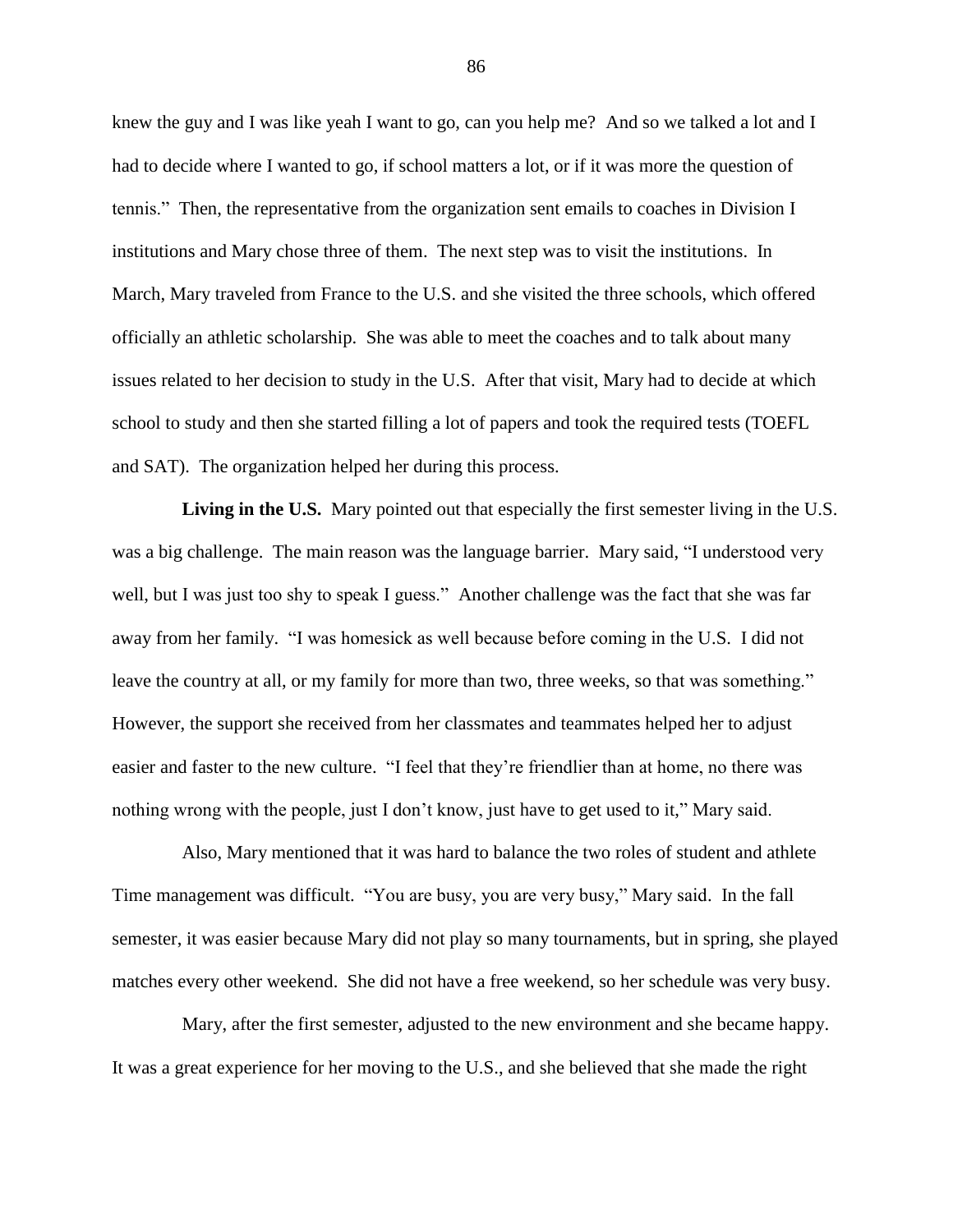decision for her future. As she mentioned, living in the U.S. would help her in the future, not only because of the degree, but also because of the skills she developed out of this experience, such as living alone and speaking another language. Mary mentioned that she did not want to live in the U.S. for her entire life, but an internship could be a good opportunity for her to see how life is outside of the university.

Moreover, Mary pointed out that in the U.S. was the first time that she felt like a member of a team while playing tennis, although tennis is an individual sport. Mary said, "I think it"s good as a tennis player coming from another country; we had the chance to do that in the U.S. I mean, they gave us a scholarship, they give us a good education, I think it"s really good. And I think it"s been a good experience. I"ve met so many people from different countries."

# **Andrea's Story**

Once I finished the interview with Mary, I took a ten minute break to relax. I left the place where I was and I asked Jennifer to tell me from where I could buy a coffee. Jennifer guided me to a coffee shop near the tennis court. After ten minutes, I was ready for the last interview. Andrea was waiting for me. I sat on the couch and I turned on my recorder.

**Family and background.** Andrea seemed like a very extroverted person. She was wearing the colors of the institution and her wet t-shirt told me that she had a difficult match with Jennifer on the tennis court. She agreed and laughed. Then, Andrea started talking about herself. Andrea was born in a small city in Russia. Both her parents live in Russia and have earned a higher education diploma. Her mom was a professor of finance at the university and her father graduated from tech school as an engineer and he worked in a furniture company. Andrea did not have any siblings. She was the only child in the family.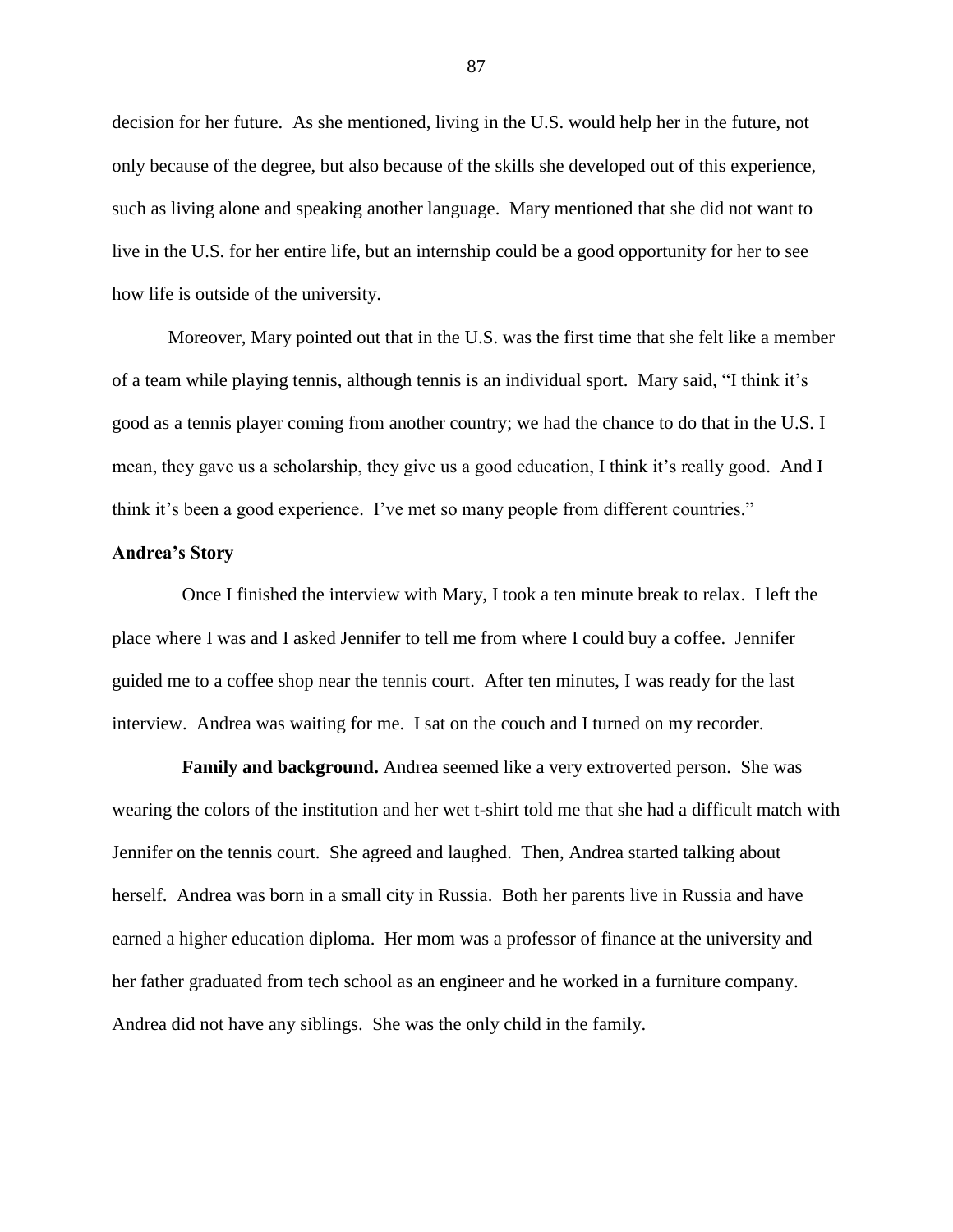**Early education and sport career.** Andrea graduated from high school in Russia. During the years of high school, Andrea used to skip a lot of classes because she traveled to play tournaments in tennis. Andrea mentioned, "It was hard to combine. I had to practice every day, and at the same time I went to school." Also, the educational system in Russia does not help athletes. Andrea said, "They don"t understand if I ask for them to postpone some exams or make exams, or make up some homeworks, they don't care." Andrea's parents pushed her to get an education. However, Andrea was concerned more about getting better in tennis and playing some professional tournaments. From the time she started until the age of 16 she made tremendous progress. Andrea mentioned a few things from that period:

I started in first grade, so I was seven or eight years old. And at first, maybe five years, I didn"t compete a lot, I just, uh, played some local Russian tournaments, then I played Russian national championships, um I"ve been third in the country. And then I played for the Russian Junior National Team. I was number three, number four, so we've been second in Europe as a team. Then I was second and third in Europe among 16 years old and under. I participated in the Junior Australian Open.

Andrea"s goal was to become a professional athlete. However, the senior year of high school, Andrea started thinking that if something happened in tennis, such as an injury, that could be a problem. Therefore, she started thinking of getting a degree from a university.

**Decision to study in the U.S. and steps to transition.** Andrea, a year before graduating from high school, was at a crossroad. She had to decide what she wanted more: tennis or education. As she described, the Russian educational system is not supportive of athletes who want to study at a university. The club-based system in Russia does not help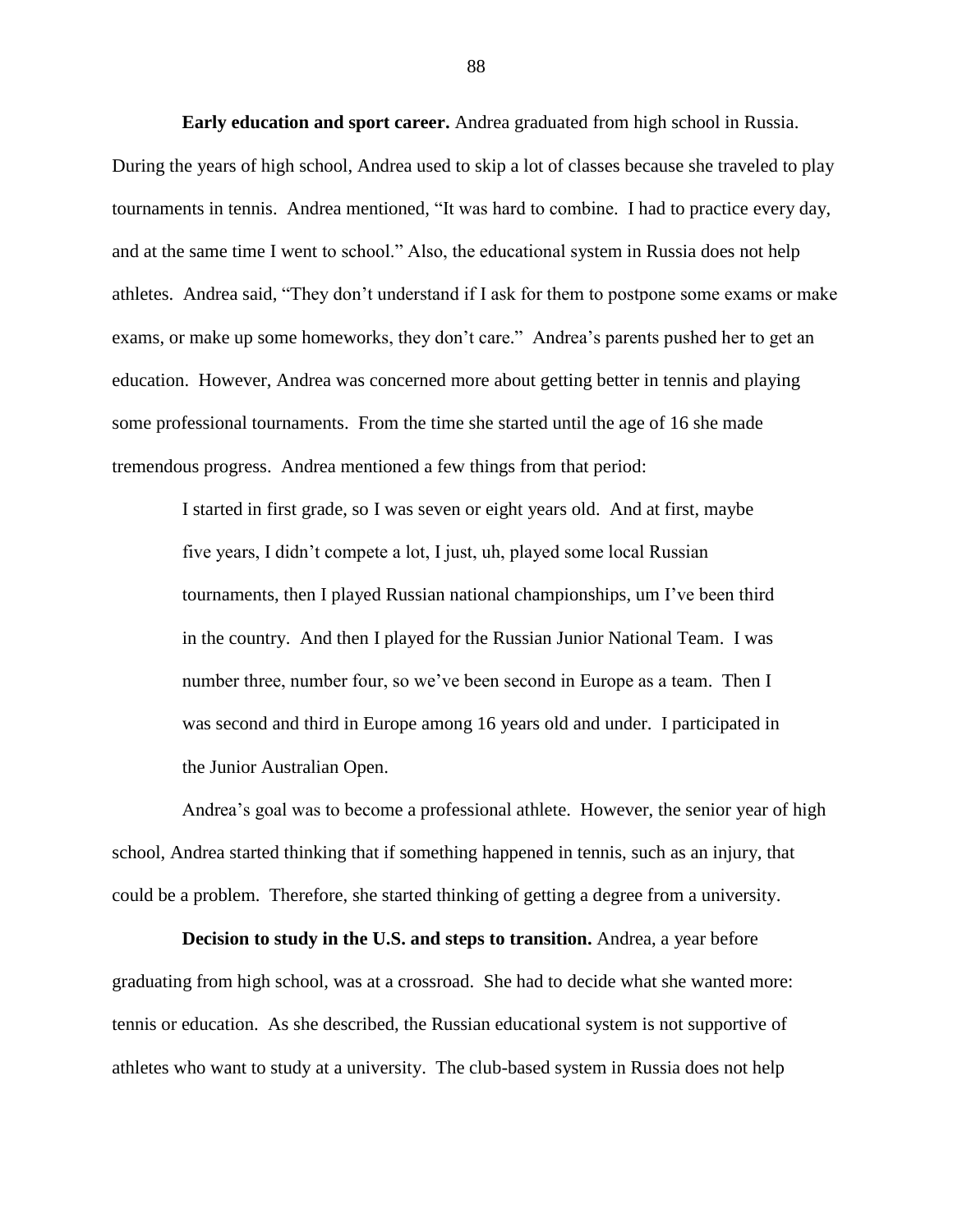athletes to continue their education. Also, the financial aspect, and tennis is an expensive sport, is always an issue for families who do not have the economic status to afford the expenses. Andrea mentioned that she had to pay for the coach and the other members of the staff in order to be able to accomplish her goals. Moreover, the government does not provide any kind of scholarship, except from an amount of money if you manage to be in the top four players of the year. Andrea said, "When I was third in the country, I received some kind of scholarship, but of course it was not enough. It was a scholarship from the President. They give you a check or some gift. It's for the four players in each age category." Because of all the aforementioned reasons Andrea started thinking to continue her education and practice in tennis in a totally different educational system:

Here [in the U.S.] I have an opportunity to practice, I will not be worrying about if I have practice tomorrow or not, because here, everything is already organized. You have a coach, you have a team, you have people to practice, you have great conditions here. And opportunities to still play tennis and to combine it with education. I wouldn"t have this opportunity at home. I had to decide, either just to study, either just to do everything to keep playing.

Andrea had some friends who had already moved to the U.S. She spoke to them and asked how they did the whole process. Andrea gathered information from her friends and from the internet. Then she started contacting a few coaches for more information. She did the whole process by herself and by asking her friends and coaches from several institutions and the NCAA.

Living in the U.S. Andrea moved to the U.S. and she described how the language barrier was the major problem the first semester. However, "as soon as you start talking to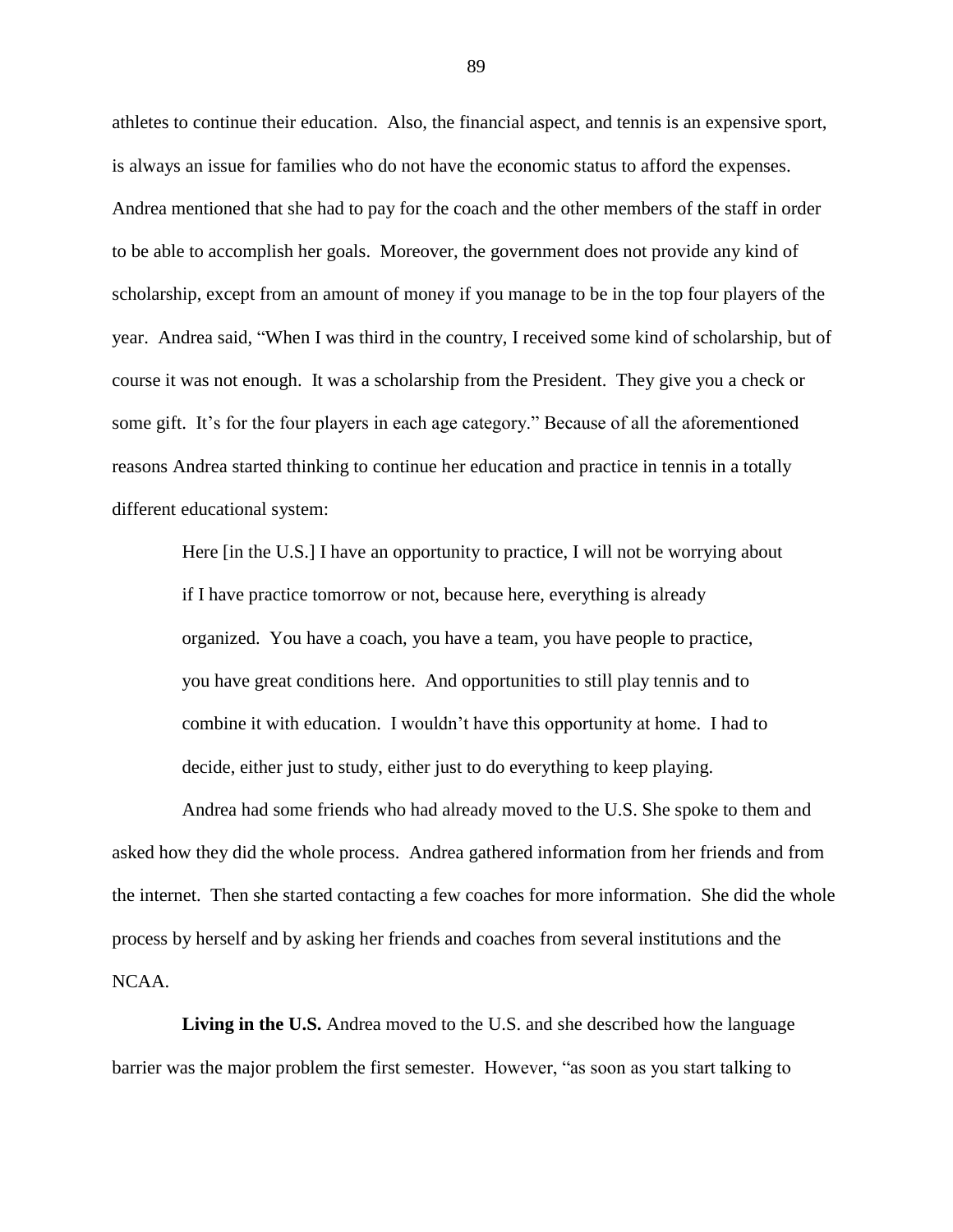people and you hear all the time English, you get used to it" Andrea remarked. Another challenge was the new culture, "how people treat you," as Andrea mentioned. People in the U.S. are more open and friendlier. However, it takes time to get used to the new culture, Andrea said. The only thing that especially the first year was a problem was the fact that she missed her home, her family, and her friends. As Andrea said using her own words, "you feel lonely, and you just want to go back, but as time goes by you meet new people, you want to be here."

Moreover, being a student-athlete was a challenge in the beginning. "You have to give all yourself to everything, to school, to your team, basically you have to devote, you cannot just let it go something," Andrea said. The spring semester was much more difficult because Andrea had to participate in tournaments and at the same time to be in class. Andrea mentioned,

During the spring semester especially, we used to travel a lot during the weekends so we don"t have a day off from everything. Even if we have a day off, one day off per week, but it happens on Monday or Tuesday, so you have to go to school and do some other work.

Also, Andrea pointed out that faculty members understood the busy schedule she had. They understood that Andrea competed for the institution and at the same time she was a student. "So they try to be flexible, if you have a really good excuse that you"re competing, you"re playing tennis, you"re working all the time hard, so they understand that," Andrea admitted.

Andrea believed that the experience to live in the U.S. and to be a student-athlete was important because she had the chance to live by herself. Also, speaking English would help her in the future. She thought that it could be a good decision to stay in the U.S. after graduation. Her concern was that because of the economic crisis all over the world, it seemed hard especially for an international student to find a job. However, she would like to try to find a job. She had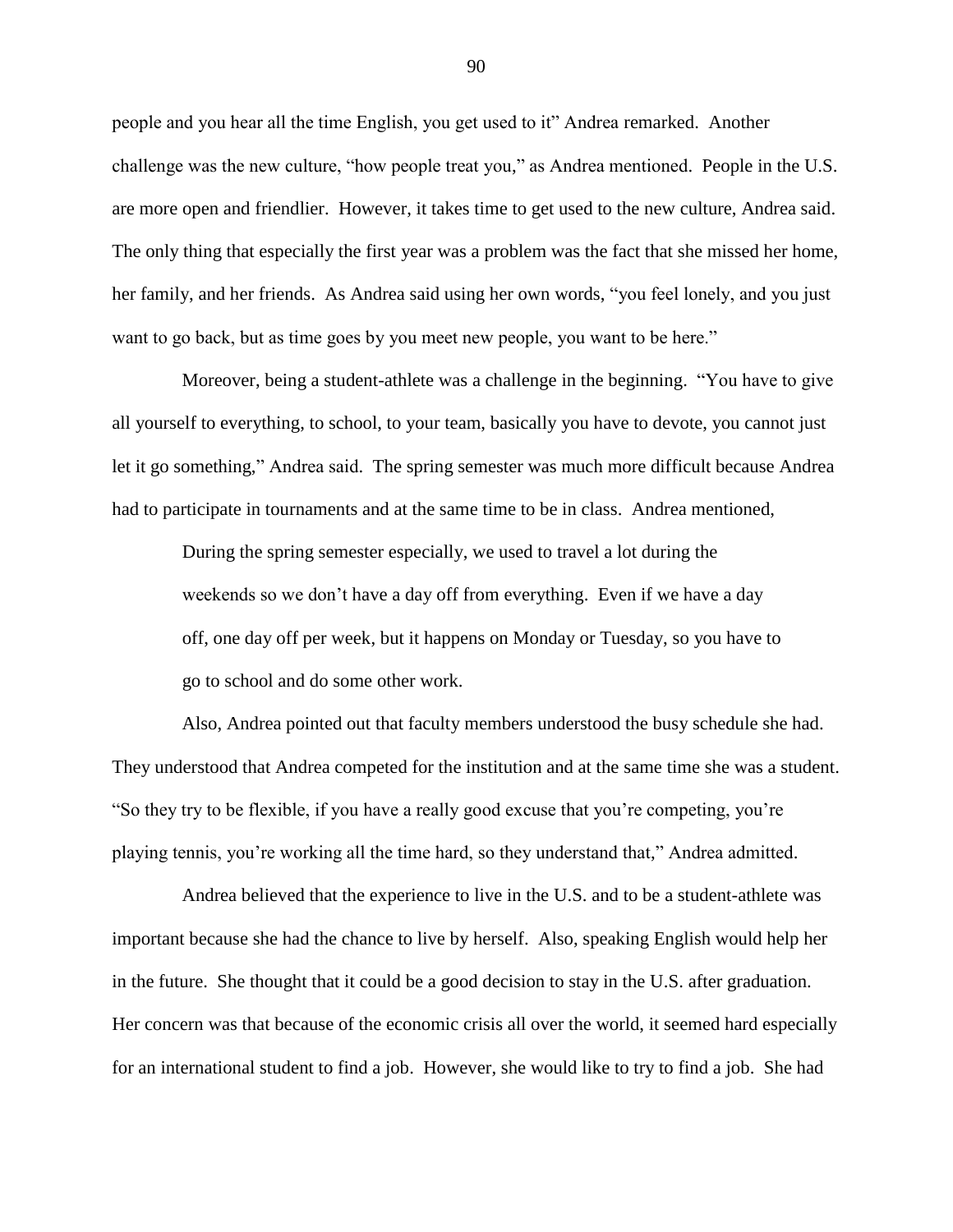heard that a lot of employers think that being a student-athlete is an advantage, because you develop leadership skills that are important for every job.

## **Summary of Participants' Stories**

In sum, Georgia grew up in a small town in a Greek island and she spent her early childhood in her family house. Her athletic abilities and talent in basketball drove her to follow her path and to participate on local basketball teams. From a very young age she started participating in European Championships, as a member of the Greek national team. However, Georgia realized very early that "Greek basketball is not great." Also, she had in mind that education is important and that it was difficult in Greece to combine both. The influence of one of her teammates and the opportunity to combine education with basketball having an athletic scholarship, made her to decide to study in the U.S. Living in the U.S. was a challenge. The language barrier and the cultural differences were the main difficulties for Georgia during her stay in the U.S.

Jessica, a Russian student-athlete in tennis, grew up in Moscow with her mother and grandmother. From the age of seven, Jessica showed commitment to school and tennis. However, it was difficult to combine both, especially because the tennis club was four hours' drive in distance from her home. When a few of her older teammates left Russia to study in the U.S., she started thinking about this option. Her thought was, "If they will provide me an athletic scholarship then I will be able to study and to play without paying." One day, when she saw an advertisement of a company that prepared high school students to study in the U.S. as studentathletes, she decided to go. After following the process needed, Jessica accepted the offer from the institution and moved to the U.S. Living in the U.S., especially the first semester, was difficult. The difficulties with the language and the problems because of the different culture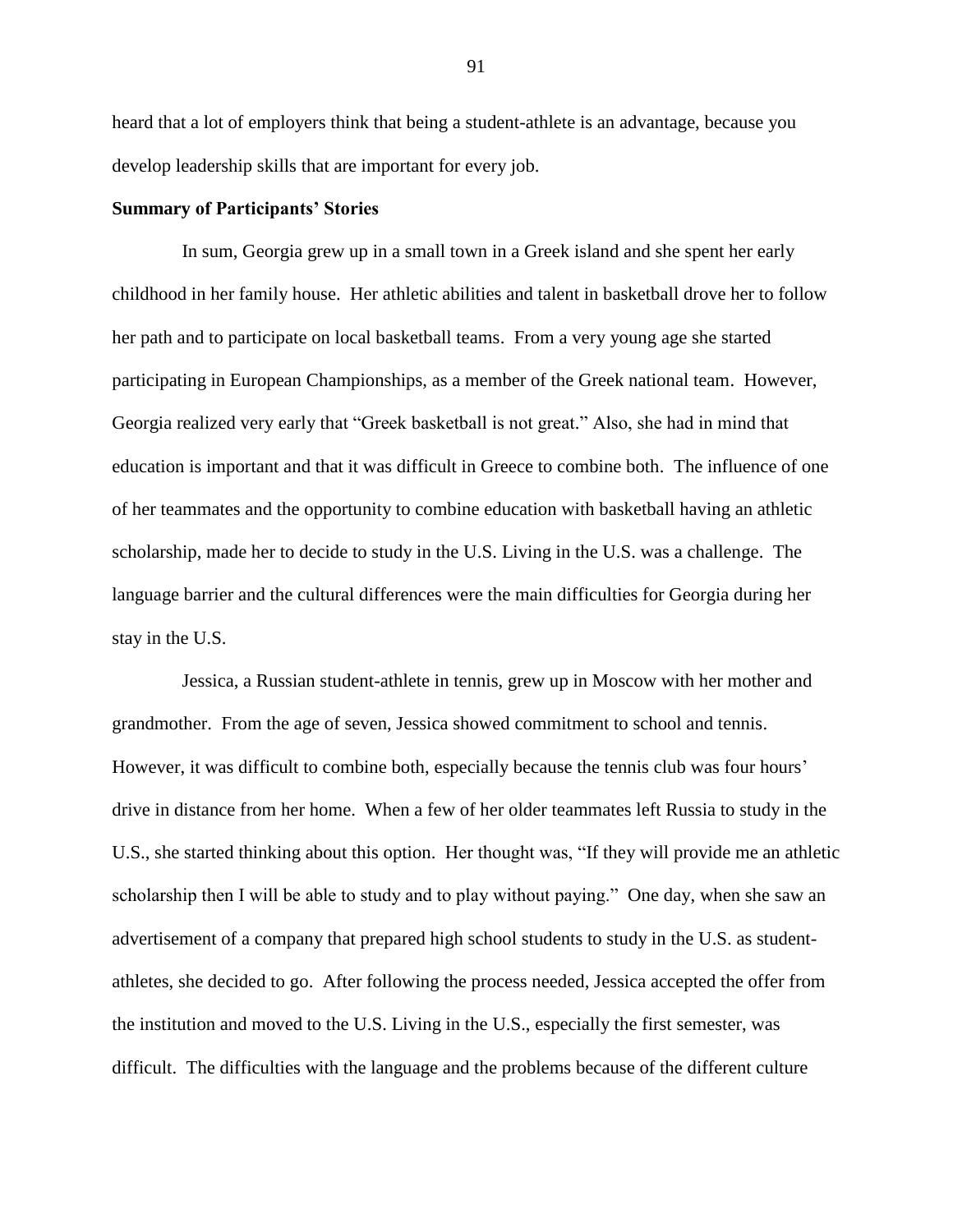were the main challenges for her. Also, the busy schedule and the challenge to balance the two roles were difficult for her. Finally, some practical issues, such as adjusting to the transportation system and everyday life was a challenge.

Bolt remarked about his lovely early childhood with her parents and sister in a small town in the north part of Greece. Bolt followed the Greek educational system and he took exams to get admission to college. His effort was successful and Bolt was admitted at the college of sports science in Athens. After three years of studying and being an athlete in 800meters, Bolt started thinking about other opportunities because he was frustrated with the Greek educational system. The support of the family helped him to change his way and make the decision to study in the U.S. While he was at the college in Athens, he started web searching U.S. institutions. He contacted coaches, he expressed the desire to study in the U.S. and he sent them his academic and athletic records. After checking the offers from institutions, he decided to move. The security that the U.S. system provides and the opportunity to combine sports with education were the main reasons for Bolt to study in the U.S. However, living in the U.S., was not easy especially in the beginning. The language barrier and the cultural differences were the main challenges. Also, Bolt critiqued the lack of professionalism from the institution related to the services for international students. However, apart from the challenges, Bolt expressed his enthusiasm for the experience he lived, because he had the opportunity to see how a different system works and how people with a different culture work, think, and react.

Jennifer, a senior student-athlete in tennis was born in a very old town in Russia, three hours' drive from Moscow. Her parents inspired and influenced her to start playing tennis. When she was in ninth grade at school, she had a critical decision to make: how to combine tennis with education. One of her teachers provided important information about the U.S.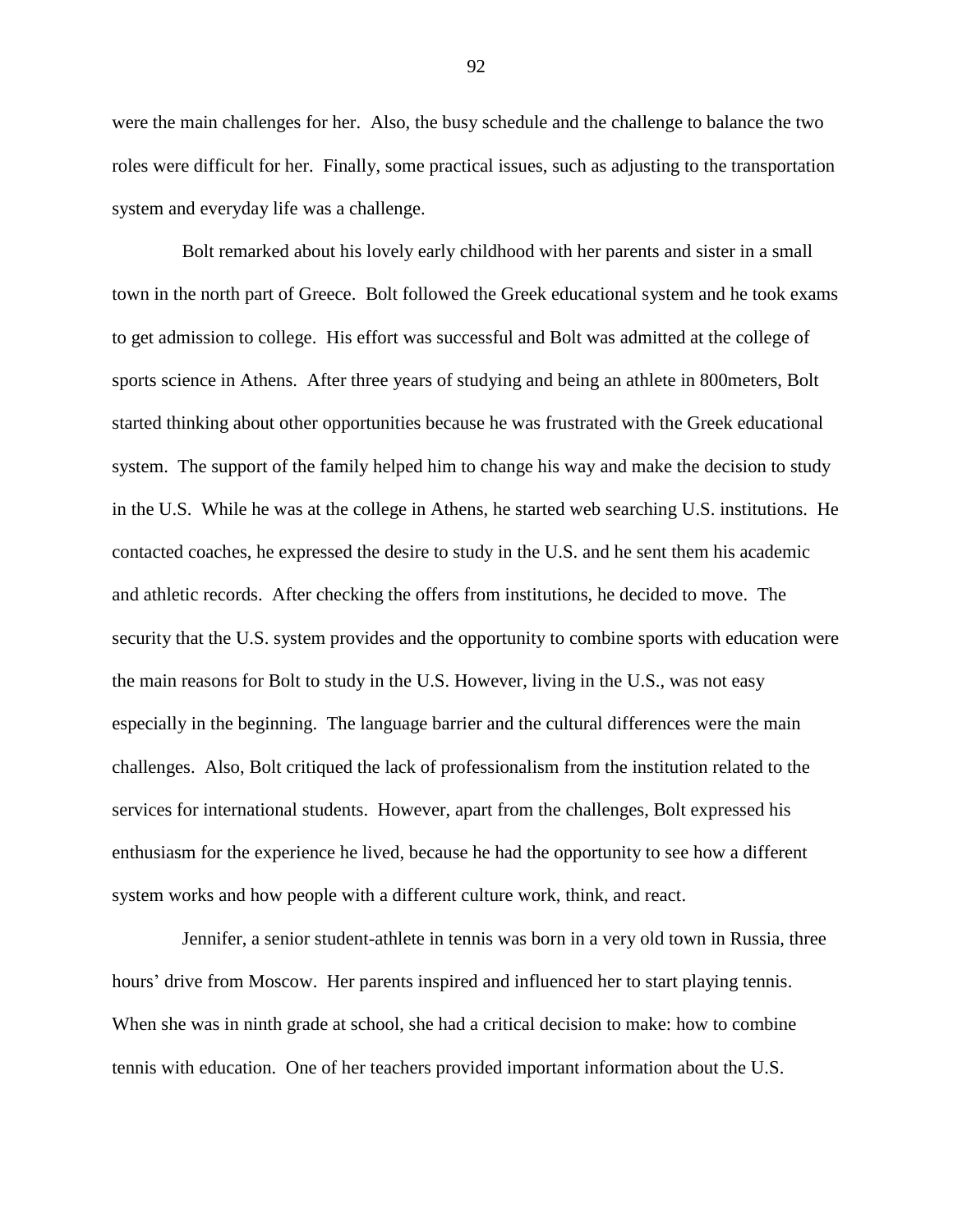educational system and how she could be able to receive an athletic scholarship. Jennifer conducted coaches and sent the information needed. After six months, an institution admitted her and she was ready to leave Russia. Living in the U.S. was a challenge. The language barrier and dealing with new people from a different culture were the major difficulties in the beginning. However, people in the U.S. helped her to adjust easier to the new environment. Also, the different educational system in the U.S. and the two roles she had to balance were challenging and she needed efficient time management. Jennifer emphasized that the experience to live and study in the U.S. was very valuable and, apart from the degree she received, she gained selfconfidence.

Mary grew up in a city close to Paris, France. She was a good student, but she did not know what she wanted to study after high school. At the same time, she was a tennis player with good ranking in France, but she did not want to become a professional athlete. When she saw many of her friends in France quitting tennis in order to study, she realized that she needed to find a different pathway. Mary knew that the U.S. educational system provides the opportunity to combine education with sports, and student-athletes receive an athletic scholarship. Mary, with the support of her family, contacted an organization who prepares students to study in the U.S. The organization helped her with the process and after six months Mary was ready to leave France and to live her new experience. Mary remarked the language barrier as the first challenge she faced when she moved to the U.S. However, the support from her classmates and teammates helped her to adjust easier to the new environment. Mary illustrated the value of the education she received and the whole experience to live in a different country.

The final stop of this process was the interview with Andrea. Andrea, a very extroverted person from a small city in Russia, showed commitment to tennis from her early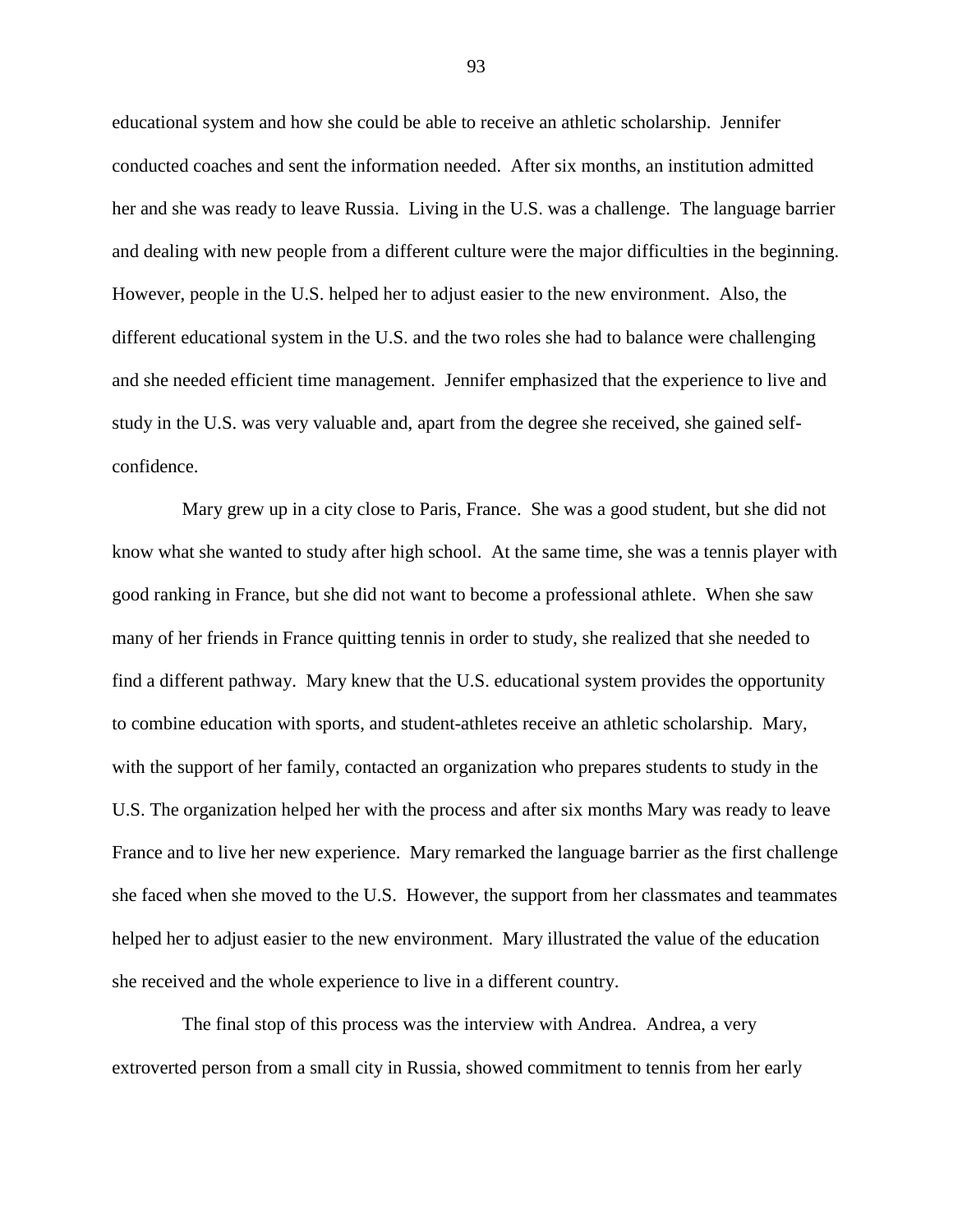childhood. Many times she had to skip classes for tennis and that made her realize that after high school she had to decide between education and tennis. Also, the financial aspect of tennis and the money her family needed to spend made her think for other options. The influence of some friends who had already moved to the U.S. made her think to begin the process of finding an institution in the U.S. She did the whole process by herself and after a year she was ready to live the new experience. Living in the U.S. was a challenge because of the communication problems. The different language and the culture in the U.S. made her feeling frustrated. Also, she missed her family, friends, and culture. Finally, being a student-athlete was challenging but the overall experience was valuable for her. The experiences of the six international student-athletes were diverse. Participants were from different countries, grew up with parents who had different backgrounds in education and sports, and found different ways to follow their lives by moving to the U.S. to study and play their sport. While the participants were diverse, I looked for some common themes in their experience.

Chapter 5 provides an analysis and interpretation of the interview data. Participants" stories are further examined for a broader and deeper understanding of what it means to be an international (non-native speaker of English) student-athlete. Moreover, Chapter 5 presents the themes and subthemes that emerged as a result of the participants" experiences.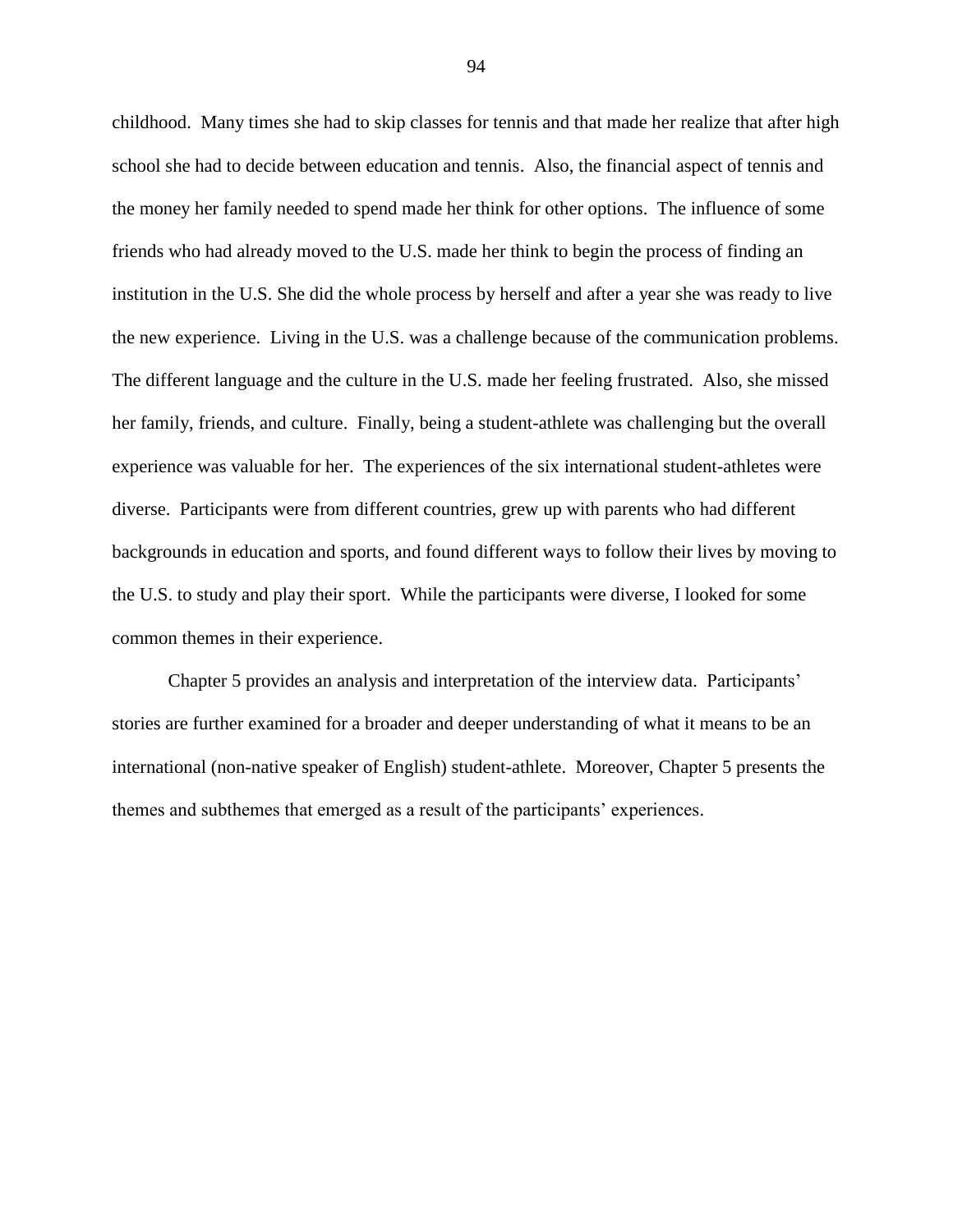## CHAPTER 5

# **Results II**

The purpose of the study was to explore and understand the experiences that impact the recruitment and retention of international (non-native speaker of English) student-athletes in NCAA Division I institutions. In this chapter the analysis of the results from the six participants are presented. All the experiences illustrated by the participants were examined for demographic similarities, universal themes, and subthemes. Interpretation of the data resulted in the following themes: (a) comparison of educational systems, (b) factors that influenced decision, (c) steps to transition, (d) challenges of being an international (non-native speaker of English) studentathlete, and (e) opportunities after graduation. The themes and the subthemes are discussed using participants" own words and sentences that were included in their interviews.

# **Social and Demographic Similarities**

The participants in this study were from three countries. Bolt and Georgia were from Greece; Jessica, Andrea, and Jennifer were from Russia; and Mary was from France. Participants were student-athletes and had a variety of majors such as criminology (Bolt), sociology (Georgia), sport management (Jennifer), economics (Andrea), and business (Mary). Jessica was at the sophomore year and she did not have the chance to choose a major at the time of the interview. Also, four participants were tennis athletes (Jessica, Jennifer, Andrea, and Mary), one basketball player (Georgia), and one track and field athlete (Bolt).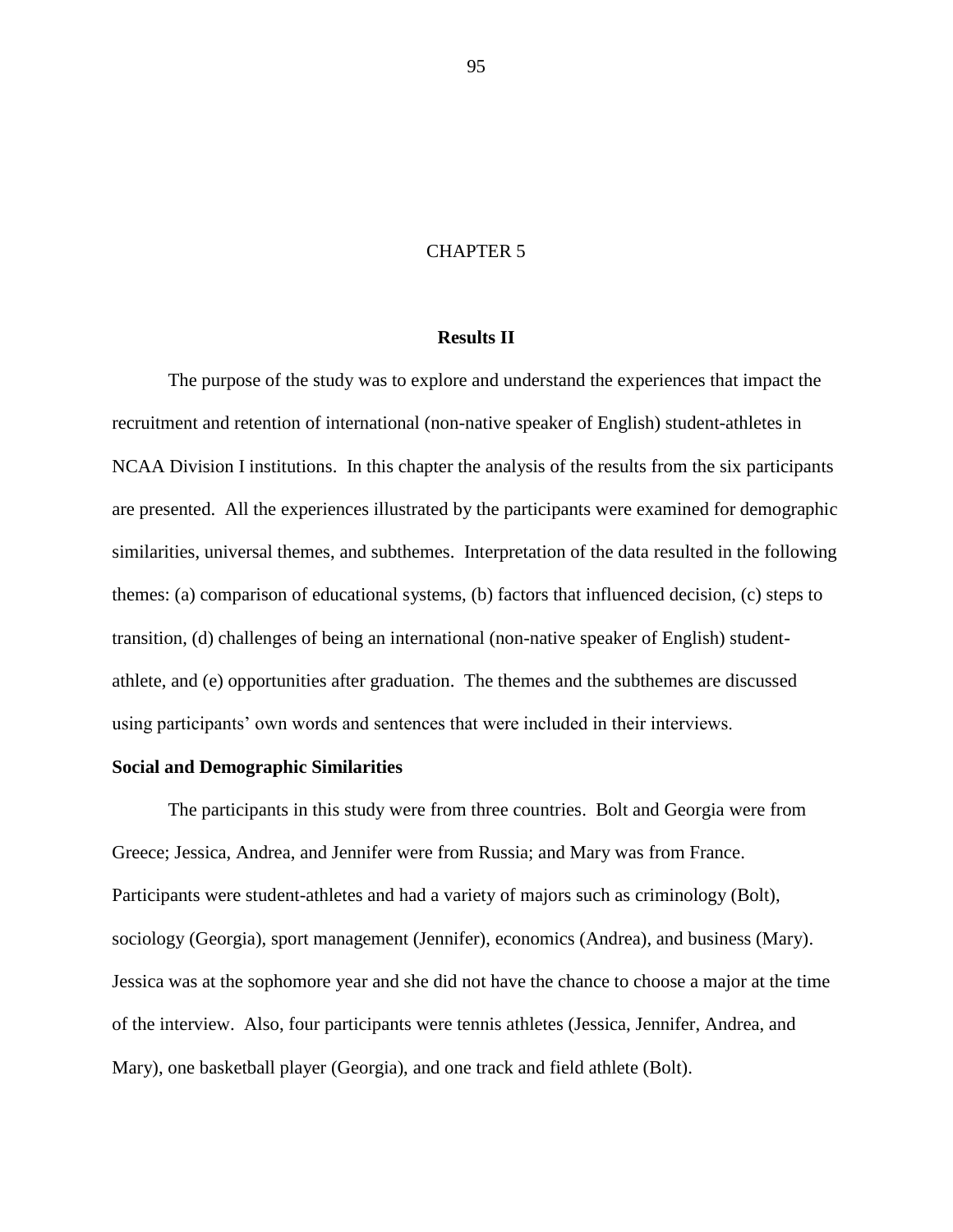All participants described their families as loving and caring in supporting the participants' decision to study in the U.S. Participants' parents had bachelor's degrees, except Georgia"s parents who had high school degrees. In one case, Andrea"s mother holds a Ph.D. in mathematics. Finally, Jessica's mother had a master's degree in finance and Mary's parents possessed MBAs.

An in-depth analysis of the interviewees' experiences made me realize that studentathletes have in-depth knowledge in terms of issues related to their role as student-athletes, the NCAA policies, and the policies that the institutions implement in order to balance the two roles: being a student and an athlete.

In general most participants focused on their roles as students and athletes. The majority of them were members of their national teams in their respective sports. All international student-athletes mentioned that before graduating from high school, they had to answer a critical question. Which pathway to follow, to become a professional athlete or a college student? Mary mentioned,

I was a good student. Also I played tennis very seriously and it was hard to balance everything. But I never wanted to be like a professional player. I mean I love playing tennis, but I can"t play tennis for the whole day.

Jennifer stated,

I wanted to play professionally, but I didn"t want to give up education, so I decided that I would rather make sure I have an education and have a degree, than to go professional and then one day, I don't know break my ankle and that's it.

Georgia, who played for the Greek national team realized "that playing basketball professionally makes you feel confident but if something happened such as a injury you can be in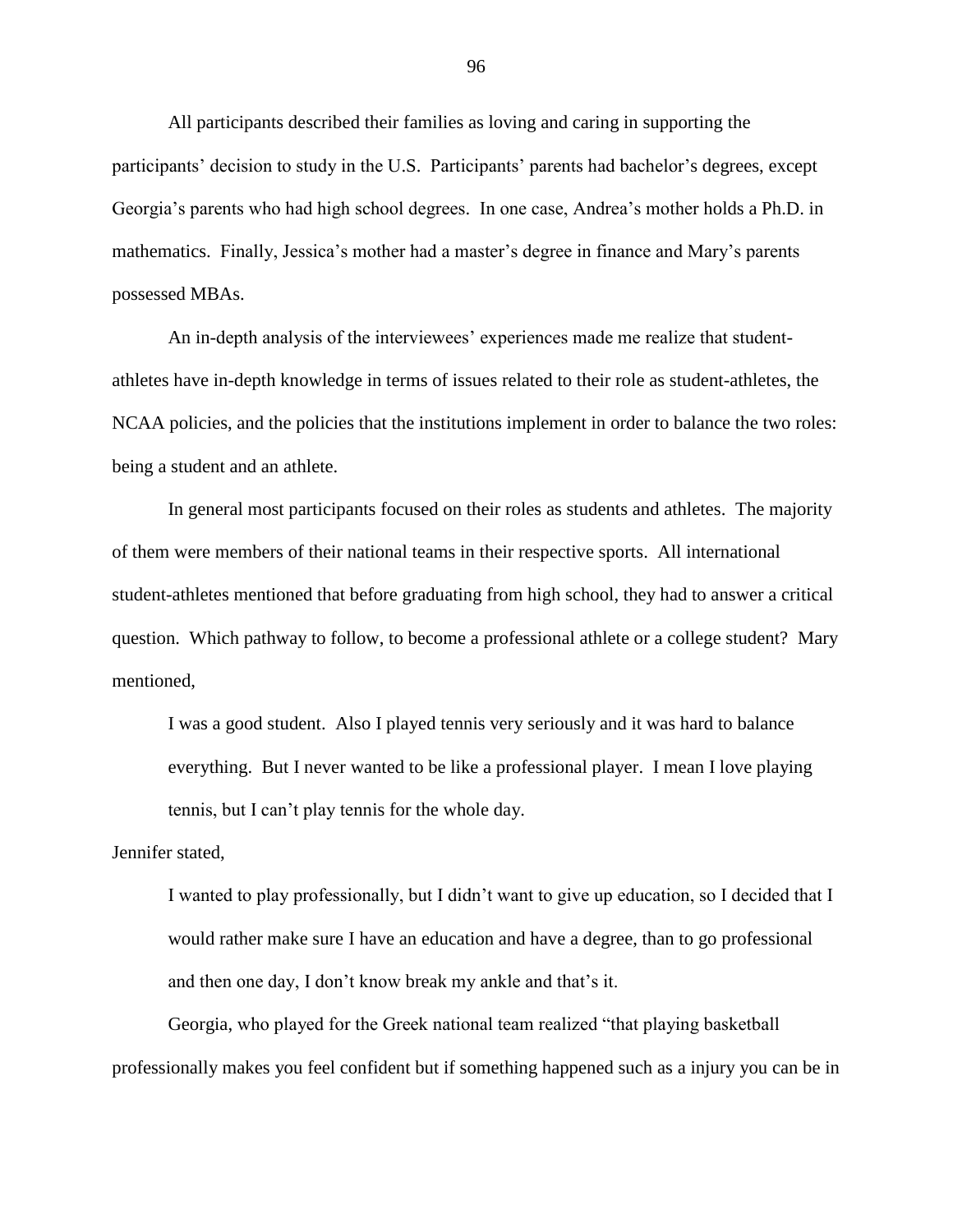trouble. Education is a better way to achieve things in life." Finally, Bolt suggested that the time he was in high school he did not want to follow a career as a professional athlete, however he wanted his professional career to have a relation with sports.

# **Comparison of the Two Educational Systems (U.S. vs. Country of Origin)**

This theme focuses on differences between the two educational systems, the one in the U.S. and the other in each participant's country. Participants explained the differences related to their participation in educational and sports activities.

**School-based versus club-based sports systems***.* The majority of the participants mentioned that the biggest difference between the two educational systems is that sports is a part of the college life in the U.S. and in many colleges the most important part. In participants" countries, institutions do not provide the opportunity to be an athlete at the same time that you are a student. If one wants to be an athlete, he or she needs to go to a sports club to find a coach and to start participating in competitive activities. Bolt stated,

Athletes want to join the club; however, they do not have the security of a college. In the U.S. you get admitted to a college and for years you are secured that you can do both things you like: to be a student and to be an athlete.

Also, Georgia mentioned that in her country she had to follow two totally different pathways in order to be able to be a student and an athlete at the same time.

**Educational system in the U.S. supports student-athletes.** All participants mentioned that the U.S. educational system is organized in a way that meets their needs, being simultaneously a student and an athlete. Andrea noted, "I am not worrying if I have practice or class tomorrow, because here [in the U.S.] everything is already organized. You have a coach; you have a team; you have people to practice; you have great conditions." Mary pointed out, "In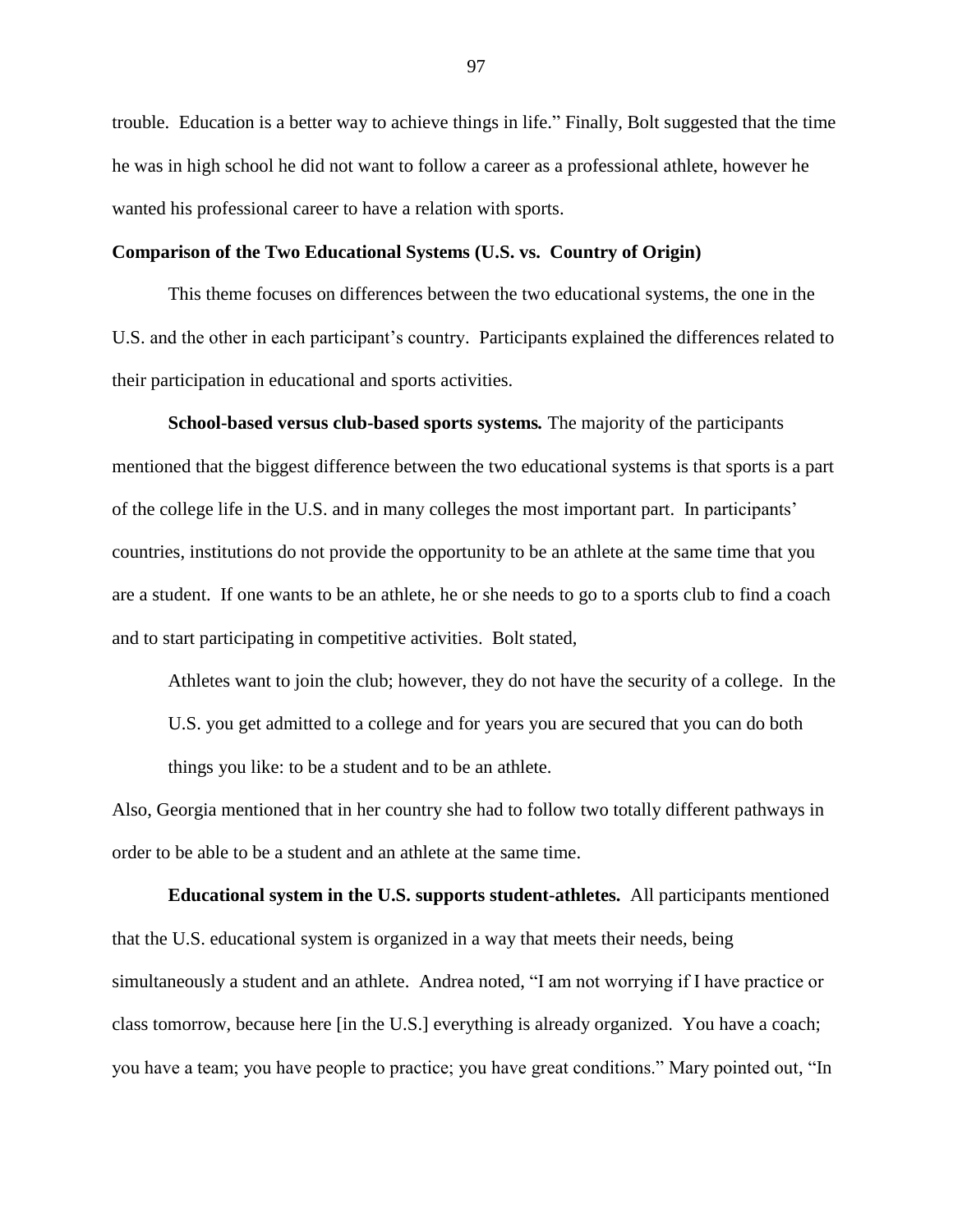France if you want to go to a good school it is just impossible to play. The system is not organized for same purpose as it is here [in the U.S.]." Jennifer provided a reason of why the system is organized in that way by saying that "in the U.S. sports are more developed. People spend a lot of money on that. We do not have this back in Russia. For instance in Russia we do not have these great facilities." In addition, Jessica mentioned that the system in the U.S. is wellorganized and athletes do not miss classes. In her country, it would be common to miss classes if someone wants to participate in sports activities and in most cases he or she has to choose which pathway to follow: to be an athlete or a student.

Participants mentioned that the system in the U.S provides more financial support and time efficiency. Andrea said that, in her country, "if you are good in tennis and you have some financial support, you can organize, or you can find a good couch or other people to support you. But if you don't, you have an issue."

Furthermore, participants suggested that the U.S. system provides time efficiency. Students do not have to waste time because all the facilities (classes and sport venues) are situated in close proximity. In their countries they have to travel an hour or more in order to practice the sport they played. Jessica said,

At home I had my tennis club which was like one hour away from home so basically I was wasting so much time for traveling every time and it wasn"t beneficial whatsoever like conditioning was at other place and then tennis courts were somewhere else, so I had to travel a lot.

Moreover, participants mentioned that the U.S. system, especially during the first two years of college, the focus is on general knowledge and less specialization in comparison with the educational systems in participants" countries. Bolt alluded to that by stating, "It"s like 60%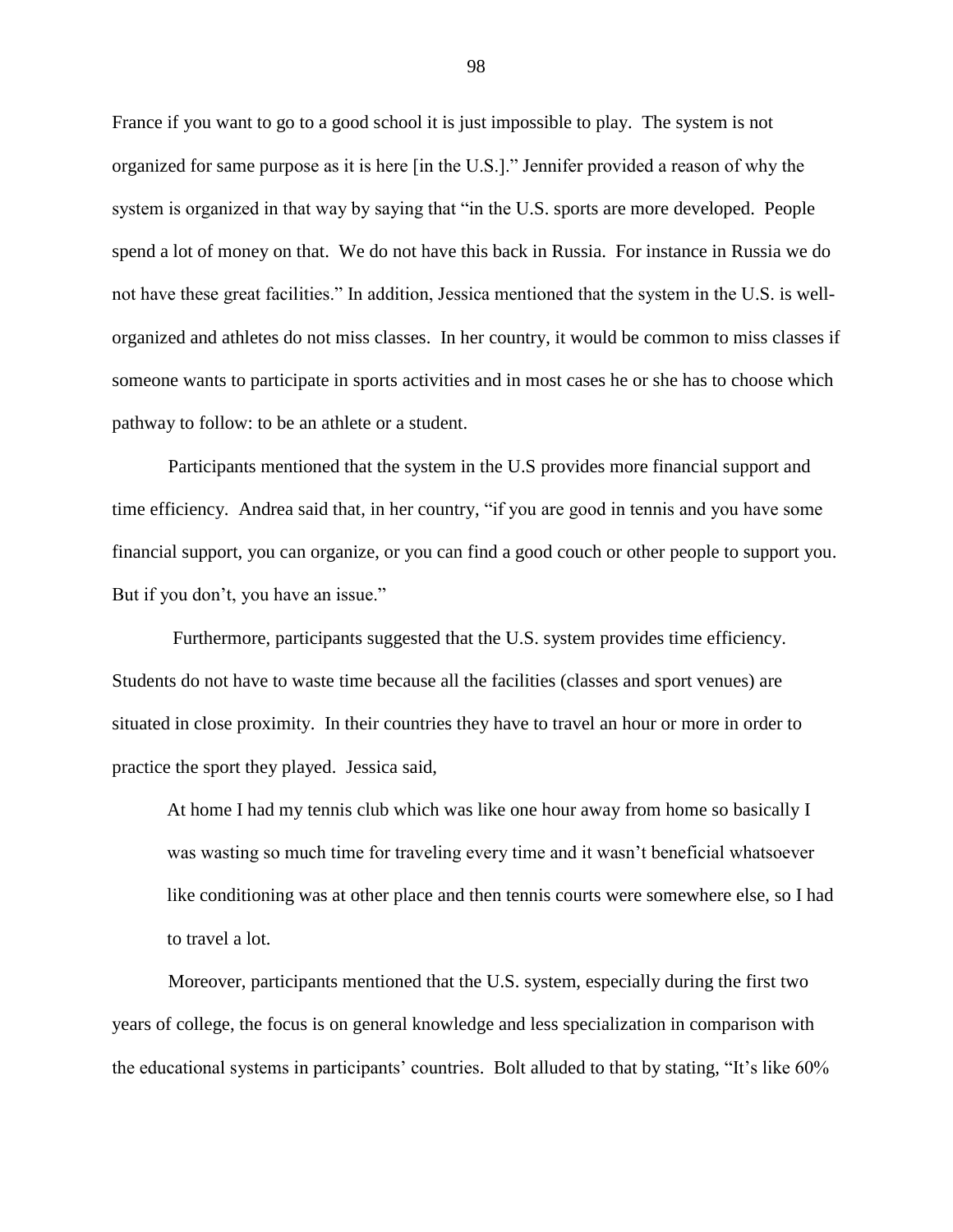of classes in a bachelor"s degree are general education. Back home, we don"t have general education classes in universities because you"re done with your general classes in high school." However, Andrea explained that the fact that a student takes general classes especially the first two years and then he or she chooses a major, which is actually considered to be an advantage for the student. In her home country, before the student goes to college he or she needs to select the major. "So you can do it when you get enrolled, and then you cannot change anything," Andrea noted.

Finally, Jennifer mentioned that "one of the biggest differences between the two systems is that in my country we spend much more time studying. You have to be devoted to education. You cannot be an athlete at the same time." Also, Bolt commented that "coming in the U.S. you see how probably a normal system works, but not necessarily a perfect system, just a normal system."

## **Factors that Influenced Decision-Making**

This theme focuses on the factors that influence participants" decision to leave their country and to travel to the U.S. and attend college. This theme includes also the analysis of the experiences participants had before their decision and how these experiences influence their decision.

**U.S. educational system combines education and sports.** All participants stated that the most important factor that influenced their decision to choose a U.S. college to study was that they were able to combine education and sports and to receive education at the same time that they are athletes. Mary mentioned, "I think U.S. it's the only country where you can be a student-athlete, so do both." Andrea said that by following the U.S. educational system you can "stay in shape" in both, education and sports: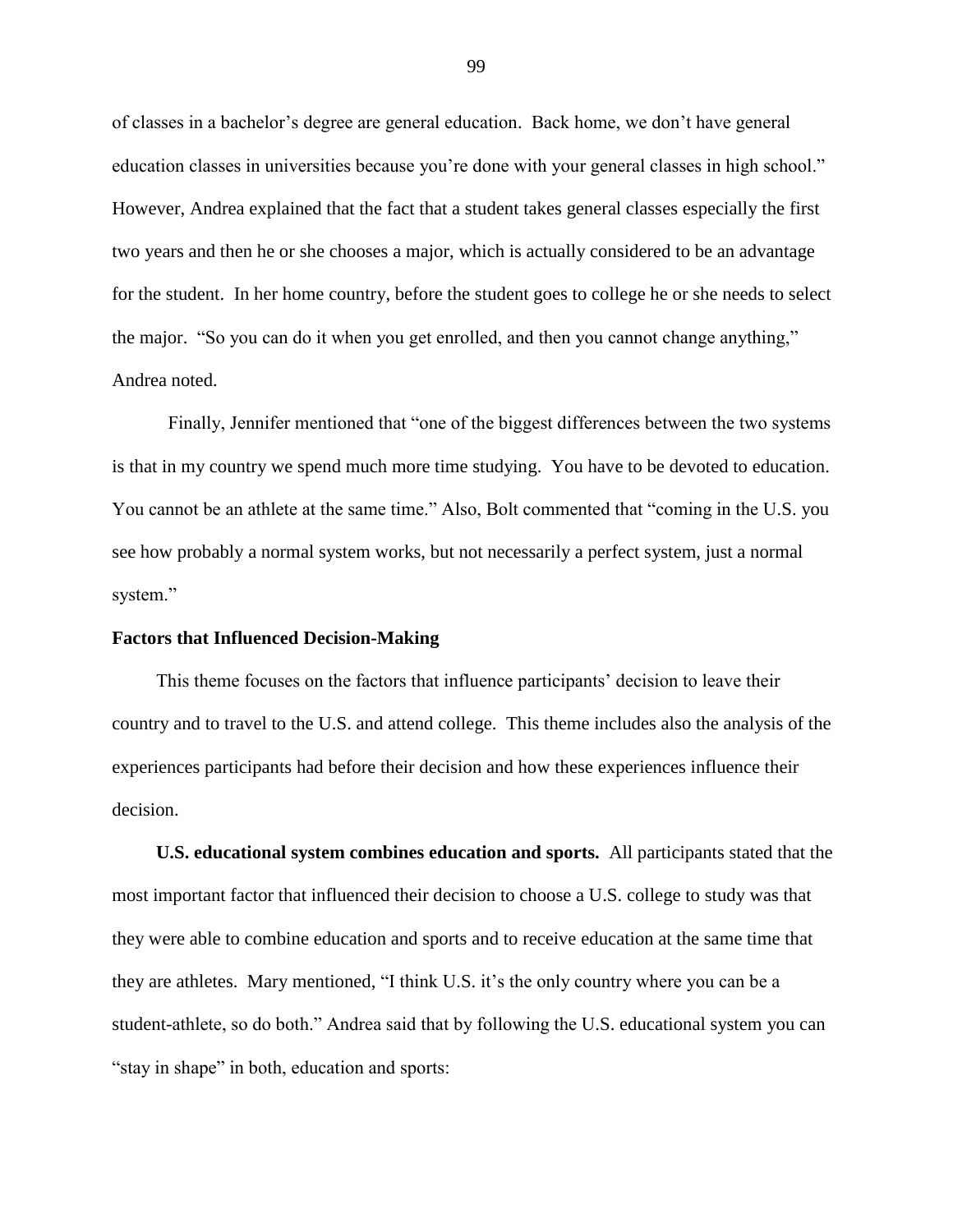It"s a really good opportunity to combine both education and sport. There"s not any other place where you can go to school, where you can get scholarship for being an athlete, where you can like participate, like this system in general, there is nothing like this anywhere.

Georgia also suggested that "U.S. educational system provides the opportunity to do both in a high level. And then you can continue playing professionally and at the same time you have a degree. This is important when to stop your career in sports."

Participants expressed that even when they were in high school, they needed to balance the two roles and basically had to choose which path to follow: to become an athlete or to go to college. Thus, they had to find a way to continue education at a college without ending their athletic career. Jessica said, "I was finishing up high school and some of my players, they would either go to college or they would keep playing. I would have to choose either one." Also, Jessica mentioned that when she was in high school, time was always a problem: "At home my tennis club was an hour away from home so basically I was wasting so much time for traveling every time and it wasn"t beneficial." Bolt pointed out the problems in the educational system in Greece as a reason to study in the U.S. "I believe that if I didn"t have any problems with education back home, I mean if it wasn"t messed up, I would have stayed. In my country you are walking into uncertainty," Bolt said. Georgia also said that the system in both fields (education and sports) in her country is not well organized. She added, "Basketball is not popular in my country, especially for women. And I didn"t think at the time I made the decision that there were enough opportunities for me to get better and to be able to play at a competitive level."

All the international student-athletes expressed their concern that before graduating from high school, the most important goal was to combine sports and education after high school.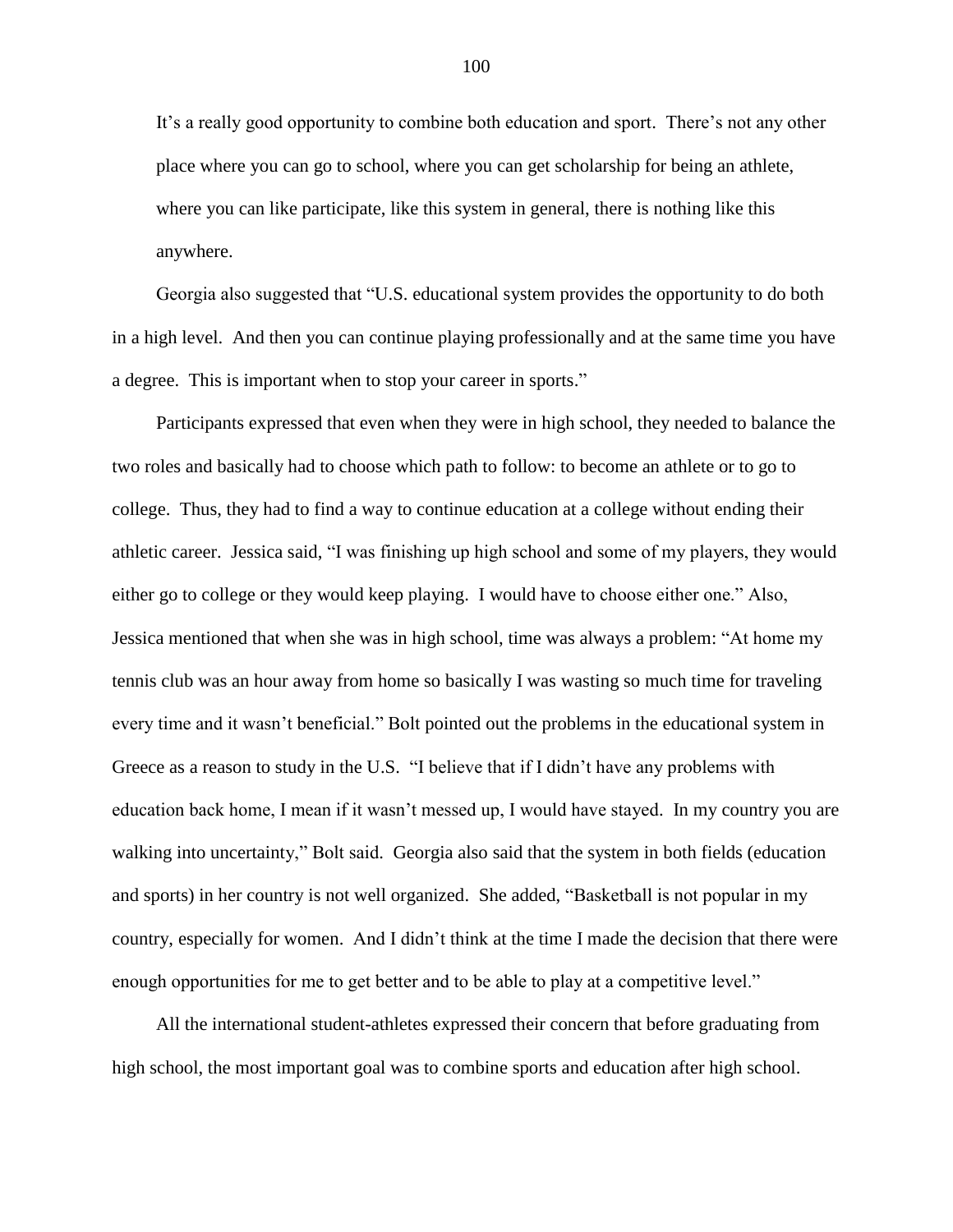Jennifer mentioned that she started thinking about her future after high school in the beginning of the ninth grade. She said, "At that time I wanted to receive education and to play sport and just, you know, just find out what I want to do, go to university or something else."

**Security and structured educational system.** Participants mentioned that one of the biggest advantages of the U.S. educational system is that it provides security. Bolt said, "You know you"re going to get in the system and you are going to be in the system for four years and you are going to be eligible, you are going to compete, you"re going to run indoor, outdoor." Furthermore, Andrea pointed out that the U.S system is more structured. "You have a coach, a team, you have people to practice, you have great conditions here [U.S.]. And opportunities to play tennis and to combine it with education," Andrea said. In the contrary, Bolt said that the system in his country is like "walking in the uncertainty."

**Scholarship system.** Participants mentioned that the scholarship system played a pivotal role in making the decision to attend a college in the U.S. Bolt noted "the system in the U.S. provides financial security. I do what I like and the college pays for my education. This is a kind of award for me." In participants' countries, in several occasions, students had to pay for tuition or for books and living costs. In the U.S. the scholarship covered tuition, books, and living. Mary pointed out, "We don"t have to pay anything in the U.S. That was something as well I counted when I chose to study here." Added to this, Jessica replied, "Here they offered me a scholarship, so I could play for a university team which is great and I decided to take this opportunity. So mostly it"s financial probably."

# **Steps to Transition**

This theme focuses on the process that participants followed from the time they made the decision to study in the U.S. until the time they were admitted to the institution. The process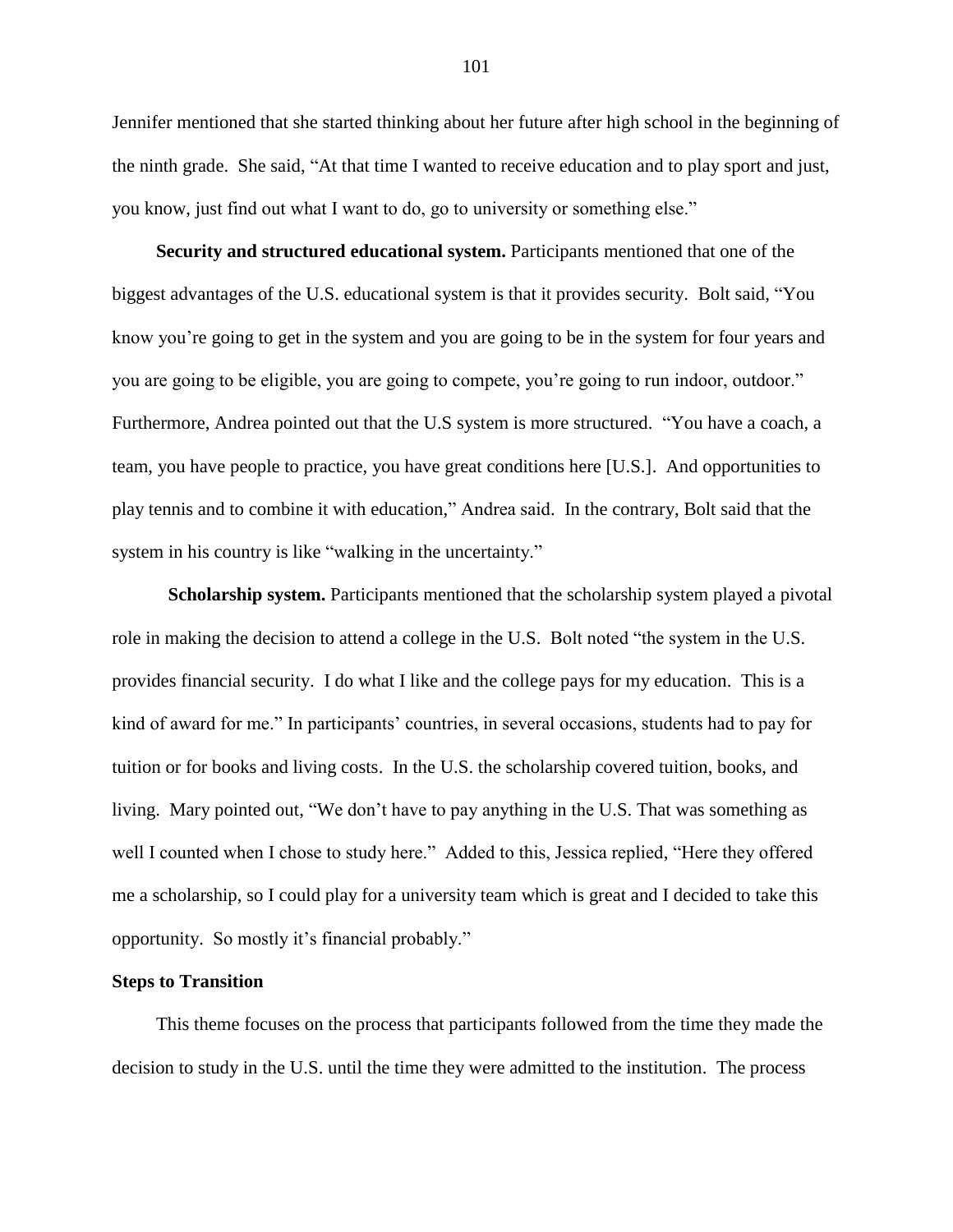includes (a) gathering general information, (b) choosing the institution that best fits to participants needs, (c) filling the paperwork with the institution and the NCAA, and (d) receiving acceptance from the institution.

**Information gathering.** Participants mentioned that they gathered information about the process they needed to follow from the internet, friends, coaches, and private companies that provide services for students who want to study in the U.S. Only Georgia mentioned that an institution recruited her, as she described,

I had a couple different offers; I had a few universities recruiting me because they were able to see me because I was a member of the national team. I was a teenager so they saw me in the European leagues and championships, so I had some visibility and there was some additional interest.

Andrea, Jennifer, and Bolt mentioned that in order to start the searching process they asked a friend who studied in the U.S. and then started searching on the internet to find coaches, and to collect additional information. Andrea said, "I gathered information about the program and the college from my friends, from internet, from coaches, and I when I had a clear picture of what was going on I started contacting some coaches." Jennifer replied that a friend who had extensive experience in the U.S. provided her with information on how to search for institutions. Then, she searched for emails of head coaches of each school she chose and she started contacting them. Finally, she emailed them videos of her performance and she had to wait for institutions' replies.

Mary and Jessica chose to gather information from a manager in a private company, which provides services for students who want to study in the U.S. Mary mentioned, "We talked a lot and I had to decide where I wanted to go, if school matters a lot, or if it was more the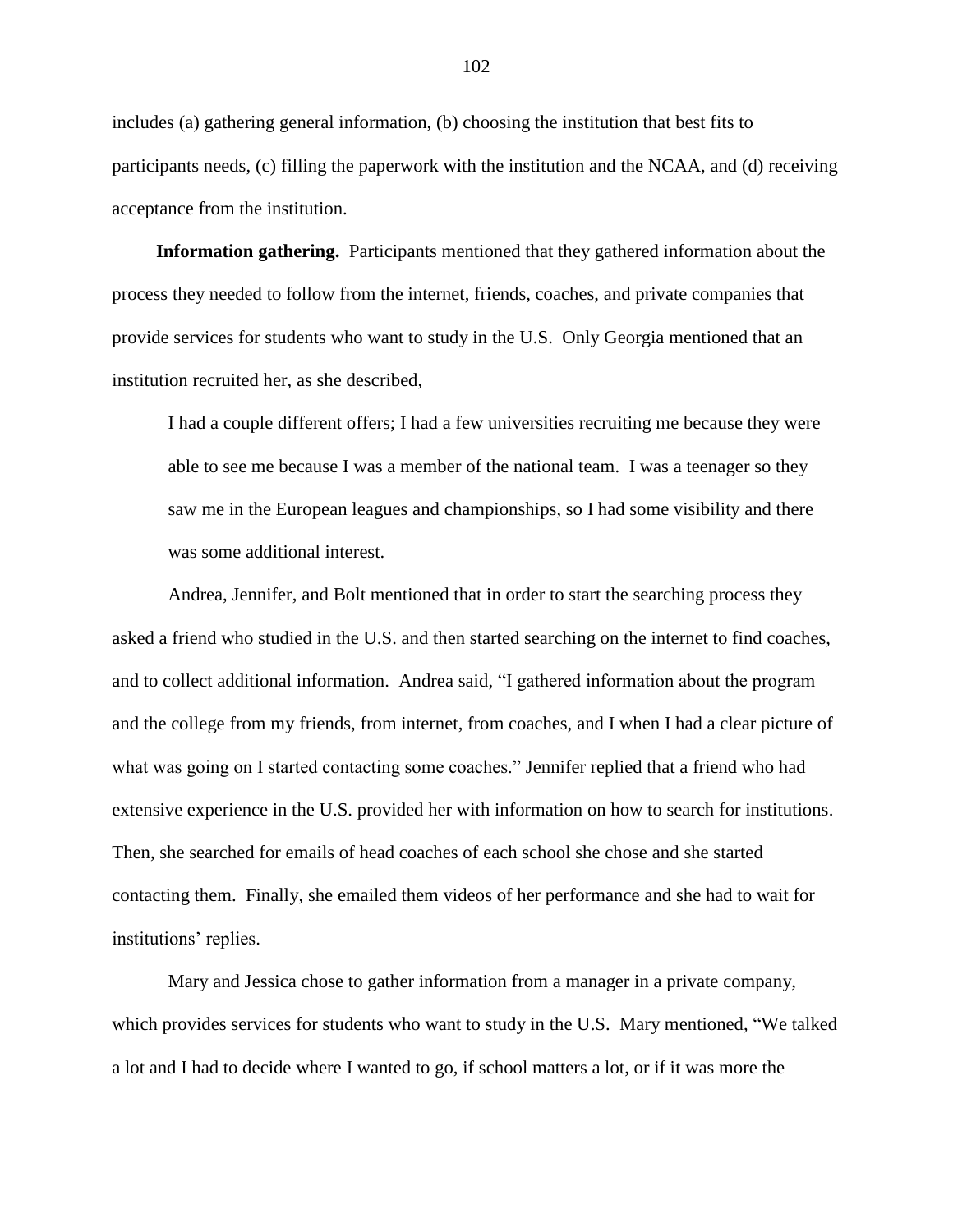question of tennis." Then, a representative of the company emailed the coaches from various Division I institutions and gave her a list. As a result, Mary chose three schools. Jessica also hired a private company in order to help her in the process to find the institutions in the U.S. She said, "We [family] paid the company money and all they did was to fill out resume, to send it out to schools, and to wait for their replies." Then, she contacted the coaches who informed her about the next steps that needed to be done in order to enroll her in classes with an athletic scholarship.

**Eligibility from NCAA.** Participants who did not pay a private company for the process mentioned that they did by themselves the paperwork in order to be eligible from NCAA. For instance, Bolt visited the NCAA website, read all the requirements, and filled out all the papers. However, there were some other things he needed to check. Bolt mentioned, "I had to submit some papers to the school, some to the NCAA clearinghouse, and some other directly to the NCAA. Then, I had to wait. I would say 99% of the paperwork I did it on my own." Georgia also replied, "I did all the paperwork and it lasted longer than I thought."

#### **Challenges of Being an International (Non-Native Speaker) Student-Athlete**

This theme focuses on the challenges participants face once they came to the U.S. Those challenges are related to the social and cultural issues they anticipated and the challenges due to the two roles they had to balance: functioning simultaneously as a student and an athlete.

**Social/cultural challenges**. All participants mentioned that the language barrier was the most important challenge they instantly faced. Jennifer said, "I would not understand anything there, what the teacher was saying. I was going to practice; I had no idea what the coach was saying." Andrea pointed out that the language barrier produces miscommunication, which may lead to frustration. Jessica said that she was always scared about her communication skills but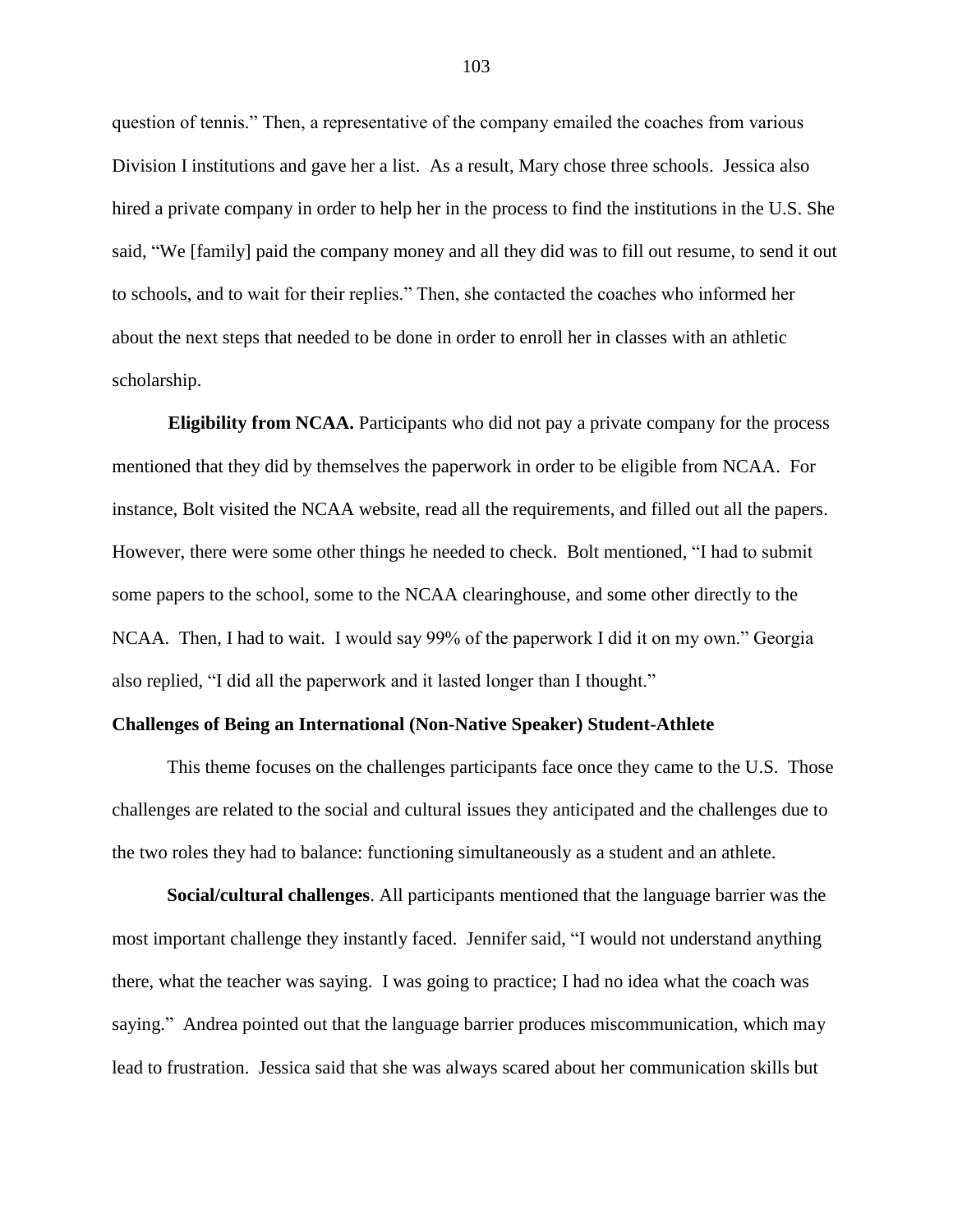she had to make a choice. "I either talk or I just keep my mouth shut and I look stupid," she said. As a result, she decided to be more communicative, and she realized that it was much easier than she had initially thought. "I felt comfortable talking with pretty much anybody," Jessica added. In addition, Georgia said that language was a challenge especially when some of her teammates were from the South and their accent was difficult for her to comprehend. "I was used to learn British English which was so different, so had a hard time to communicate with them," Georgia said.

Only Bolt noted that although language was indeed a challenge, it was not the biggest one. Being a student in a Midwest institution was a major challenge for him because there is a myth about U.S., namely, that every place is like being in New York and Los Angeles. Bolt pointed out that he observed huge cultural differences between East and West coast and the Midwest, which made his life more challenging.

In addition, other participants mentioned that cultural differences were a problem at the beginning and they needed time to adjust. Some of those cultural differences apart from the language were food as well as differences on many practical issues such as how to open a bank account or how to rent a house. Georgia replied, "Going to the grocery store the first year was a challenge. I had to ask my teammates and they would ask me for money for giving me a five minute trip, they would ask me for \$10." Jessica said, "Food is different, transportation is different. But also I was away from my family and being by myself I had to manage some practical things. I had to pay this. I had to do that, to arrange my room, to find someone to drive me to the store."

Also, Andrea said that "how people treat you is always a challenge. And that was a little bit different in comparison with my country." Bolt mentioned, "The biggest challenge was to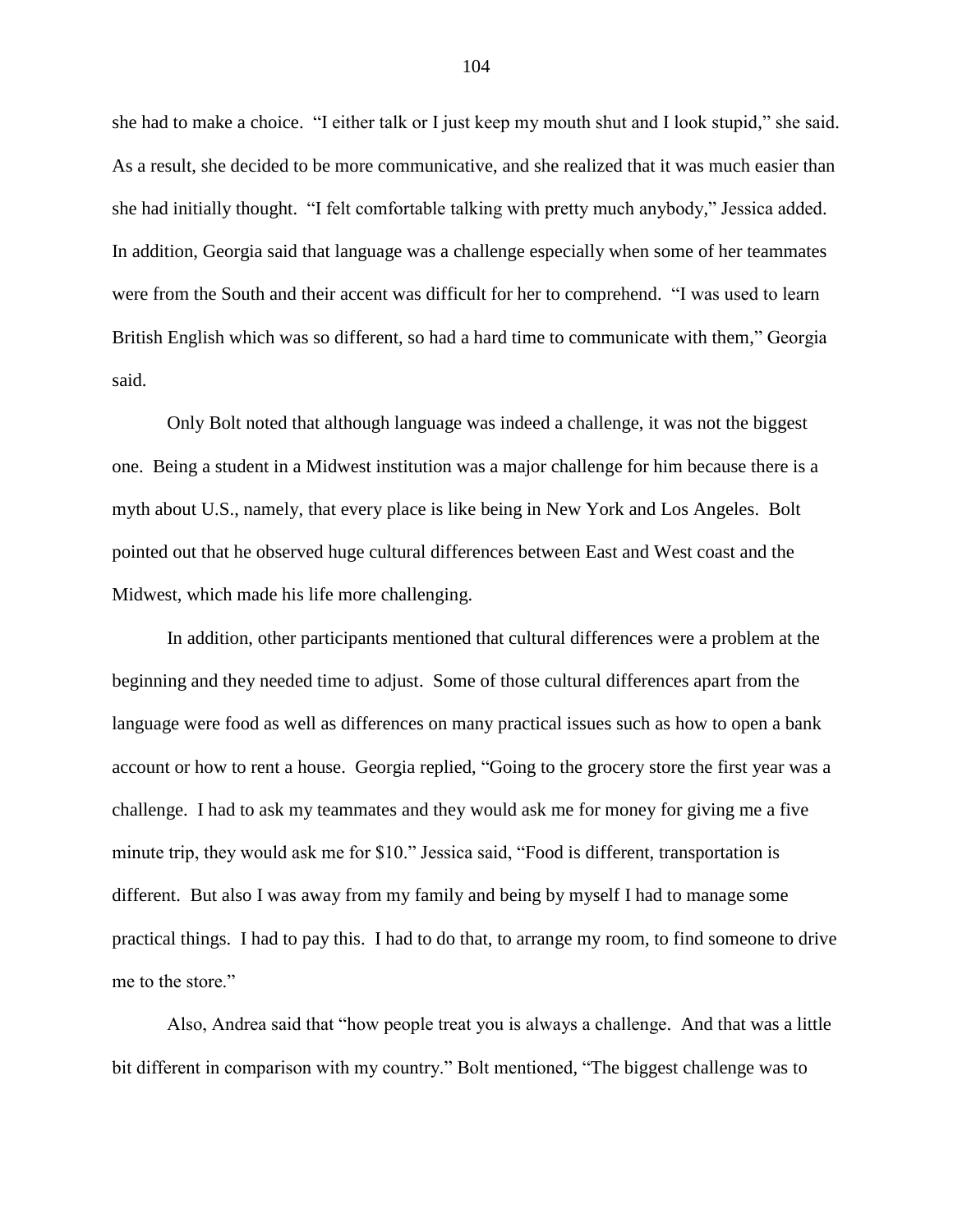deal with people that had no idea where I"m coming from, and what or where or what kind of country is Greece. They acted like it"s not a real country." Moreover, Georgia said that she felt challenged because the coach did not have the same culture. "I was punished for giving attitude when I was simply asking a question to understand better what the coach was saying," Georgia said. Also, Jennifer said, "The culture is a challenge, different people have different views, different attitudes."

Three participants mentioned that homesickness was a challenge for them. Andrea said, "You feel lonely and you just want to go back, but as time goes by, you meet new people, you kind of get a new family, and you adjust to the new environment." Mary added, "The first year I wanted the college to bring my family here."

Finally, interaction with peers was another challenge for the participants in this study. Bolt said, "I was the only foreigner on the track team. And being the only foreigner on the team it was hard for the other on the team to accept me, not for me to accept them." Also, he called himself a "special freshman," because he needed to adjust to a new educational system not only as a freshman but also as a foreigner. On the contrary, Mary mentioned that her teammates, classmates, and coaches supported her a lot in adjusting to the new environment. "Everyone was so nice," she said. Jessica added, "relationships are always a challenge, but it depends on the person. Some of them get really excited that I"m from another country and they want to talk to me."

Finally, Bolt noted that the international affairs center at his institution did not provide any support to him adjusting to the new environment easier. "They don"t do anything," he said. Later Bolt added,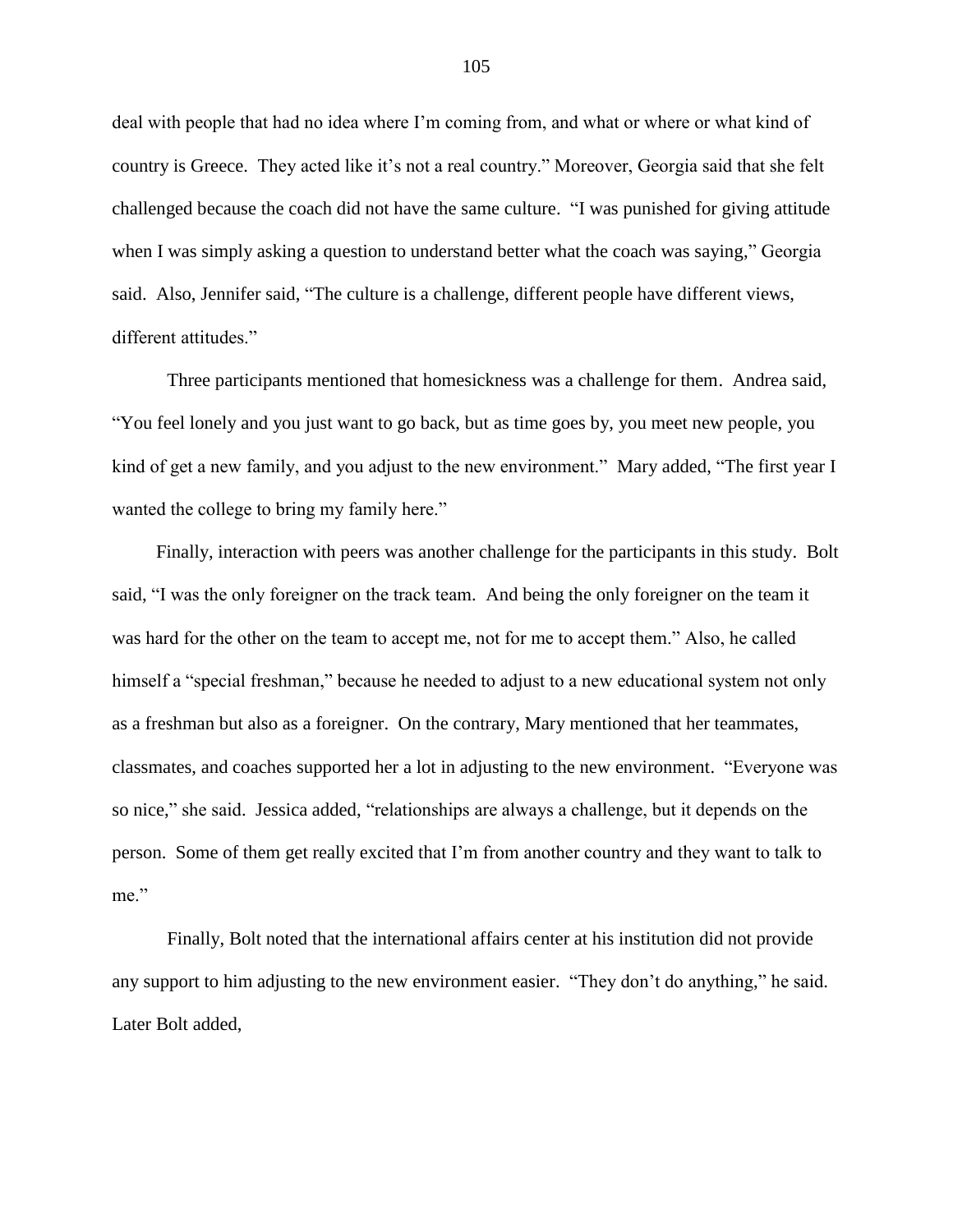They are supposed to get more involved directly with the students, but they make international students feel like a minority. This is their job and even if they don"t have the experience with international students here, this is your job, sit down and find some information.

**Challenges as an international student-athlete.** Participants mentioned that as international student-athletes faced more challenges, apart from the social, just because they had to balance the two roles. Bolt said that "being in the class was better than being on the team, because in class you can find a larger variety of people." Also, he added that in class it is easier to find more international students who can understand you easier in comparison with the team. Andrea expressed a different opinion by saying that it was easier for her to adjust in the team than in class. "For me it"s a little bit easier because all my teammates are international," Andrea said.

Also, Andrea mentioned about the busy schedule student-athletes have. She said, "As student-athletes we travel a lot, basically we work seven days a week," and later she added, "I think you just accept it. This is the system." Mary added on that

Fall is okay because we did not play that much tournaments, but when we are in season, like in the spring, we played matches every other weekend. We didn"t have like a free weekend, or even a Saturday off. And this was tough.

Georgia said, "Another challenge was that I did not think that coaches or schools themselves had the mechanisms to support international students with their transition." And she added, "I feel like coaches should be more trained to deal with student-athletes." Andrea opposed that "people in the U.S. understand the sport and how tough it is to be an athlete and to study at the same time."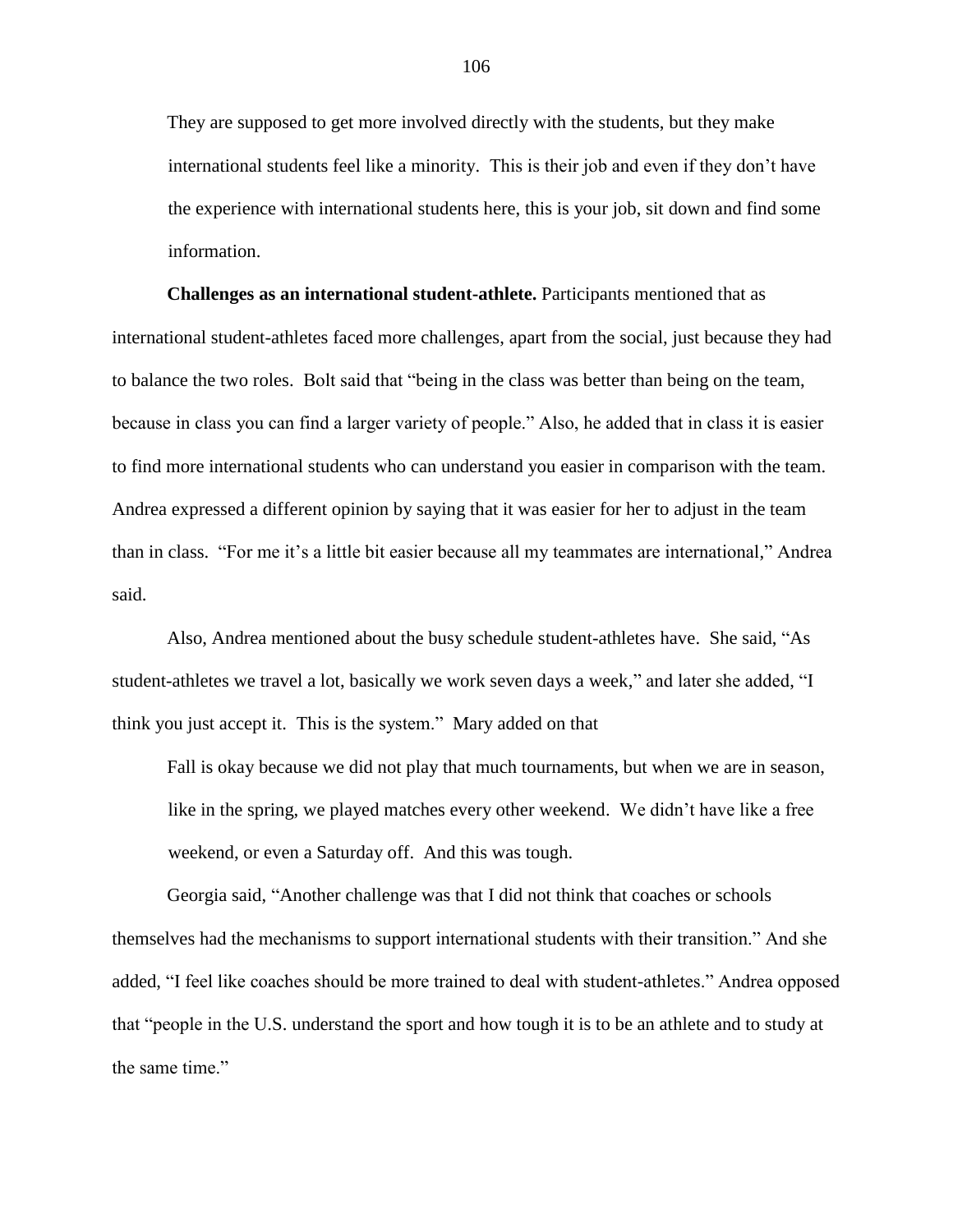# **Opportunities after Graduation**

This theme focuses on the opportunities that participants said they will have after graduating from an institution in the U.S. Participants mentioned that the opportunities for the future are related to the skills they developed through the experience they lived, the degree they received, and the academic accomplishments in general.

**Developing skills/life experiences**. Many participants mentioned that studying in the U.S. is an opportunity to develop skills through the experiences they live, and this is extremely important in life. Bolt mentioned, "This experience opens your mind and can change you as a person. You find the kind of people here that you"ve never seen before." Mary pointed out that studying in the U.S. it is a good experience because you are away from home and you can live independently. Jennifer underlined the skills an international student-athlete develops. "It's more about the skills," she said. "The experience I am going to get out of it. For me it's like, I want to learn new material, new information, new skills, which I will be able to have in my future job, for my future things," Jennifer added. Finally, she noted that she had more confidence in herself because she knows how to solve problems.

In addition, Andrea and Bolt mentioned that being in the U.S. helped them to learn English in a better way, and this is a helpful skill for their professional career. Bolt said, "You are going to learn a second language. This will be very beneficial. And that second language is always English, so I mean, you"re more eloquent in English that any other language." Andrea added, "Either in the U.S. or in my country learning English as a second language will be good for my future."

**Educational accomplishments.** Three participants mentioned that one of the reasons to study in the U.S. was the quality of the degree. Bolt said, "I am going to have a good degree and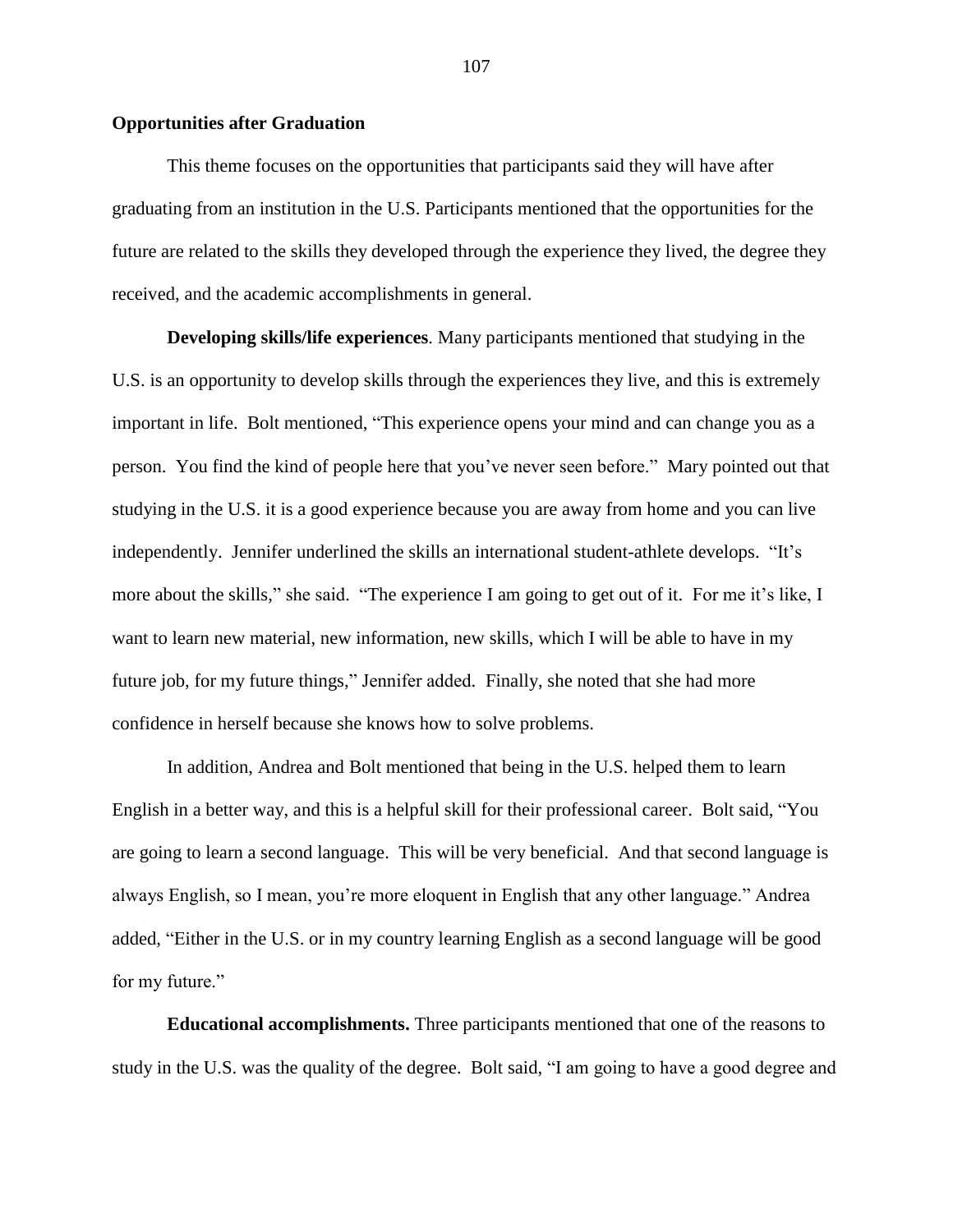I can find a better job." Georgia also mentioned that for her to get a good degree was an important reason. In addition, the quality of the degree will lead them in specialization in their field by continuing their studies with a master's or a Ph.D. Jennifer said, "I really do want to do a master degree. I want to go to a grad school about management."

Also, Andrea mentioned that employers might see the fact that she was a student-athlete as an advantage and they can hire her easier. "I heard that employers see as an advantage if you were a leader of the team because it means that you are organized, you know how to work with people, lead the group, have the ability to communicate," Andrea said. Mary mentioned, "I would like to get my first job in the U.S., get an internship, to have a good experience. But I don"t really want to live in the U.S. my entire life.

In sum, Chapter 5 provided an analysis and interpretation of the interview data. Participants' stories were further examined for a broader and deeper understanding of what it means to be an international (non-native speaker of English) student-athlete. Moreover, Chapter 5 presented the themes and subthemes that emerged as a result of the participants" experiences. These were (a) comparison of the two educational systems (US versus the country of origin), (b) factors that influenced decision-making, (c) steps to transition, (d) challenges as an international student-athlete, and (e) opportunities after graduation.

The following chapter provides discussion and interpretation of the findings in Chapter 5 and provides a deeper reflection of the findings as well as the model developed in this study. The model describes the experiences that international student-athletes have in high school and how those experiences influenced their decision-making process and their adjustment.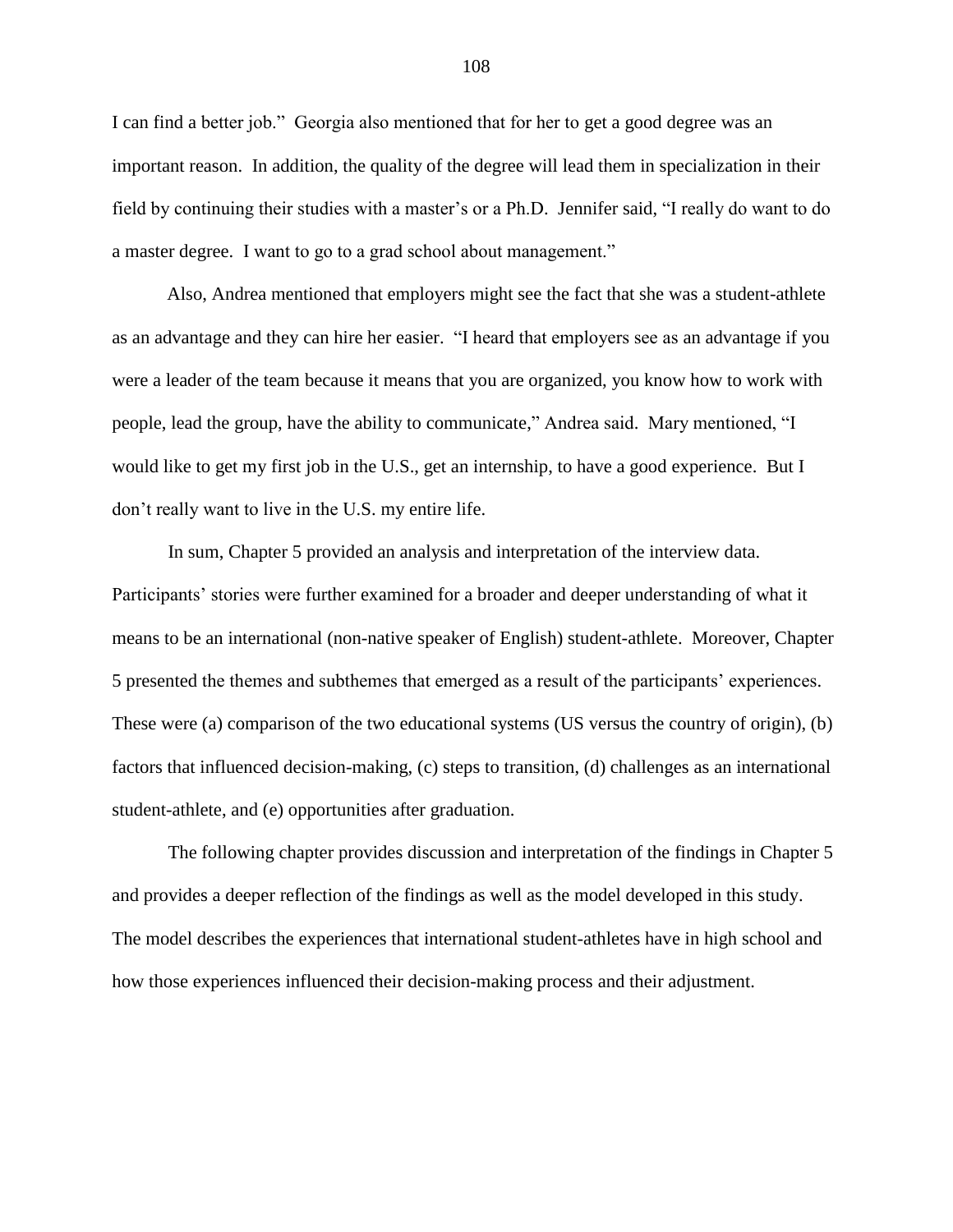# CHAPTER 6

#### **Discussion**

The purpose of this study was to explore and understand the experiences that impact the recruitment and retention of international (non-native speaker of English) student-athletes in NCAA Division I institutions. This chapter provides discussion and interpretation of the findings in Chapter 5. Based on the participants" answers, five themes were developed describing the experiences related to their recruitment and retention processes. These are (a) comparison of the two educational systems (U.S. versus the country of origin), (b) factors that influenced decision-making, (c) steps to transition, (d) challenges as an international studentathlete, and (e) opportunities after graduation.

Each major theme includes sub-themes that give a better understanding of the theme. In this chapter major themes and sub-themes are connected with the theories and models that presented in Chapter 2 (literature review). Finally, a model that focuses on the recruitment and retention of international (non-native speaker of English) student-athletes in NCAA Division I institutions is developed and presented in this chapter.

### **Discussion of Themes and Subthemes**

**Comparison of the two educational systems (U.S. versus the country of origin).** This theme focuses on the comparison of the two educational systems as expressed by the participants who had the opportunity to experience both systems, one in the U.S. and the other in the country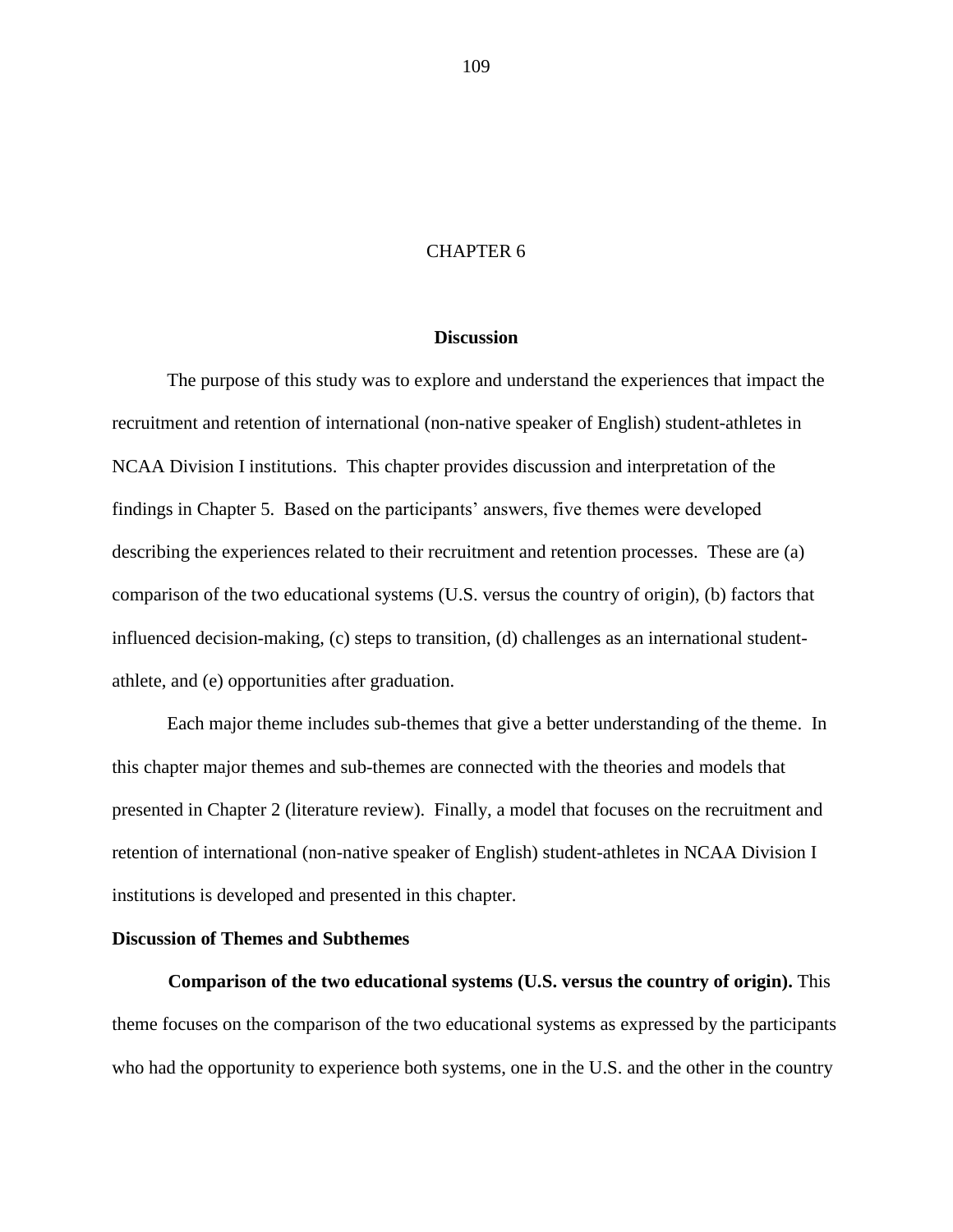of origin. Participants were asked to compare the two systems related to both roles they had to be students and athletes at the same time. There were two subthemes that described the main differences between the two systems and how the structure of the two systems affected their performance as students-athletes. These are (a) school-based versus club- based sports system and (b) educational system in the U.S. supports student-athletes.

**Factors that influenced decision-making.** This theme focuses on the factors that influenced participants to decide to study in the U.S. as student-athletes. Participants expressed their experiences during high school and how they tried to combine sports with education. Also, this theme included the problems participants faced in their country and their concerns about the future. There were three subthemes that described the most important factors that influenced their decision to study in the U.S. as student-athletes, which are (a) education and sports, (b) security and structured educational system, and (c) scholarship system.

**Steps to transition.** This theme focuses on the process participants followed in order to be admitted to the institution as student-athletes with an athletic scholarship. Participants expressed their experiences on how they gathered information about the institutions, the academic programs and the athletic departments. Also, they mentioned the steps they followed in order to be eligible from NCAA. The subthemes were (a) information gathering and (b) eligibility from NCAA.

**Challenges as an international student-athlete.** This theme examines the challenges participants faced in the U.S. Participants expressed their experiences of their adjustment and the main problems they handled. Also, they expressed the solutions they found to solve the problems and how the institutions or their classmates/teammates helped them during this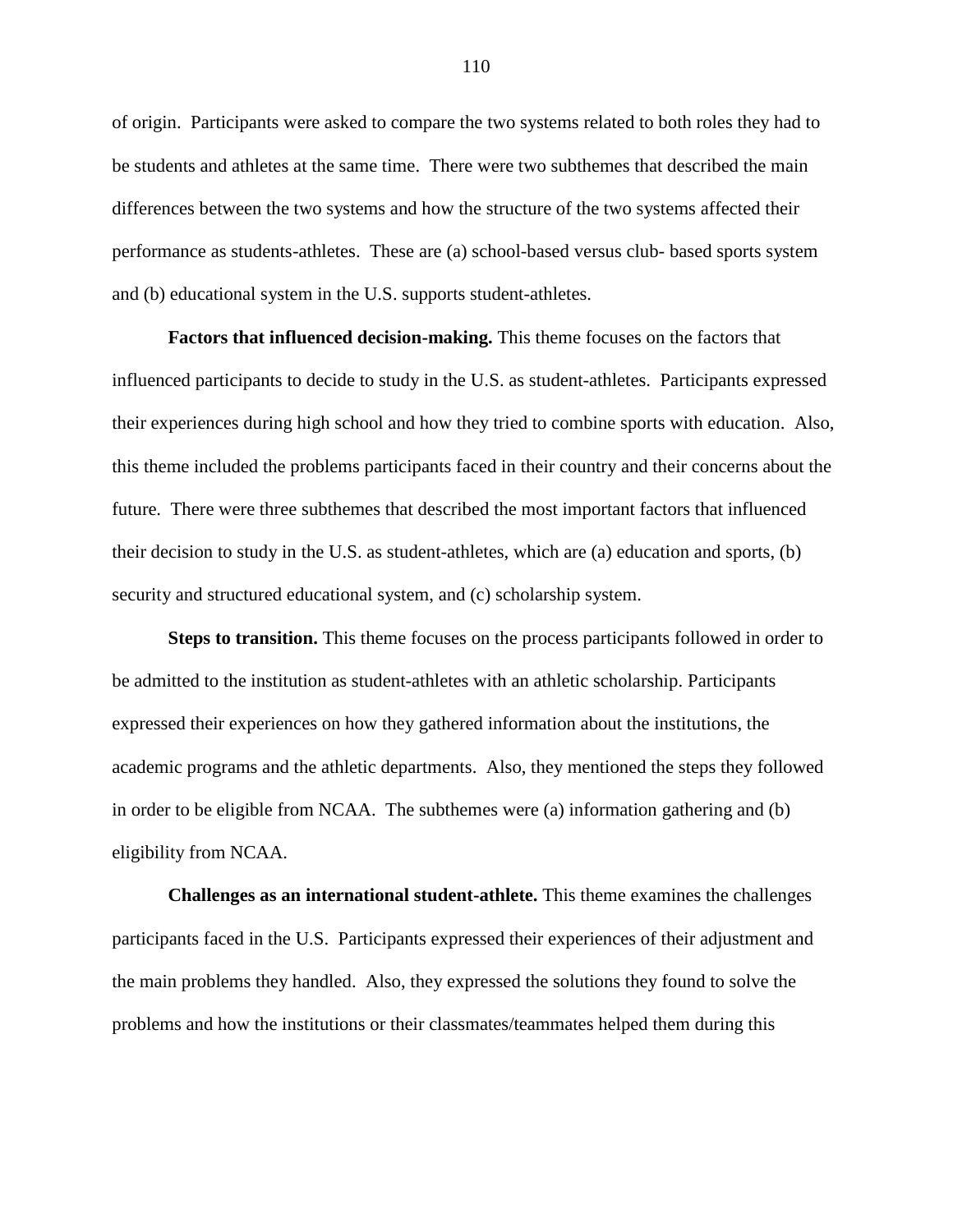process. Participants faced challenges that can be categorized in two subthemes: (a) the social and cultural challenges and (b) the challenge of being an international student-athlete.

**Opportunities after graduation.** This theme focuses on participants' opinions about the opportunities for their future because of their decision to study in the U.S. In addition, participants expressed their belief that the experience of living in the U.S. helped them (a) to develop skills important for their life, (b) to accomplish educational goals, and (c) to find a better job. Thus, the two subthemes were (a) developing skills and (b) educational accomplishments such as to have a better job, a specialization in field, or a good degree.

## **Deeper Reflections of Findings**

**Comparison of the two educational systems.** One of the main comparisons that participants made was the difference between the school-based sport system in the U.S. versus the club-based sport system in the country of origin. Asher (1994) mentioned that international student-athletes have experiences from a club-oriented system, which is more competitive than intercollegiate sports; therefore international students can help their team to be more competitive. Asher has described that international student-athletes have strong motives to come to the U.S. and attend a program and are more mature than and work harder than domestic student-athletes. Therefore, international student-athletes can add to the quality of competition, and they can contribute to the system of intercollegiate sports and the campus life.

**Factors that influenced decision making.** Participants in this study mentioned as the most important factors that influenced their decision to study in the U.S. (a) the structure of the system that combines education and sports, (b) the scholarship system that provides the opportunity to the student-athletes to receive scholarship for their athletic abilities because they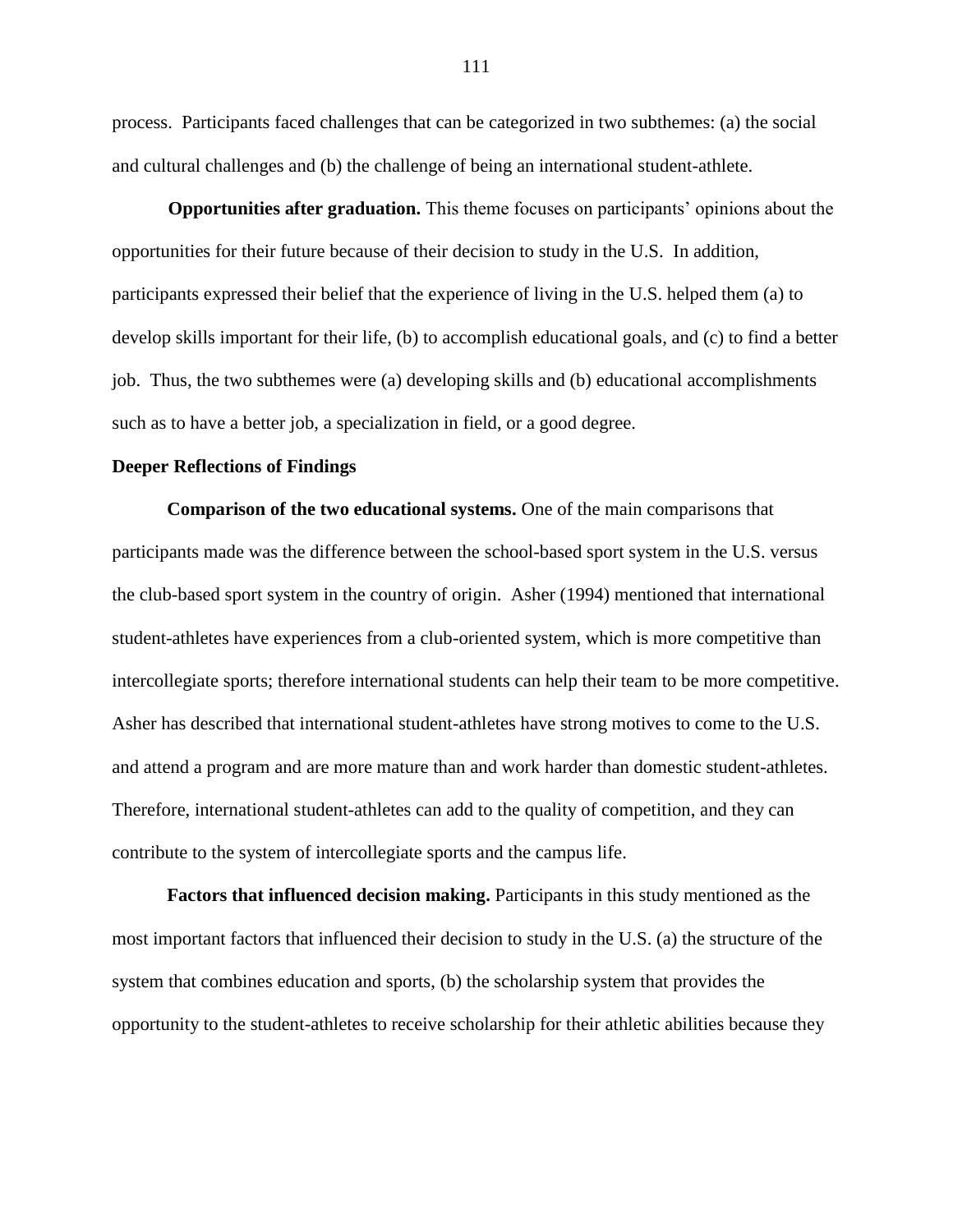compete as representatives of the institution, and (c) the security that the system provides to student-athletes.

The unique characteristics of the U.S. educational system attract international studentathletes to the country because it combines education with sports. These findings were similar with previous studies, such as Berry"s (1999), which indicated the importance of academic and athletic achievement as an important factor for international student-athletes to come to the U.S. In addition Bale (1987) mentioned that international student-athletes found difficulties in their countries in combining training with a full-time job or school, compared to the U.S. system that combines athletics with academics. In addition, international student-athletes claimed that they had limited access to higher education in their countries, and that makes them explore alternative solutions in the U.S. (Bale, 1987).

However, the current study does not support Bale"s (1991) findings that describe factors such as the lack of facilities and the lack of coaching as important for international studentathletes to make the decision to leave their country and to come to the U.S. in order to study and to participate in collegiate sports. Participants in the current study mentioned that facilities were great in the U.S. but it was not the main reason for them to leave their countries. In addition, participants said they were satisfied with their coaches back in their countries. They mentioned that coaches were caring and supportive in their efforts to compete in high level. Only, the lack of time was something that participants mentioned as a problem in their country. Bale (1991) found that the lack of time is an important aspect which makes international student-athletes to choose to study in the U.S.

The current study also shows the differences that were described in the literature review and are related to the studies that focused on the comparison of domestic and international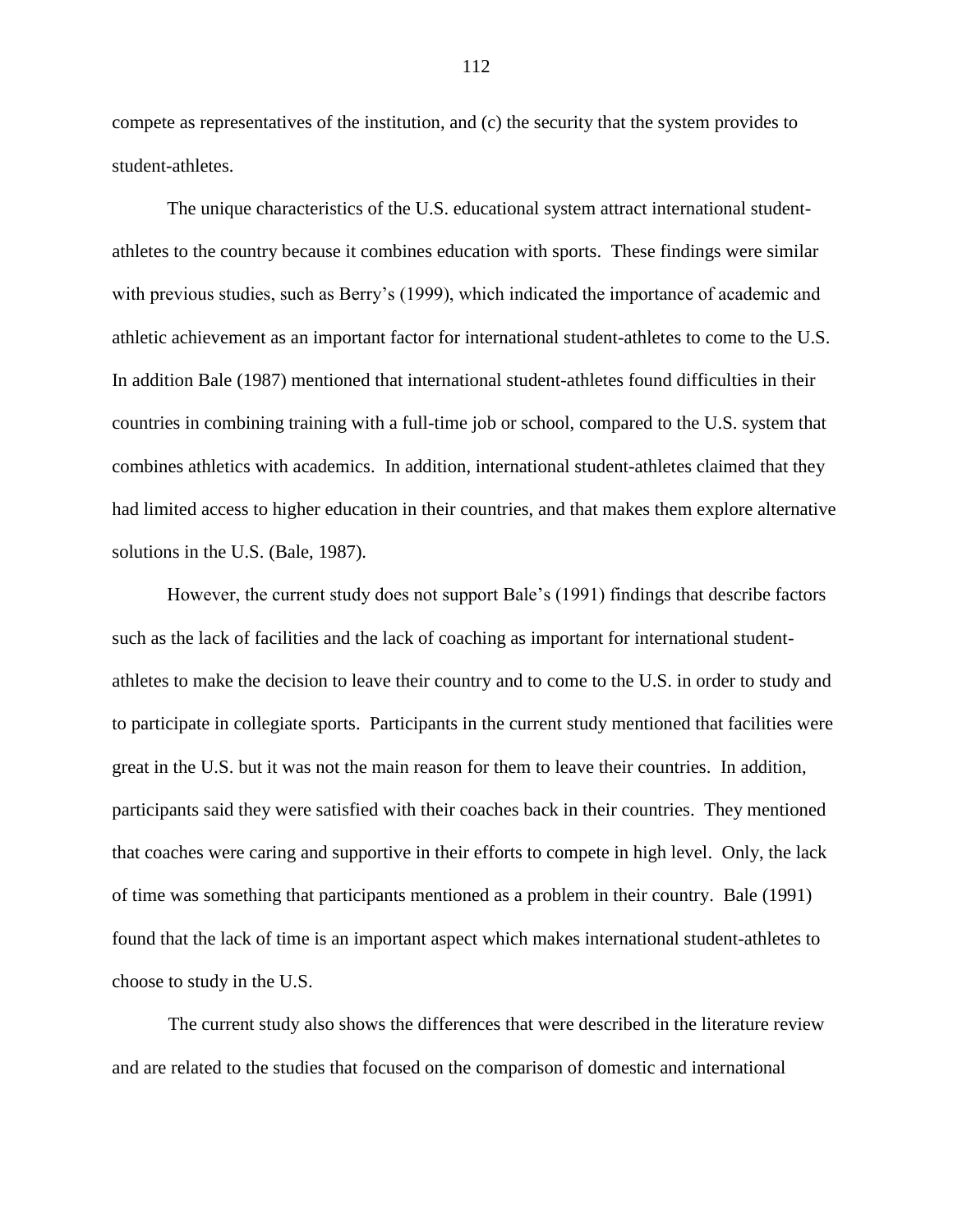student-athletes related to the criteria involving their decision to study in the U.S. Goss et al. (2006) demonstrated that athletic, academic, and campus-related factors influenced domestic student-athletes in their college decision. Specifically, the top 10 factors were degree programs, opportunity to play, head coach, academic support services, spiritual guidance, athletic facilities, on-campus dorms, social climate, athletic traditions, and the size of an institution. In addition, Kanley (2007) found that the most influential factors for domestic student-athletes were the availability of a major or academic program, head coach, career opportunities after graduation, social atmosphere of the team, and the amount of financial aid. The comparison of the two cohorts shows that the factors that influence decision making are more generic for international student-athletes versus the domestic students who focus more on the institution, program, coach, and other specific aspects of education.

Additionally, the outcomes in the current study support the findings of other studies and are related to the different criteria that male and females have when they make a decision. Judson et al. (2004) showed that female student-athletes value their academic opportunities more in comparison to the male student-athletes who value the athletic opportunities more. Furthermore, another study from Mathes and Gurney (1985) underscored the importance of the academic opportunities in the decision making process for student-athletes and the researcher concluded that female student-athletes value this factor more than male student-athletes. In the current study five women and only one man participated. Female participants expressed that the academic opportunities were an important factor that played a role in their decision.

Finally, participants in the current study mentioned that the athletic scholarship is an important factor for their decision to study in the U.S. in order to have financial security during the years of study. These findings are similar with the findings from Doyle and Gaeth (1990)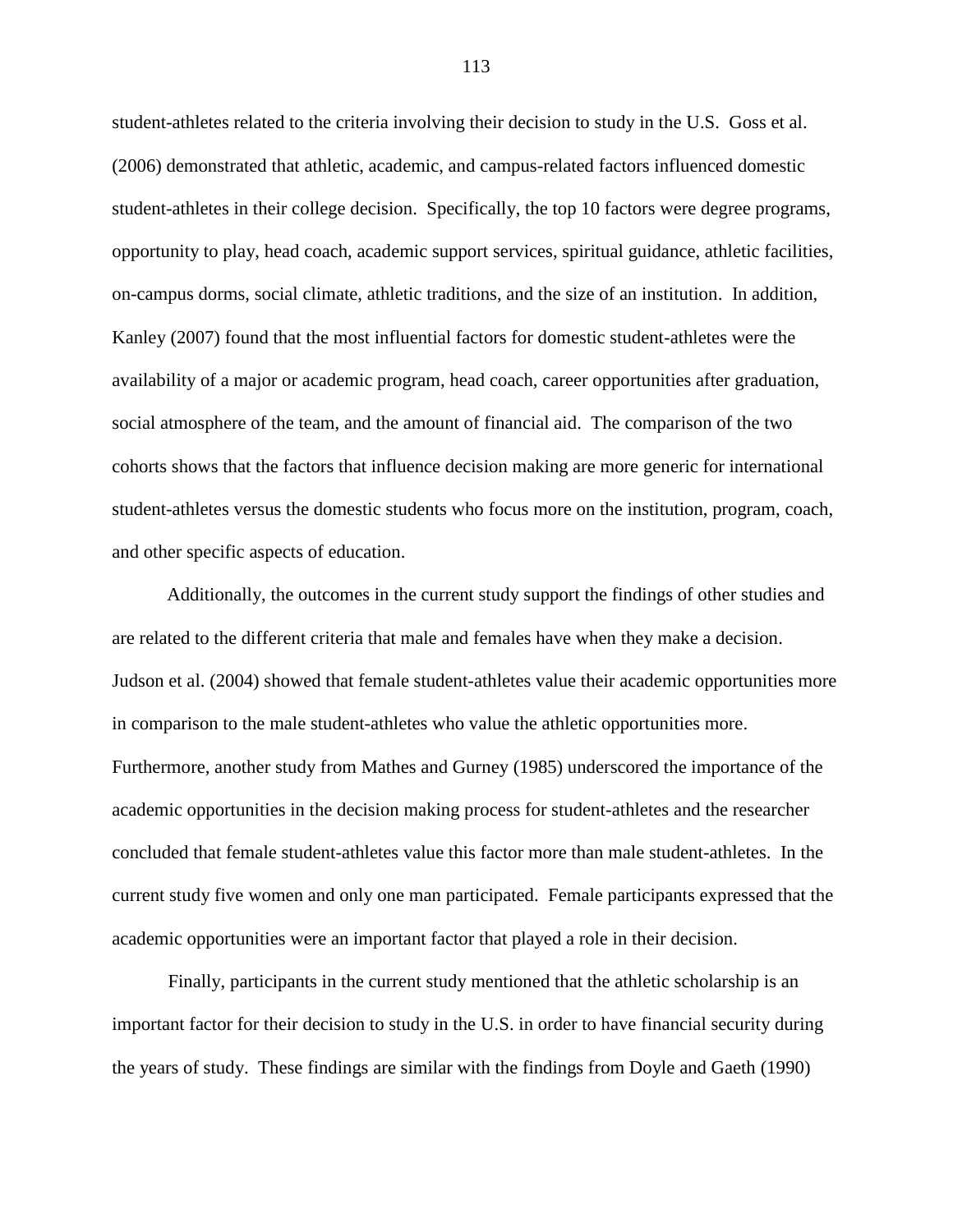and Bale (1987) On the other hand, there is an argument related to the participation of international student-athletes in intercollegiate sports because of the athletic scholarship they receive. Some claim that international student-athletes take athletic scholarships from domestic students and in select cases, such as in tennis, 30% of the athletic scholarships go to international student-athletes (Greviskes, 2004). Bale (1991) mentioned that at all times there is a constant pressure on the international student-athlete to achieve good results because every year there is approximately 10,000 to 12,000 athletic scholarships offered to them and if they do not perform well there are chances for withdrawing the scholarships by the institution.

**Steps to transition.** Bale (1991) described the nature of recruitment of European studentathletes as (a) approached by a representative of the university (51.6%), (b) found out from friends or contacts who had been there (39.7%), and (c) answered an advertisement (6.4%). The findings in the current study support that the steps to transition were found out from (a) friends, (b) private companies, and (c) the recruitment process from institutions.

In addition, participants in the current study discussed their experiences during the process that NCAA requires in order to be eligible as student-athletes. All of them expressed their opinion that they had to do all the paperwork by themselves and they needed to follow the procedures of the NCAA. In many cases participants faced some challenges in filling the NCAA official papers because of the differences in the educational systems (U.S. vs. the country of origin).

The restrictions from the NCAA related to international student-athletes were discussed in other studies. Ridinger and Pastore (2001) argued that it is a fact that in many cases international student-athletes have competed on the professional level and that causes them to allegedly be in a higher performance level from domestic students who compete in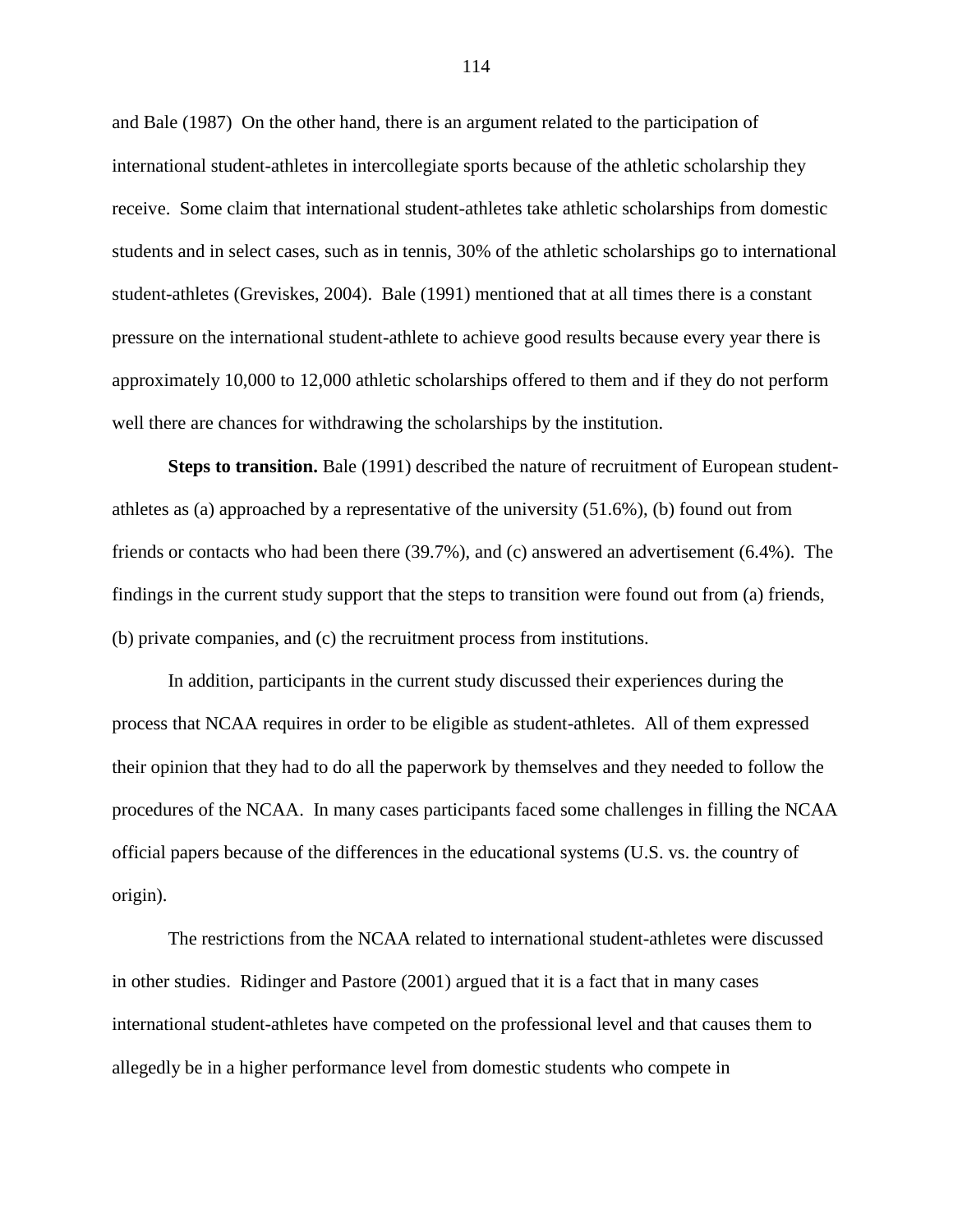intercollegiate sports. This is a thorn for NCAA which tries to develop limits and regulations. Moreover, some difficulties that NCAA faces when institutions recruit international studentathletes are academic eligibility and amateur athletic standing. These two factors are extremely important for the rules and regulations of the NCAA in order to do the clearance for an international student-athlete (Weston, 2006). Because of the different educational systems around the world, it is difficult for the NCAA to verify if an international student-athlete meets the academic criteria. In addition, because of the fact that in many countries there is a clubbased system, it is difficult for the NCAA to confirm if the international student-athletes have any kind of professional contract that makes them immediately ineligible to participate in intercollegiate sports in the U.S.

**Challenges as an international student-athlete.** In the current study, participants expressed the social and cultural challenges as well as the challenges of being international student-athletes. Those challenges were (a) language barrier, (b) cultural issues (e.g. food), and (c) lack of help from the international affairs center.

A language barrier was mentioned by the participants as the most important factor that influenced their adjustment in the U.S. Ridinger and Pastore (2000) included "language barrier" under the personal dimension of their model as a technical competency. Church (1982) claimed that language competency is correlated with the adjustment of international students.

In addition, one participant pointed out the lack of support from the international affairs center. Other participants did not mention anything related to this; however, they did not express anything in favor of the support that their institution provides. These findings support Ridinger and Pastore (2000), who suggested that international student-athletes need additional support services from their institutions to help their adjustment. Moreover, participants mentioned that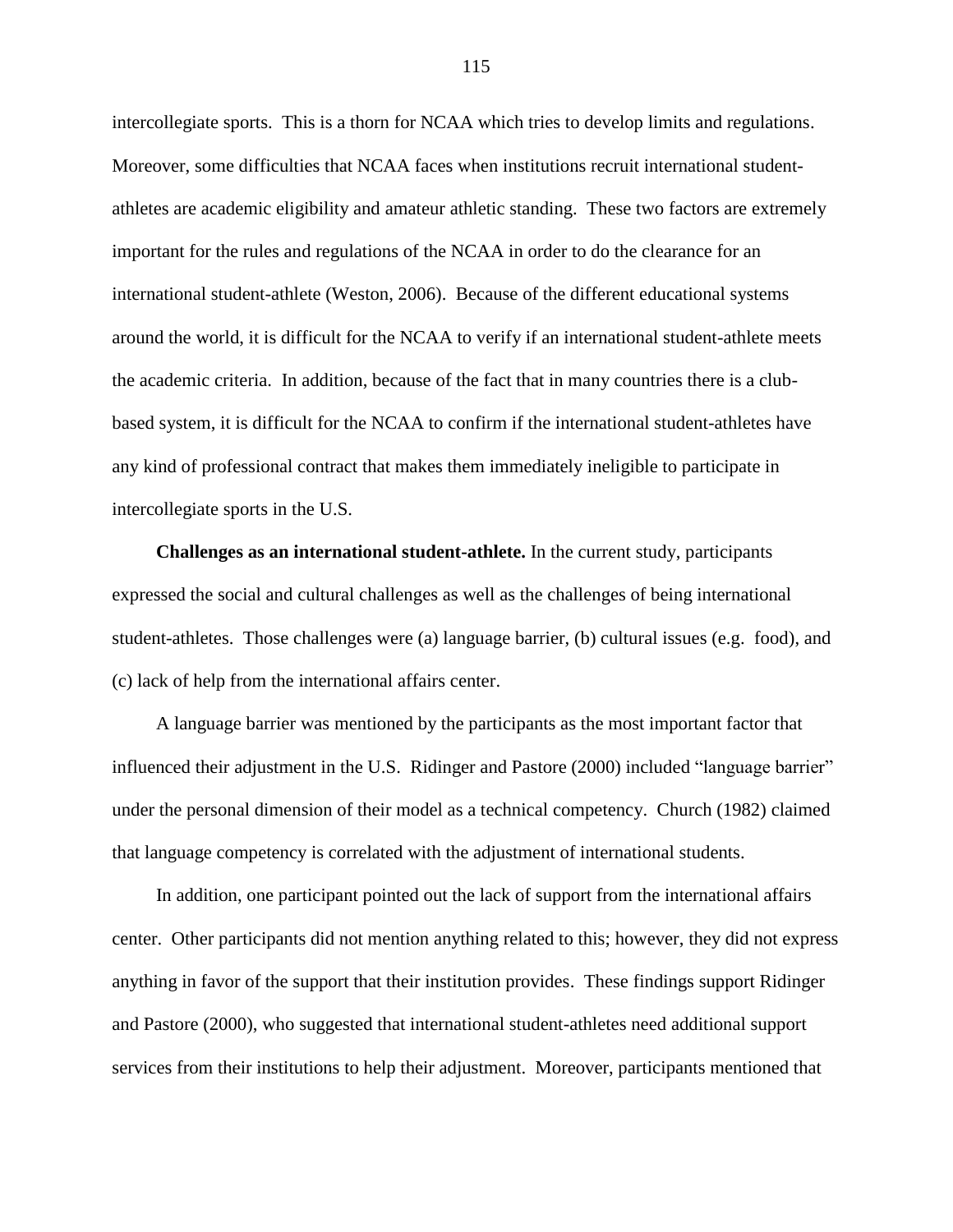they faced difficulties with the culture and how to communicate with people in the U.S. because of the different views and attitudes.

On the contrary, the findings of the current study do not support one of the sub-categories presented by Ridinger and Pastore (2000). Athletic aptitude does seem to be a challenge for participants. Stidwell (1984) claimed that international student-athletes perform in a higher level in comparison with domestic athletes, basically because of the club-based system that other countries use.

Finally, homesickness and the role of the family was one of the factors that was expressed by the participants in the current study. Ridinger and Pastore (2000) did not include family influence in their model, which is important to be mentioned. The impact of family to decisionmaking and retention is important to be mentioned and to be analyzed in future studies.

**Opportunities after graduation.** Participants in the current study noted that their experience in the U.S. would be valuable not only because they receive a good degree, but also because they develop skills important for life. Weston (2006) further suggested that the experience of attending a college in the U.S. can be beneficial to international student-athletes because they can build a stronger career. Chickering (1969) pointed out that college years help students to an increased competence in intellectual areas and the interaction with classmates and teammates help to shape a sense of self (Pascarella & Terezini, 2005).

The experiences of international (non-native speaker of English) student-athletes in Division I institutions can be described using the model developed for this study (Figure 1). The model describes the experiences that international student-athletes have in high school and how those experiences influenced their decision-making process and their adjustment.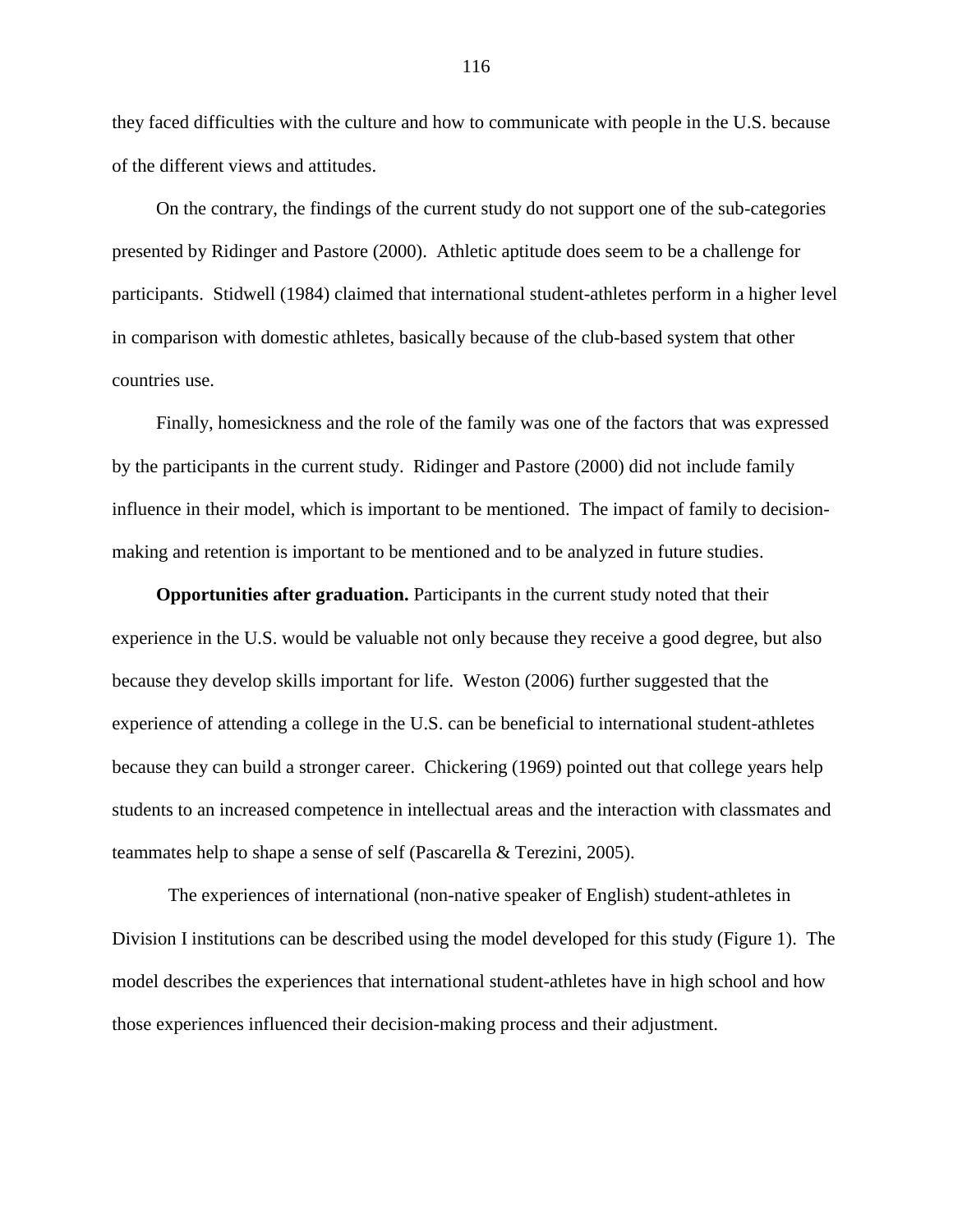

*Figure 1.* Model related to recruitment and retention of international (non-native speaker of English) student-athletes.

The main problem for international student-athletes in high school is to combine education and sports. For them it seems critical to perform as athletes but simultaneously to be able to graduate from college. In order to accomplish these goals they start thinking of continuing their education in the U.S. which provides this opportunity. Also, the security that the U.S educational system provides with the athletic scholarship system makes international student-athletes to decide to study in the U.S. Finally, the problems the educational system in their countries have make them to think of other options with a more structured and organized educational system such as in the U.S.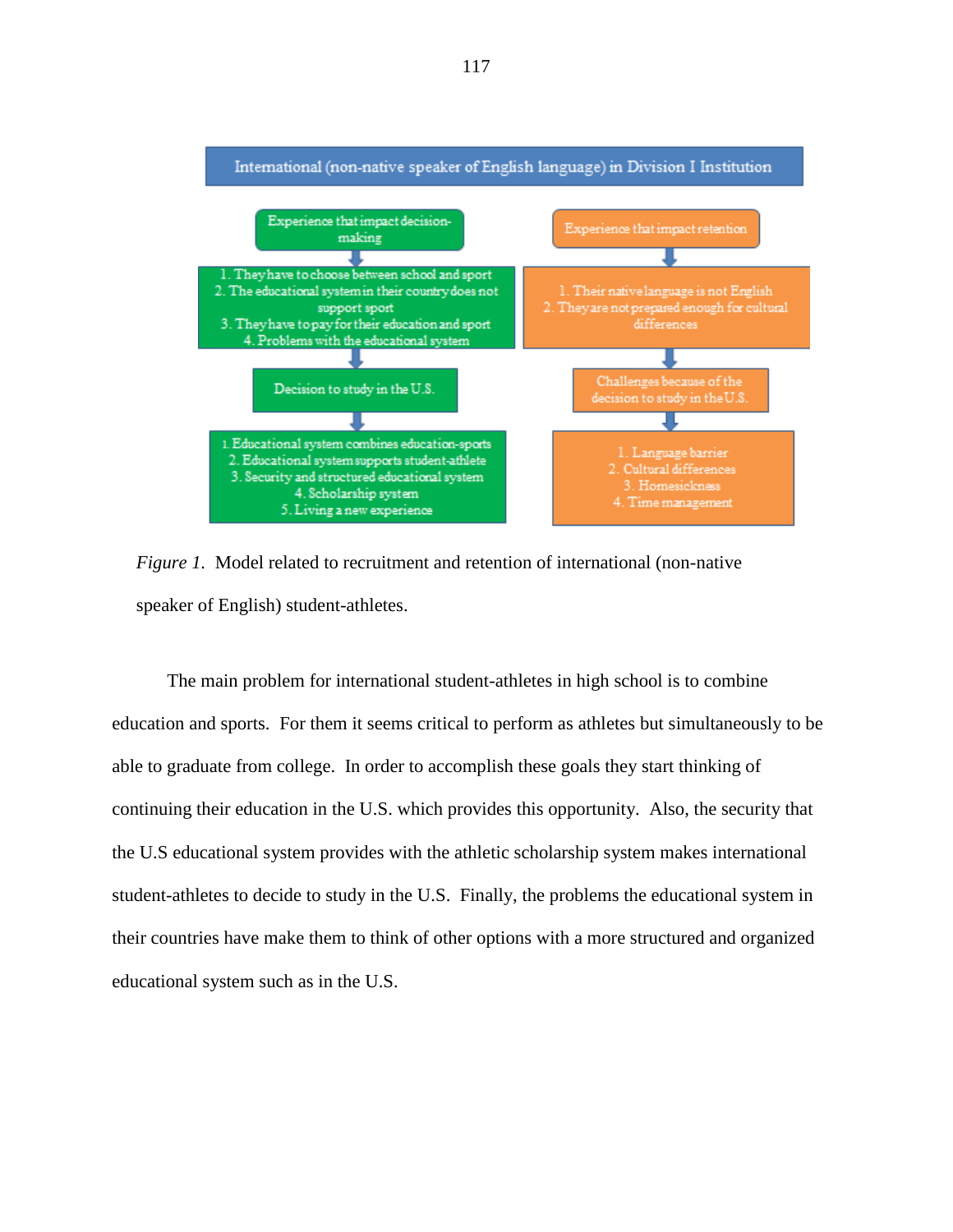Therefore, for all the aforementioned reasons international student-athletes make the decision to study to the U.S. Their decision, it is clear, has been influenced from their previous experiences in high schools. The same happens in regards to their retention in an institution.

Their previous experiences such as the exposure and adaptability to other cultures make international student-athletes adjust easier to the new environment. Also, the technical competence related to the level of English makes them to feel better when they communicate with native speakers of English.

This model shows how the previous experience impacts the recruitment and retention of international student-athletes. It is important for institutions to analyze these findings and to use the model (a) to develop better campaigns to recruit the best international student-athletes and (b) to establish a better support system in order to retain student-athletes and to have a return on their investment.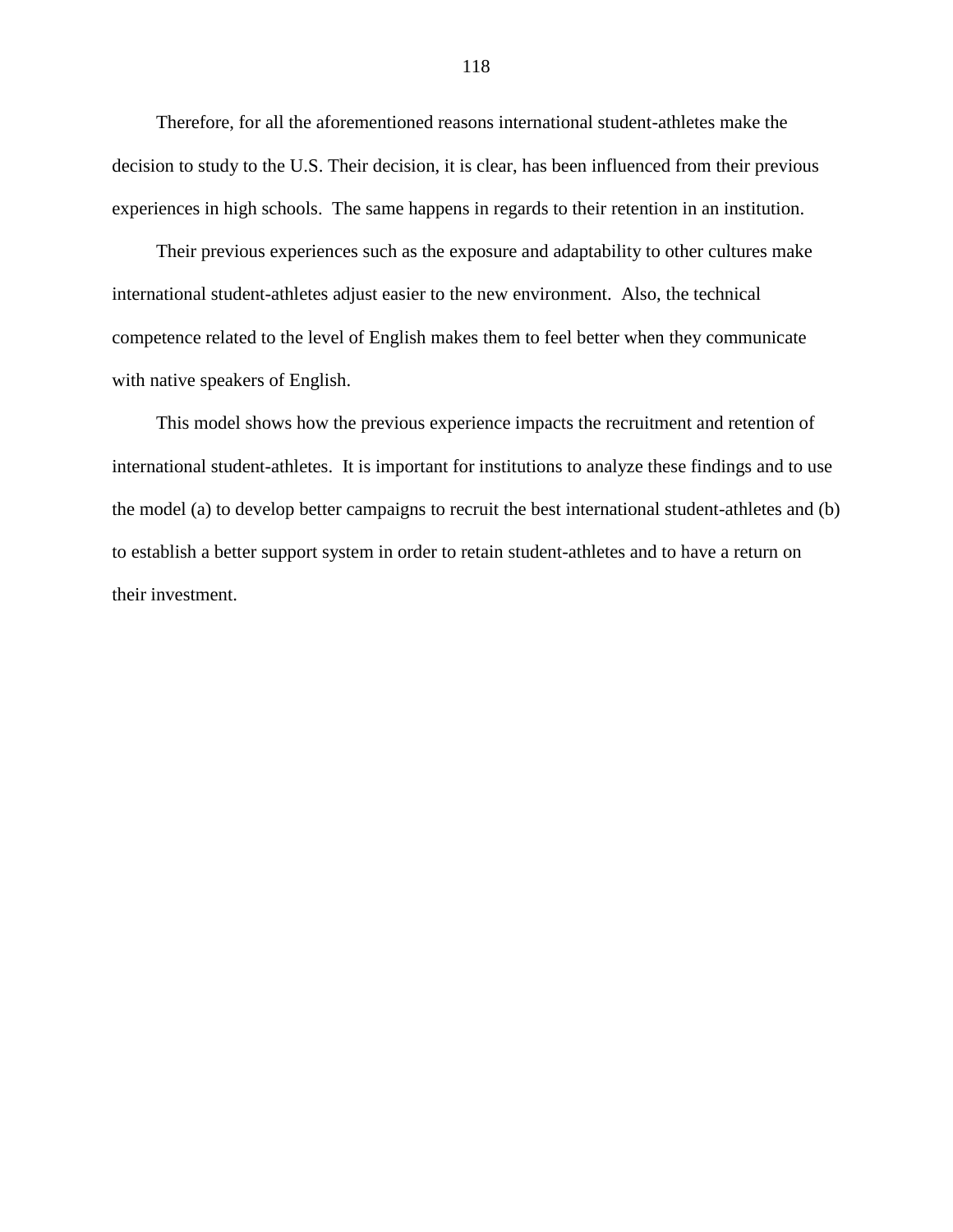# CHAPTER 7

# **Conclusion**

This chapter provides an overview of the findings concerning the experiences that impact the recruitment and retention of international (non-native speaker of English) student-athletes in NCAA Division I institutions. Moreover, in this chapter the highlights of the results and the limitations are presented. This chapter concludes with recommendations for (a) the institutions of higher education, (b) the international student-athletes, and (c) further research.

The purpose of this study was to explore the experiences that impact the decision of international student-athletes to study in the U.S. and the challenges they faced while living in the U.S. The central goal was to use participants" voices and perspectives, to analyze them, and to develop a model that could be helpful for administrative staff and prospective international student-athletes who want to study in the U.S. Therefore, the outcome of the qualitative research in the current study was the presentation of the voices of the participants and the interpretation of the problem, extending the literature and signaling a call for action (Creswell, 2007). Specifically, to achieve this, the research design included a narrative analysis approach, which involves life experiences and storytelling. Through the life story approach, several common themes were developed that included the decision-making process, the transition, and actually living in the U.S. until graduation. The experiences international student-athletes had in early childhood until high school played a significant role in their decision to study in the U.S.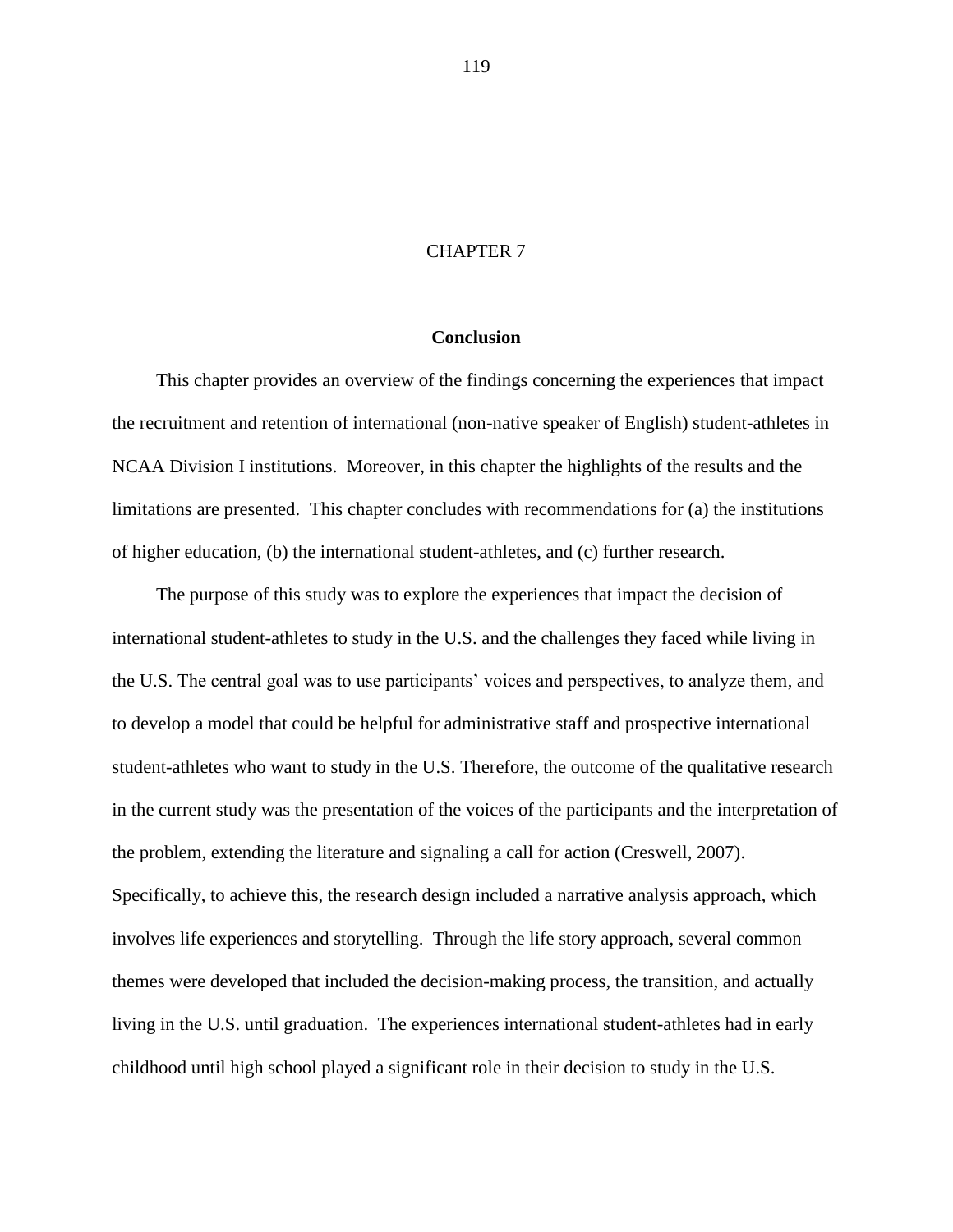Moreover, the preparation they did before coming to the U.S. helped them to overcome difficulties in their adjustment. Also, their decision to study in the college was critical for their development.

Many theories highlight the impact that colleges have in students" development and change. Development is related to psychological, educational, and moral growth (Perry, 1970). In contrast, change refers only to the cognitive skills, affective characteristics, attitudes, values, or behaviors. In this study, participants showed development according to the seven vectors of student development as stated by Chickering (1969, achieving competence, managing emotions, moving through autonomy toward independence, developing mature interpersonal relationships, establishing identity, developing purpose and developing integrity). According to Chickering (1969), college years lead individuals and groups to an increased competence in intellectual areas, physical and manual skills, and interpersonal relations. In this study, it became clear that after the first year, participants were able to manage their emotions and to move from autonomy to independence. The freshman year is characterized as "a combination of desocialization, pressures to unlearn certain attitudes, values, beliefs, and behaviors, and socialization, pressures to learn new attitudes, values and beliefs and participate in a new culture and social order" (Feldman & Newcomb, 1969). They were able to realize that their decision was the right one, which led them to self-development. Through the years, participants were able to develop mature interpersonal relationships and to accept the different culture, the ideas, people"s backgrounds and values. Participants" interactions with classmates and teammates provided "powerful learning experiences and helped shape the emerging sense of self" (Pascarella &Terezini, 2005, p. 22). According to Chickering and Reisser (1993), developing interpersonal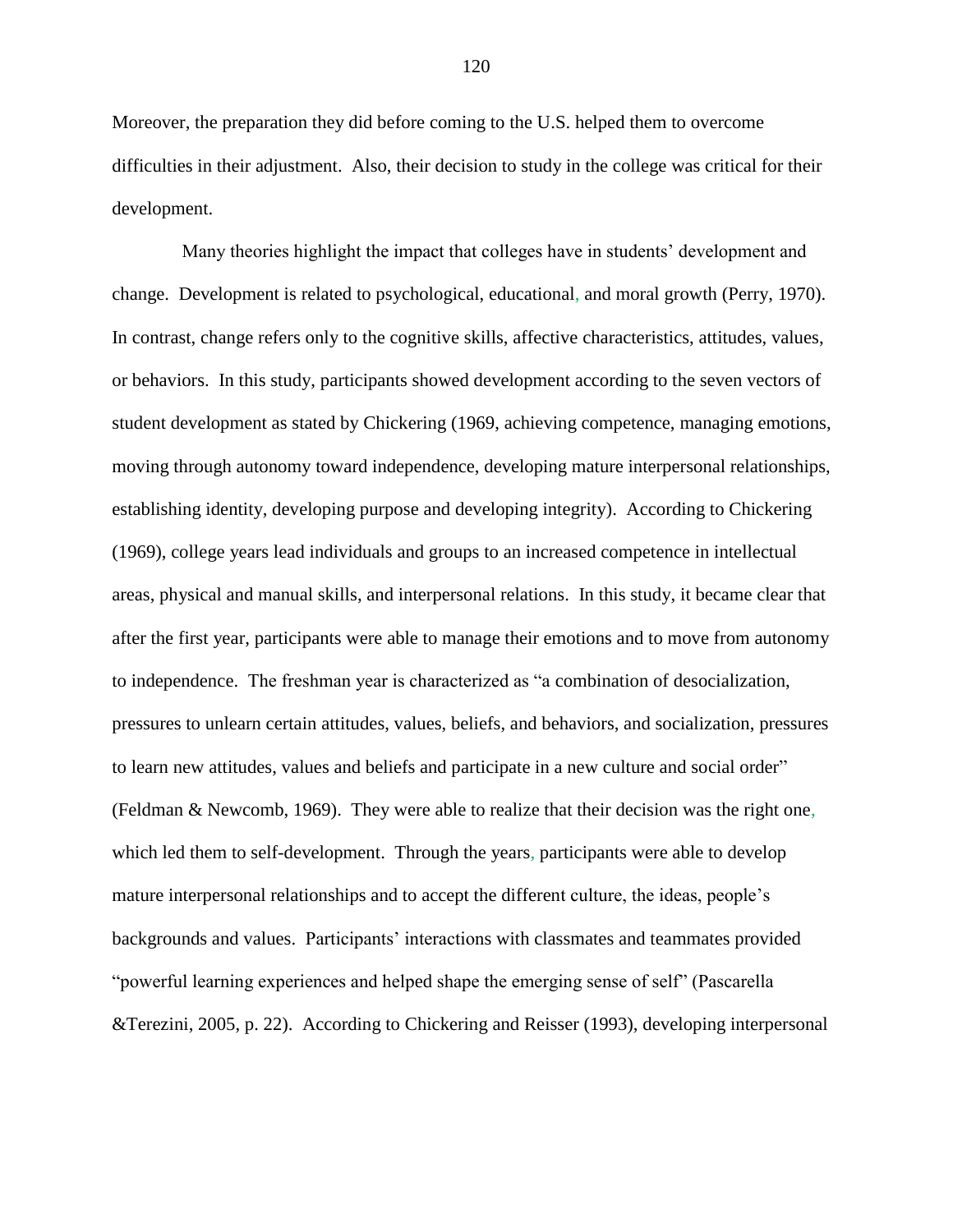relationships requires some sense of direction and purpose. In this study, participants developed a better sense of themselves in a context shaped by social and cultural conditions.

The results of the study suggest that the most important factor that influenced participants" decision to study in the U.S. was the opportunity the U.S educational system provides by combining education with sports. The experience participants had when they were in high school was the total separation between the roles of a student and an athlete, which made them consider quitting education or sports in order to be able to succeed in their career. This forced decision made participants feel frustrated and disappointed. On the other hand, few participants who thought to continue balancing the two roles felt that they had to waste too much time driving or that the expenses would be much higher. In this study, participants addressed the fact that the educational system in the U.S. supports student-athletes because it is organized in a way that meets their needs, being simultaneously a student and an athlete.

Moreover, the U.S. educational system provides financial support to student-athletes because of athletic scholarships and time efficiency. The scholarship system played a pivotal role for participants to make the decision to attend a college in the U.S. Also, because of the fact that student-athletes lived on campus and very close to the sport facilities, they did not waste time and money on traveling.

This study also suggests that the participants searched independently to find the process needed to follow in order to get admitted by an institution. None of the participants was recruited by an institution, which shows that administrations need to focus more on this area. Coaches play an important role in the recruiting process, and they are the first people who reply to student-athletes" questions. Moreover, nowadays the internet plays a crucial role for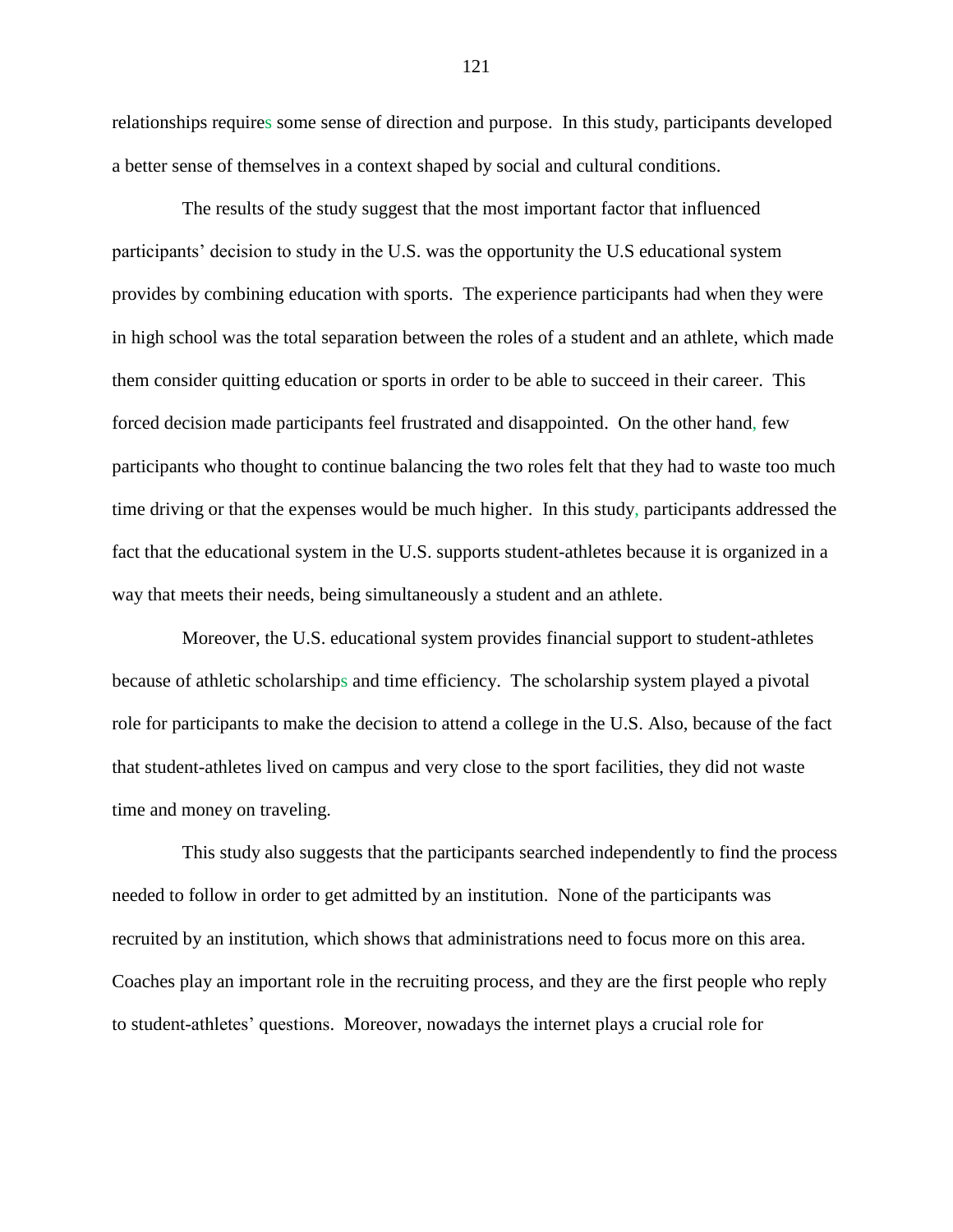international student-athletes to gather information about institutions, the cities, and the process they need to follow.

Furthermore, this study suggests that once international student-athletes move to the U.S. they have to face (a) social/cultural challenges and (b) challenges to balance the two roles (student and athlete). Related to the first, the language barrier was the number one factor that influenced participants" adjustment. Participants expressed that in the first year it was difficult to communicate in English, in class, on the sport field, and socially. Communication problems disappeared when participants were able to communicate with classmates and teammates and learned more things about the American culture. Participants pointed out the importance of the help they received from their classmates and teammates in order to adjust easier to the new environment. However, in many cases participants expressed their disappointment that they did not have the same amount of help from administrators, especially from the international affairs center.

Related to the challenges international student-athletes faced in balancing the two roles (being a student and an athlete), participants mentioned that their schedules were busy especially during the spring semester when they had to play more matches. Also, in some cases coaches should be more trained to interact with international student-athletes and to know more about the problems and challenges they face in everyday life. This could be valuable for institutions in order to help international student-athletes adjust faster in the new environment and therefore to achieve a better return on investment through the athletic scholarship institutions provide. According to the Knight Commission on Intercollegiate Athletics (2010), at many institutions the expenses for athletics are double or triple the expenses for academics: "Median athletics spending per athlete at institutions in each major athletics conference ranges from 4 to nearly 11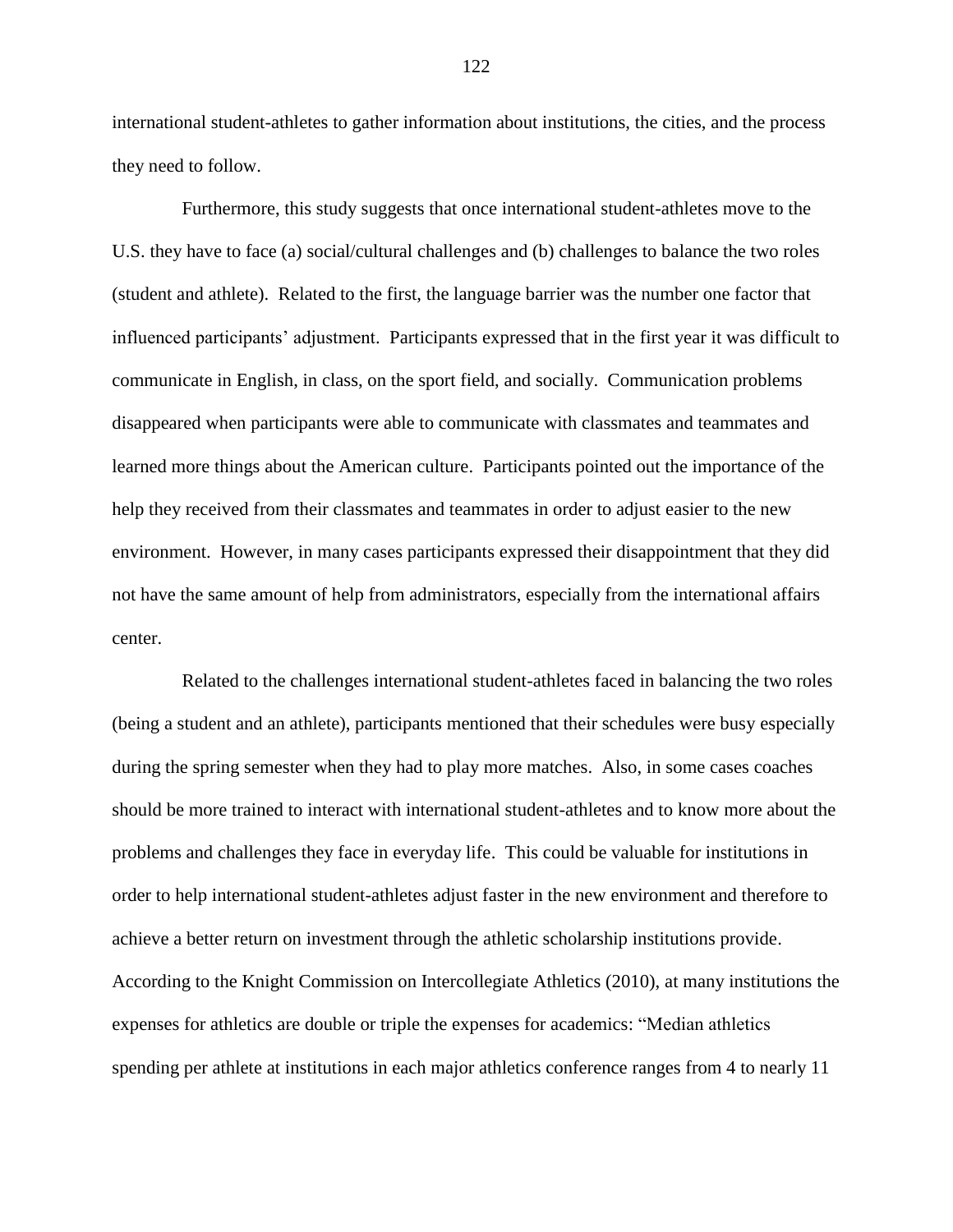times more than the median spending on education-related activities per student" (p. 35). The commission"s recommendation was to strengthen the eligibility standards for participation of student-athletes. Thus, international student-athletes need to focus on their academic preparation before and during their studies in the U.S.

Finally, this study suggests that international student-athletes after graduation believe they will have more opportunities for the future because of the experience studying and competing as athletes in the U.S. Participants expressed the enthusiasm that studying in the U.S. helped them to develop skills for life, to experience a different educational system, to get a degree that is valuable, and to accomplish their goals as students and athletes.

# **Limitations**

Based on the limited resources (money, time) I had to complete this study, only six participants were interviewed. The process I followed to recruit participants was challenging. First, many directors of Division I institutions denied my request to provide contact information for the international student-athletes. Other directors who had the kindness to help me during the recruiting process sent me the contact information. However, a few of the international studentathletes I contacted replied that they did not have the time to participate in this study because of their busy schedules.

Furthermore, due to the fact that I chose to conduct face-to-face interviews, participants were limited to those attending Midwest institutions. As a result, it is possible that the experiences of international student-athletes in a NCAA Division I institution on the East or West coast might be different, especially those related to their adjustment and cultural differences.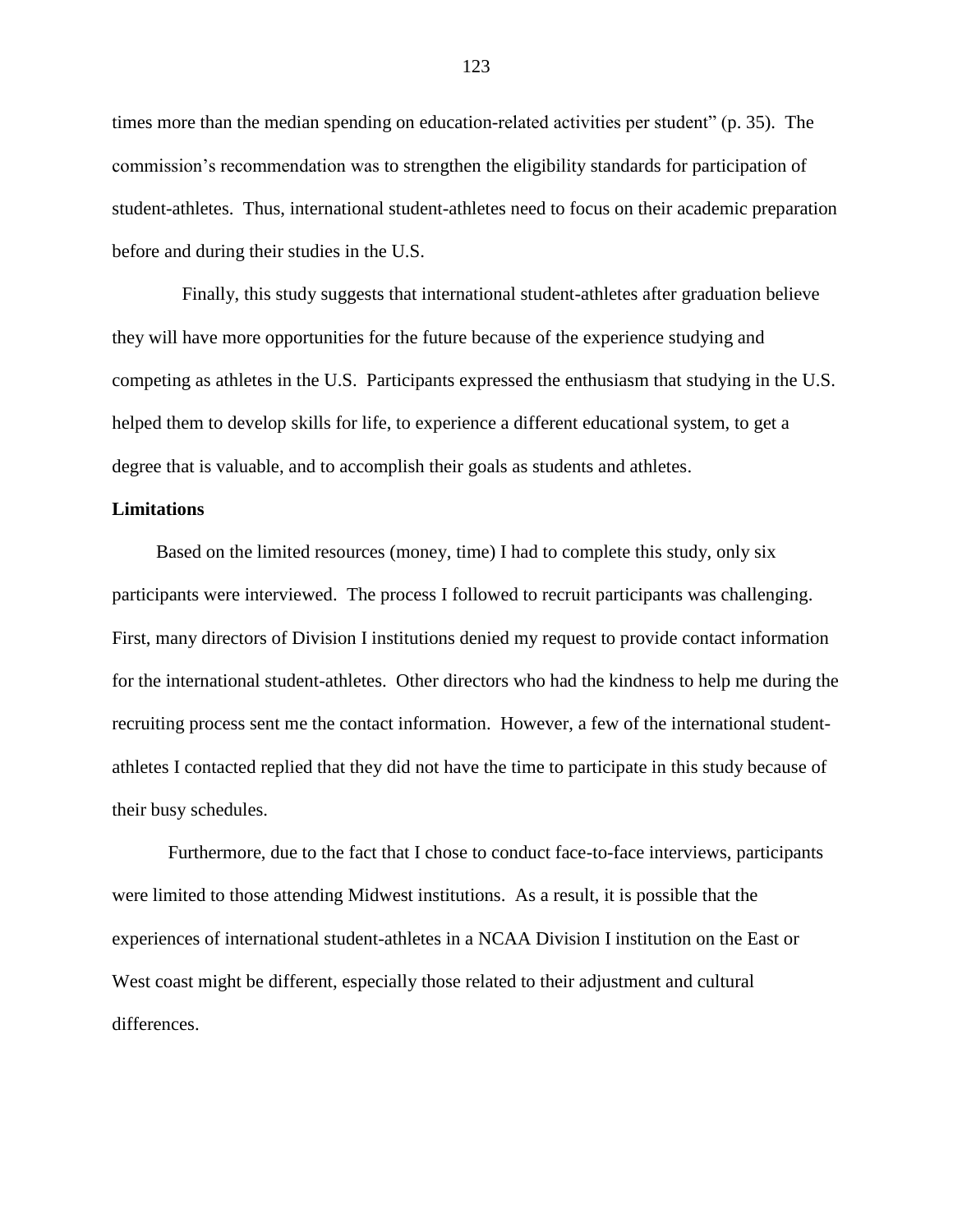Also, another limitation of this study was that only one male student-athlete participated. It would be interesting to have more male international student-athletes. Finally, only one female participant was an athlete in a team sport. Future studies need to be done with the participation of more student-athletes from team sports.

## **Recommendations for the Future**

**For institutions/administrative staff.** The findings of the current study support the idea that administrative staff needs to focus more on the recruitment and retention of international (non-native speaker of English) student-athletes. For recruitment purposes, it is important for institutions to spend money on supporting their sports programs and to promote the opportunity for students from all over the world to study in the U.S. by combining sports and education. In many cases, institutions have a lack of domestic athletes (such as tennis players or track and field), and international student-athletes can fill this gap. Also, the recruitment of international student-athletes can be beneficial for the institution not only financially, but also academically because their presence adds to the culture of the institution. Midwest institutions especially need to invest in international student-athletes because this adds to a multicultural campus, which helps domestic students as well. Knowing the factors that influence international studentathletes to make the decision to study in the U.S. can help institutions to develop effective campaigns, which can bring the best international student-athletes to their campuses.

In addition, international student-athletes need and many times expect to find support from administrative staff once they come to the U.S. Administrative staff need to be aware of the challenges that international student-athletes face in order to help them adjust to the new environment. This awareness can add to the retention of international student-athletes. International student-athletes have greater chances to succeed if the university personnel help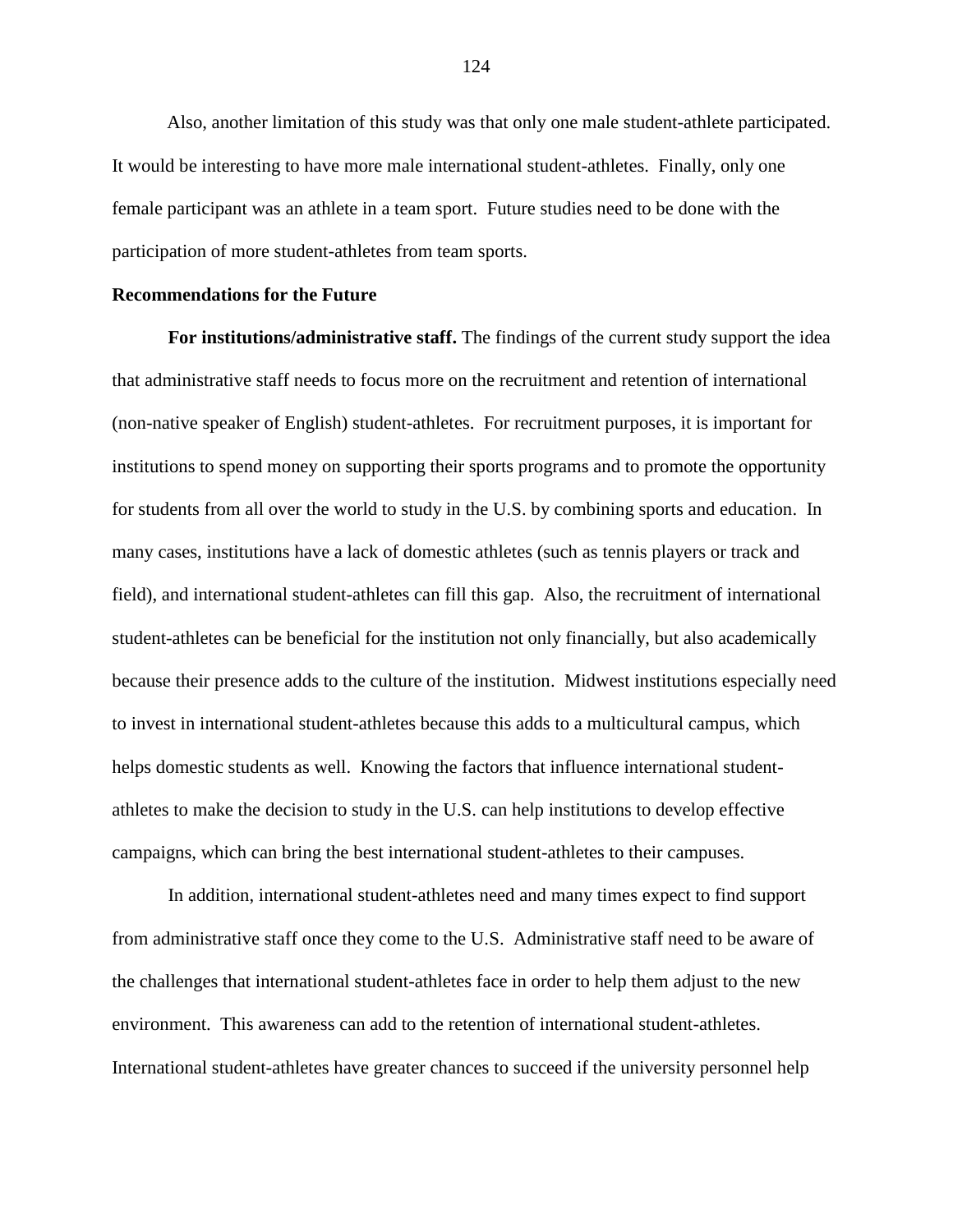them in their adjustment and lead them to see their cross-cultural studying experience as a journey (Lin & Pedersen, 2007).

Furthermore, the findings of the current study support the idea of a closer communication between the international affairs center and the athletic department. As it was stated by the participants, international affairs centers provide information to international students, but in many cases act without any kind of communication with the athletic departments or other departments within the institution. The international affairs center needs to be aware of the problems students face, especially the first couple of months, such as how to open an account, visa issues, how to rent a house, and or how to buy a car. According to Cuyjet, Howard-Hamilton, and Cooper (2011), campus officials need to provide discussion forums between international and domestic students and support services for the aforementioned issues.

Moreover, the international affairs centers need to provide help on issues related to language. An advising system that is adapted to the needs of international student-athletes might be a solution to this problem. An experienced advisor can be the person who connects an international affairs center with the athletic department, the members of the team, and the freshman student-athletes. According to Cuyjet et al. (2011), "programs for intercultural exchange have been found to facilitate international students' adjustment to campus life. These include international coffee hours, talent shows, events forums (in which the entire campus learns about a particular culture), and international film nights" (p. 255). Also, programs that provide interaction between international and American students can be beneficial to social adjustment in academic and athletic performance.

Finally, institutions need to organize orientation programs for all freshman international student-athletes. These programs can even start before the international student-athletes arrive in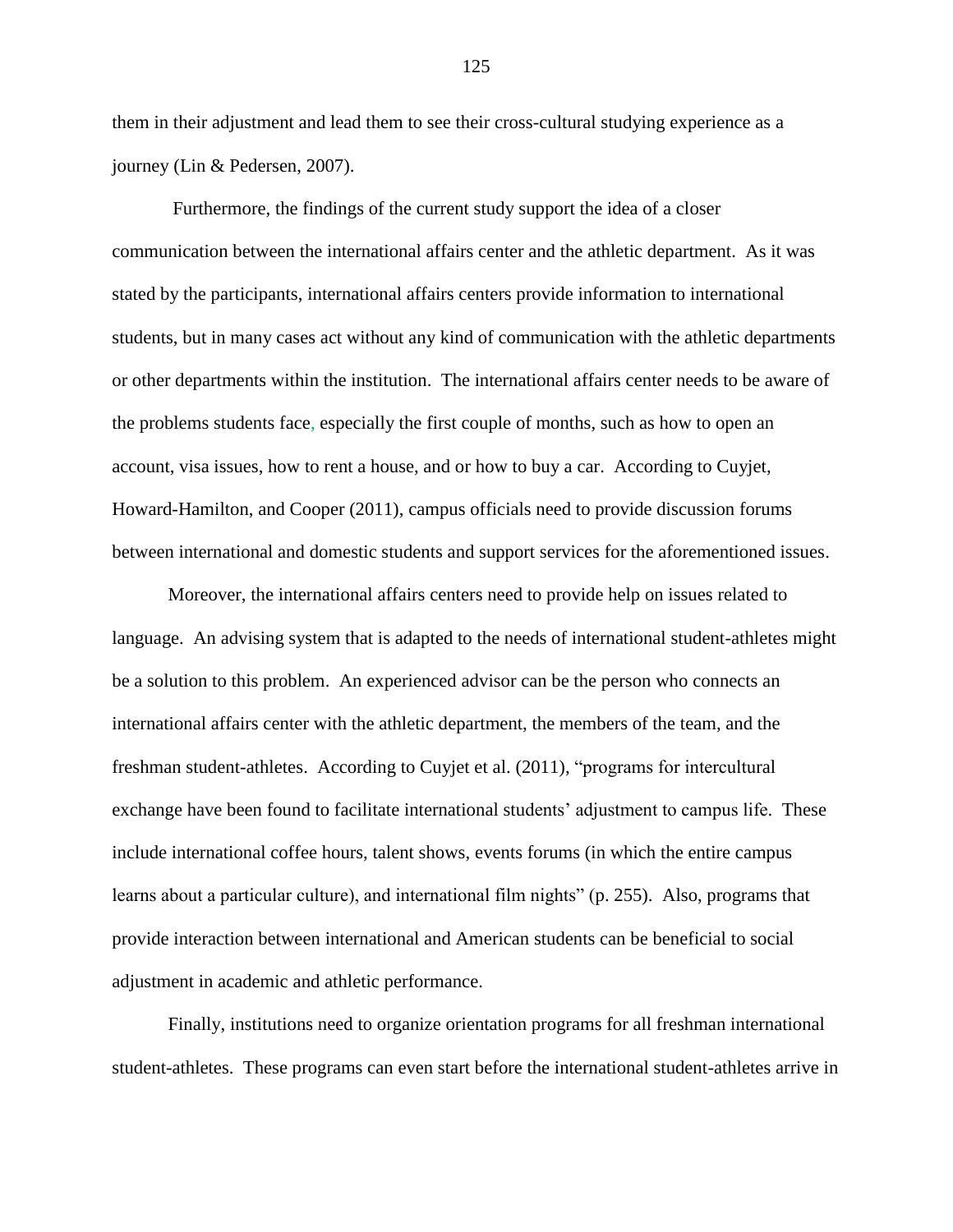the U.S. (Cuyjet et al., 2011). This will help international student-athletes adjust faster in the environment. Better adjustment leads to an elimination of culture shock and, therefore, a return on investment through the scholarship that the institution provides. Dalili (1982) pointed out that the successful adjustment of international students depends on the success of the advising process.

**For international student-athletes.** International student-athletes as a group face the challenge of balancing two roles and of adjusting to a totally new environment. The decision to study in the U.S. provides an opportunity to have unique experiences that in most cases are valuable for international student-athletes. According to Cuyjet et al. (2011), "international students encounter a host of academic challenges" (p. 245). These challenges are valuable for many reasons. First, international student-athletes live in a totally different environment that makes them independent, adds to their maturity, and make them stronger people. Second, the challenges the international student-athletes face make them develop skills that are important for their lives. However, some of the challenges are so difficult that they make international student-athletes want to change institutions, quit education, or even leave the U.S. Some of the common issues of international students are academic adjustment, English language difficulties and social isolation, pressure from abroad, financial concerns, discrimination, and stereotyping (Cuyjet et al., 2011). Therefore, it is important for international student-athletes to be aware of the circumstances they will face before making the decision to study in the U.S. According to Church (1982), when international student-athletes know what to expect, they have higher satisfaction and their adjustment is easier.

**For research.** The current study could be the first step towards a broader analysis of the factors that influence international (non-native speaker of English) student-athletes to study in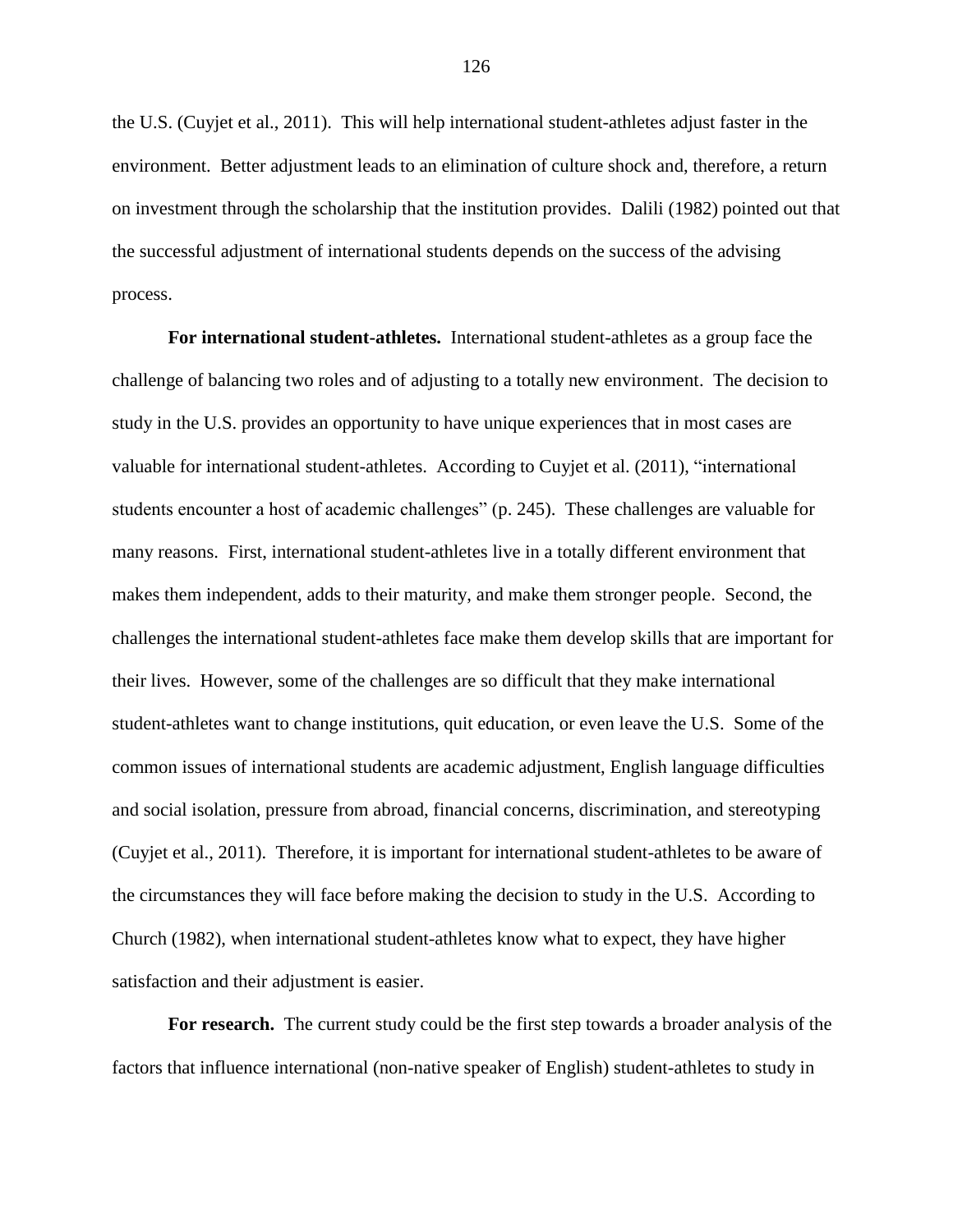the U.S. and to remain in a program until their graduation. Future research needs to focus on more qualitative studies with a greater number of interviewees from Eastern and Western institutions. Also, interviewees from NCAA Division II and III institutions need to be explored in order to see if there are any differences among the three Divisions.

In addition, after a detailed examination of the findings of the aforementioned qualitative studies, quantitative studies need to be conducted with the use of a broader sample of international student-athletes, which may provide a better and more accurate idea of the factors that influence recruitment and retention of international (non-native speaker of English) studentathletes.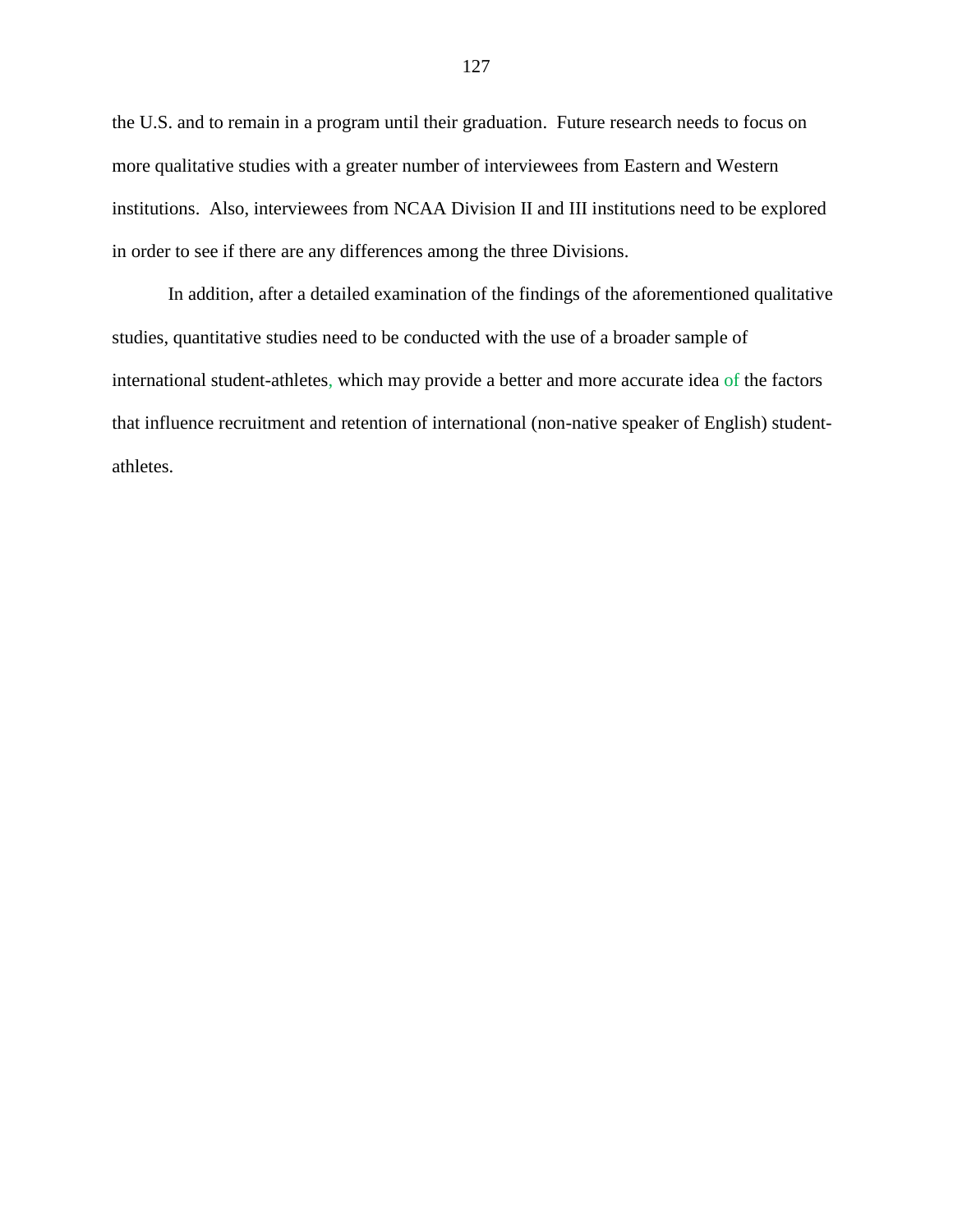## REFERENCES

- Alder, P. (1975). The transitional experience: An alternative view of culture shock. *The Journal of Humanistic Psychology, 15,* 13-23. doi:10.1177/002216787501500403
- Allison, L. (2001). *Amateurism in sports: An analysis and a defense.* London, England: Frank Cass Publishers.
- Altrichter, H., Feldman, A., Posch, P., & Somekh, B. (2008). *Teachers investigate their work: An introduction to action research across the professions*. New York, NY: Routledge.
- Argent, E., & Robinson, L. (2005). *From the locker room to the boardroom: Developing leaders through sport*. Paper presented at the meeting of the North America Society for Sport Management, Regina, Saskatchewan, Canada. Abstract retrieved from https://dspace.lboro.ac.uk/dspace-jspui/handle/2134/8109
- Asher, K. (1994). Multi-cultural cultivation. *Coaching Volleyball, 3,* 18-23.
- Bale, J. (1987). Alien student-athletes in American higher education: Location decision making and sojourn abroad. *Physical Education Review, 10*(2), 81-93.
- Bale, J. (1991). *The brawn drain: Foreign student-athletes in American universities*. Urbana, IL: University of Illinois Press.
- Bateson, M. C. (1994). *Peripheral visions: Learning along the way*. New York, NY: HarperCollins.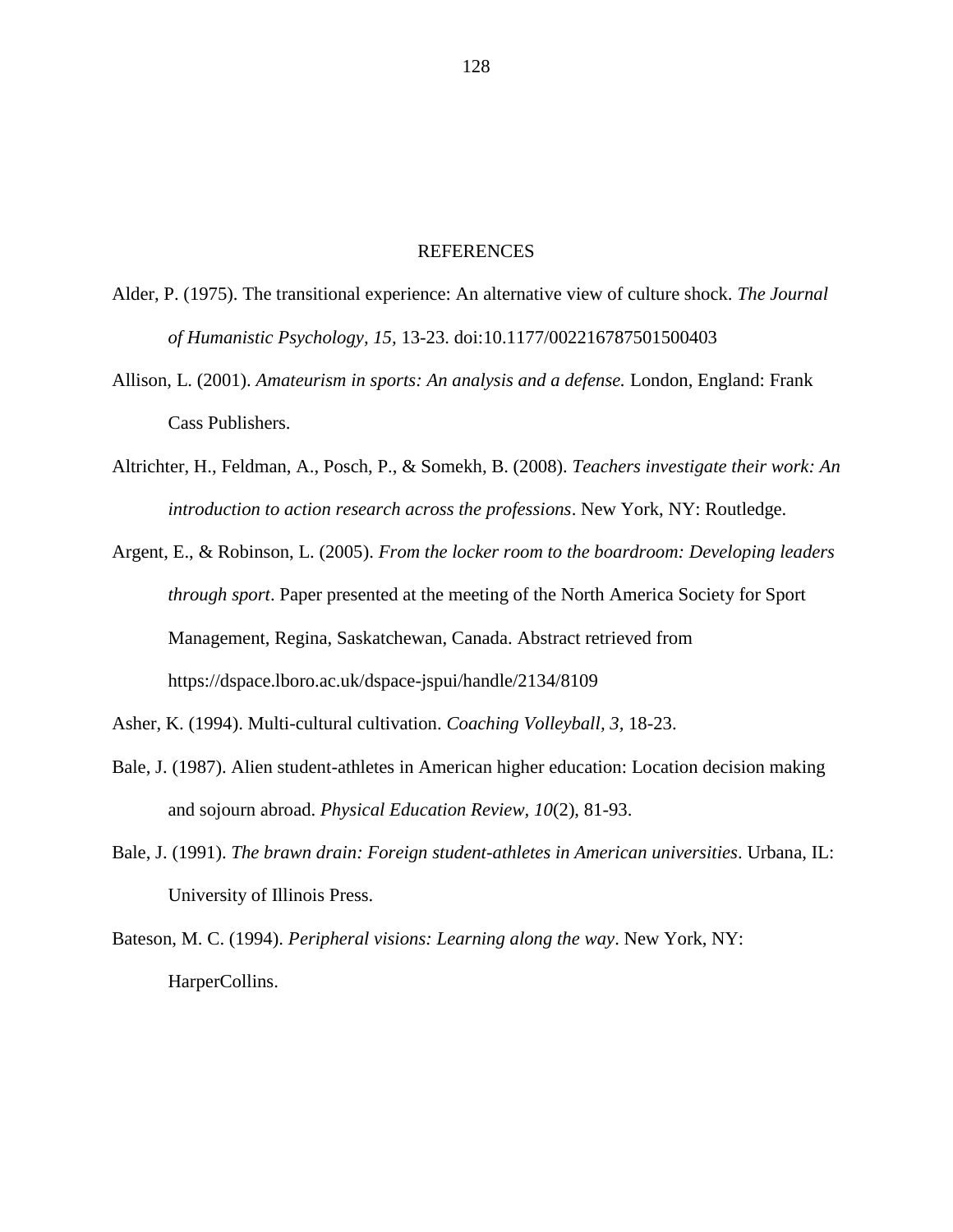Befus, C. P. (1988). A multilevel treatment approach for culture shock experienced by sojourners. *International Journal of Intercultural Relations, 12,* 381-400. doi:10.1016/0147-1767(88)90032-6

- Berry, J. R. (1999). *Foreign student-athletes and their motives for attending North Carolina NCAA Division I institutions*. Unpublished master"s thesis, University of North Carolina, Chapel Hill, NC.
- Black, J. S. (1988). Work role transitions: A study of American expatriate managers in Japan. *Journal of International Business Studies, 19,* 277-294. Retrieved from http://www.jstor.org/stable/155026
- Black, J. S., & Gregersen, H. B. (1991). Antecedents to cross-cultural adjustment for expatriates in Pacific Rim assignments. *Human Relations, 44,* 497-515. doi:10.1177/001872679104400505
- Black, J. S., Mendenhall, M. E., & Oddou, G. (1991). Toward a comprehensive model of international adjustment: An integration of multiple theoretical perspectives. *Academy of Management Review, 16*, 291-317. Retrieved from http://www.jstor.org/stable/258863
- Brennan, D., & Bleakley, E. W. (1997). Predictors, patterns and policies for post-school participation. In J. Kremer, K. Trew, & S. Ogle (Eds.), *Young People's Involvement in Sport* (pp. 78-97). London, England: Routledge.
- Brown, C., Glastetter-Fender, C., & Shelton, M. (2000). Psychosocial identity and career control in college student-athletes*. Journal of Vocational Behavior, 56,* 53-62. doi:10.1006/jvbe.1999.1691
- Bruner, J. (1986). *Actual minds, possible worlds*. Cambridge, MA: Harvard University Press.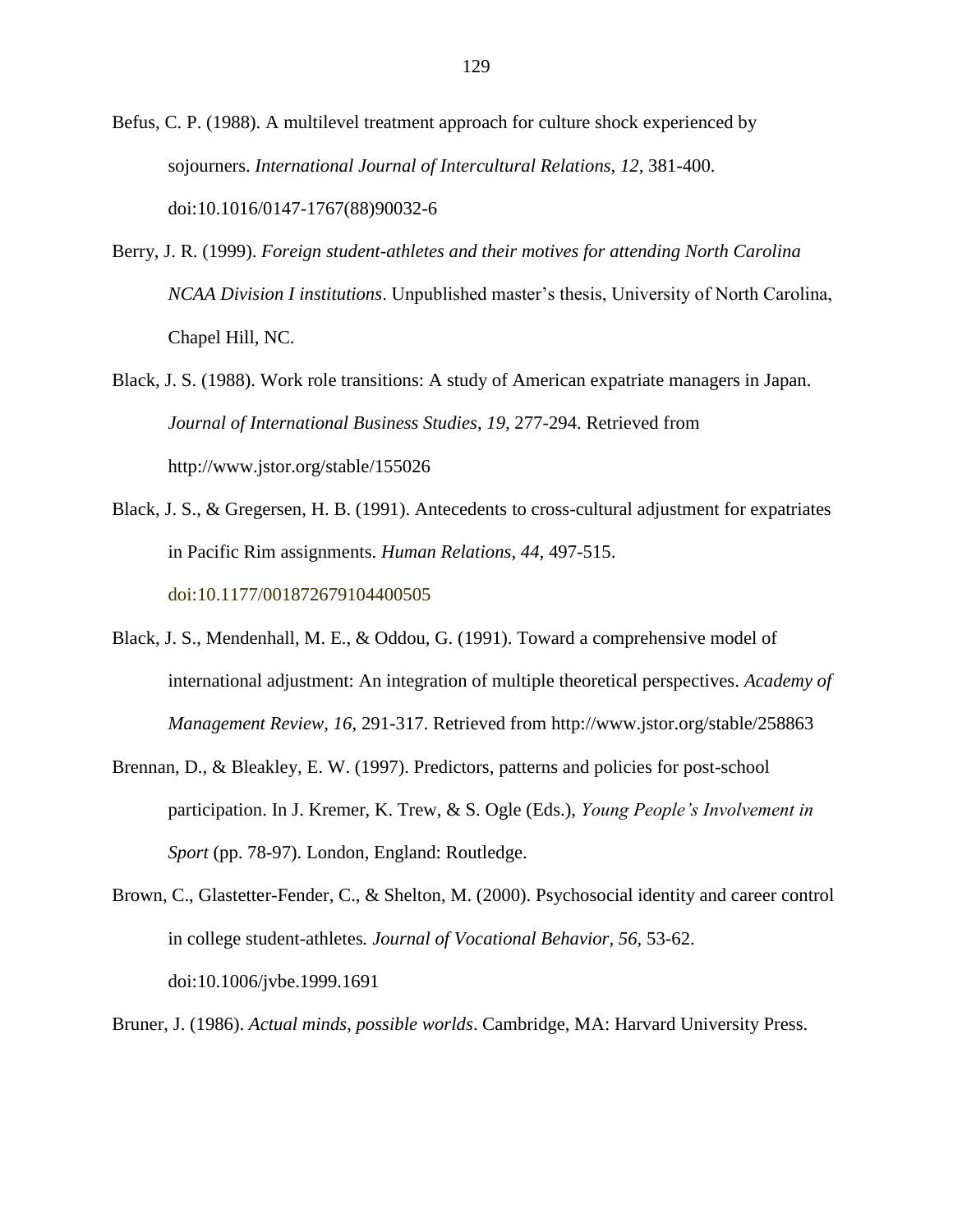- Carodine, K., Almond, K. F., & Gratto, K. K. (2001). College student athlete success both in and out of the classroom. In M. F. Howard-Hamilton & S. K. Watt (Eds.), *Student services for athletes: New directions for student services* (pp. 19-34). San Francisco, CA: Jossey-Bass.
- Center for the Study of Athletics (1998). *Report no. 1: Summary results from the 1987-88 national study of intercollegiate athletes*. Palo Alto, CA: American Institutes for Research.
- Chalip, L., Johnson, A., & Stachura, L. (1996). *National sports policies*. Westport, CT: Greenwood Press.

Charmaz, K. (2006). *Constructing grounded theory*. London, England: Sage.

- Chatman, J. A. (1991). Matching people and organizations: Selection and socialization in public accounting firms. *Administrative Science Quarterly, 36,* 459-484. Retrieved from http://www.jstor.org/stable/2393204
- Chenail, R. J. (1997). Keeping things plumb in qualitative research. *The Qualitative Report, 3*(3). Retrieved from www.nova.edu/ssss/QR/QR3-3/plumb.html.
- Chickering, A. (1969). *Education and identity*. San Francisco, CA: Jossey-Bass.
- Chickering, A., & Reisser, L. (1993). *Education and identity* (2<sup>nd</sup> ed.). San Francisco. CA: Jossey-Bass.
- Chiovitti, F. R., & Piran, N. (2003). Rigour and grounded theory research*. Journal of Advanced Nursing, 44*, 427-435. doi:10.1046/j.0309-2402.2003.02822.x
- Church, A. T. (1982). Sojourner adjustment. *Psychological Bulletin, 91,* 540-572. doi:10.1037/0033-2909.91.3.540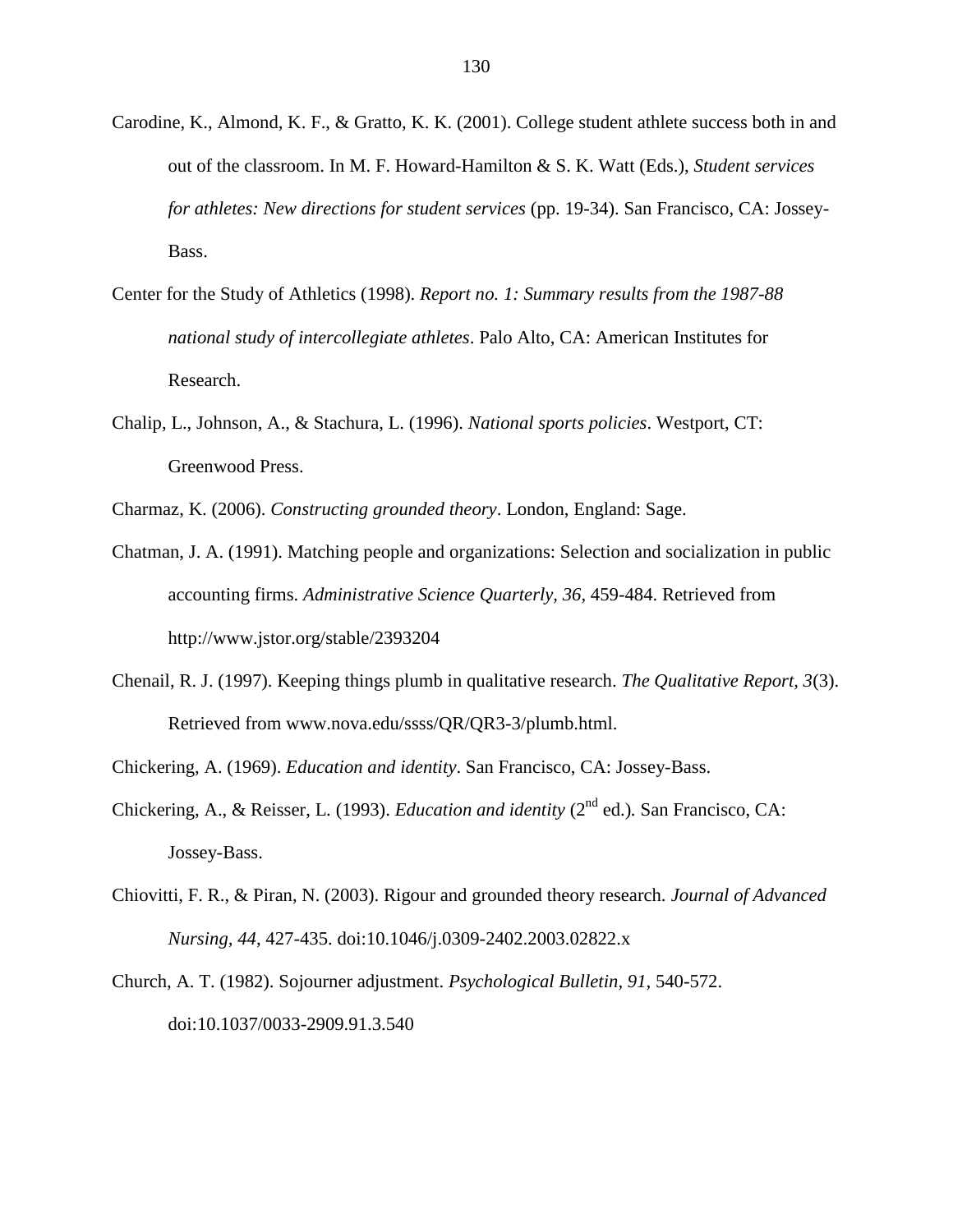- Clandinin, D. J., & Connelly, F. M. (2000). *Narrative inquiry: Experience and story in qualitative research*. San Francisco, CA: Jossey-Bass.
- Cohen, L., & Manion, L. (2000). *Research methods in education*. London, England: Routledge.
- Creswell, W. J. (2007). *Qualitative inquiry and research design: Choosing among five approaches*. London, England: Sage.
- Crowley, J. (2010). *In the arena: National Collegiate Athletic Association*. Retrieved from http://www.ncaapublications.com/productdownloads/AB06.pdf
- Curtis, R. (1994). Narrative form and normative force: Baconian story-telling in popular science, *Social Studies of Science, 24,* 419-461. doi:10.1177/030631279402400301
- Cuyjet, M., Howard-Hamilton, M., & Cooper, D. (2011). *Multiculturalism on campus: Theory models and practices for understanding diversity and creating inclusion*. Sterling, VA: Stylus.
- Czarniawska, B. (2004). *Narratives in social science research*. Thousand Oaks, CA: Sage.
- Dalili, F. (1982). *Roles and responsibilities of international student advisors and counselors in the Unites States*. Akron, OH: University of Akron.
- DeHass, D. (2009). *1999-2000-2007-2008 NCAA student-athlete ethnicity report.* Indianapolis, IN: National Collegiate Athletic Association. Retrieved from [http://www.ncaapublications.com.](http://www.ncaapublications.com/)
- Delgado, R., & Stefancic, J. (2001). *Critical race theory: An introduction*. New York, NY: University Press.
- Denzil, N. K, & Lincoln, Y. S. (2005). *The Sage handbook of qualitative research*. Thousand Oaks, CA: Sage.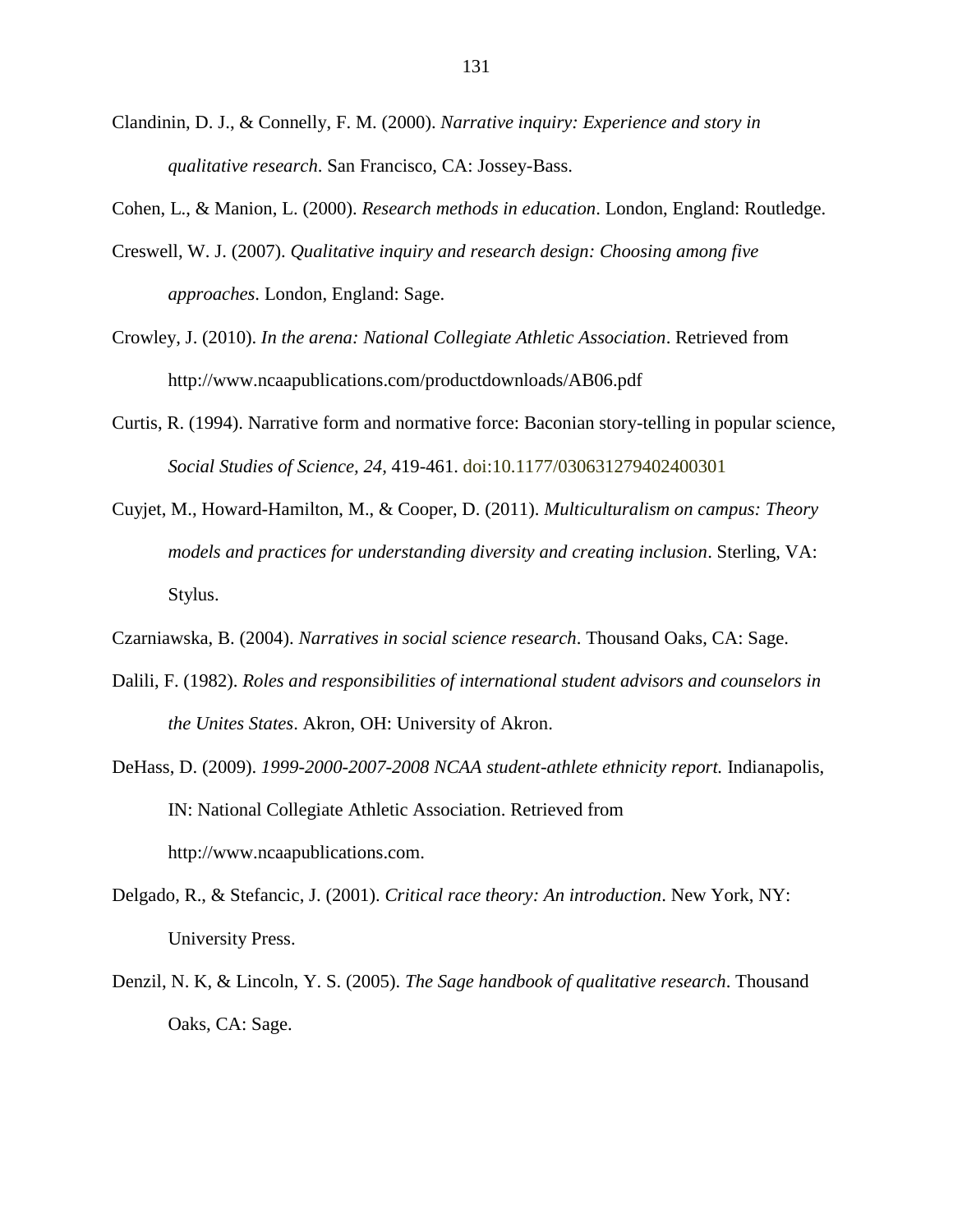- Devers, J. (1994). *Experiencing the deceased: Reconciling the extraordinary*. Unpublished doctoral dissertation. University of Florida, Coral Gables, FL.
- Dickie, K. (1980). *Recruiting summary*. Unpublished thesis, University of Pittsburgh, Pittsburgh, PA.
- Douglas, J. (1991). *Creating interviewing*. Beverly Hills, CA: Sage.
- Doyle, C. A., & Gaeth, G. J. (1990). Assessing the institutional choice process of studentathletes. *Research Quarterly for Exercise and Sport, 61*(1), 85-92.
- Duderstadt, J. J. (2003). *Intercollegiate athletics and the American university: A university president's perspective*. Ann Arbor, MI: University of Michigan Press.
- Ender, S. C., & Wilkie, C. J. (2000). Advising students with special needs. In V. N. Gordon, W. R. Habley, & Associates (Eds.), *Academic advising: A comprehensive handbook* (pp. 118-143). San Francisco, CA: Jossey-Bass.
- Evans, N. J., Forney, D. S., Guido, F., Renn, K., & Patton, L. (2010). *Student development in college: Theory, research, and practice* (2nd ed.)*.* San Francisco, CA: Jossey Bass.
- Feldman, K., & Newcomb, T. (1969). *The impact of college on students*. In E. Pascarella & P. Terenzini (Eds.), *How college affects students* (pp.61-62). San Francisco, CA: Jossey-Bass.
- Fisher, W. R. (1987). *Human communication as narration: Toward a philosophy of reason, value, and action*. Columbia, SC: University of South Carolina Press.
- Gabert, T., Hale, J., & Montvalo, G. (1999). Differences in college choice factors. *The Journal of College Admission, 164,* 20-29. Retrieved from http://www.nacacnet.org/ PublicationsResources/Journal/Pages/Journal-of-College-Admission.aspx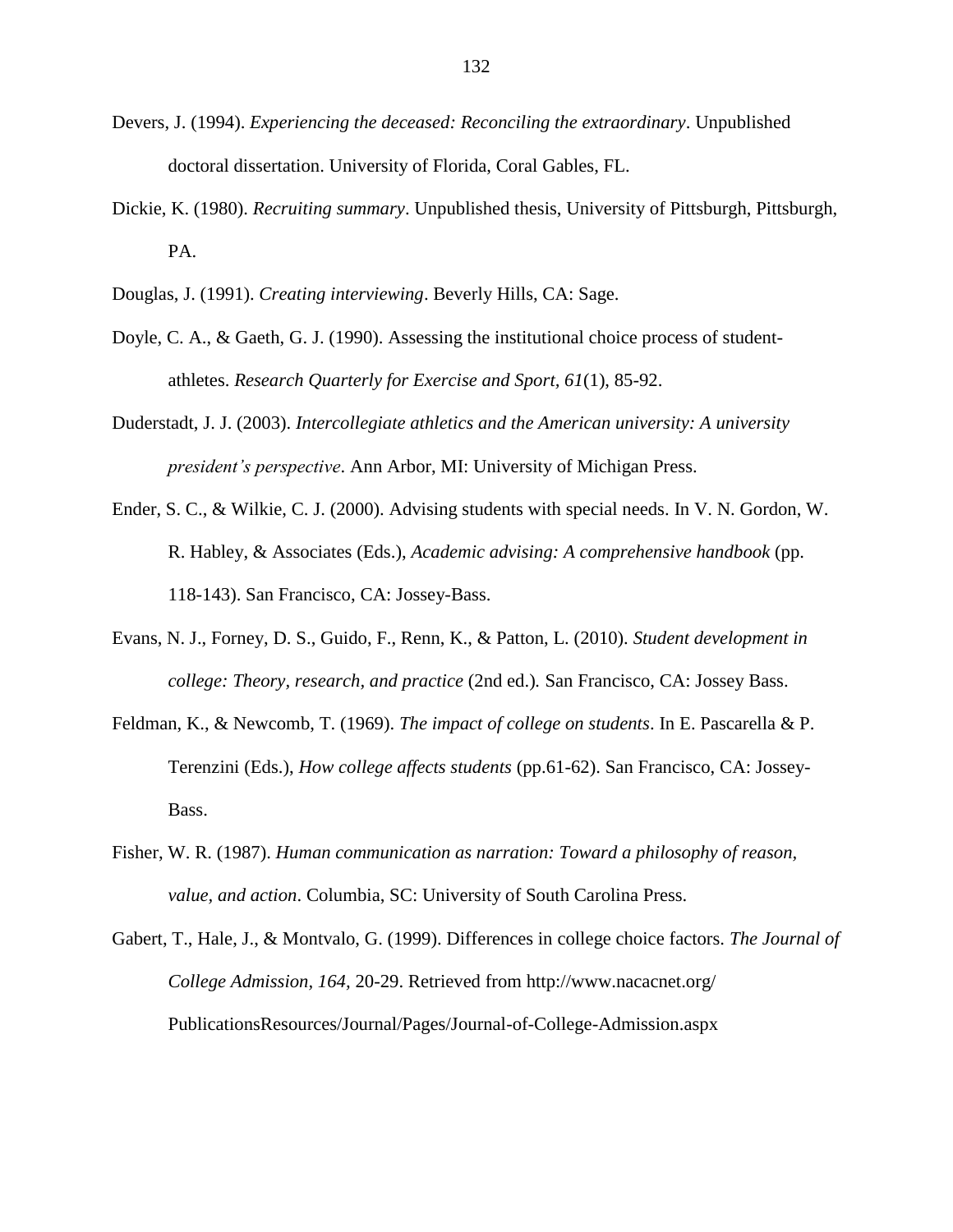Geertz, C. (1995). *After the facts: Two countries, four decades, one anthropologist*. Cambridge, MA: Harvard University Press.

Glader, E. (1978). *Amateurism and athletics*. West Point, NY: Leisure Press.

Glaser, B. G. (1992). *Basics of grounded theory analysis*. Mill Valley, CA: Sociology Press.

- Goss, B. D., Jubenville, C. B., & Orejan, J. (2006). An explanation of influences and factors on the institutional selection processes of freshmen student-athletes at small colleges and universities. *Journal of Marketing for Higher Education, 16,* 105-132. Retrieved from http://www.tandf.co.uk/journals/WMHE
- Greviskes, A. (2004). *The evolution of college tennis.* University Wire, University of Illinois, Champaign, IL. Retrieved from http://www.highbeam.com/doc/1P1-94320034.html*.*
- Grimes, P. W., & Chressanthis, G. A. (1993). Intercollegiate and first year student enrollment demand. *Sociology of Sport Journal, 10,* 286-300. doi:10.1023/A:1018757807834
- Guest, A. M. (2007). Cultural meanings and motivations in sport: A comparative case study of soccer teams in the Unites States and Malawi. *Athletic Insight, 9,* 1-18. Retrieved from http://www.athleticinsight.com/Vol191ss1/CulturalMeaningandMotivation.htm.
- Gullahorn, J. R., & Gullahorn, J. E. (1962). An extension of the u-curve hypothesis. *Journal of Social Issues, 3*, 33-47. doi:10.1111/j.1540-4560.1963.tb00447.x
- Handerson, K. (1991). *Dimensions of choice: A qualitative approach to recreation, park and leisure research*. State College, PA: Venture Publishing.
- Harrison, J. K. Chadwick, M., & Scales, M. (1996). The relationship between cross-cultural adjustment and the personality variables of self-efficacy and self-monitoring. *International Journal of Intercultural Relations, 6,* 167-188. doi:10.1016/0147-1767(95)00039-9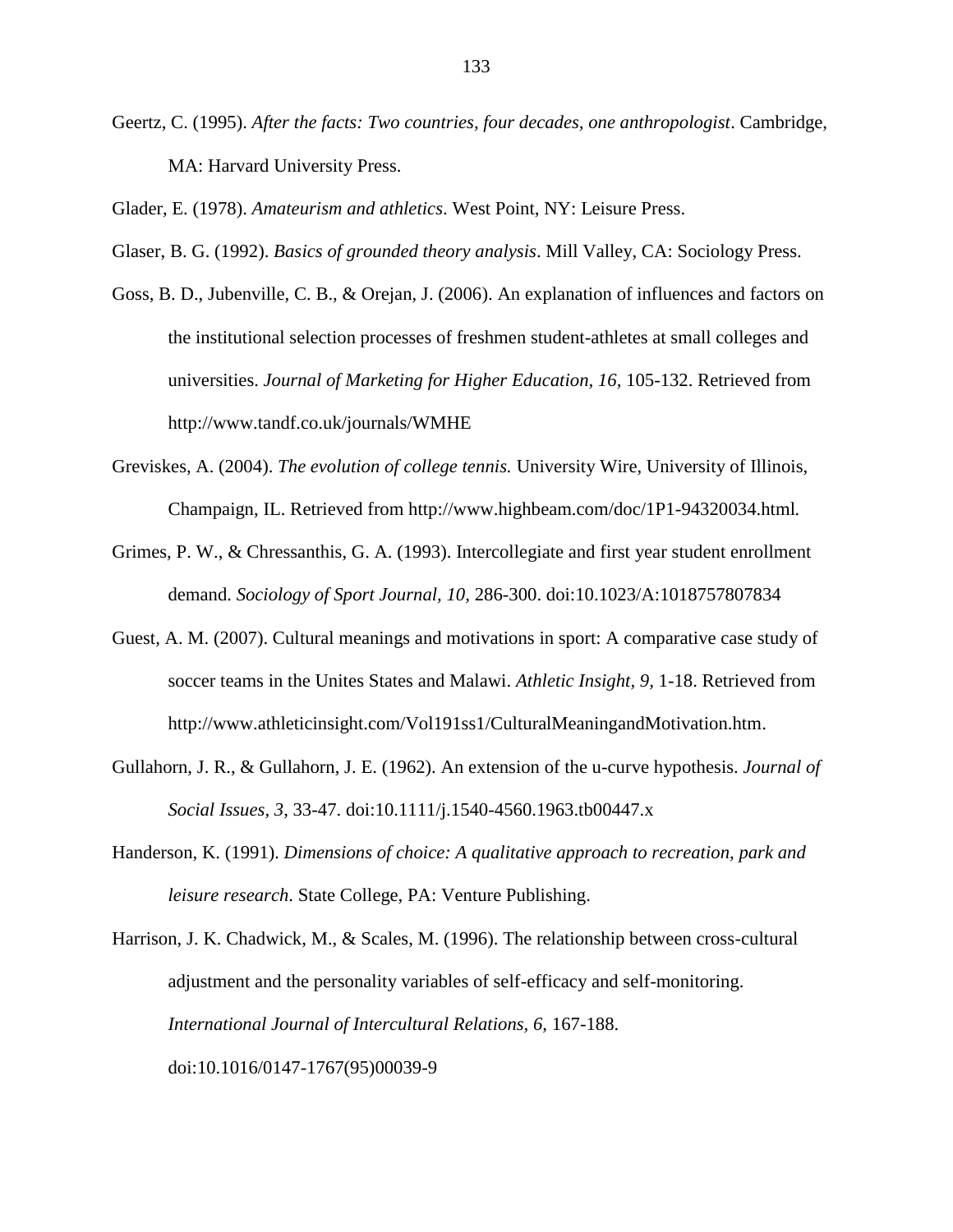- Hatch, J. A. (1995). *Qualitative research in early childhood settings*. Westport, CT: Praeger Publishers.
- Hishida, H. (1985). Japanese intercultural communication competence and cross-cultural adjustment. *International Journal of Intercultural Relations, 9,* 247-269. doi:10.1016/0147-1767(85)90028-8
- Hollander, T. R. (1980). *A geographic analysis of intercollegiate foreign track and field athletes in the United States*. Unpublished master"s thesis. Eastern Michigan University, Ypsilanti, Michigan.
- Hopkins, R. (1982). *Collegiate athletic recruiting: A theoretical approach to the athlete's selection process*. Unpublished master"s thesis. University of Iowa, Iowa City, Iowa.
- Hossler, D., Schmit, J., & Vesper, N. (1999). *Going to college: How social, economic, and educational factors influence the decision students make*. Baltimore, MD: The Johns Hopkins University Press.
- Howard-Hamilton, M. F., & Sina, J. A. (2001). How college affects student athletes. *New Directions for Student Services, 93,* 35-45. doi:10.1002/ss.3
- Jones, G. J., Koo, G., Kim, D. A., & Hardin, R. (2009). Motivations of international studentathletes to participate in intercollegiate athletics. *Journal of Contemporary Athletics, 3,* 295-313. Retrieved from https://www.novapublishers.com/catalog/ product\_info.php?products\_id=1673
- Judson, K. M., James, J. D., & Aurand, T. W. (2004). Marketing the university to studentathletes: Understanding university selection criteria. *Journal of Marketing for Higher Education, 14,* 23-40. Retrieved from http://www.tandf.co.uk/journals/WMHE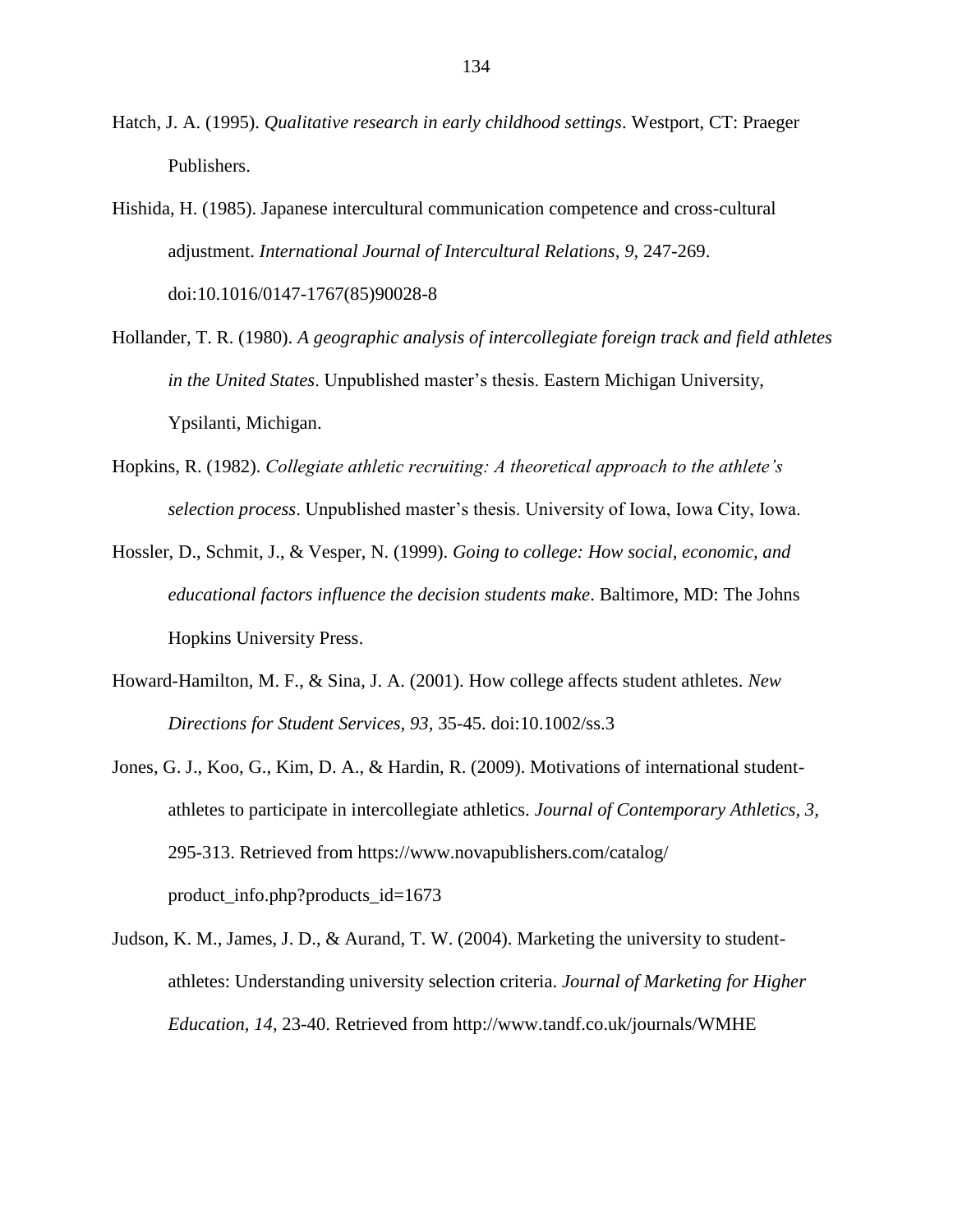- Kanley, K., & Quarterman, J. (2007). Factors influencing the university choice of NCAA division I softball players. *The SMART Journal, 3,* 35-49. Retrieved from http://www.thesmartjournal.com/smartSpring07.pdf#page=35
- Knight Commission on Intercollegiate Athletics. (2010). *Restoring the balance: Dollars, values, and the future of college sports*. Retrieved from http://www.knightcommission.org/ images/restoringbalance/KCIA\_Report\_F.pdf.
- Labuschagne, A., (2003). Qualitative-airy or fundamental? *The Qualitative Report, 8*(1), 100- 103. Retrieved from http://www.nova.edu/ssss/QR/
- Letawsky, N. R., Schneider, R. G., Pedersen, P. M., & Palmer, C. J. (2003). Factors influencing the college selection process of student-athletes: Are their factors similar to non-athletes? *College Student Journal, 37,* 604-610. Retrieved from http://www.projectinnovation.biz/index.html
- Lin, A. S., & Pedersen, P. B. (2007). Multi-national competencies of international student service providers. In H. Singaravelu & M. Pope (Eds.), *A handbook for counseling international students in the United States* (pp. 285-298). Alexandria, VA: American Counseling Association.
- Lofland, J. (1971). *Analyzing social settings.* Belmont, CA: Wadsworth.
- Maloney, T. M., & McCormick, E. R. (1993). An examination of the role intercollegiate athletic participation plays in academic achievement: Athletes' feats in the classroom. *The Journal of Human Resources, 28,* 555-570. Retrieved from http://www.ssc.wisc.edu/jhr/
- Martin, N. K., & Dixon, P. N. (1991). Factors influencing students" college choice. *Journal of College Student Development, 32,* 253-257.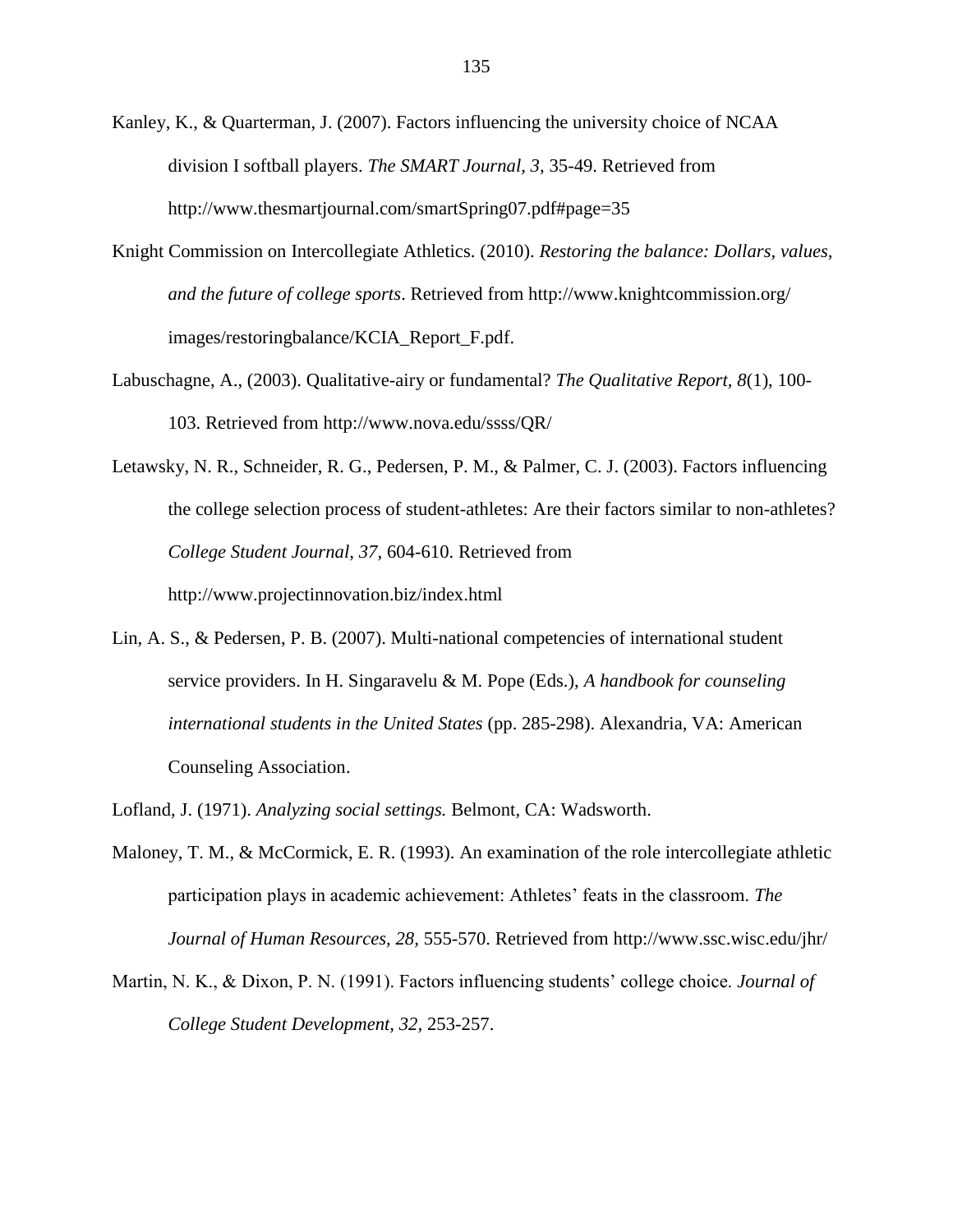Mathes, S., & Gurney, G. (1985). Factors in student athletes" college choice. *Journal of College Student Personnel, 26*(4), 327-333.

Maxwell. J. A. (1996). *Qualitative research design*. London, England: Sage.

McCloskey, D. N. (1990). *If you are so smart: The narrative of economic expertise*. Chicago, IL: University of Chicago Press.

McCormick, R. E., & Tinsley, M. (1987). Athletics versus academics? Evidence from SAT scores. *Journal of Political Economy, 95,* 1103-1115. Retrieved from http://www.jstor.org/stable/1833132

- McLean, D., Jensen, J., & Hurd, A. (2004). Seeing the urban forest through the trees: Building depth through qualitative research. *Journal of Arboriculture, 29,* 1-12. Retrieved from http://ag.udel.edu/longwoodgrad/pdf/McLean.pdf
- Mixon, F. G., & Hsing, Y. (1994). The determinants of out-of-state enrollments in higher education: A Tobit analysis. *Economics of Education Review, 13,* 329-335. doi:10.1016/S0272-7757(05)80056-1
- Moustakas, C. (1994). *Phenomenological research methods*. Thousand Oaks, CA: Sage.
- National Athletic Intercollegiate Association. (2010). *History of the NAIA*. Retrieved from http://naia.cstv.com/genrel/090905aai.html.

National Collegiate Athletic Association (2008). *1990-00--2006-2007 NCAA student-athlete race & ethnicity report*. Indianapolis, IN: NCAA. Retrieved from http://www.ncaapublications.com/c-58-academic.aspx?pagenum=8&view=0

Nelson, E. S. (1983). How the myths of the dumb jock becomes fact: A developmental view for counselors. *Counseling and Values, 27,* 176-186. Retrieved from http://www.counseling.org/publications/journals.aspx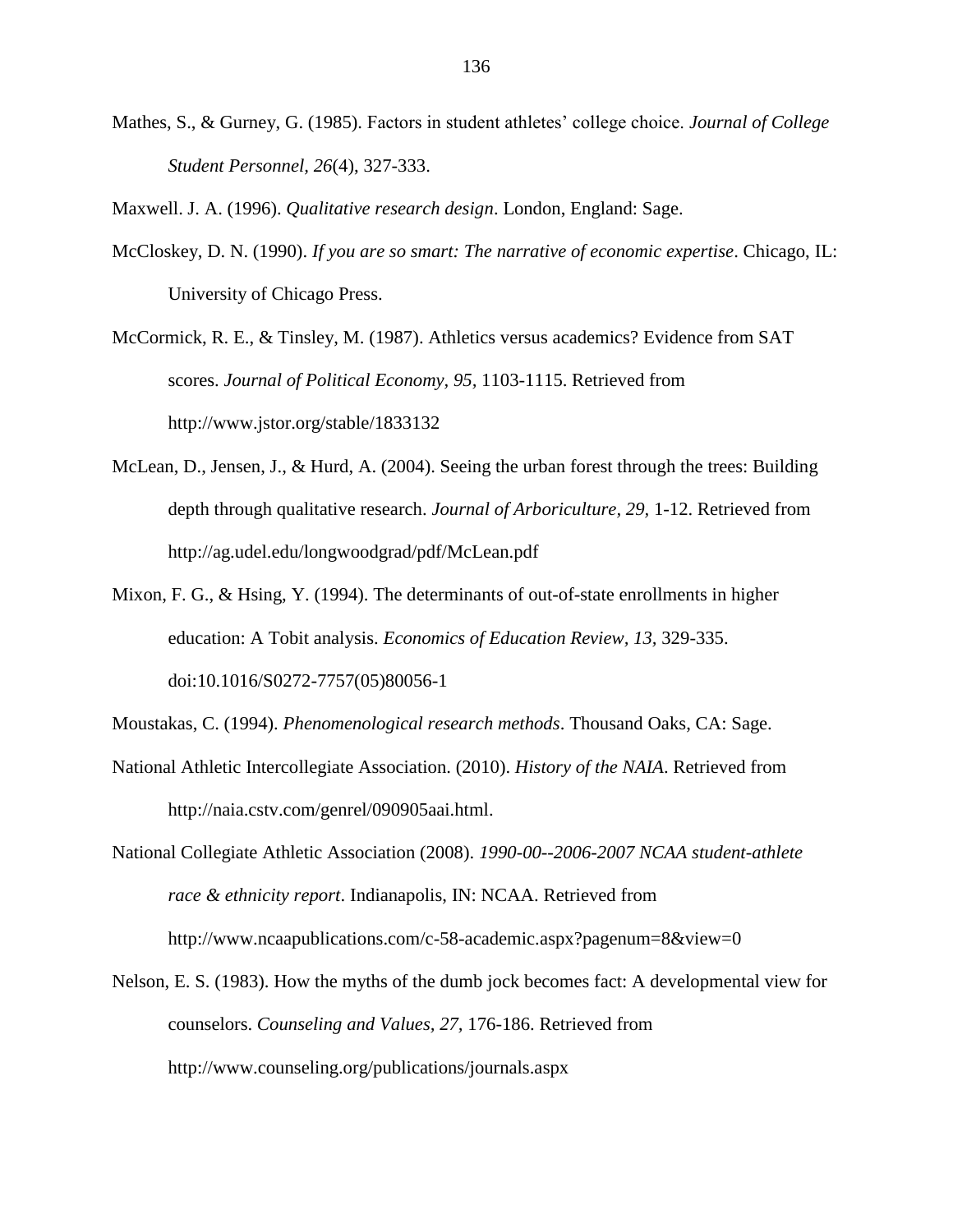Nicholson, N. A. (1984). A theory of work role transitions. *Administrative Science Quarterly, 29,* 172-191. Retrieved from http://www.jstor.org/stable/2393172

Nishimoto, P. A. (1997). Touchdowns and term papers: Telescoping the college student culture. *College Student Affairs Journal, 16,* 96-103. Retrieved from http://www.infoagepub.com/college-student-affairs-journal.html

Northouse, P. G. (2010). *Leadership: Theory and practice.* Thousand Oaks, CA: Sage.

- Oberg, K. (1960). Culture shock: Adjustment to new cultural environment. *Practical Anthropologist, 7,* 177-182.
- Palthe, J. (2004). The relative importance of antecedents to cross-cultural adjustment: Implications for managing a global workforce. *International Journal of Intercultural Relations, 28*, 37-59. doi:10.1016/j.ijintrel.2003.12.004
- Parham, W. D. (1993). The intercollegiate athlete: A 1990s profile. *The Counseling Psychologist, 21,* 411-429. doi:10.1177/0011000093213005
- Pascarella, E. T., & Terenzini, P. T. (1991). *How college affects students: Findings and insights from twenty years of research*. San Francisco, CA: Jossey Bass.
- Pascarella, E. T., & Terezini, P. T. (2005). *How college affects students: A third decade of research*. San Francisco, CA: Jossey-Bass.
- Patton, Q. M. (1990). *Qualitative evaluation and research methods* (2nd ed.). Thousand Oaks, CA: Sage.
- Pearson, R. E., & Petitpas, A. J. (1990). Transitions of athletes: Developmental and preventive perspectives. *Journal of Counseling & Development, 69,* 7-10. Retrieved from http://www.counseling.org/publications/journals.aspx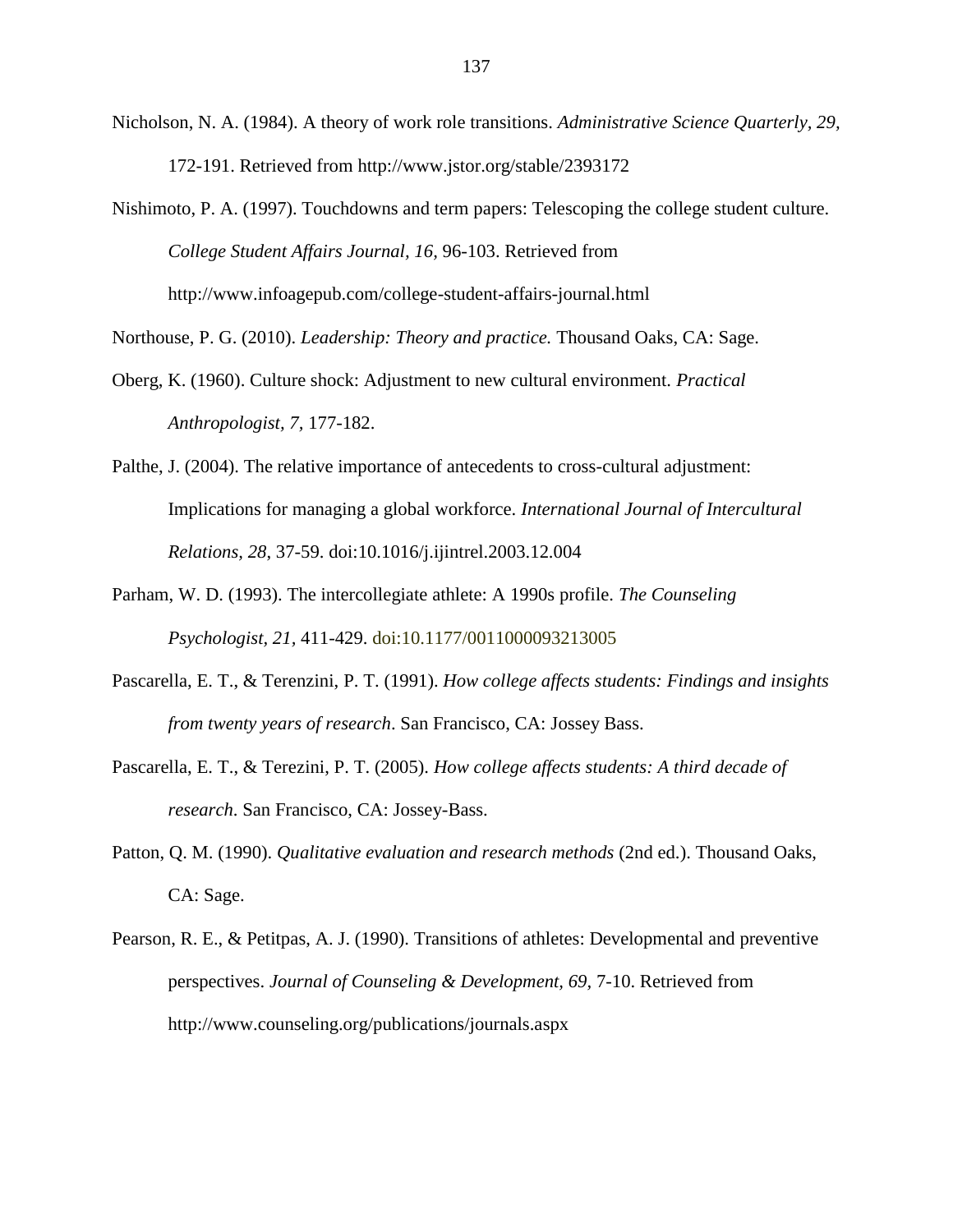- Perry, W. (1970) *Forms of intellectual and ethical development in the college years: A scheme*. San Francisco, CA: Jossey-Bass.
- Person, D. R., & LeNoir, K. M. (1977). Retention issues and models of African American male athletes. In M. J. Cuyjet (Ed.), *Helping African American men succeed in college: New directions for student services* (pp. 79-92). San Francisco, CA: Jossey-Bass.
- Petitpas, A. J., Brewer, B. W., & Van Raalte, J. L. (1996). Transitions of the student-athlete: Theoretical, empirical, and practical perspectives. In E. F. Etzel, A. P. Ferrante, & J. W. Pinkney (Eds.), *Counseling college student-athletes: Issues and interventions* (pp. 137- 156). Morgantown, WV: Fitness Information Technology.
- Petitpas, A., & Champagne, D. E. (1988). Developmental programming for intercollegiate athletes. *Journal of College Student Development, 29*(5), 454-460.
- Polkinghorne, D. E. (1987) *Narrative knowing and the human sciences*. New York, NY: SUNY Press.
- Pops, N., Hums, A. M., & Greenwell, T. C. (2009). Do international student-athletes view the purpose of sport differently than United States student-athletes at NCAA Division I universities? *Journal of Issues in Intercollegiate Athletics, 2,* 93-110. Retrieved from http://www.csri-jiia.org
- Preskill, S., & Brookfield, S. D., (2009). *Learning as a way of leading: Lessons from the struggle for social justice.* San Francisco, CA: Jossey-Bass.
- Richardson, L. (1990). Narrative and sociology. *Journal of Contemporary Ethnography, 19,* 116- 135. doi:10.1177/089124190019001006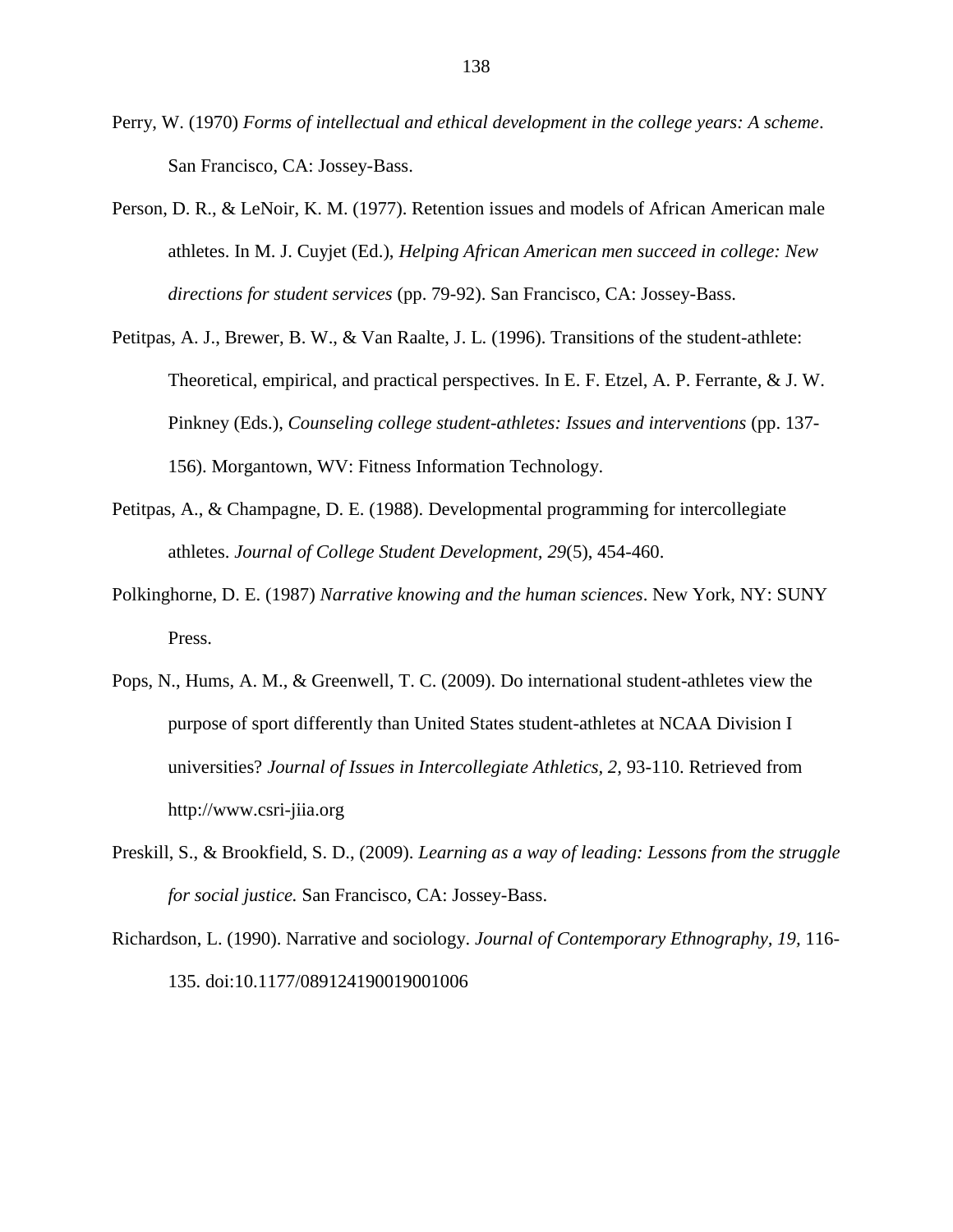Ridinger, L., & Pastore, D. L. (2000a). International student-athletes adjustment to college: A preliminary analysis. *NACADA Journal, 20,* 33-41. Retrieved from http://www.nacada.ksu.edu/Journal/index.htm

Ridinger, L., & Pastore, D. (2000b). A proposed framework to identify factors associated with international student-athlete adjustment to college. *International Journal of Sport Management, 1*, 4-24. Retrieved from

http://www.americanpresspublishers.com/IJSM.html

- Ridinger, L., & Pastore, D. (2001). Coaches perceptions of recruiting international studentathletes. *International Council for Health, Physical Education, Recreation, Sport, and Dance Journal, 37,* 19-25. Retrieved from http://www.ichpersd.org/
- Riley, R. (1996). Revealing socially constructed knowledge through quasi-structured interviews and grounded theory analysis. *Recent Advances in Tourism Marketing Research, 24,* 21- 40.
- Rubingh, B., & Broeke, A. (1998). The European sport club system. In L.P. Masteralexis, C. A. Barr, & M. A Hums (Eds.), *Principles and practice of sport management* (pp. 195-207). Gaithersburg, MD: Aspen Publishers.
- Rudolph, F. (1990). *The American college & university: A history.* Athens, GA: University of Georgia Press.

Segelman, L. (1995). It's academic, or is it? Admissions standards and big-time college football. *Social Science Quarterly, 76,* 247-261. Retrieved from http://www.wiley.com/bw/journal.asp?ref=0038-4941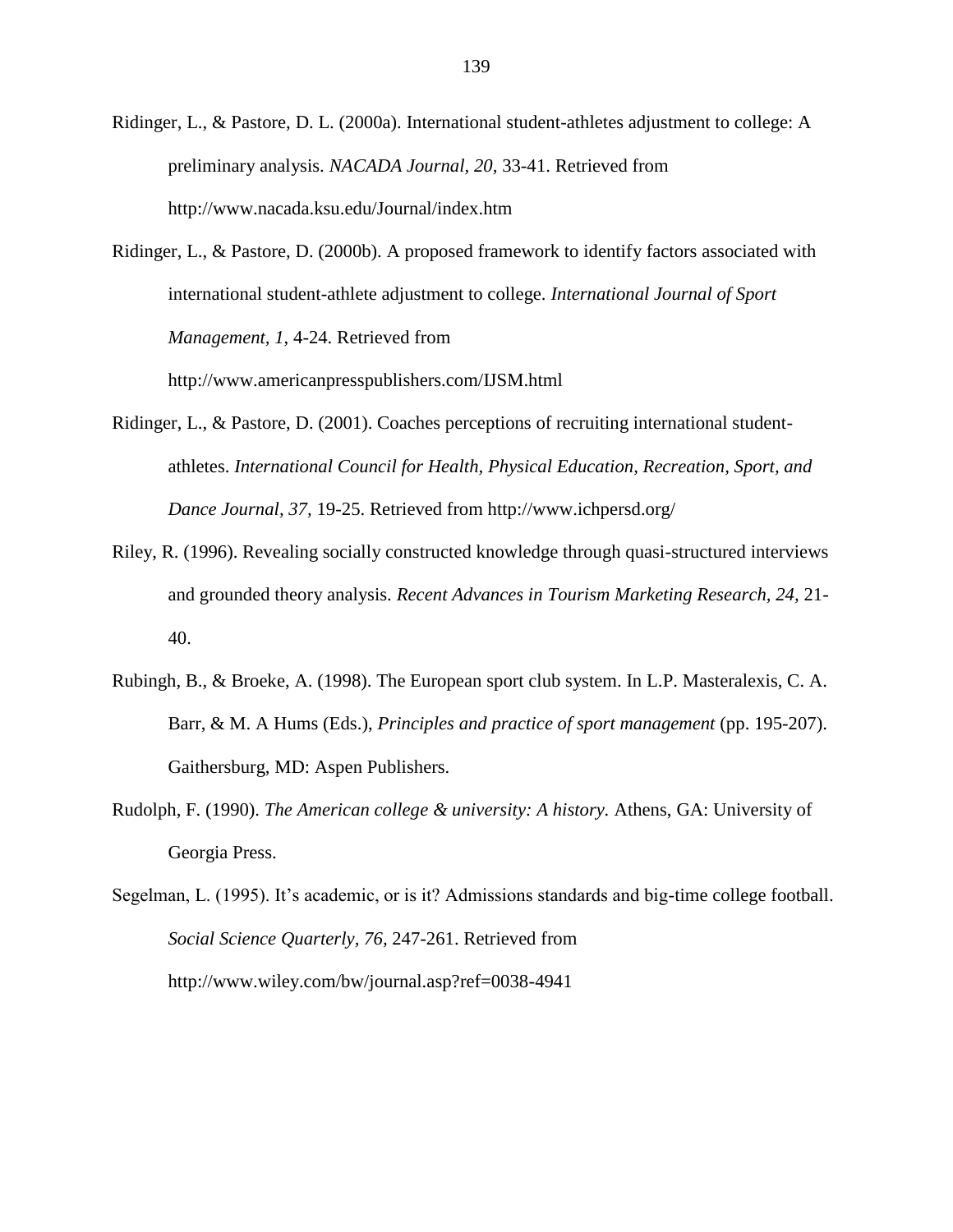- Sellers, R. M., Kuperninc, G. P., & Waddell, A. S. (1991). Life experiences of African American student athletes in revenue producing sports: A descriptive empirical analysis. *Academic Athletic Journal, 2,* 21-38. Retrieved from http://nfoura.org/publications/journal.php
- Sevier, R. A. (1993). Recruiting African-American undergraduates: A national survey of the factors that affect institutional choice. *College and University, 68*(1), 48-52. Retrieved from http://www.aacrao.org/publications/college\_and\_university\_journal.aspx

Silvers, R. (1995). *Hidden histories of science*. New York, NY: NYRB.

- Stidwell, H. F. (1984). *Motives towards track and field competition of foreign and domestic grant-in-aid student-athletes in NCAA Division I colleges and universities*. Unpublished doctoral dissertation. Oregon State University, Corvallis, OR.
- Stoddart, B. (1994) Golf international: Considerations of sport in the global marketplace. In R. C. Wilcox (Eds.), *Sports in the Global village* (pp. 21-34). Morgantown, WV: Fitness Information Technology.
- Stomquist, P. N., & Monkman, K. (2000). *Globalization and education: Integration and contestation across cultures*. Oxford, UK: Rowman & Littlefield Publishers.
- Strauss, A., & Gorbin, J. (1990). *Basics of qualitative research: Grounded theory procedures and techniques*. Newbury Park, CA: Sage.

Strauss, A., & Gorbin, J. (1998). Grounded theory research: Procedures, canons, and evaluative criteria. *Qualitative Sociology, 13*(1), 3-21. Retrieved from http://www.springer.com/social+sciences/journal/11133

Thelin, J. (2004). *A history of American higher education.* Baltimore, MD: Johns Hopkins University Press.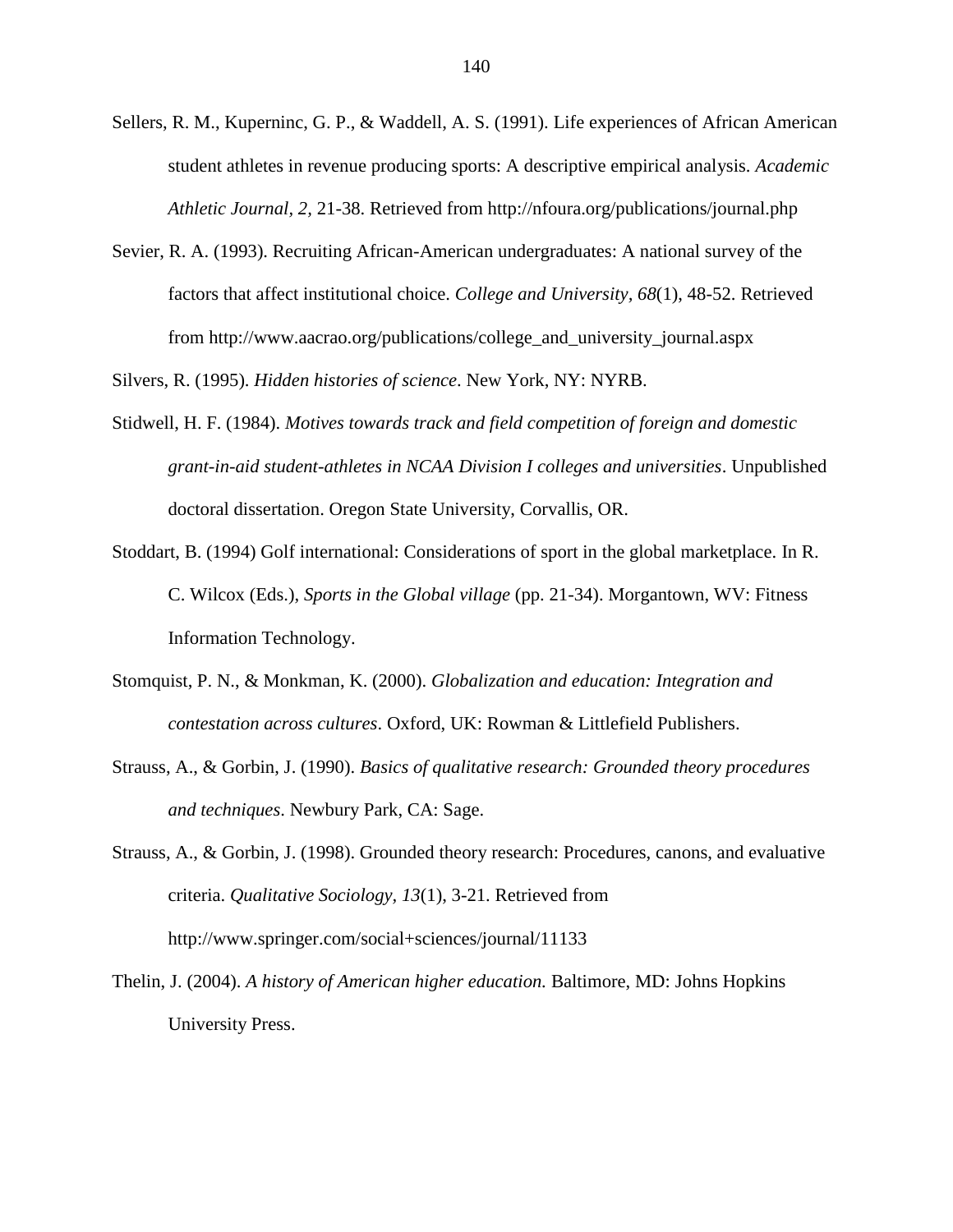Toma, D., & Cross, M. (1998). Intercollegiate athletics and student college choice: Exploring the impact of championship seasons on undergraduate applications. *Research of Higher Education, 39,* 633-661. doi:10.1023/A:1018757807834

Torbiorn, I. (1982). *Living abroad*. New York, NY: Wiley.

Tucker, I. B., & Amato, L. (1993). Does big-time success in football or basketball affect SAT scores? *Economics of Education Review, 12*, 177-181. doi:10.1016/0272-7757(93)90029-G

- Tung, R. (1988). Career issues in international assignments. *Academy of Management Executive, 2,* 241-244. Retrieved from http://www.jstor.org/stable/4164835
- Van Manen, M. (1990). *Researching lived experience: Human science for an action sensitive pedagogy*. Albany, NY: State University of New York Press.
- Watt, S. K., & Moore III, J. L. (2001). Who are student athletes? In M. F. Howard-Hamilton & S. K. Watt (Eds.), *Student services for athletes: New directions for student services* (pp. 7-18). San Francisco, CA: Jossey-Bass.
- Weinstein, A. (1994). *Market segmentation* (Revised ed.). Chicago, IL: Probus Publishing.
- Weston, A. M. (2006). *Internalization in college sports: Issues in recruiting, amateurism, and scope*. Retrieved from http://www.willamette.edu/wucl/pdf/review/42-4/weston.pdf.
- Wieberg, S. (2008, October 1). Influx of foreigners presents new challenges for NCAA. *USA Today.* Retrieved from http://www.usatoday.com/sports/college/ 2008-10-01-foreign-influx\_N.htm
- Wilcox, C. R. (1994). *Sports on the global village.* Morgantown, WV: Fitness Informational Technology.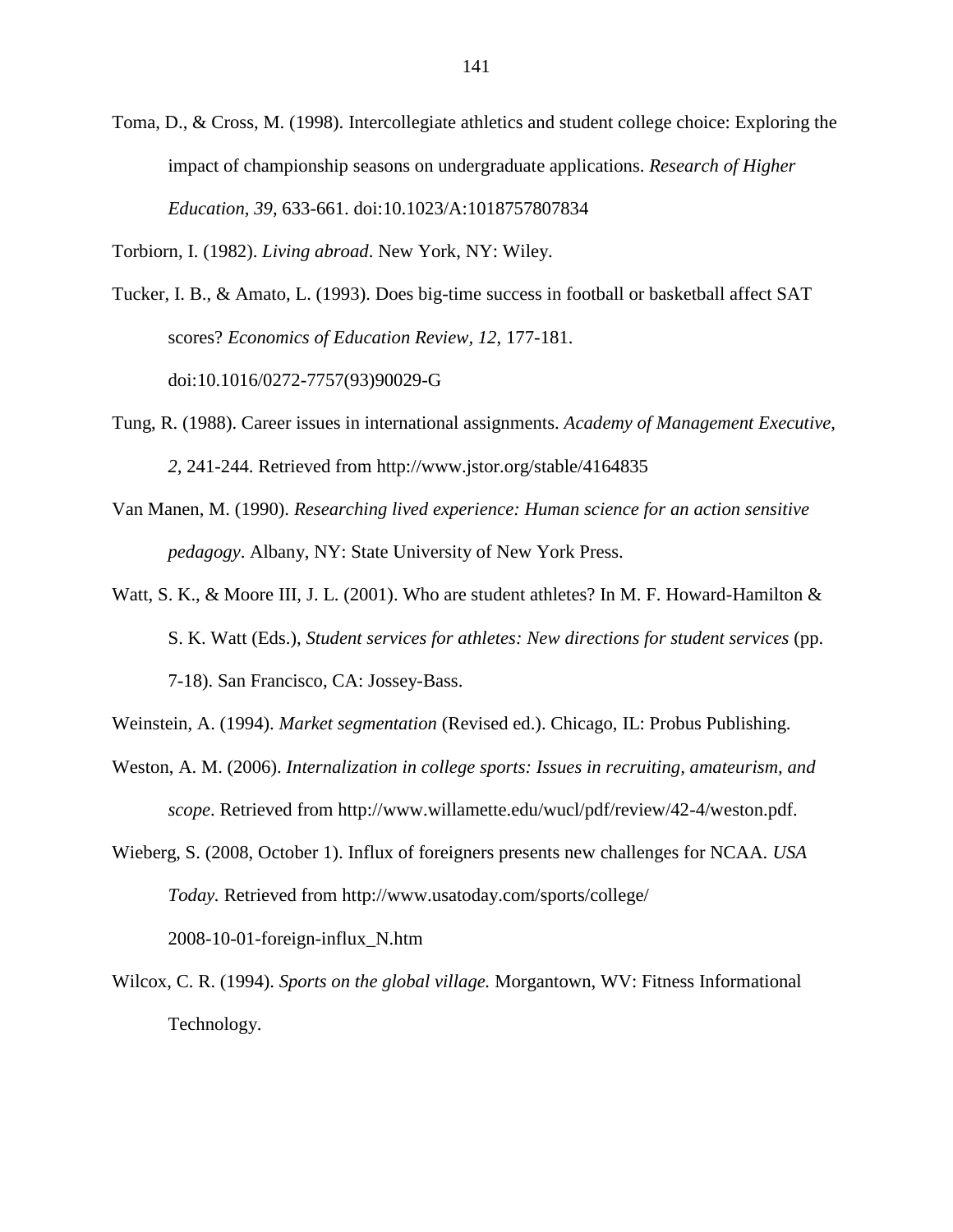Wilson, R., & Wolverton, B. (2008, January 11). The new face of college sports. As more coaches look abroad to fill their rosters, some critics fear the effect on American athletes. *Chronicle of Higher Education, 54*(18). Retrieved from http://chronicle.com/article/ The-New-Face-of-College-Sports/34246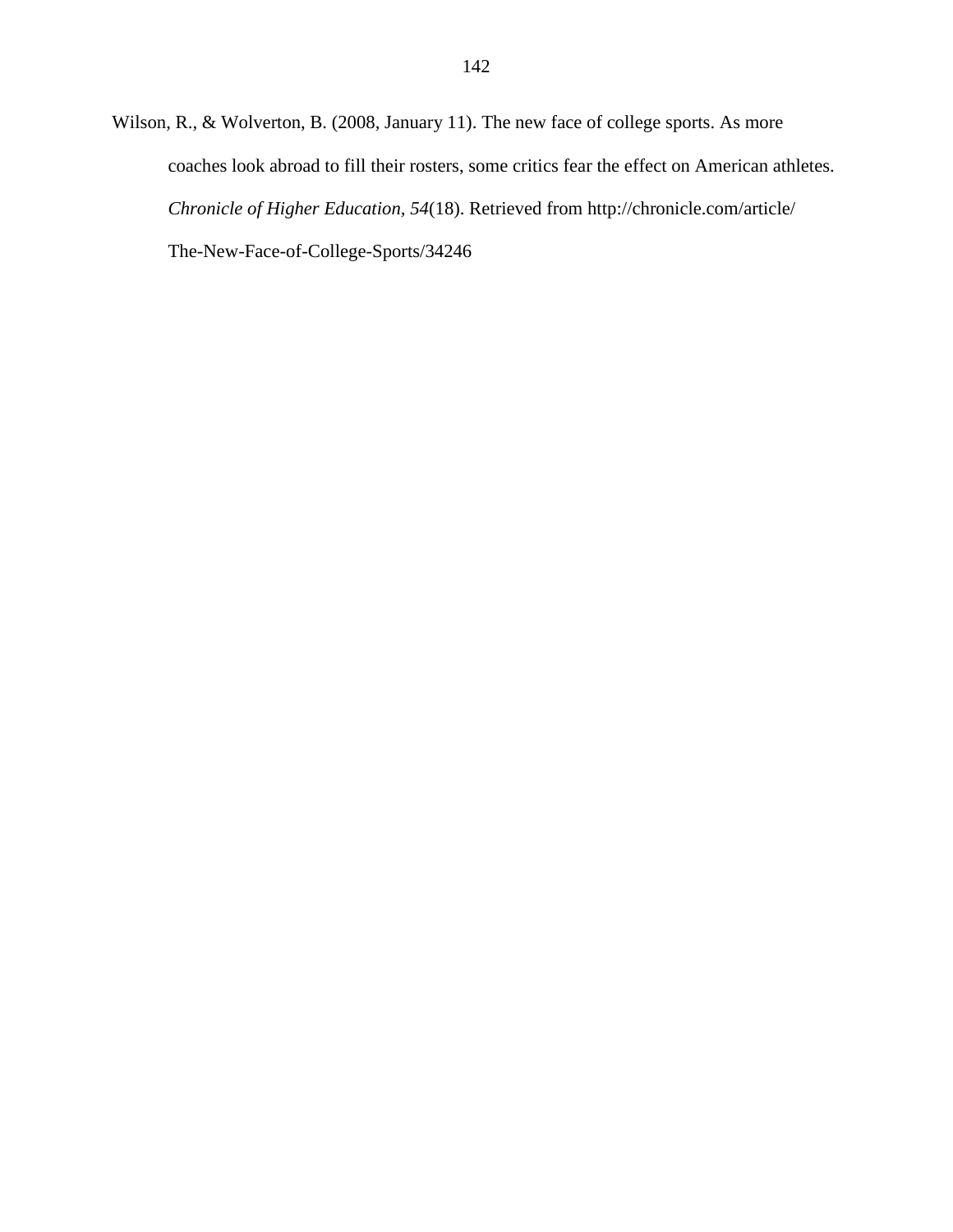## APPENDIX A

#### **Letter to Athletic Directors**

(Date)

Dear Mr./Miss (name of the athletic director),

My name is Evangelos Kontaxakis and I am currently in the process of writing my doctoral dissertation through the Department of Educational Leadership, Administration and Foundation at Indiana State University. My topic focuses on international (non-native speaker of English) student-athletes who participate in NCAA Division I sports. The purpose of this study is to explore their decision processes for coming to study in the United States and participate in intercollegiate athletics as well as to discuss their experiences.

I am writing to request a list of the international student-athletes that have been enrolled at your institutions and contact information (email and phone number). The international student-athletes need to meet the following criteria to participate in this study:

- 1. They must have been born in a country **besides** the United States, Canada, Australia, Great Britain or a country where the first language is English. Furthermore, their native language needs to be one other than English and they had lived in their country until graduation from high school or their country"s equivalent.
- 2. They should be eligible according to NCAA rules and regulations for participation in intercollegiate sports as international student-athletes.
- 3. They should be sophomores, juniors, or seniors as defined for those levels by your institution.
- 4. They should have a TOEFL score more than 213 (computer based) in order to gauge the appropriate level of English competency

Your list will then enable me to select students to participate in this study. My goal is to interview two students from the list you provide.

If you need any further information, please contact me at

[Evangelos.Kontaxakis@indstate.edu](mailto:Evangelos.Kontaxakis@indstate.edu) or by phone (812) 201-1963. You may also contact my faculty sponsor, Dr. Mary Howard-Hamilton, Bayh College of Education, Indiana State University, Terre Haute, IN 47809 by email: mary.howard-hamilton@indstate.edu or by phone at (812) 237-2907.

Thank you, in advance, for your support of my study.

Sincerely, Evangelos Kontaxakis Ph.D. Candidate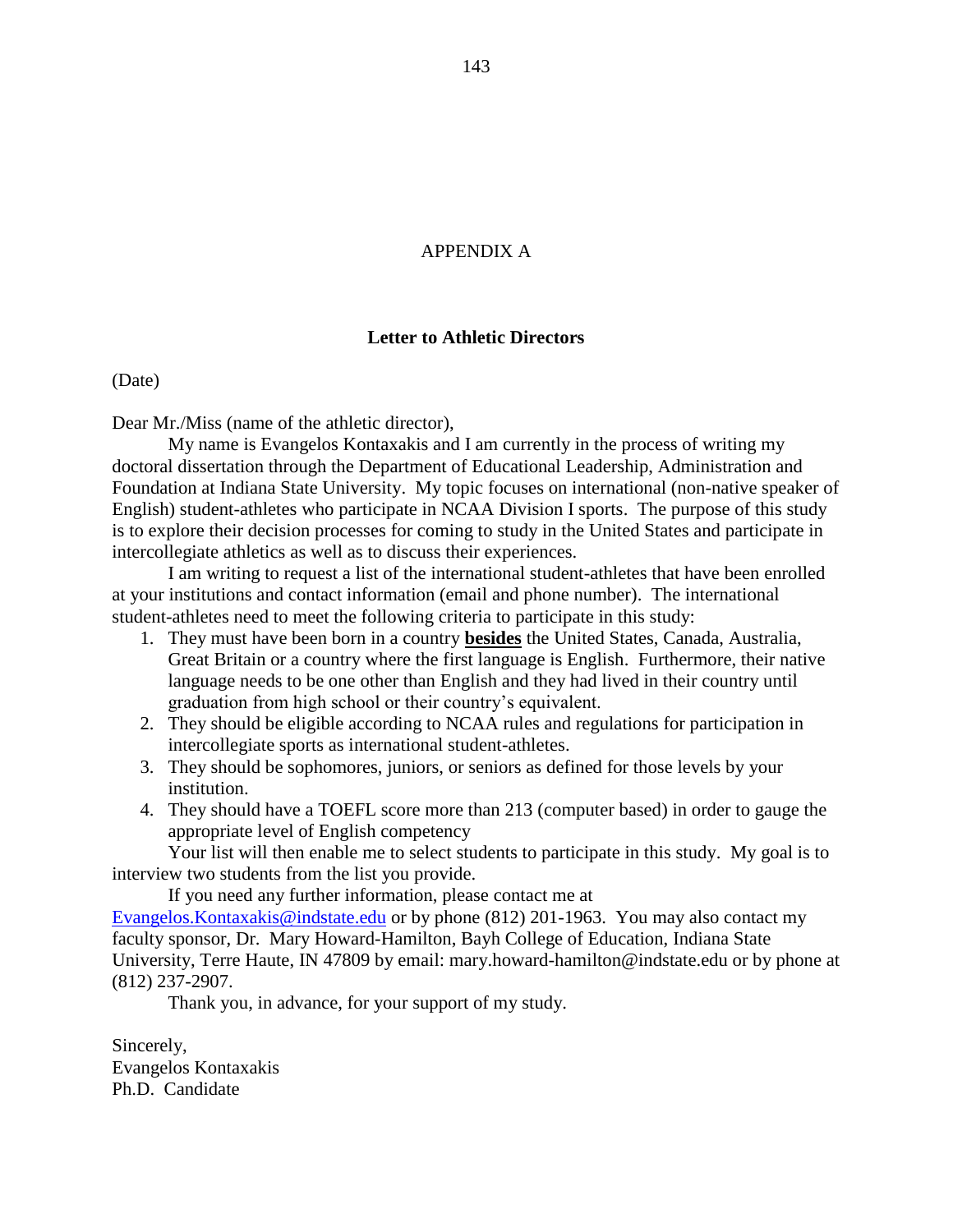Leadership, Administration, and Foundations department Bayh College of Education, Indiana State University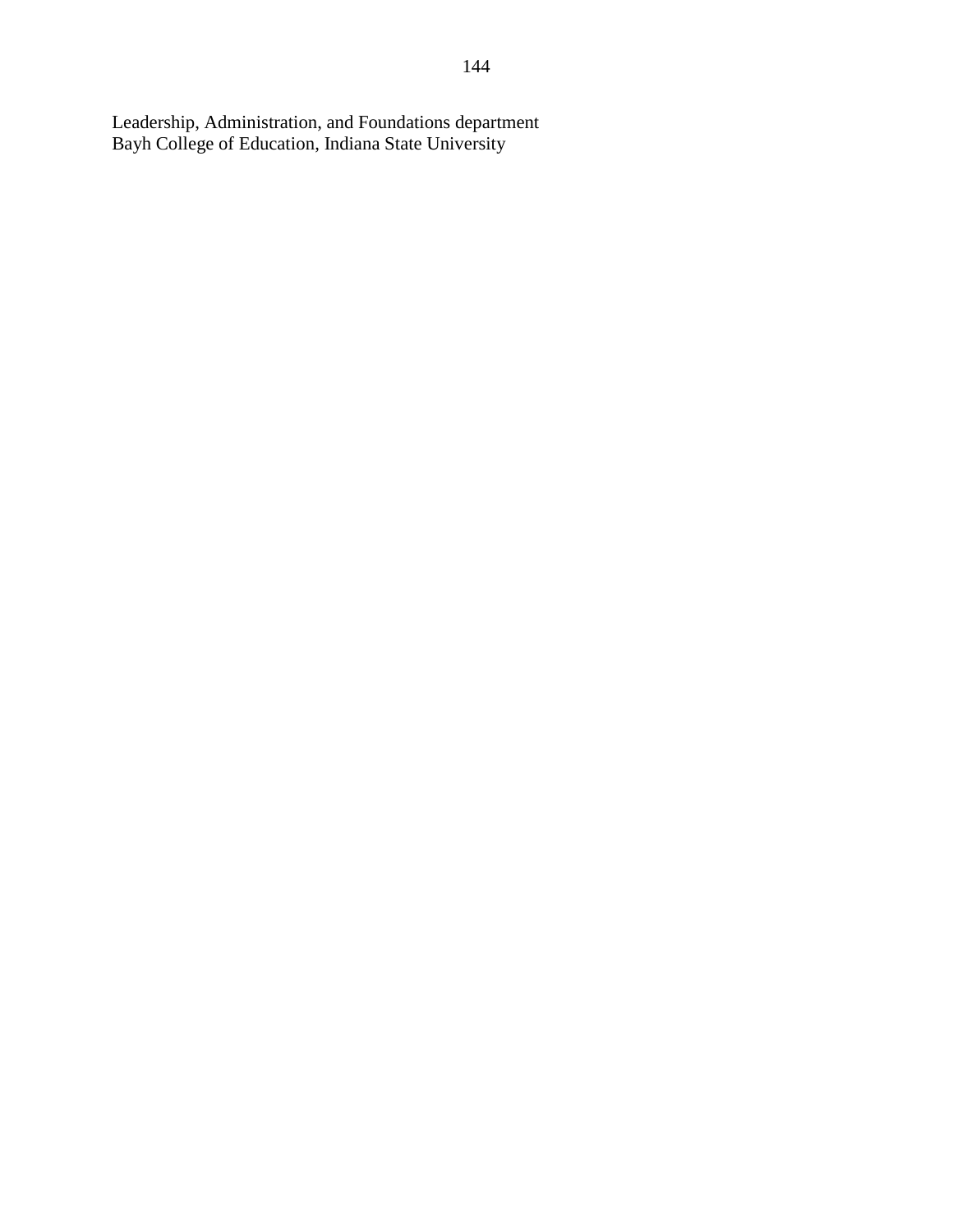#### APPENDIX B

#### **Letter of Invitation to Participants**

(Date)

Dear (name of student),

My name is Evangelos Kontaxakis and I am doctoral student at Indiana State University working on my dissertation through the Department of Educational Leadership, Administration and Foundations. My topic focuses on international (non-native speaker of English) studentathletes who participate in NCAA Division I sports. The purpose of this study is to explore their decision processes for coming to study in the United States and participating in intercollegiate athletics as well as to discuss their experiences.

I am writing to request your participation in the study. If you agree to participate in this study, I will provide you a consent form detailing your rights as a participant in this study for completion and signature at the start of the interview.

If you are willing to participate in this study, please contact me so we can set up an interview. You can contact me at Evangelos. Kontaxakis@indstate.edu or by phone (812) 201-1963. You may also contact my faculty sponsor, Dr. Howard-Hamilton, Bayh College of Education, Indiana State University, Terre Haute, IN 47809 by email:mary.howardhamilton@indstate.edu or by phone at (812) 237-2907.

Should you agree to be a participant, I will be visiting you at a location of your convenience to interview you for about 60 to 90 minutes. I believe that your story will bring a unique perspective to my study, and also one that will assist in expanding the literature on an important topic. Thank you, and I anticipate hearing from you soon.

Sincerely, Evangelos Kontaxakis Ph.D. Candidate Leadership, Administration, and Foundations department Bayh College of Education Indiana State University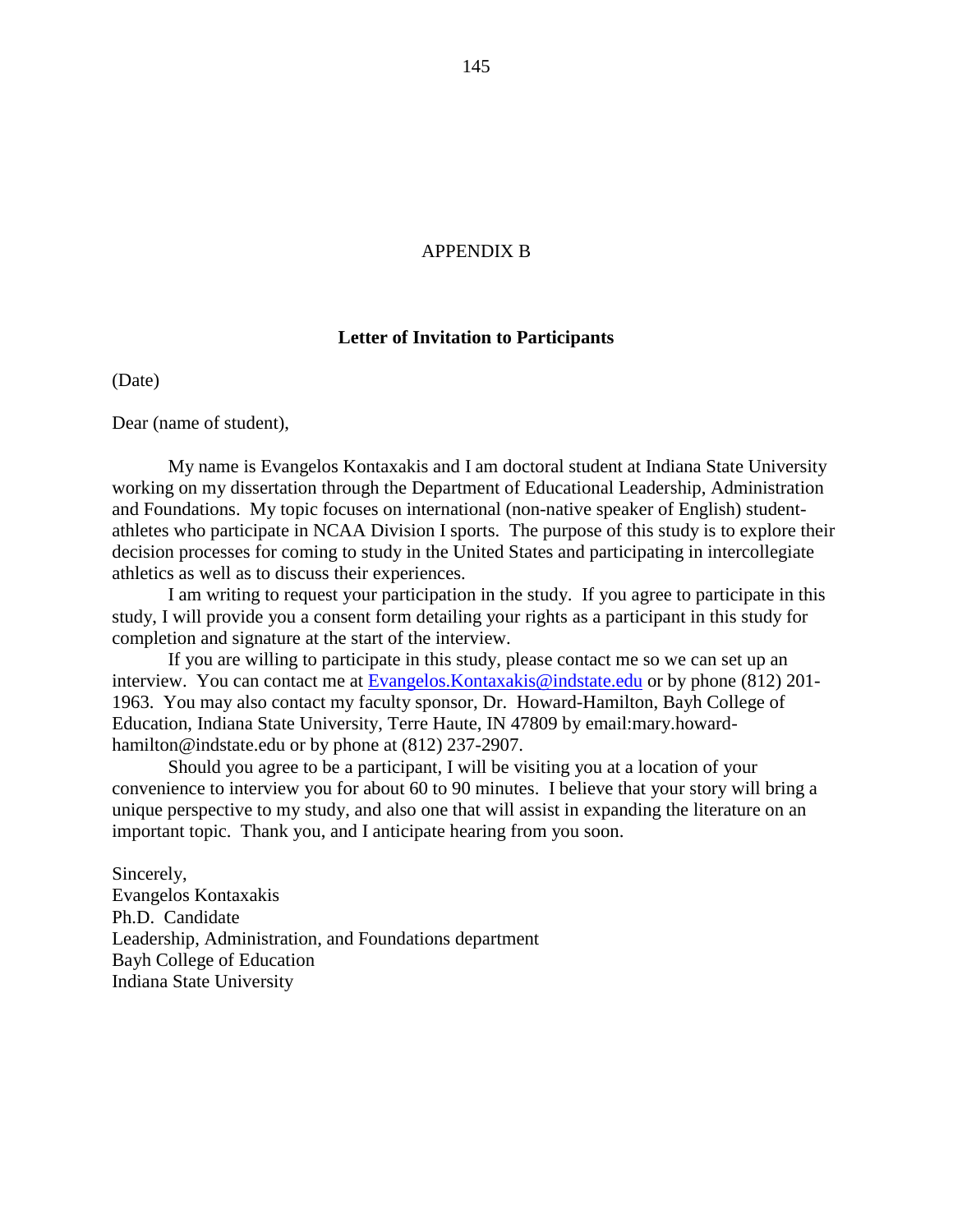# APPENDIX C

## **Informed Consent**

You are invited to participate in a qualitative research study focused on international student athletes participating in NCAA Division I athletics whose native language is not English. The study is being conducted by Evangelos Kontaxakis, a doctoral candidate in the Educational Leadership Administration and Foundations department at Indiana State University. Mr. Kontaxakis is conducting this study for his doctoral dissertation. Dr. Howard-Hamilton is the faculty supervisor of the project.

Your participation in this study is entirely voluntary. You should read the information below and ask questions about anything you do not understand before deciding whether or not to participate. You are being asked to participate in this study because you fulfilled the following requirements:

- 1. You were born in a country **besides** the United States, Canada, Australia, Great Britain or other country where the first language is English. Furthermore, your native language is not English and you have lived in your country until graduation from high school or your country"s equivalent.
- 2. You are eligible according to NCAA rules and regulations for participation in intercollegiate sports as an international student-athlete.
- 3. You are a sophomore, junior, or senior as defined by the institution"s definition for those categories.
- 4. You have a TOEFL score more than 213 (computer based) in order to gauge the appropriate level of English competency.

### PROCEDURES

If you volunteer to participate in this study, you will be asked to do the following:

- 1. Suggest a private location where I can visit you for an interview. The location can be any place that you feel comfortable but also where an audio recording device can capture the interview without undue distracting background noise.
- 2. Respond to a series of questions, sharing your thoughts for between 60-90 minutes.

### POTENTIAL RISKS AND DISCOMFORTS

Given that the questions focus on your reasons for coming to the U.S. for study and to play an intercollegiate sport and your experiences as a student-athlete, it is possible that a question or questions may stimulate emotional feelings for you. However, it is not expected that these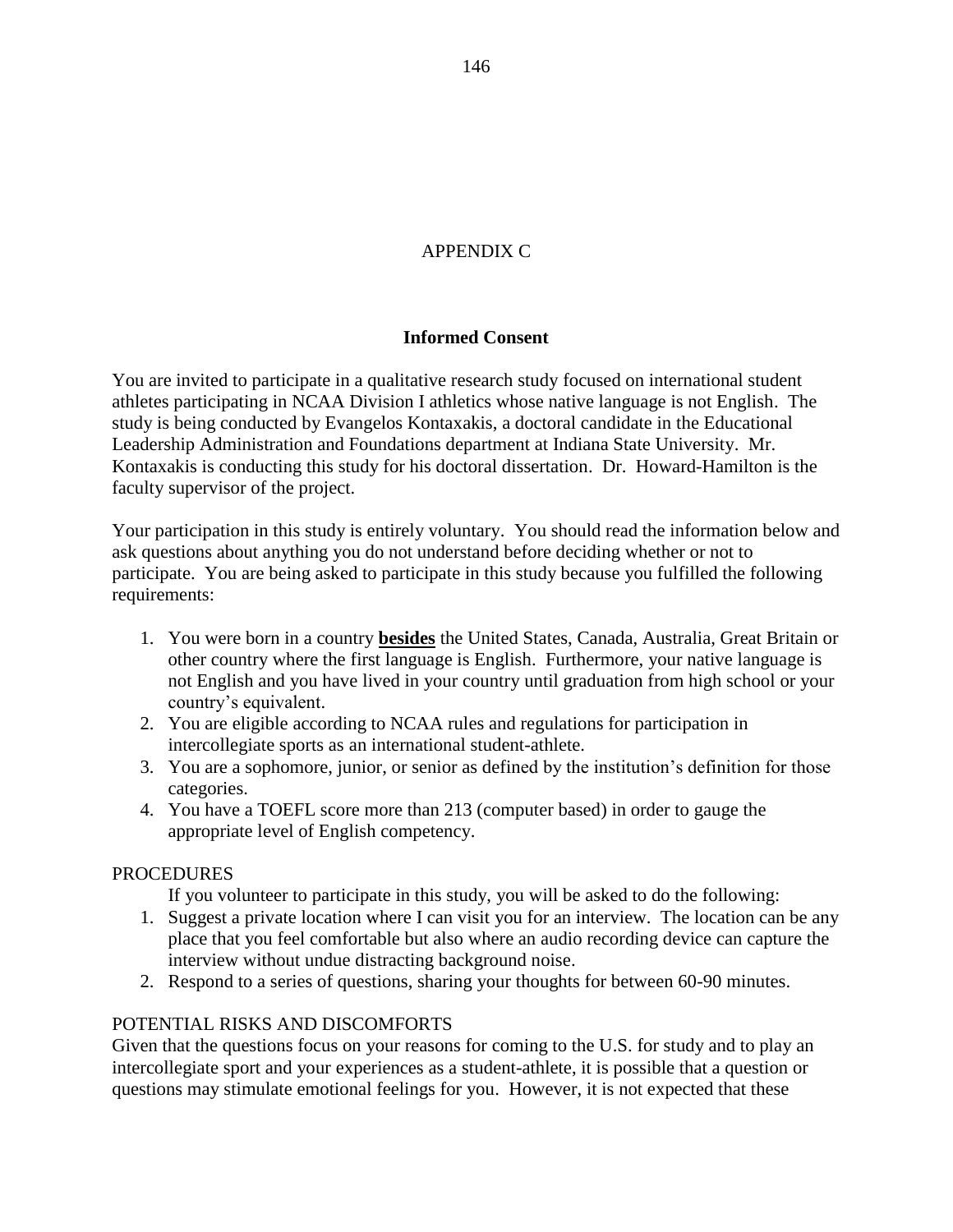would exceed those that are common in everyday life. However, you may chose to not answer any question and withdraw from the study at any time at no penalty to you.

## POTENTIAL BENEFITS TO SUBJECTS

The information that will be probed will not benefit you directly beyond those of simple reflection on a topic of relevance to you. However, you may request a copy of the study when completed, which may be of interest and benefit to you and is anticipated to be of benefit for advancing knowledge on an important topic.

### CONFIDENTIALITY

This survey is confidential. No one will be able to identify you, your answers, or your institution, and no one will know whether or not you participated in the study. Confidentiality will be maintained by means of a pseudonym you choose before the interview as well as a pseudonym for the institution. Mr. Kontaxakis will not use your name or the institution where you enrolled in any descriptions of this study or reports generated from the research. The only people who will have access to the list of participants and the research data are the researcher and the dissertation committee. Individuals from the Institutional Review Board may also inspect these records. Should the data be published, no individual information will be disclosed. Audio recordings will not be shared with any other individual other than the dissertation committee members and will be destroyed 3 years after the study is completed.

# PARTICIPATION AND WITHDRAWAL

Your participation in this study is voluntary. By giving the interview, you are voluntarily agreeing to participate. You are free to decline to answer any particular question you do not wish to answer for any reason. Also, you have the right to withdraw from the study at anytime without consequence. If you do withdraw before completion of the study, research data collected until that time may be used in the study for the period of time you participated, unless you request that you do not wish to have your information used.

Also, there are no costs to you for participating in this study and no compensation will be provided.

# IDENTIFICATION OF INVESTIGATORS

If you have any questions or concerns about the study, please contact Evangelos Kontaxakis, (812) 201-1963, [Evangelos.Kontaxakis@indstate.edu](mailto:Evangelos.Kontaxakis@indstate.edu) or Dr. Mary Howard-Hamilton, (812) 237-2907, mary.howard-hamilton@indstate.edu.

### RIGHTS OF RESEARCH SUBJECTS

If you have any questions about your rights as a research participant or if you feel you"ve been placed at risk, you may contact the Indiana State University Institutional Review Board (IRB) by mail at Indiana State University, Office of Sponsored Programs, Terre Haute, IN, 47809, by phone at (812) 237-8217, or by e-mail at [irb@indstate.edu.](mailto:irb@indstate.edu) You will be given the opportunity to discuss any questions about your rights as a research participant with a member of the IRB. The IRB is an independent committee composed of members of the University community, as well as lay members of the community not connected with ISU. The IRB has reviewed and approved this study.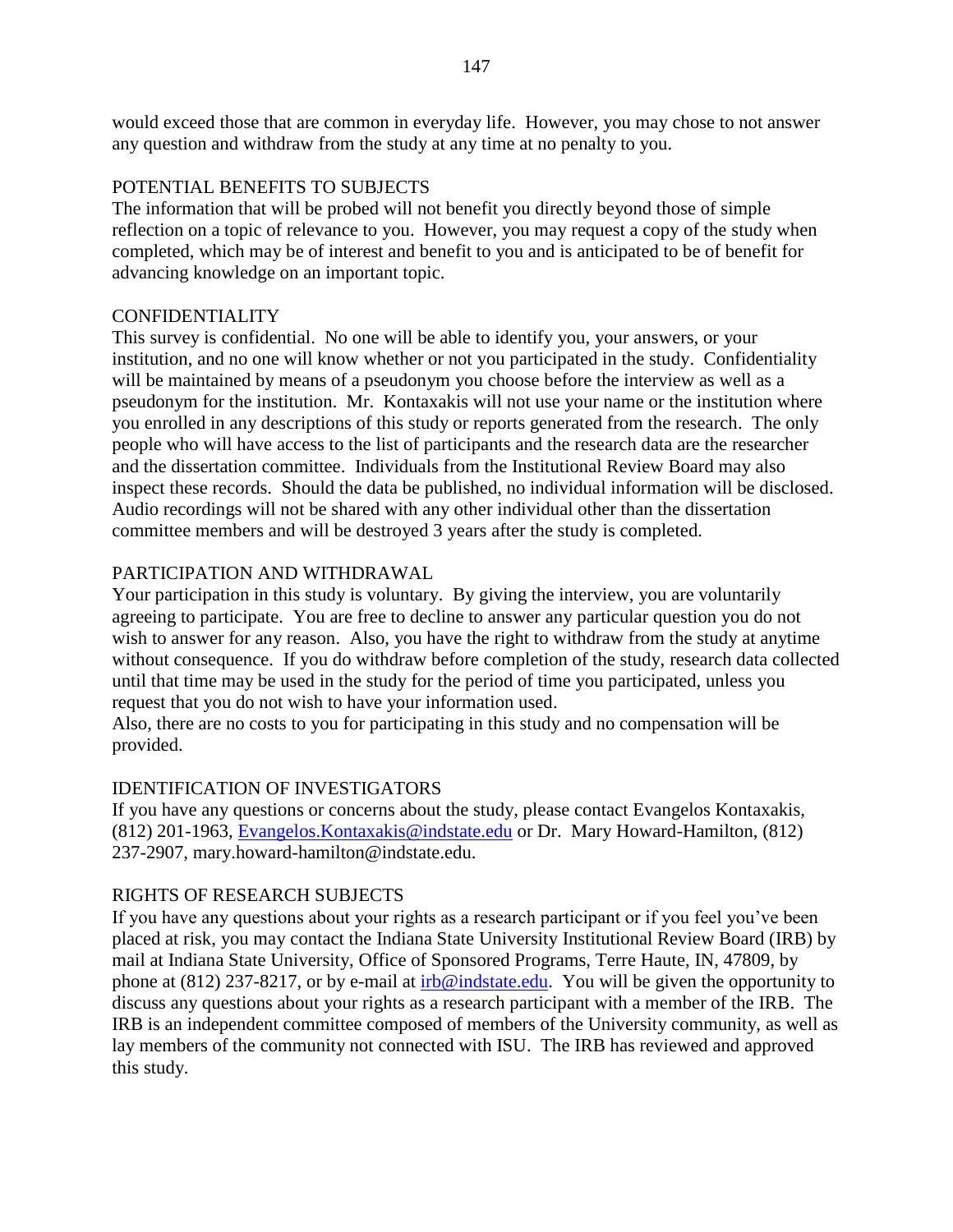Agreement:

I have read the procedure described above. I voluntarily agree to participate in the study and have received a copy of this informed consent form. My questions have also been answered to my satisfaction.

\_\_\_\_\_\_\_\_\_\_\_\_\_\_\_\_\_\_\_\_\_\_\_\_\_\_\_\_\_\_\_\_\_\_\_\_\_\_\_\_ \_\_\_\_\_\_\_\_\_\_\_\_\_\_\_\_\_\_\_\_\_\_\_\_\_\_\_\_\_\_\_

Print name of subject

\_\_\_\_\_\_\_\_\_\_\_\_\_\_\_\_\_\_\_\_\_\_\_\_\_\_\_\_\_\_\_\_\_\_\_\_\_\_\_\_

Signature of Subject Date

Evangelos Kontaxakis Ph.D. Candidate Educational Leadership, Administration, and Foundations department Bayh College of Education Terre Haute, Indiana 47809 (812) 201-1963 Evangelos.Kontaxakis@indstate.edu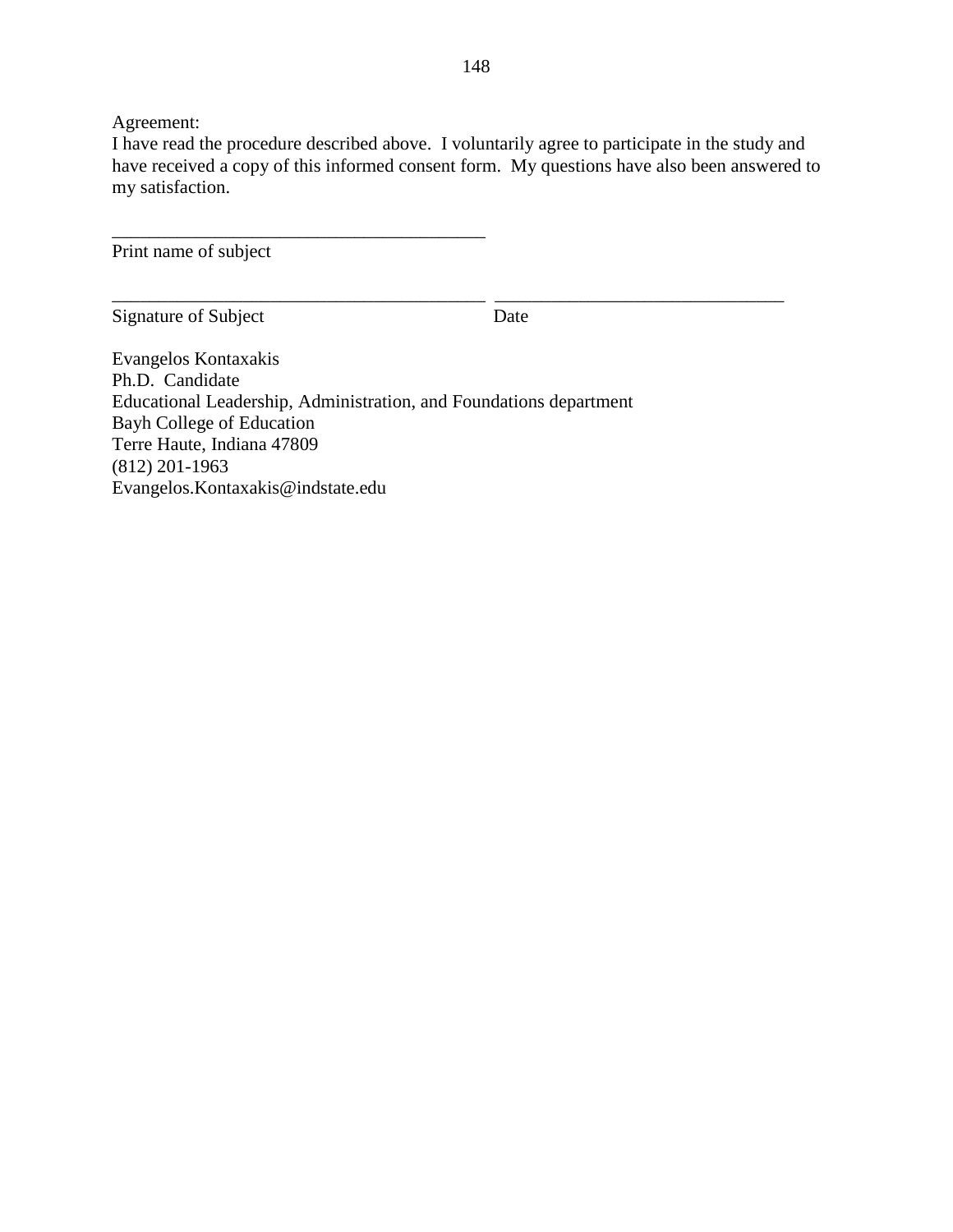# APPENDIX D

## **Semi-structured Interview Protocol**

### *Personal and family background*

- 32. Please tell me about yourself
- 33. Please tell me about your family. What were the occupations and education of your parents? Do you have siblings? What level of education and occupation have your siblings attained?

#### *Academic background*

- 34. Please tell me about your education. What level of education did you have before coming to the United States? From which country did you obtain your degree?
- 35. What were your goals when you were a high school student?

#### *Athletic background*

- 36. Please tell me about your athletic performance in your country.
- 37. What were your goals when you were an athlete?

#### *Educational and sport system in the country of origin (strengths and weaknesses comparing to the U.S. system)*

- 38. How would you compare the educational system in the U.S. and in your country?
- 39. How would you compare the sport system in the U.S. and in your country?
- 40. Why did you choose the U.S. system instead of the system in your country?

#### *Transition to the U.S*

- 41. Why did you choose to come to the U.S.?
- 42. What were the first challenges that you faced when you first arrived in the United States?
- 43. How was the process? Tell me the steps you followed in order to come to the U.S.

#### *Experiences in the U.S.*

- 44. How would you describe your experiences so far while living in the U.S.?
- 45. Do you think that the experiences you"ve had in the U.S. will help you in the future? How?

### *Challenges and opportunities*

- 46. Tell me about the challenges you face as an international student-athlete.
- 47. What do you think could have been done to make your adjustment smoother/easier?
- 48. What are the opportunities for you when you graduate? Do you plan to stay in the U.S.?